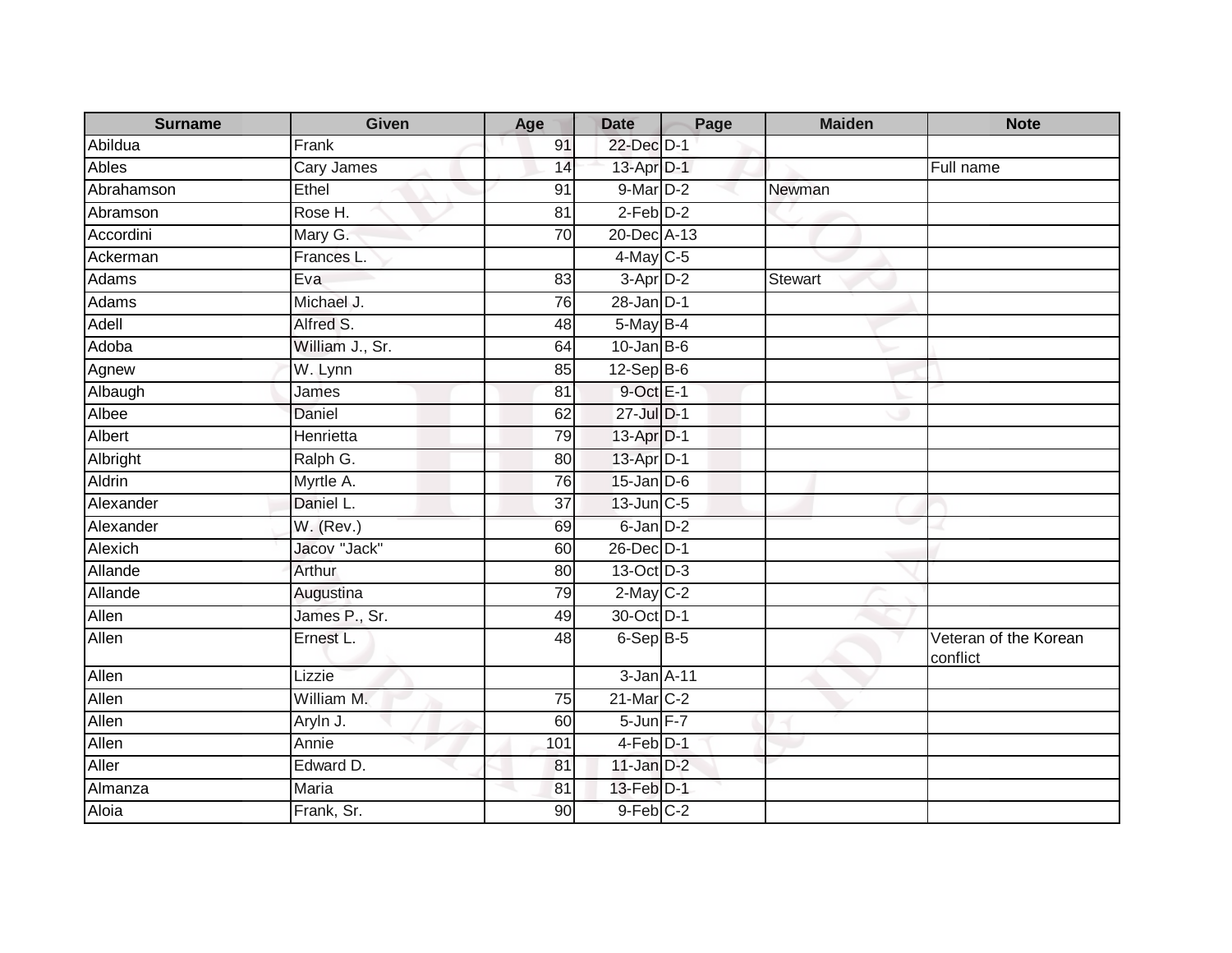| Alongi   | Samuel                | 70              | 5-Jan C-5          |               | Veteran of World War II                 |
|----------|-----------------------|-----------------|--------------------|---------------|-----------------------------------------|
| Alpert   | Samual                | 97              | 15-Dec C-7         |               |                                         |
| Alsdorf  | Rose Evelyn           | 52              | 30-Sep C-3         |               | Full name                               |
| Alsip    | Yvetta E.             | 72              | $5$ -May B-4       |               |                                         |
| Alvey    | Edward G.             | $\overline{72}$ | $13$ -Feb $D-1$    |               |                                         |
| Alyea    | Arnold H.             | $\overline{71}$ | 19-Oct D-1         |               |                                         |
| Amaral   | <b>Maria Martinez</b> | 67              | $7$ -Jan $C-4$     |               |                                         |
| Ambos    | Eugene J.             | 78              | $13$ -Jan D-1      |               |                                         |
| Ames     | Glen L.               | 60              | $9$ -Oct $E-1$     |               | Veteran of World War II                 |
| Anagnos  | Gus                   | 20              | $4$ -Mar $D-1$     |               |                                         |
| Anderko  | John S., Jr.          | 60              | $31-Aug$ D-3       |               | Veteran of World War II                 |
| Anderson | Elise A.              | 67              | 23-Feb B-2         | Lee Salvatore |                                         |
| Anderson | Michael R.            | 29              | 29-May B-2         |               |                                         |
| Anderson | Diana                 | 43              | 28-Oct C-3         |               |                                         |
| Anderson | Minnie L.             | 99              | 31-May C-2         |               |                                         |
| Anderson | Imogene V.            |                 | 26-Apr A-7         |               |                                         |
| Anderson | Elmer W.              | 71              | 22-Apr D-1         |               |                                         |
| Anderson | Amanda V.             | 93              | $17 -$ Jul $E - 8$ |               |                                         |
| Anderson | Catherine             | 34              | 6-Oct B-8          |               |                                         |
| Anderson | Carlton G.            | 79              | $11-Feb$ C-3       |               |                                         |
| Anderson | Thomas Wayne          | 34              | $11$ -Jan D-2      |               | Full name, Veteran of the<br>Korean War |
| Andrade  | Ventura               | 61              | 26-May B-5         |               |                                         |
| Andras   | Paul P.               | 60              | $14$ -Dec $B-4$    |               |                                         |
| Andree   | Erna                  | 85              | $21$ -Feb $C-2$    |               |                                         |
| Andrews  | Frazier               | $\overline{70}$ | $5$ -Dec $B$ -5    |               |                                         |
| Anello   | Rose Ann              | 73              | $1$ -Jan $B-2$     |               | Full name                               |
| Angel    | Mary M.               | 83              | 13-Mar D-1         |               |                                         |
| Angel    | John J.               | 62              | 17-Dec D-12        |               | Veteran of World War II                 |
| Angers   | Nelly A.              | 90              | $9-AugB-5$         | Reed          |                                         |
| Ansburg  | Ruth A.               | 74              | 14-Apr C-7         | Cathcart      |                                         |
| Anton    | Chris                 | 62              | $10$ -Oct B-6      |               | Veteran of World War II                 |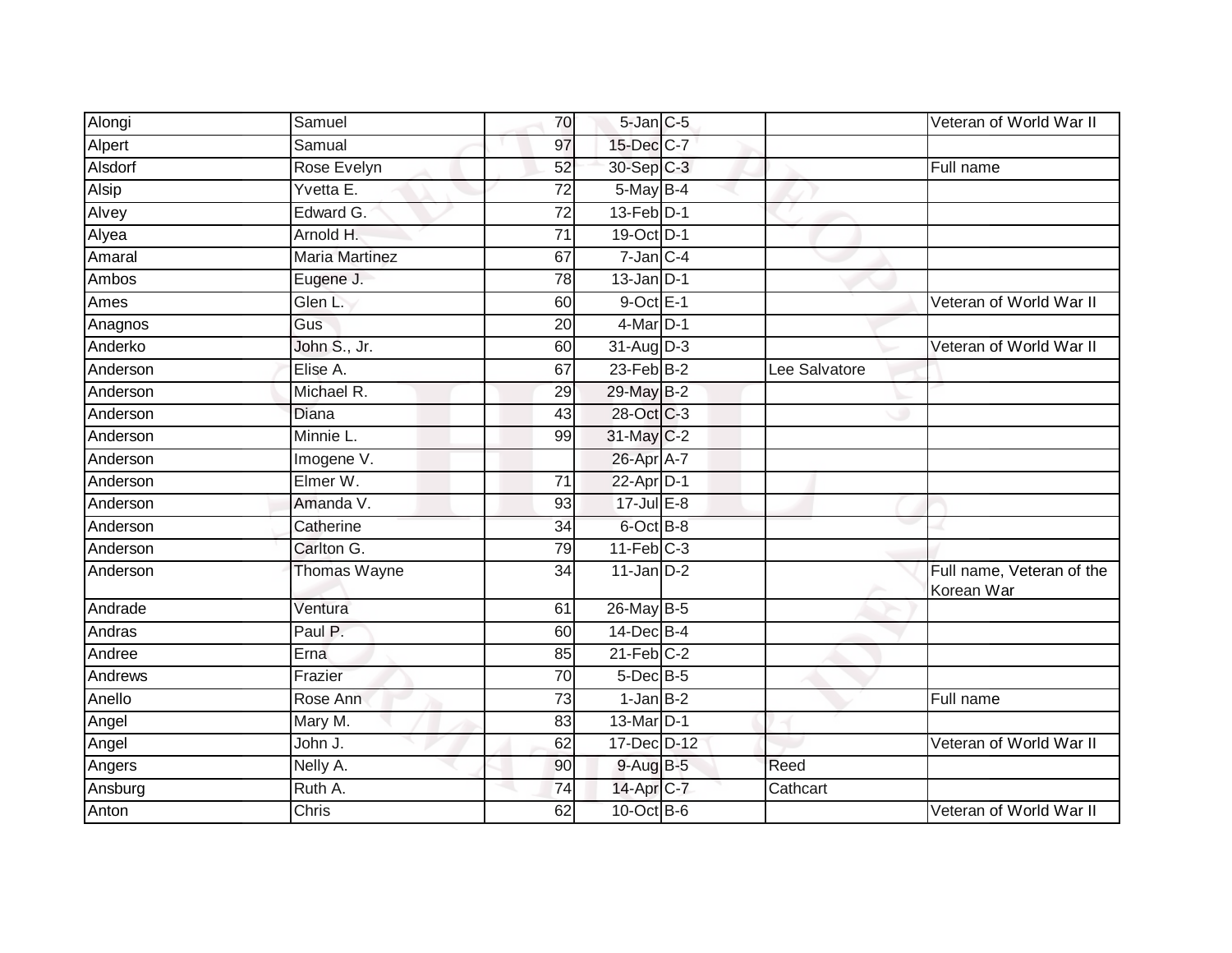| Appel             | Rose B.          | 64              | 30-Oct D-1       |  |                         |
|-------------------|------------------|-----------------|------------------|--|-------------------------|
| Applegate         | George A.        | 72              | 28-Sep D-1       |  |                         |
| Appleman          | Lester           | 77              | 26-Aug B-5       |  |                         |
| Arbuckle          | Hazel O.         | 73              | 27-Oct C-6       |  |                         |
| Arbuckle          | Darrell E. "Red" | 65              | 14-Aug D-1       |  |                         |
| Arens             | Marie F.         | 84              | $2$ -Feb $D-2$   |  |                         |
| Armani            | Joseph           | 87              | $25$ -Jul C-4    |  | Veteran of World War I  |
| Armstrong         | Raymond D.       | 56              | 9-Nov F-7        |  |                         |
| Armstrong         | Patricia Inez    | 46              | 10-Aug D-1       |  | Full name               |
| Arwood            | Clifton T., Sr.  | 41              | 20-Apr D-5       |  |                         |
| Ashby             | Roy J.           | 66              | $5$ -Dec $B$ -5  |  |                         |
| Aspan             | Harold J.        | 59              | $13$ -Jun $C-5$  |  | Veteran of World War II |
| Asper             | Iva B.           | 93              | 5-Jun F-7        |  |                         |
| Atwood            | Victoria         | 70              | $3-Aug$ $D-1$    |  |                         |
| Aumiller          | Audrey E.        | $\overline{71}$ | 13-Apr D-1       |  |                         |
| Austgen           | Ralph J.         | 76              | 24-Apr E-1       |  |                         |
| <b>Austin</b>     | Lizzie           | 68              | $15$ -Feb $B$ -6 |  |                         |
| Austin            | Sallie           | 85              | 13-Jul C-3       |  |                         |
| Austin            | Fred D.          | 54              | 3-Mar D-3        |  |                         |
| Avila             | Louis G.         | 20              | $19-Sep$ B-6     |  |                         |
| Ayers             | Ray M.           | 56              | 25-Oct B-5       |  |                         |
| Azar              | Helen            | $\overline{75}$ | 29-May B-2       |  |                         |
| <b>Babbit</b>     | Richard          | 62              | 14-Apr C-7       |  |                         |
| <b>Babiak</b>     | Walter           | 67              | 25-Jul C-4       |  |                         |
| <b>Babic</b>      | <b>Milan</b>     | 94              | $10-Apr$ D-1     |  |                         |
| <b>Babin</b>      | Walter           | 79              | $4$ -Mar $D-1$   |  | Veteran of World War II |
| <b>Bacevicius</b> | Juozas           | 82              | 29-Mar B-5       |  |                         |
| Bachi             | Martha A.        | 58              | $9-Sep$ A-13     |  |                         |
| <b>Bachur</b>     | Frank            | 64              | 11-Aug C-3       |  |                         |
| <b>Bachurek</b>   | Stanley J.       | 789             | $1-Aug$ C-4      |  |                         |
| <b>Backe</b>      | Teresa M.        | 94              | 7-Mar C-1        |  |                         |
| Baginski          | <b>Bernice</b>   | 89              | 16-Jun C-5       |  |                         |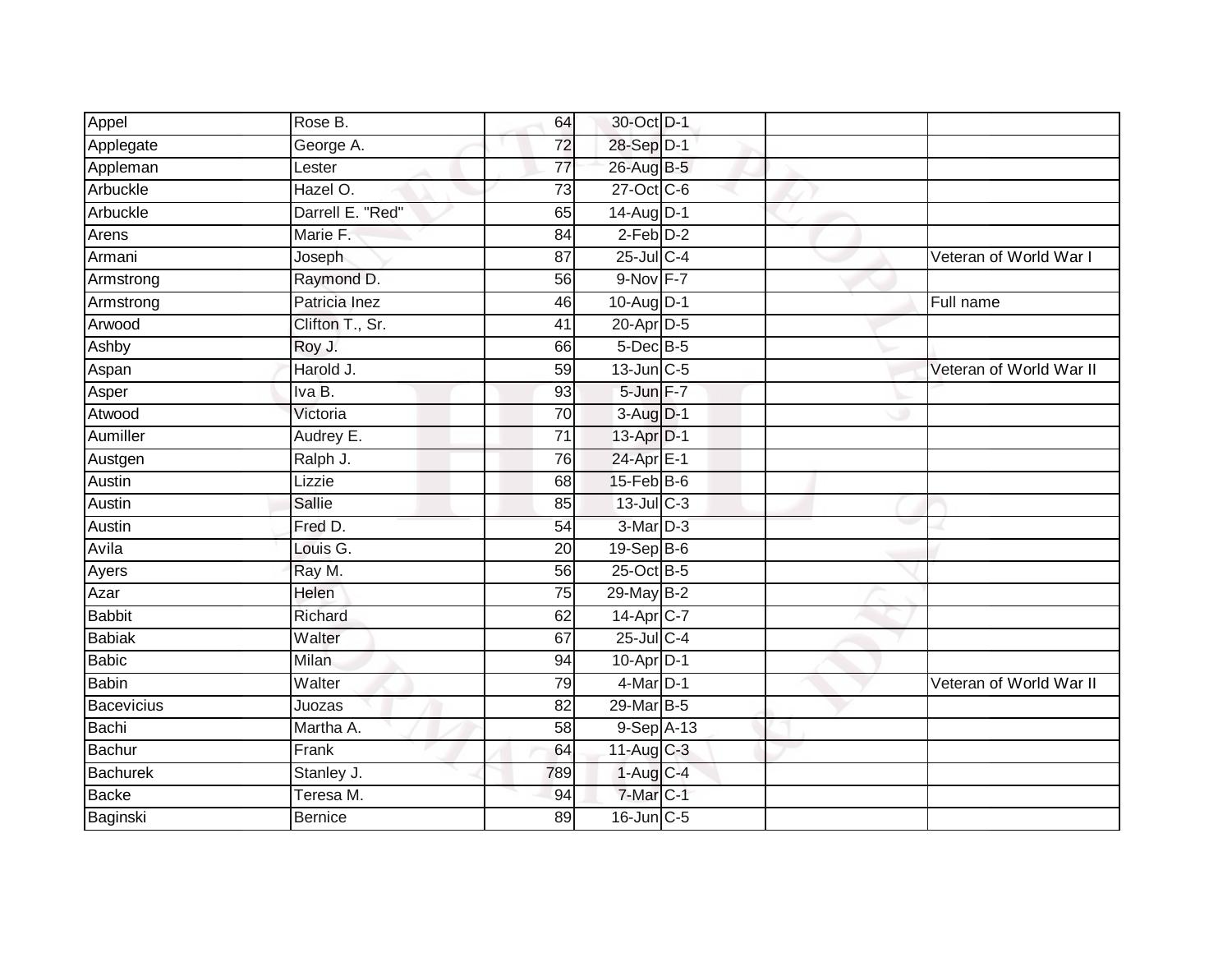| <b>Bailey</b>   | <b>Bennett</b>   | 87              | 27-Feb D-1       |           | Veteran of World War I  |
|-----------------|------------------|-----------------|------------------|-----------|-------------------------|
| <b>Bailey</b>   | Margot L.        | 78              | 17-Oct B-6       |           |                         |
| Bailitz         | Anna             | $\overline{77}$ | $5$ -Jul $B$ -5  |           |                         |
| Baily           | Ira C.           | 76              | $22$ -Feb $B-4$  |           | Veteran of World War II |
| <b>Bak</b>      | Frank "Bunky"    | $\overline{70}$ | $5$ -Jan $C$ -5  |           |                         |
| Bakalyar        | Mary             | 96              | 28-Sep D-1       |           |                         |
| <b>Baker</b>    | Lenora C.        | 69              | 11-Nov B-5       |           |                         |
| Baker           | Susan K.         | 73              | $15$ -Jan $D$ -6 | Fusek     |                         |
| Baker           | Dorothea         | 55              | $20$ -Jul $D-1$  |           |                         |
| Baker           | Margaret T.      | 85              | 26-Aug B-5       | Sweeney   |                         |
| <b>Bakken</b>   | Carl C.          | 75              | 28-Apr A-15      |           |                         |
| Bakker          | Peter W.         | 77              | $15$ -Feb $B$ -6 |           |                         |
| <b>Balas</b>    | Thomas M.        | 65              | 18-May B-5       |           |                         |
| <b>Baldner</b>  | Bernice E.       | 76              | $2$ -Oct $E-1$   |           |                         |
| Balko           | Barbara A.       | 34              | 15-Feb B-6       |           |                         |
| Ball            | Frances K.       | 62              | 29-Mar B-5       |           |                         |
| Ball            | Louise F.        | 88              | $20$ -Jan $C$ -6 |           |                         |
| Ballah          | Shirley          | 52              | 18-Mar A-11      |           |                         |
| Ballon          | Bernard C.       | 63              | 9-Jan B-7        |           | Veteran of World War II |
| Balogh          | Michael "Cookie" | $\overline{81}$ | $27$ -Dec $B$ -6 |           |                         |
| <b>Baltas</b>   | Gregory G.       | 90              | 15-Nov B-6       |           |                         |
| Baltrusis       | Evelyn R.        | 49              | $19$ -Jan $D-2$  |           |                         |
| Ban             | Louise           | 87              | $10$ -Jan B-6    |           |                         |
| Banas           | Veronica         | 66              | 14-Dec B-4       | Michalik  |                         |
| Banasiak        | Cecelia          |                 | $13$ -Jan C-7    |           |                         |
| <b>Bandwick</b> | Alex             | 68              | 22-Aug B-5       |           | Veteran of World War II |
| <b>Banik</b>    | Evelyn J.        | 58              | 27-Nov E-11      | Jalovecky |                         |
| Banjavcich      | George           | 96              | 16-Sep C-5       |           |                         |
| <b>Banks</b>    | Amanda           | 84              | $1-SepB-8$       | Jackson   |                         |
| Banser          | Vera M.          | 63              | $2$ -Jun $B-9$   |           |                         |
| Banyai          | Terez "Theresa"  | 92              | 27-Oct C-6       |           |                         |
| <b>Barbee</b>   | <b>Ruth</b>      | 62              | $26$ -Jan $C$ -5 |           |                         |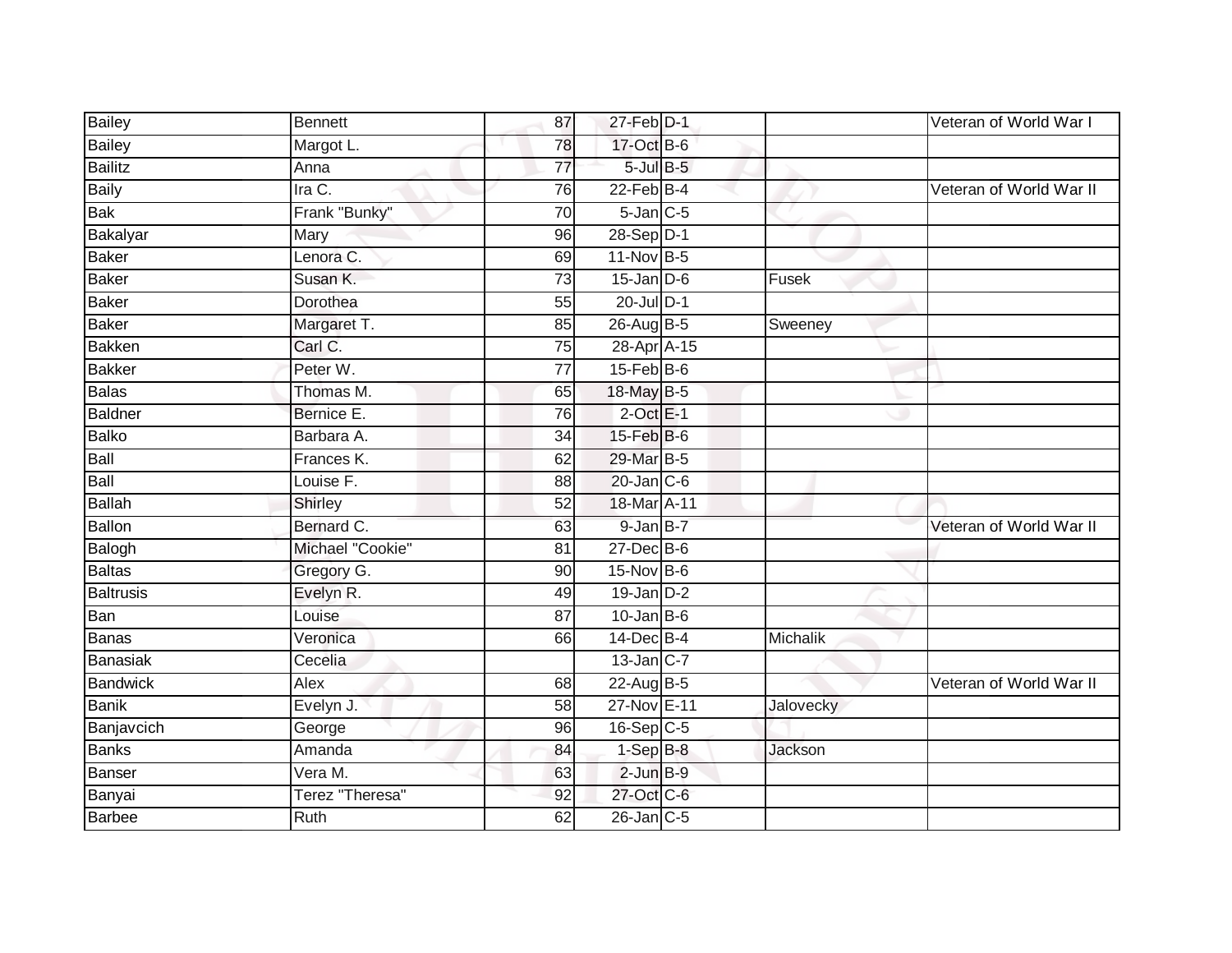| <b>Bard</b>    | Philip                | 69              | 31-Mar C-10           |                 |                                                              |
|----------------|-----------------------|-----------------|-----------------------|-----------------|--------------------------------------------------------------|
| Bardens        | Dr. Gerald W., D.V.M. | 87              | $5$ -Jan $C-2$        |                 | Veteran of World War I                                       |
| Bare           | Florence J.           | 60              | 9-Sep A-13            |                 |                                                              |
| Barelie        | Dean R.               | 81              | 15-Nov B-6            |                 | Last name also spelled<br>Barelli - See Nov. 16, p. D-       |
| Barelli        | Dean R.               | 81              | $16-NovD-2$           |                 | Last name also spelled<br>Barelie - See Nov. 15, p.<br>$B-6$ |
| <b>Barkas</b>  | <b>Helen</b>          | 71              | $3-Nov$ $C-5$         |                 |                                                              |
| Barman         | Leo A.                | 96              | $9$ -Jan $B-7$        |                 |                                                              |
| Barnacky       | Elizabeth A.          | 60              | 23-May C-2            |                 |                                                              |
| Barnes         | David W.              | $\overline{28}$ | $2$ -May C-5          |                 |                                                              |
| Barnes         | Carmen R.             | 26              | $2$ -May C-5          |                 |                                                              |
| <b>Barnett</b> | Frank V.              | 76              | $1-AprB-7$            |                 |                                                              |
| Baron          | Mary                  | $\overline{75}$ | $2$ -May C-5          | <b>Banaszak</b> |                                                              |
| Barr           | Julia                 | 79              | 11-Sep E-2            |                 |                                                              |
| Barr           | Irene E.              | $\overline{71}$ | $2$ -Jan $B-8$        |                 |                                                              |
| Barr           | Lillian               | 88              | 22-May B-5            |                 |                                                              |
| Barrera        | Enrique               | 79              | 21-Jun A-11           |                 |                                                              |
| Barrett        | Arthur J., Sr.        | 93              | 22-Dec D-1            |                 |                                                              |
| Barta          | John L.               | 36              | 31-Mar C-10           |                 |                                                              |
| Barta          | Jackie L.             | 34              | 31-Mar C-10           | Flickinger      |                                                              |
| Bartok         | Anne M.               | 61              | 7-Feb C-7             |                 |                                                              |
| <b>Bass</b>    | Mary Ann              | $\overline{28}$ | 11-Dec G-1            |                 |                                                              |
| <b>Basso</b>   | Joseph A.             | 80              | $27$ -Dec $B-5$       |                 |                                                              |
| Basulto        | Concepcion Aguayo     | 90              | 16-Dec D-4            |                 |                                                              |
| Batcho         | Andrew                | 83              | $1-Nov$ C-1           |                 |                                                              |
| <b>Bates</b>   | Sylvester             | 61              | 5-Jun F-7             |                 |                                                              |
| Batterman      | Lily H.               | 87              | 7-Mar C-1             |                 |                                                              |
| Battle         | Queen L.              | 73              | $3-Apr\overline{D-1}$ |                 |                                                              |
| Baturoni       | Juan                  | 81              | $24$ -Feb $C$ -6      |                 |                                                              |
| Bauermaster    | Walter                | 86              | $11$ -Jan B-6         |                 |                                                              |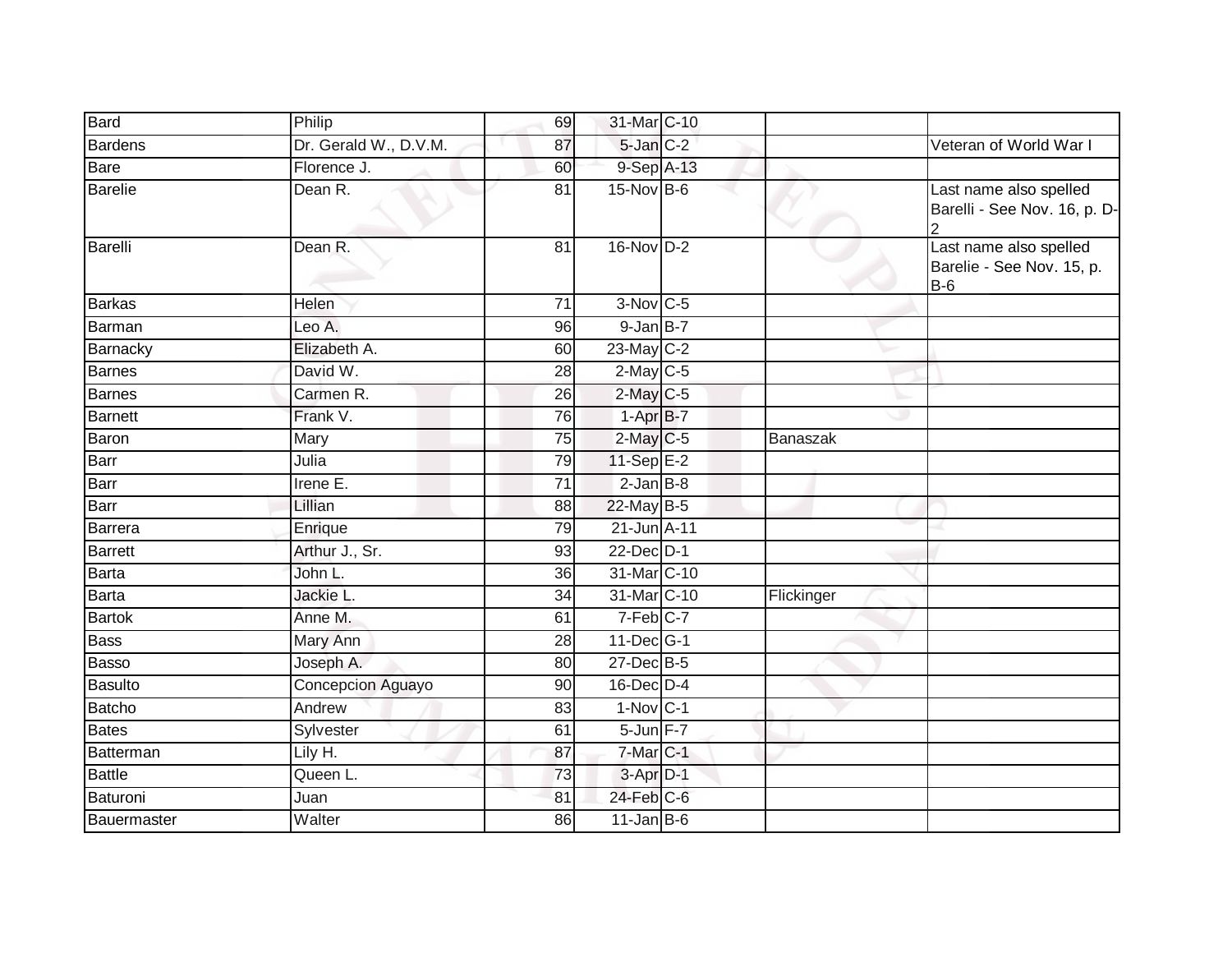| Bauermeister    | Pauline          |                 | 25-Apr C-2             |         |                         |
|-----------------|------------------|-----------------|------------------------|---------|-------------------------|
| Baum            | John W.          | 66              | $24$ -Jan B-8          |         | Veteran of World War II |
| <b>Baum</b>     | Gertrude T.      |                 | 8-Jul C-1              |         |                         |
| Baumann         | Mazie            | 89              | 9-May C-2              |         |                         |
| Baumgartner     | Joseph F.        | 84              | 20-Dec A-13            |         |                         |
| <b>Baxter</b>   | Wallace M.       | 66              | 23-Mar B-6             |         | Veteran of World War II |
| Bayer           | Irma M.          | 54              | 8-Dec D-7              |         |                         |
| Bazarko         | Anne             |                 | 26-Jul C-5             |         |                         |
| Beach           | Mitchel          | 77              | $24$ -Jan B-8          |         |                         |
| <b>Beals</b>    | Viola            | 83              | 30-Oct D-1             |         |                         |
| <b>Beatty</b>   | Leonard L.       | 68              | $7$ -Jul $C-2$         |         | Veteran of World War II |
| Beaudin         | Mary             | 72              | 14-Aug D-1             |         |                         |
| <b>Beaver</b>   | Ryan D.          | 6 months        | 30-Nov C-8             |         |                         |
| <b>Beck</b>     | Mayme E.         | 70              | 19-Sep B-6             |         |                         |
| <b>Beck</b>     | Claude A.        | $\overline{71}$ | 15-Aug B-6             |         |                         |
| Becker          | William          | 93              | $15$ -Jan $D-6$        |         | Veteran of World War I  |
| Becze           | John F.          | 56              | 8-Apr C-4              |         |                         |
| Beda            | <b>Steve</b>     | 79              | 17-Jan C-2             |         |                         |
| Bednar          | Anna             | 67              | 18-Feb D-1             |         |                         |
| Bednarz         | <b>Ruth Ann</b>  | $\overline{22}$ | $1-Aug$ <sub>C-4</sub> |         | Full name               |
| <b>Beggs</b>    | Margaret J.      | 61              | 29-Apr B-7             | Schloer |                         |
| <b>Behrens</b>  | Agnes            | 96              | 10-Jun A-13            |         |                         |
| Beier           | William E.       | 33              | $17-Oct$ B-6           |         |                         |
| Beiriger        | Elsie S.         | 78              | 8-Dec D-7              |         |                         |
| <b>Belaskas</b> | Anthony J.       | 70              | $19$ -Jan $D-2$        |         |                         |
| Belbon          | Alice H.         | 69              | $7$ -Mar $C-1$         |         |                         |
| <b>Belfour</b>  | Dayton           | 83              | $6$ -Dec $B$ -6        |         | Veteran of World War I  |
| Bell            | Donald E.        | 72              | 7-Oct C-4              |         |                         |
| <b>Bell</b>     | Ruby M.          | 85              | $11$ -Jan D-2          |         |                         |
| Bell            | Walter W. "Pete" | 57              | $13$ -Jan $D-1$        |         | Veteran of World War II |
| Bellamy         | Edward B.        | 70              | 25-Nov C-3             |         |                         |
| <b>Bellver</b>  | Jose "Pepe"      | $\overline{56}$ | $2$ -May $C$ -5        |         |                         |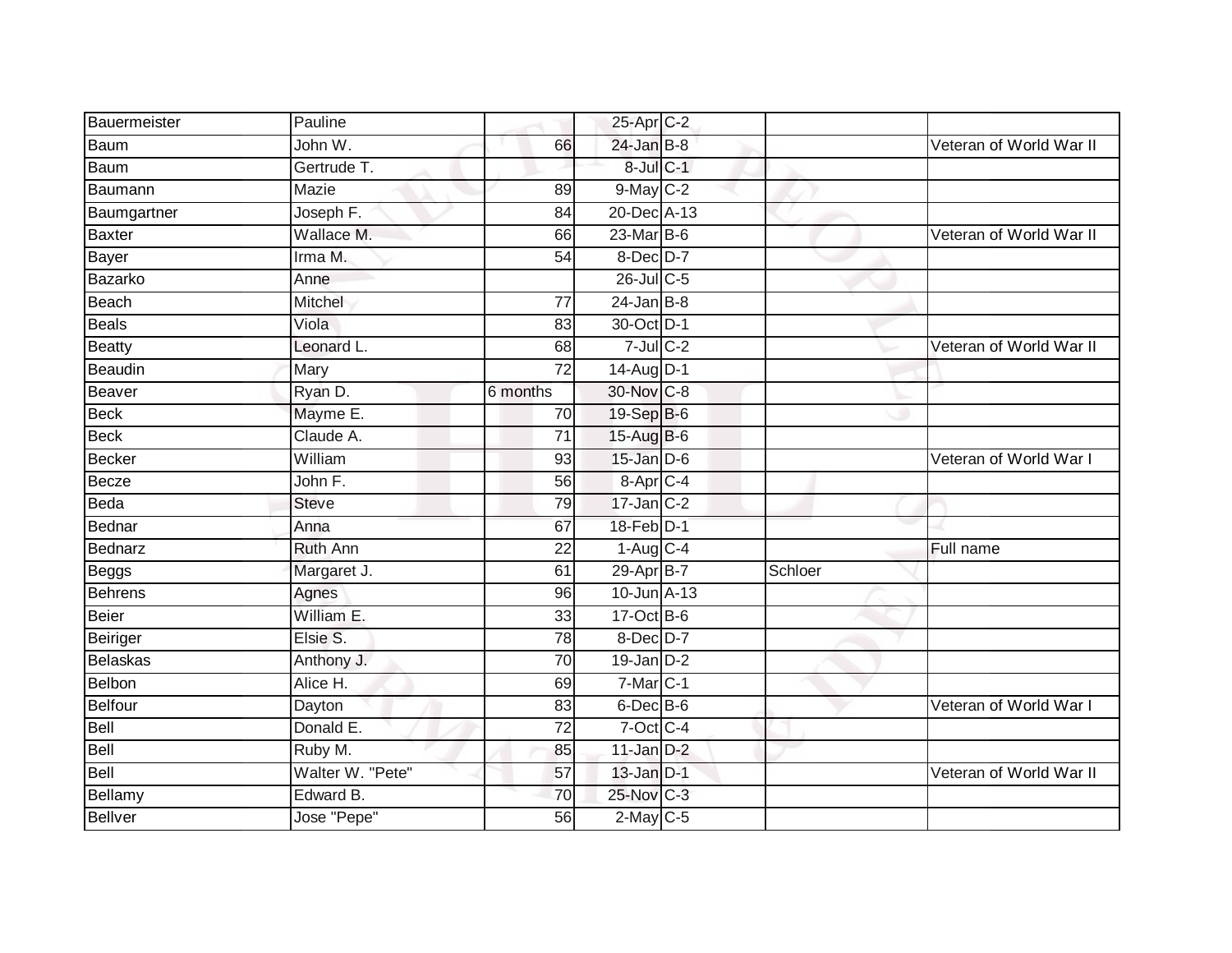| Ben              | Julia               | 67              | $5$ -Jul $B$ -5 |          |                         |
|------------------|---------------------|-----------------|-----------------|----------|-------------------------|
| Benavides        | Erik Lee            | $\overline{7}$  | 19-Aug A-9      |          |                         |
| <b>Benavides</b> | Angelena Star       | $\bf{8}$        | 19-Aug A-9      |          | Full name               |
| Benedict         | Dolores M.          | $\overline{54}$ | $2$ -May $C-2$  |          |                         |
| Benjamin         | Robert              | 67              | $31$ -Jul $D-1$ |          |                         |
| Bennett          | Denzil              | 78              | $5 - Jan$ $C-2$ |          |                         |
| Berggren         | Charles             | 40              | 14-Dec B-4      |          |                         |
| Bergiel          | Stanley P. "Smitty" | 73              | $15$ -Jan D-6   |          |                         |
| Berkhardt        | Ruth A.             | 55              | $17$ -Mar $D-3$ |          |                         |
| Berna            | Ann                 | $\overline{71}$ | 17-Apr D-1      |          |                         |
| Bernal           | Maria R.            | 61              | $14$ -Jul B-7   |          |                         |
| Berthold         | Erna                | 92              | 18-Oct C-5      |          |                         |
| Bertram          | Connie S.           | 28              | 31-Aug D-3      |          |                         |
| Bessinger        | Fred                | 70              | 26-Jun D-2      |          |                         |
| Betterson        | Freddie             | 69              | 14-Oct C-4      |          |                         |
| <b>Beverly</b>   | James "Genie"       |                 | 17-Oct B-6      |          |                         |
| <b>Beverly</b>   | Edison "Sonny"      |                 | $1-MarB-6$      |          |                         |
| Bewley           | Delmar E.           | 79              | 13-Jan C-7      |          |                         |
| Bewley,          | Wilbert Wayne       | 21              | 30-Jan E-9      |          |                         |
| <b>Bialon</b>    | Stanley T.          | 64              | $1$ -Jun $D-1$  |          | Veteran of World War II |
| <b>Bialon</b>    | Theresa M.          | 60              | 30-Nov C-8      | Kulina   |                         |
| Biaton           | Joseph P.           | 67              | $21$ -Jan D-1   |          |                         |
| <b>Biel</b>      | Donald              | 45              | 13-Nov E-1      |          |                         |
| Bielawski        | Eugene W.           | 59              | 3-Mar D-3       |          |                         |
| Bielenberg       | Ernie H.            | 50              | 19-Aug A-9      |          |                         |
| <b>Bieniek</b>   | Aniela              |                 | 24-Jul E-11     |          |                         |
| Bierma           | Gertrude            | 93              | $23-Sep$ A-9    |          |                         |
| <b>Biesen</b>    | May M.              | 92              | $6-Sep$ B-5     |          |                         |
| <b>Biggs</b>     | Velma W.            | 60              | 8-Nov B-6       | Walworth |                         |
| <b>Bigus</b>     | Frank J.            | 70              | $24$ -Feb $C-6$ |          |                         |
| <b>Billich</b>   | Ann                 | 65              | $1-AugC-4$      | Tomich   |                         |
| Birmingham       | Pauline L.          | 59              | 3-Feb C-7       |          |                         |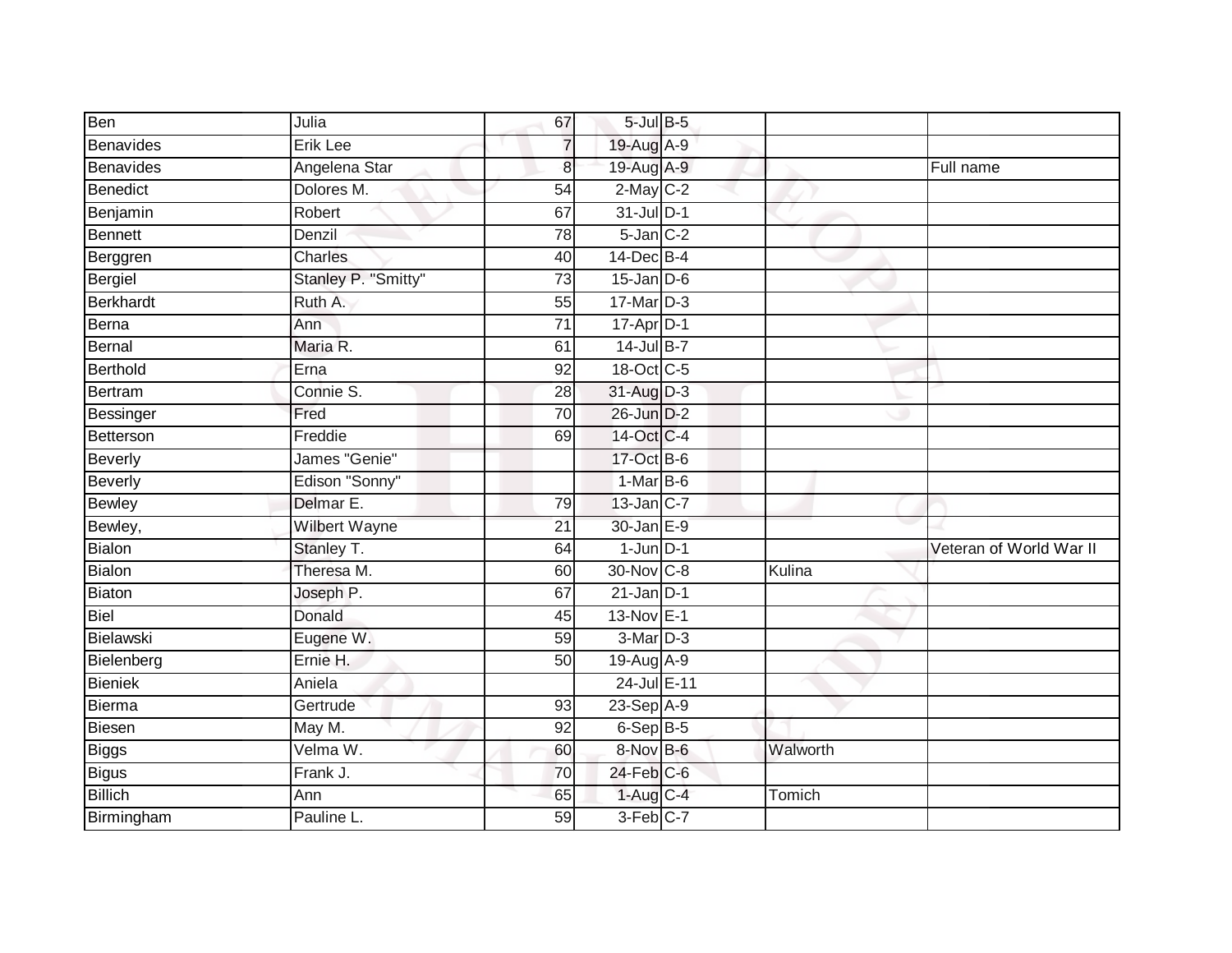| <b>Biser</b>    | Barbara Ann      | 86              | 19-Jun E-10            |  |                                       |
|-----------------|------------------|-----------------|------------------------|--|---------------------------------------|
| Bisselberg      | Lilly            | 88              | 9-Aug B-5              |  |                                       |
| Bistransky      | Richard "Biz"    | 46              | 8-Mar B-4              |  |                                       |
| Bitcon          | Andrew N.        | 83              | $25$ -Feb $B$ -4       |  |                                       |
| Bitcon          | Isabella K.      | $\overline{77}$ | $11-Apr$ $C-2$         |  |                                       |
| Bitcon          | Isabella K.      | $\overline{77}$ | $12-Apr\overline{D-1}$ |  |                                       |
| <b>Bitner</b>   | Raymond          | 80              | 25-Oct B-5             |  |                                       |
| Bitter          | Peter            | $\overline{72}$ | 24-Oct B-5             |  |                                       |
| <b>Bixler</b>   | George Ruth      | 77              | 18-Dec D-12            |  |                                       |
| <b>Black</b>    | Alex             | $\overline{70}$ | 14-Mar B-6             |  |                                       |
| <b>Black</b>    | Maj. Marion E.   | $\overline{72}$ | 25-Aug B-7             |  |                                       |
| <b>Black</b>    | Alma G.          | 86              | $3$ -Oct B-5           |  |                                       |
| <b>Black</b>    | Emma             | 78              | $20$ -Jun $C-6$        |  |                                       |
| Blackwell       | Lucinda          | 87              | 30-Dec B-5             |  |                                       |
| <b>Blaeser</b>  | Maude            | 64              | 25-Sep E-1             |  |                                       |
| Blanchard       | Jeanette N.      | 54              | 26-Oct D-9             |  |                                       |
| Blanchard       | Albert J.        | 65              | 18-May B-5             |  | Veteran of World War II               |
| Blandford       | AIR.             | $\overline{73}$ | $28$ -Feb $C-2$        |  |                                       |
| Blaschke        | Norman W.        | 79              | 15-Aug B-6             |  |                                       |
| Bleakely        | Elizabeth        | 75              | $22$ -May B-5          |  |                                       |
| Blievernicht    | Paul             | 64              | $10$ -Jan $B$ -6       |  | Veteran of World War II               |
| <b>Blink</b>    | <b>Alice</b>     | 93              | $17 -$ Jul $E - 8$     |  |                                       |
| <b>Blink</b>    | John             | 67              | $5$ -May $B-4$         |  |                                       |
| <b>Bliss</b>    | Fred Ernest, Sr. | 72              | 5-Oct D-1              |  | Full name, Veteran of<br>World War II |
| <b>Blissmer</b> | Floyd W.         | 65              | $4$ -Oct C-1           |  | Veteran of World War II               |
| Blissmer        | Clyde R.         | 69              | $22$ -Jun $D-1$        |  |                                       |
| Blood           | Diana L.         | 30              | $12-Apr$ D-1           |  |                                       |
| <b>Boback</b>   | John             | 73              | 23-Jun B-10            |  |                                       |
| Bobowski        | Edward R.        | 69              | 9-Oct E-1              |  |                                       |
| <b>Bocek</b>    | Stanley B.       | 57              | 15-Sep D-1             |  |                                       |
| Bochnowski      | Edward R. "Buck" | 71              | $22$ -Jun $D-1$        |  |                                       |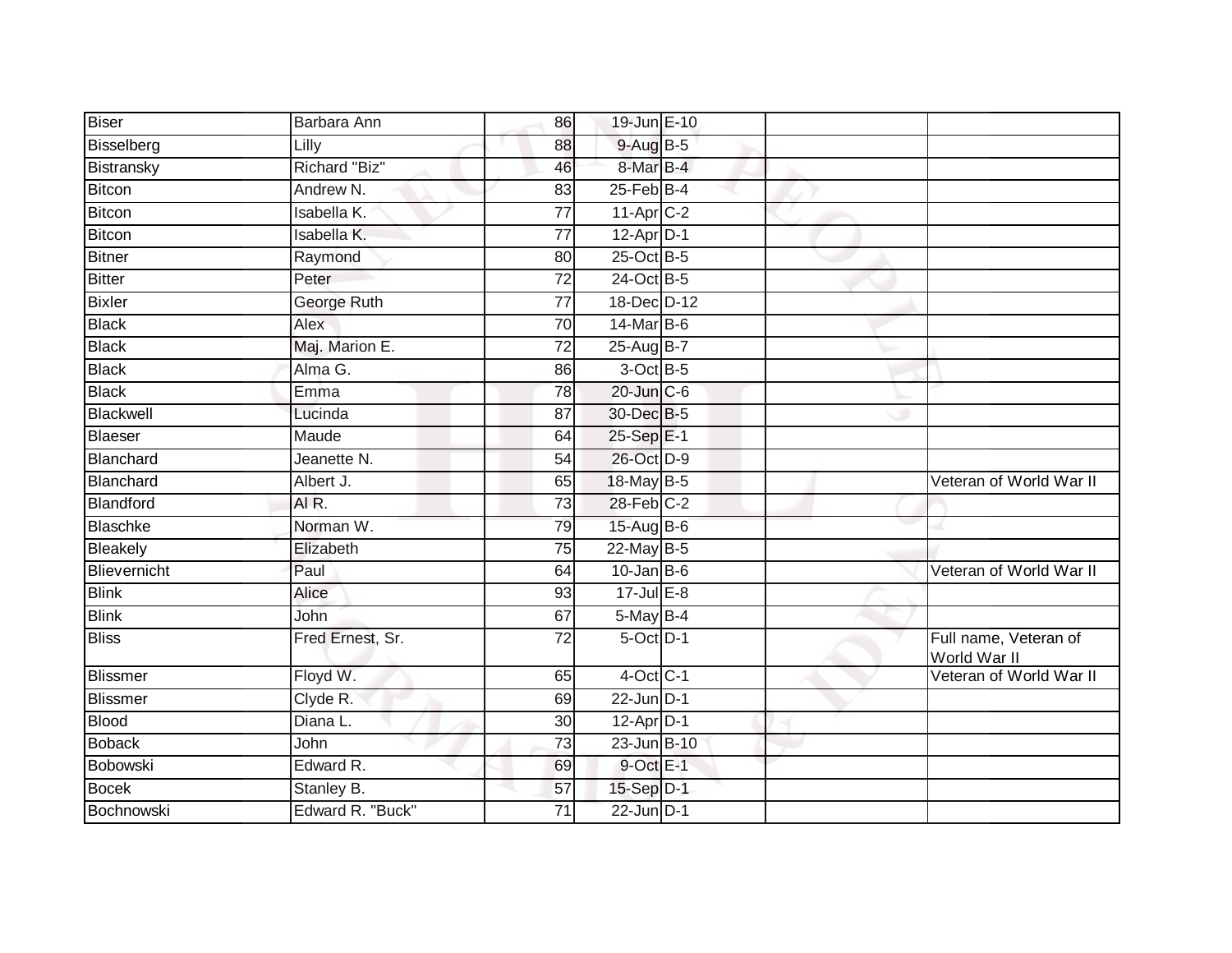| <b>Bock</b>      | David Alan        | 25              | $15$ -Jan $D-6$ |           |                                                        |
|------------------|-------------------|-----------------|-----------------|-----------|--------------------------------------------------------|
| <b>Bockniak</b>  | John              | 67              | $31$ -Jul D-1   |           |                                                        |
| <b>Boda</b>      | Joseph            | 74              | 3-Oct B-5       |           |                                                        |
| Bodnar           | Michael           | 70              | $7-Nov$ B-6     |           | Veteran of World War II                                |
| Bodnar           | Diane May         | $\overline{26}$ | 11-Apr C-2      |           | See also April 12, p. D-1 -<br>Middle name spelled Mae |
| <b>Bodo</b>      | <b>Steve</b>      | 70              | 7-Oct C-4       |           | Veteran of World War II                                |
| <b>Boer</b>      | Peter E.          | 80              | $11$ -Mar $D-2$ | e e       |                                                        |
| Boersma          | Madeline F.       | 63              | 1-May D-11      |           |                                                        |
| Boersma          | Albert J.         | 80              | 16-Oct E-1      |           |                                                        |
| Boerst           | Jean M.           | 59              | $10$ -Oct B-6   | Fleishman |                                                        |
| Boganski         | Joseph J.         | $\overline{77}$ | 13-May C-2      |           |                                                        |
| Boganwright      | Gail              | 33              | 15-May D-1      |           |                                                        |
| Bognar           | Alex J.           | 64              | $21$ -Aug C-6   |           |                                                        |
| Bogner           | John J., Sr.      | 68              | 9-Nov F-7       |           |                                                        |
| <b>Bohl</b>      | <b>Bertha</b>     | 90              | 30-Sep C-3      |           |                                                        |
| <b>Bohlen</b>    | Theodore          | $\overline{71}$ | 8-Dec D-7       |           |                                                        |
| Bohling          | Donald M., Sr.    | 46              | 25-Aug B-7      |           |                                                        |
| <b>Bokori</b>    | Frank Ramond, Sr. | 52              | $31$ -Jan B-4   |           | Full name                                              |
| <b>Boland</b>    | Clara M.          | 70              | $27$ -Apr $D-1$ |           |                                                        |
| <b>Bolden</b>    | lola              | 62              | 18-Dec D-12     |           |                                                        |
| <b>Boldon</b>    | Ella May          | 87              | 7-May C-10      |           |                                                        |
| <b>Bolek</b>     | Anna              | 92              | 18-Sep B-10     |           |                                                        |
| <b>Boling</b>    | Darlene M.        | 53              | $27$ -Jan $C-3$ | Langel    |                                                        |
| <b>Bollhorst</b> | Morse A.          |                 | $14$ -Jun $B-5$ |           |                                                        |
| <b>Bolls</b>     | Otto $E$ .        | 93              | $3$ -Oct $B$ -5 |           |                                                        |
| <b>Bomba</b>     | John J.           | 71              | 27-Nov E-11     |           |                                                        |
| <b>Bonchik</b>   | Mary F.           | $\overline{72}$ | $17$ -Jan $C-2$ | Kovacik   |                                                        |
| <b>Bone</b>      | <b>Nettie</b>     | 99              | $27$ -Jun $B-5$ |           |                                                        |
| <b>Bonis</b>     | Peter V.          | 99              | 22-Mar B-5      |           |                                                        |
| <b>Bonis</b>     | Katherine         | 87              | $11$ -Jan B-6   |           |                                                        |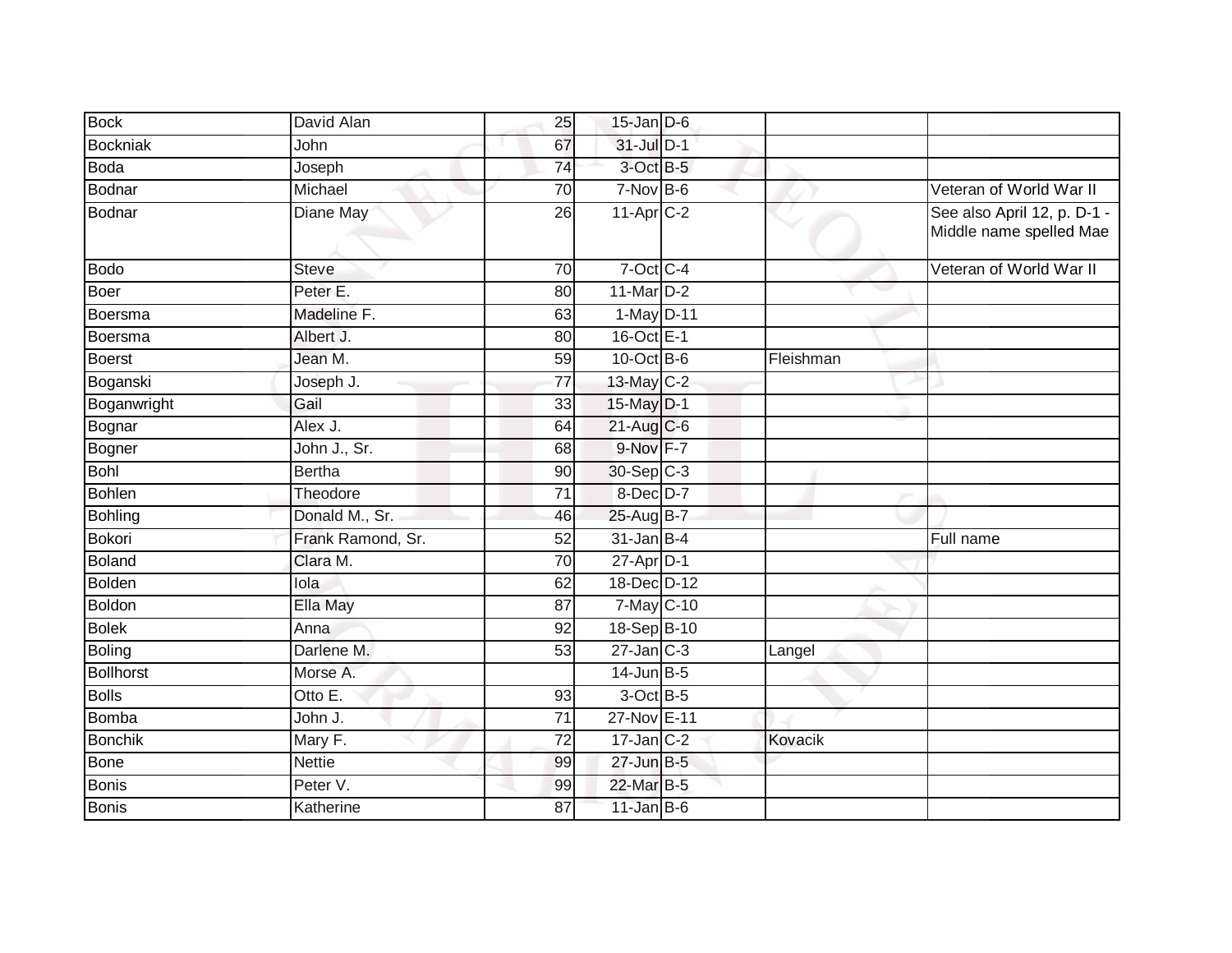| Bonson           | Helen            | 74              | 4-Feb D-1        |         |                                    |
|------------------|------------------|-----------------|------------------|---------|------------------------------------|
| Booker           | Robert D.        | 70              | $11$ -Jan $D-2$  |         |                                    |
| <b>Booker</b>    | <b>Hattie</b>    |                 | 10-Nov C-6       |         |                                    |
| Booth            | William H.       | 75              | $1-Aug$ $C-4$    |         |                                    |
| Booth            | Lemuel A.        | $\overline{91}$ | $22$ -Dec $D-1$  |         |                                    |
| Borchardt        | Annie            | 88              | 12-May B-5       |         |                                    |
| <b>Borders</b>   | <b>Ethel Mae</b> | 78              | $5$ -Dec $B$ -5  |         | Full name                          |
| Borkowski        | Sophia M.        |                 | 23-Jun B-10      | Fary    |                                    |
| Borman           | Herbert F.       | 81              | 14-Mar B-6       |         |                                    |
| <b>Borowski</b>  | Harold T.        | 61              | 20-Jul D-1       |         |                                    |
| <b>Botkin</b>    | Holly W.         | 80              | $7$ -Dec $D-4$   |         |                                    |
| Bounds           | Clara M.         | 69              | 16-Nov D-2       | Scott   |                                    |
| Bova             | Louise O.        | 65              | 29-Dec D-1       |         |                                    |
| <b>Bovenkerk</b> | James C.         | 31              | 20-Mar C-8       |         |                                    |
| Bowen            | Vernie           | 85              | 15-Jul C-5       |         |                                    |
| Bowman           | <b>Deloris</b>   | 79              | 26-May B-5       |         |                                    |
| Bowman           | Lisa K.          | 18              | $9-Nov$ F-7      |         |                                    |
| Boyd             | Margie E.        | 59              | $17$ -May B-5    |         |                                    |
| Boyer            | Mildred          | 77              | 20-Sep B-5       | Gross   |                                    |
| Boylan           | John C. "Jack"   | 76              | 6-Mar E-1        |         |                                    |
| Bozetarnik       | Julius F. "Bo"   | 56              | 26-Sep B-6       |         |                                    |
| <b>Bradac</b>    | Godfrey S.       | 65              | $9$ -Oct $E-1$   |         | Veteran of World War II            |
| <b>Bradac</b>    | Peter J.         | 87              | $15$ -Feb $B$ -6 |         | Veteran of World War I             |
| <b>Bradburn</b>  | Florence G.      | $\overline{75}$ | $10$ -Jan B-6    | Donovan |                                    |
| <b>Bradford</b>  | Mae              |                 | $2$ -Jan $B-8$   |         |                                    |
| <b>Bradley</b>   | John             | 75              | $5$ -Jul $B$ -5  |         |                                    |
| <b>Brady</b>     | Cleta            | 85              | $9$ -May $C-2$   |         |                                    |
| <b>Bragg</b>     | Lee Arthur       | 72              | 27-Dec B-6       |         | Full name                          |
| Brandenburg      | Anne             | 58              | $21$ -Jul $B-9$  |         |                                    |
| Brandon          | Tom Paul, Jr.    | 30              | 16-Jan F-10      |         | Veteran of the Vietnam<br>conflict |
| <b>Brant</b>     | William J.       | 74              | $5$ -Jul $B$ -5  |         | Veteran of World War II            |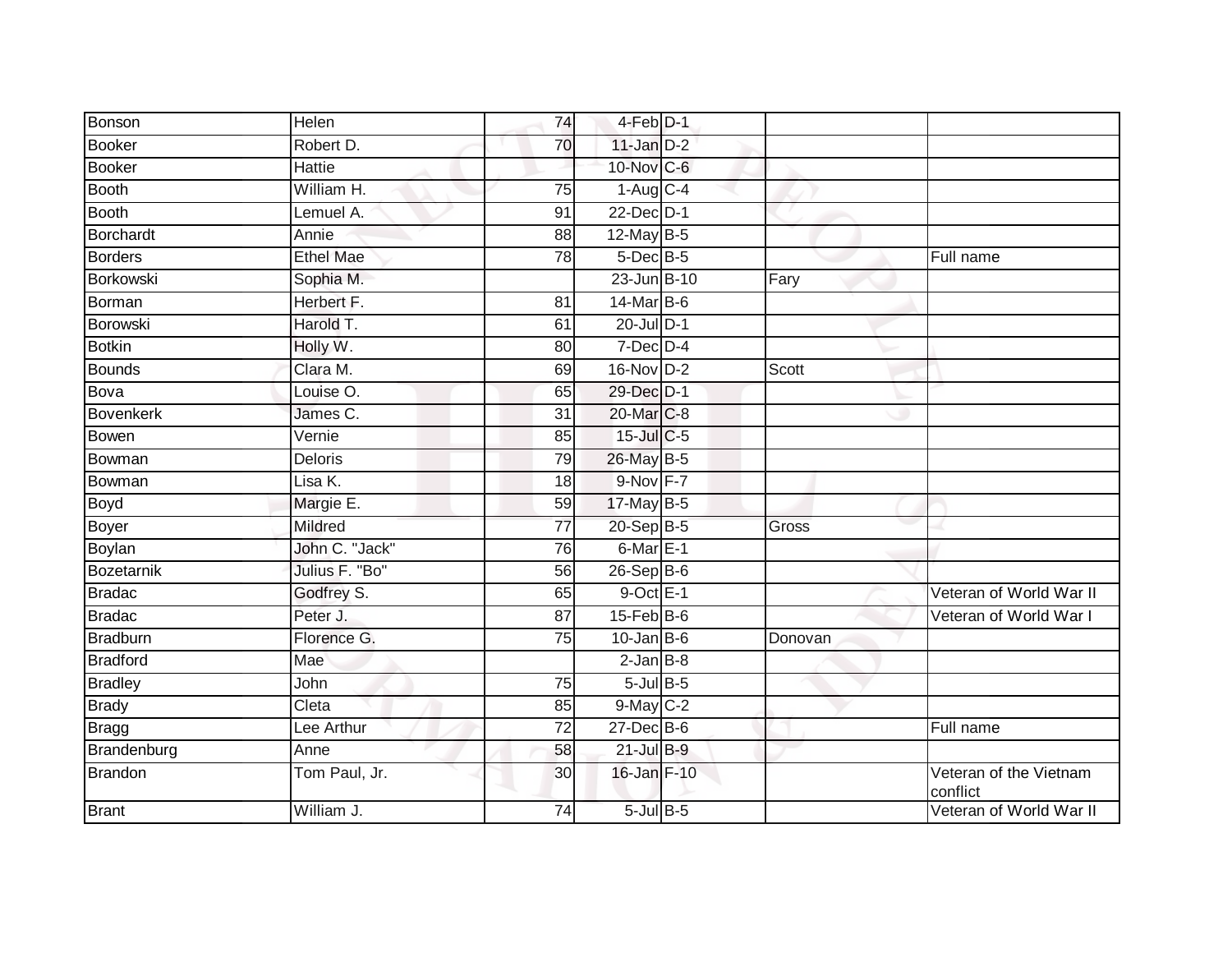| <b>Brass</b>      | Julius               | 67              | $2-Sep$ C-4           |          |                         |
|-------------------|----------------------|-----------------|-----------------------|----------|-------------------------|
| Bratcher          | Addie M.             | 88              | $1-Aug$ C-4           |          |                         |
| Brechbill         | John J.              | 78              | 22-Jun D-1            |          |                         |
| <b>Breclaw</b>    | Leonard M.           | 54              | $15-Aug$ B-6          |          |                         |
| Breger            | <b>Steve</b>         | 79              | 25-Jul C-4            |          |                         |
| Breger            | Mary                 | 74              | $4$ -Mar $D-1$        |          |                         |
| <b>Brenner</b>    | Marie M.             | 85              | $15$ -Jun $C-4$       | Rittman  |                         |
| Breu              | Arthur W.            | 78              | $15$ -Jun $C-4$       |          |                         |
| Brewer            | David B.             | 22              | $21$ -Mar $C-2$       |          |                         |
| Breyfogle         | James H.             | $\overline{20}$ | $10$ -Jan B-6         |          |                         |
| Bridgeman         | Hozy                 | 76              | 12-Jan A-11           |          |                         |
| Bridgeman         | <b>William Burke</b> | 85              | 18-Aug B-8            |          |                         |
| <b>Bridges</b>    | Woodrow W.           | 70              | $1$ -Jul $A-15$       |          |                         |
| <b>Brietzke</b>   | Harold A.            | 75              | 22-Apr D-1            |          |                         |
| <b>Briggs</b>     | Robert A.            | 45              | 15-Mar B-6            |          |                         |
| <b>Briney</b>     | Margaret             | 62              | 10-Mar B-6            |          |                         |
| <b>Brinker</b>    | Minnie A.            | 91              | $23$ -Jan $D-1$       |          |                         |
| <b>Brinker</b>    | Edna F.              | 93              | 30-Mar C-5            |          |                         |
| Brinkman          | Erwin R.             | 64              | $4$ -Aug C-3          |          | Veteran of World War II |
| <b>Brisco</b>     | Thomas S.            | 48              | $4-Feb$ D-1           |          |                         |
| <b>Briscoe</b>    | <b>Elmer Bruce</b>   | 38              | 3-Feb C-7             |          | Full name               |
| <b>Broadfield</b> | William G.           | 49              | 26-May B-5            |          | Veteran of the Army     |
| <b>Broderick</b>  | Hazel F.             | 90              | $1-Sep$ B-8           |          |                         |
| <b>Broe</b>       | Olive                | 95              | $27$ -May C-2         |          |                         |
| Brogdon           | Maeova               | 63              | $22$ -Apr $D-1$       |          |                         |
| <b>Bronas</b>     | Willis F.            | 63              | $28$ -Feb $C-2$       |          |                         |
| Brongel           | Anton A.             |                 | $11$ -Jul $D-1$       |          |                         |
| <b>Brooks</b>     | James L.             | 55              | 20-Mar <sub>C-8</sub> |          |                         |
| <b>Brooks</b>     | Grazyna M.           | 58              | $8$ -Jun $B$ -5       |          |                         |
| <b>Brooks</b>     | Roy                  | 67              | $1-Aug$ C-4           |          |                         |
| <b>Brooks</b>     | George A.            | 78              | 19-Apr B-4            |          |                         |
| <b>Brooks</b>     | Norma J. "Peggy"     | $\overline{58}$ | $25$ -Apr $C-2$       | Van Dorn |                         |
|                   |                      |                 |                       |          |                         |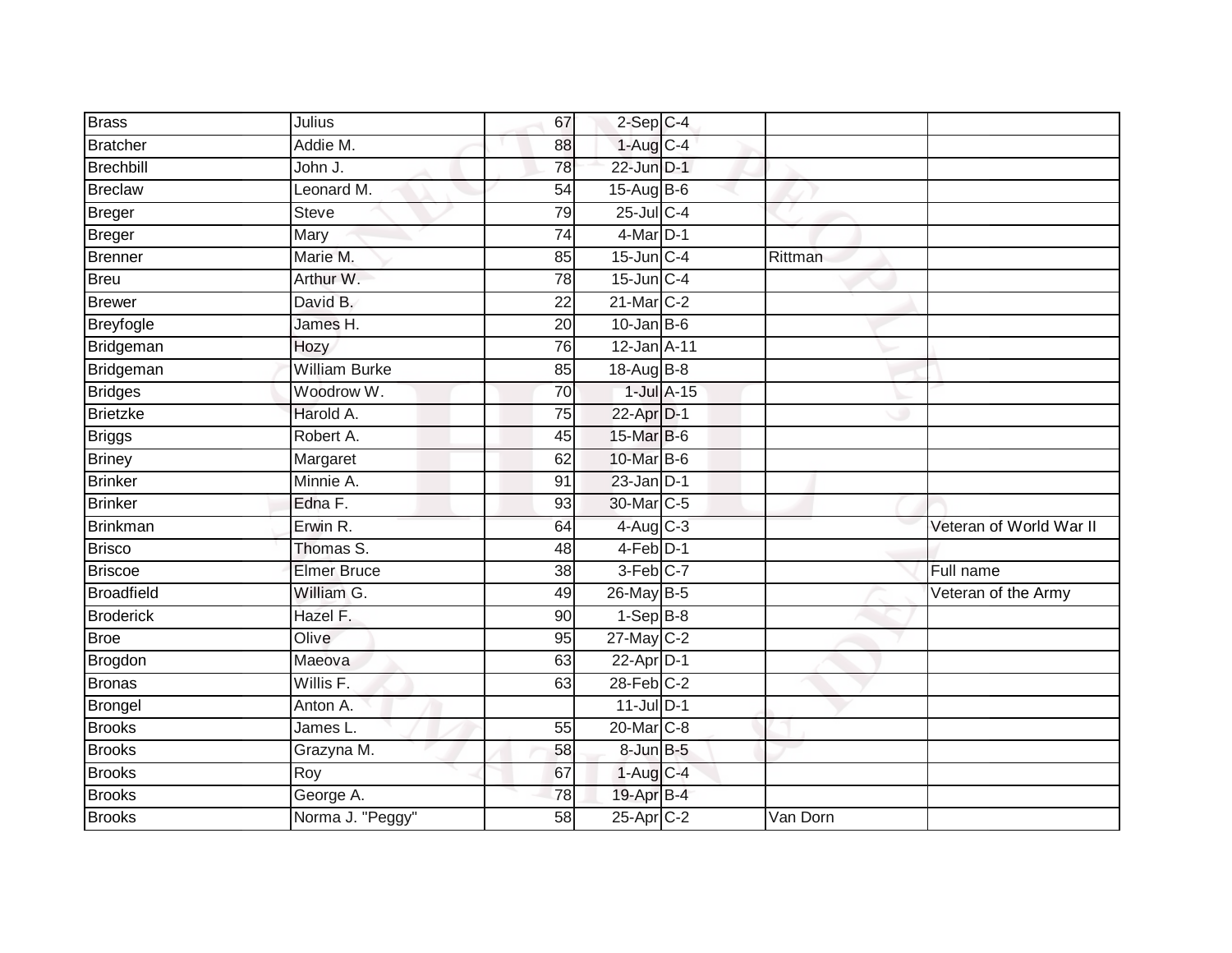| Donald F.             | 53                 |          |                                                                                                                                                                                                                                                                                                                                                                                                                                                                                                               |                         |
|-----------------------|--------------------|----------|---------------------------------------------------------------------------------------------------------------------------------------------------------------------------------------------------------------------------------------------------------------------------------------------------------------------------------------------------------------------------------------------------------------------------------------------------------------------------------------------------------------|-------------------------|
| Margaret              | 76                 |          | <b>Schimes</b>                                                                                                                                                                                                                                                                                                                                                                                                                                                                                                |                         |
| Earl                  | 63                 |          |                                                                                                                                                                                                                                                                                                                                                                                                                                                                                                               | Veteran of World War II |
| Leatha J.             | 84                 |          |                                                                                                                                                                                                                                                                                                                                                                                                                                                                                                               |                         |
| Gertrude Joan "Trudy" | 77                 |          |                                                                                                                                                                                                                                                                                                                                                                                                                                                                                                               |                         |
| Thomas H.             | 61                 |          |                                                                                                                                                                                                                                                                                                                                                                                                                                                                                                               |                         |
| Edwin T.              | 67                 |          |                                                                                                                                                                                                                                                                                                                                                                                                                                                                                                               |                         |
| Arthur                | 93                 |          |                                                                                                                                                                                                                                                                                                                                                                                                                                                                                                               |                         |
| William J., Sr.       | 32                 |          |                                                                                                                                                                                                                                                                                                                                                                                                                                                                                                               |                         |
| Ronald                | 50                 |          |                                                                                                                                                                                                                                                                                                                                                                                                                                                                                                               |                         |
| Emily K.              | 99                 |          |                                                                                                                                                                                                                                                                                                                                                                                                                                                                                                               |                         |
| Nick J.               | 69                 |          |                                                                                                                                                                                                                                                                                                                                                                                                                                                                                                               |                         |
| Robert, Sr.           | 56                 |          |                                                                                                                                                                                                                                                                                                                                                                                                                                                                                                               |                         |
| William F.            | $\overline{72}$    |          |                                                                                                                                                                                                                                                                                                                                                                                                                                                                                                               |                         |
| Olin R.               | 66                 |          |                                                                                                                                                                                                                                                                                                                                                                                                                                                                                                               |                         |
| Mandy                 | 80                 |          |                                                                                                                                                                                                                                                                                                                                                                                                                                                                                                               |                         |
| Heather               | infant             |          |                                                                                                                                                                                                                                                                                                                                                                                                                                                                                                               |                         |
| Frank                 | 70                 |          |                                                                                                                                                                                                                                                                                                                                                                                                                                                                                                               |                         |
| Anna                  | 62                 |          | Muzyka                                                                                                                                                                                                                                                                                                                                                                                                                                                                                                        |                         |
| Thomas P.             | $\overline{73}$    |          |                                                                                                                                                                                                                                                                                                                                                                                                                                                                                                               |                         |
| Margaret Ruth         | 64                 |          | Watson                                                                                                                                                                                                                                                                                                                                                                                                                                                                                                        | Full name               |
| Lester J.             | 59                 |          |                                                                                                                                                                                                                                                                                                                                                                                                                                                                                                               |                         |
| Paul M.               | 68                 |          |                                                                                                                                                                                                                                                                                                                                                                                                                                                                                                               |                         |
| Helen                 | 76                 |          | Stachura                                                                                                                                                                                                                                                                                                                                                                                                                                                                                                      |                         |
| Sophia                | 79                 |          |                                                                                                                                                                                                                                                                                                                                                                                                                                                                                                               |                         |
| James                 | 21                 |          |                                                                                                                                                                                                                                                                                                                                                                                                                                                                                                               |                         |
| Michael               | 71                 |          |                                                                                                                                                                                                                                                                                                                                                                                                                                                                                                               | Veteran of World War II |
| Gerald R.             | 66                 |          |                                                                                                                                                                                                                                                                                                                                                                                                                                                                                                               |                         |
| Christopher           | 69                 |          |                                                                                                                                                                                                                                                                                                                                                                                                                                                                                                               |                         |
| Clarence L., Jr.      | 53                 |          |                                                                                                                                                                                                                                                                                                                                                                                                                                                                                                               |                         |
|                       | Alpha<br>George E. | 75<br>63 | 24-Aug C-5<br>11-Nov B-5<br>19-Dec B-5<br>$4-Feb$ D-1<br>$8-Sep$ C-1<br>$19$ -Jan $D-2$<br>30-Mar <sub>IC-5</sub><br>8-Feb C-7<br>28-Aug D-1<br>$9-MarD-2$<br>20-Dec A-13<br>23-May C-2<br>31-Mar C-10<br>10-Aug D-1<br>10-Nov C-6<br>21-Sep C-10<br>$19$ -Jan $D-2$<br>$7 - Jun$ $C - 1$<br>$6-Sep$ B-5<br>$6$ -Dec $B$ -6<br>$22$ -Feb $B-4$<br>25-Oct B-5<br>15-Apr A-15<br>13-Feb D-1<br>26-May B-5<br>3-Jan A-11<br>$10$ -Oct B-6<br>28-Dec C-5<br>24-Oct B-5<br>19-Jun E-10<br>19-Sep B-6<br>13-May C-2 |                         |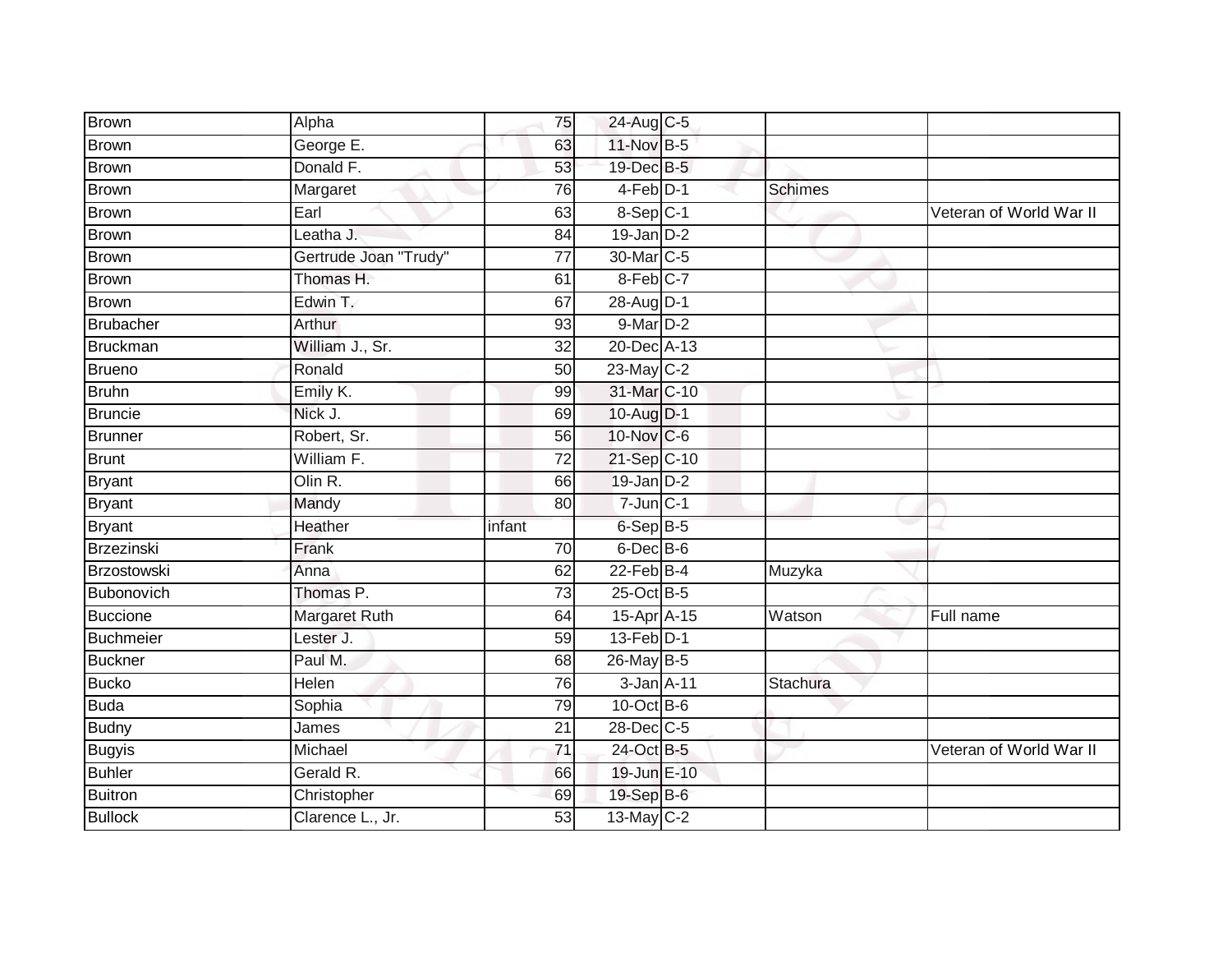| <b>Bult</b>       | Cornelius         | 61              | 20-Mar C-8       |      | Veteran of World War II |
|-------------------|-------------------|-----------------|------------------|------|-------------------------|
| <b>Bult</b>       | Vivian            | 82              | 13-Mar D-1       |      |                         |
| Bultema           | Elmer "Butch"     | 61              | 28-Apr A-15      |      |                         |
| Bultema           | John              | 60              | $13$ -Dec $B$ -6 |      |                         |
| <b>Bumpus</b>     | Jacqueline M.     | 62              | 12-Oct C-5       |      |                         |
| <b>Bunkowfst</b>  | John              | 54              | $22-Sep$ D-1     |      |                         |
| Burchardt         | Anthony           | 84              | 30-May B-2       |      |                         |
| Burchardt         | Lottie            | 78              | $3$ -Jan $A-13$  |      |                         |
| <b>Burczyk</b>    | Henry B.          | 73              | $7-Apr$ C-6      |      |                         |
| <b>Burge</b>      | Floyd C.          | $\overline{73}$ | 26-Aug B-5       |      |                         |
| <b>Burke</b>      | Clarence          | 86              | $10$ -Feb $C-3$  |      | Veteran of World War I  |
| <b>Burkhalter</b> | Annette           | 45              | 3-Jan A-11       |      |                         |
| <b>Burkhardt</b>  | Ruth A.           | 55              | 20-Mar C-8       |      |                         |
| <b>Burkhart</b>   | Gladys L.         | 85              | 19-Oct D-1       |      |                         |
| Burmeister        | Mary T.           | 78              | 22-Aug B-5       |      |                         |
| Burns             | Anne M.           | 68              | 16-Jan F-10      |      |                         |
| Burns             | Lawrence C.       | 44              | $1-FebB-5$       |      |                         |
| Burns             | Elizabeth         | 73              | 18-Mar A-11      |      |                         |
| Burns             | Thomas J.         | 62              | 29-Jun C-5       |      | U.S. Army Veteran       |
| <b>Burosh</b>     | Joseph A., Sr.    | 68              | $15-Aug$ B-6     |      |                         |
| <b>Burris</b>     | Cora A.           | 84              | $11$ -Jul $D-1$  |      |                         |
| Burroughs         | Russell C.        | 81              | $17$ -Nov D-5    |      |                         |
| Burton            | Diana "Phyllis"   |                 | $26$ -Jun $D-2$  |      |                         |
| Burts             | <b>Robert Lee</b> | 56              | $5$ -Oct $D-1$   |      |                         |
| Burwinkel         | <b>Bridget</b>    | 64              | $3$ -Jan $A-13$  |      |                         |
| <b>Bush</b>       | Leona E.          | 68              | 28-Nov B-6       |      |                         |
| <b>Busiere</b>    | Ralph             | 83              | 16-Sep C-5       |      |                         |
| Butcher           | Jay W.            | 65              | $19$ -Jan $D-2$  |      |                         |
| Butcher           | John E.           | 81              | 14-Jun B-5       |      |                         |
| Butkovich         | Anna              | 91              | 25-May D-1       |      |                         |
| <b>Byelick</b>    | Helen             |                 | 7-Jan C-4        | Jela |                         |
| <b>Byerley</b>    | Nona Lee          | 77              | $12$ -Jan $C-5$  |      |                         |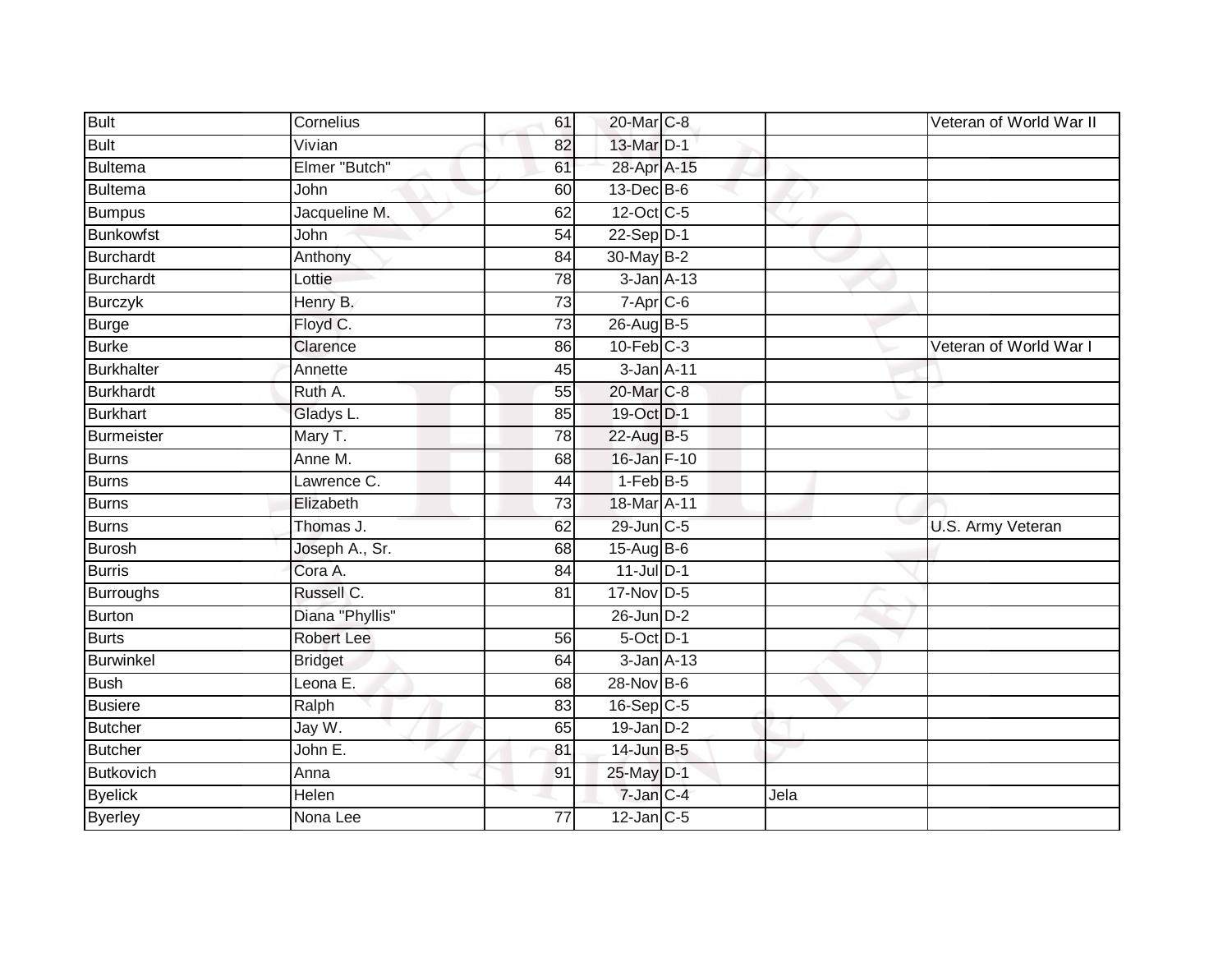| <b>Byers</b>  | Lenora R.       | 74              | 17-Apr D-1             |               |                               |
|---------------|-----------------|-----------------|------------------------|---------------|-------------------------------|
| <b>Byrley</b> | Mary A.         | 48              | $1-JanB-2$             | Berwanger     |                               |
| <b>Byrne</b>  | John E.         | 80              | $12$ -Sep B-6          |               |                               |
| Cahill        | William M.      | 36              | 22-Sep D-1             |               | Veteran of the Vietnam<br>War |
| Cahoon        | Minnie          | 83              | $27$ -Dec $B$ -6       |               |                               |
| Cain          | June R.         | $\overline{52}$ | 3-Nov C-5              |               |                               |
| Cak           | Eleanor         | 67              | $5$ -May $B-4$         |               |                               |
| Callahan      | Katherine M.    | $\overline{73}$ | 23-May C-2             |               |                               |
| Cameron       | Vaughn          | 78              | 23-Oct D-1             |               |                               |
| Cameron       | Dorothy L.      | 69              | $7-Mar$ C-1            |               |                               |
| Cameron       | <b>Myrtle</b>   | 75              | $5$ -Jan $C-2$         |               |                               |
| Camisa        | Vincent         | 62              | $15$ -Jan $D-6$        |               |                               |
| Camp          | Ivan Clark, Sr. | 92              | 3-Oct B-5              |               | Full name                     |
| Campagna      | Louis           | 79              | 20-Jun C-6             |               |                               |
| Campana       | Mae E.          | 87              | 13-Nov E-1             | <b>Noetin</b> |                               |
| Campbell      | Ivy "Buck"      | 57              | $5$ -Dec $B$ -5        |               | Veteran of World War II       |
| Campbell      | Minnie Lee      | 82              | 25-Nov C-3             |               |                               |
| Campbell      | Clara L.        | 85              | 18-Oct C-5             |               |                               |
| Campbell      | Donald T.       |                 | $6$ -Nov $D-5$         |               |                               |
| Camper        | Samuel L.       | 73              | 25-Apr C-2             |               | Veteran of World War II       |
| Canaday       | <b>Beatrice</b> | 82              | $5$ -Jul $B$ -5        |               |                               |
| Cantrell      | James B.        | 67              | $2$ -May C-5           |               | Veteran of World War II       |
| Caquelin      | George E.       | 78              | 17-Mar D-3             |               |                               |
| Cardona       | Juan            | 78              | 29-Sep F-8             |               |                               |
| Carey         | Glenn E.        | 86              | 23-Sep A-9             |               | Veteran of World War I        |
| Carlisle      | Herman R.       | 58              | $20$ -Jun $C$ -6       |               |                               |
| Carlson       | Edwin R.        | 79              | $1-Aug$ <sub>C-4</sub> |               |                               |
| Carlson       | Norman          | 60              | 30-Sep C-3             |               |                               |
| Carlson       | May J.          | 91              | $18$ -Jan B-6          |               |                               |
| Carman        | Dorothy         | 70              | 30-Jun C-6             | Zang          |                               |
| Carman        | James R.        | 71              | $9$ -Jan $B-7$         |               |                               |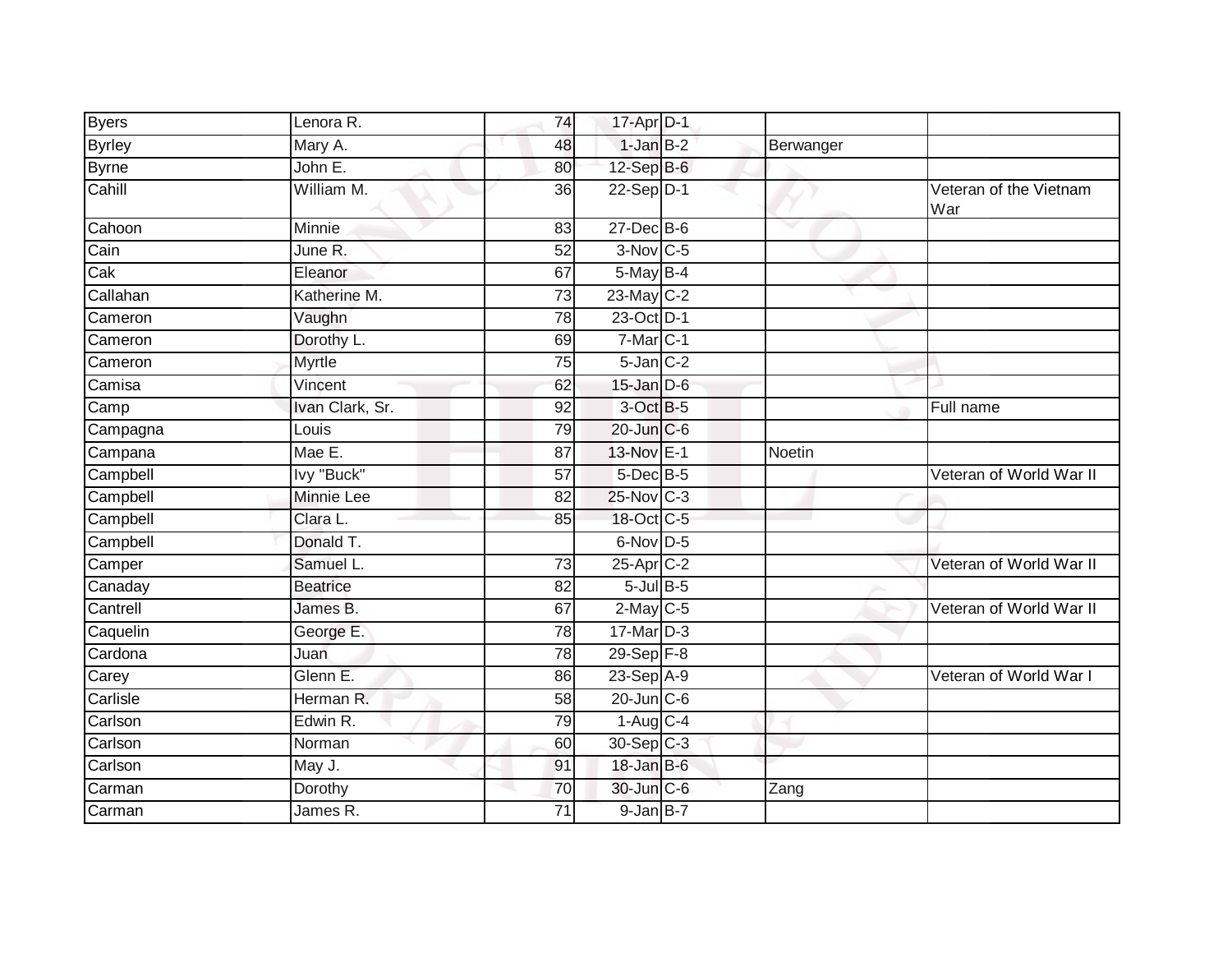|            | Frieda                 | 80              | 11-Aug C-3             |         |                         |
|------------|------------------------|-----------------|------------------------|---------|-------------------------|
| Carmen     |                        |                 |                        |         |                         |
| Carneal    | Donna M. Stassin       | 38              | 3-Feb C-7              |         |                         |
| Carollo    | John Todd              | $\overline{27}$ | 12-Jan A-11            |         |                         |
| Carpenter  | Clara                  | 53              | 20-Mar C-8             |         |                         |
| Carpenter  | Kenneth D.             | 63              | 19-Apr B-4             |         | Veteran of World War II |
| Carpenter  | <b>Ollie Mae</b>       | 61              | $11$ -Jan B-6          |         |                         |
| Carr       | WM. Harold             | 74              | 26-Dec D-1             |         |                         |
| Carroll    | Fern N.                | 75              | 18-Oct C-5             |         |                         |
| Carros     | Thomas D.              | 88              | $13$ -Feb $D-1$        |         | Veteran of World War I  |
| Carter     | Charles L.             | $\overline{51}$ | $5$ -Jul $B$ -5        |         |                         |
| Cartwright | Helen M.               | 87              | $8-Sep$ <sub>C-1</sub> |         |                         |
| Casavieri  | Emilda                 | 93              | 17-Feb B-10            | Bartoli |                         |
| Case       | <b>Nancy Christine</b> | 3 months        | 15-Dec C-7             |         |                         |
| Casey      | Violet J.              | 85              | 5-Dec B-5              |         |                         |
| Casey      | John W.                | $\overline{47}$ | 7-Nov B-6              |         |                         |
| Casey      | Joseph P. Rev.         | 74              | 26-Apr A-7             |         |                         |
| Cason      | <b>Willie Mae</b>      |                 | 19-Aug A-9             |         | Full name               |
| Castle     | Barney F.              | 69              | 30-Dec B-5             |         | Veteran of World War II |
| Castro     | Jose Luis              | 50              | 22-May B-5             |         | Full name               |
| Catt       | Othniel D.             | 80              | $1-May$ D-11           |         |                         |
| Cavanaugh  | Raymond                | 73              | $10$ -Jan B-6          |         |                         |
| Cavazos    | Jose                   | 59              | $3$ -Jul $D-1$         |         |                         |
| Cavazos    | <b>Teresa</b>          | 77              | $17$ -Mar $D-3$        |         |                         |
| Cawley     | Margaret M.            | 75              | $12$ -Jul B-5          |         |                         |
| Cederholm  | Carl                   | 78              | 18-May B-5             |         |                         |
| Cesare     | Mary                   | 88              | $20$ -Jan $C$ -6       |         |                         |
| Chance     | <b>Brian</b>           | 18              | $20$ -Feb $D-1$        |         |                         |
| Chandik    | Meri "Baba"            | 94              | $16$ -Feb $D-1$        | Petrek  |                         |
| Chaney     | Carlos E.              | 63              | $14$ -Feb $B-1$        |         | Veteran of World War I  |
| Chapas     | <b>Gus Constantine</b> | 67              | $11$ -Jul $D-1$        |         |                         |
| Charbulak  | Mary                   | 77              | 27-Mar D-1             |         |                         |
| Charnota   | A.D. Kenneth, III      | 26              | 23-Oct D-1             |         |                         |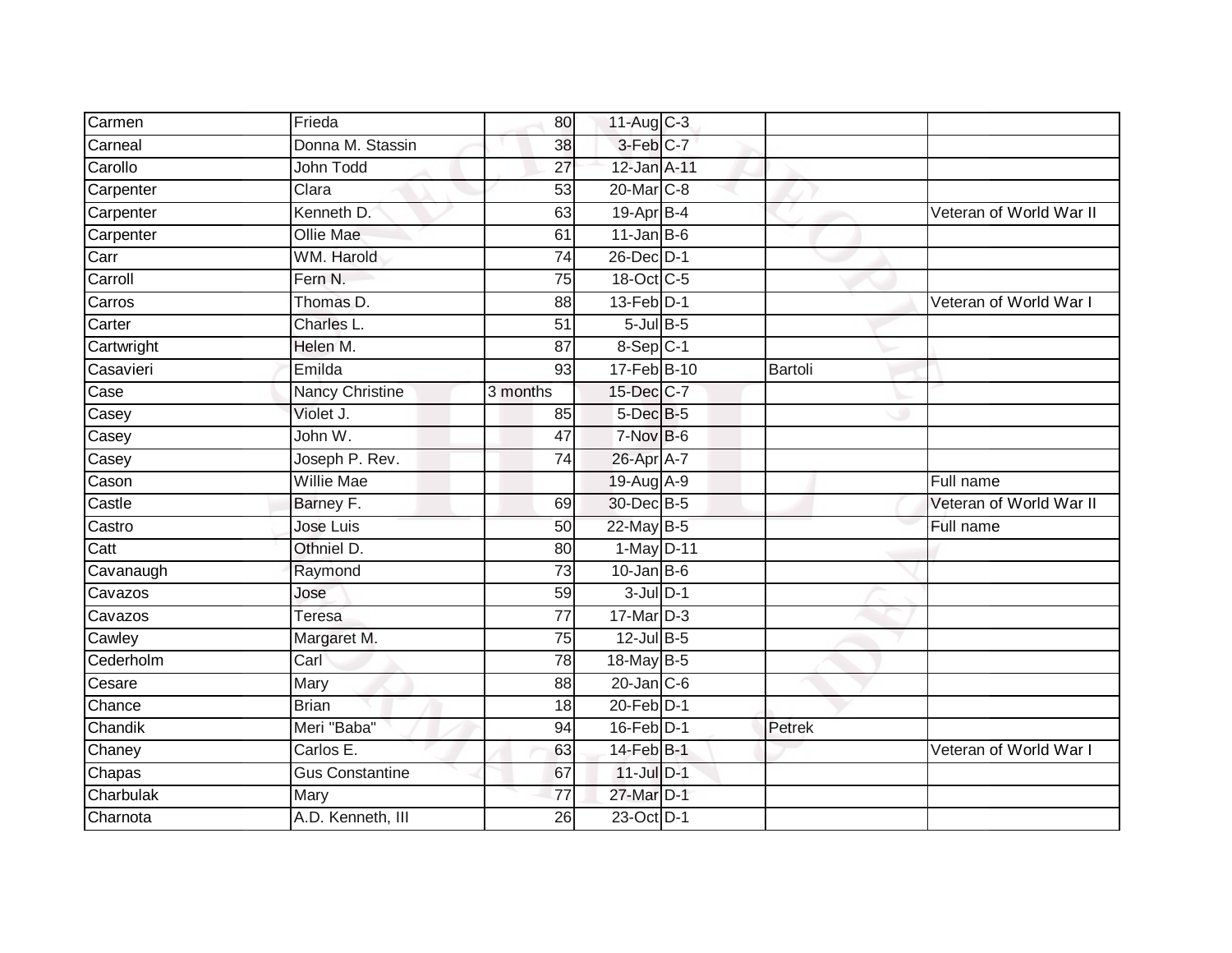| Chartier       | Peter T.         |                 | 22-Dec D-1        |  |                          |
|----------------|------------------|-----------------|-------------------|--|--------------------------|
| Chase          | Edward J.        | $\overline{37}$ | 14-Jan C-6        |  |                          |
| Chase          | Iva C.           | 89              | 13-Mar D-1        |  |                          |
| Cheeks         | Barbara Jean     | $\overline{22}$ | 29-Sep F-8        |  | Full name                |
| Chekan         | Ann              | $\overline{71}$ | $27 - Jun$ B-5    |  |                          |
| Chekan         | Andrew F.        | 67              | 23-Sep A-9        |  |                          |
| Chelini        | Sara "Nonna"     | 99              | 23-Oct D-1        |  |                          |
| Chernota       | Joseph E.        | 66              | 17-Jun C-1        |  |                          |
| Chicki         | Anna             | 86              | 24-Oct B-5        |  |                          |
| Childers       | Rosie T.         | 81              | 30-Oct D-1        |  |                          |
| Childress      | Walter D. "Tib"  | $\overline{75}$ | $2-Sep$ C-4       |  |                          |
| Chmielek       | Michael          | 77              | 13-Oct D-3        |  |                          |
| Chovanec       | Katy             | 84              | $28$ -Jan $D-1$   |  |                          |
| Chovanec       | John Sr.         | 83              | 7-Mar C-1         |  |                          |
| Christensen    | Clarence A.      | $\overline{81}$ | 14-Jan C-6        |  |                          |
| Christensen    | Leo C., Sr.      | 82              | 19-Oct D-1        |  |                          |
| Christofferson | Carroll "Chris"  | 66              | 18-Mar A-11       |  |                          |
| Churilla       | Jade Victoria    | infant          | $11$ -Dec $ G-1 $ |  | Full name                |
| Churilla       | John M.          | 95              | $1-FebB-5$        |  |                          |
| Churilla       | Joseph W.        | $\overline{72}$ | $21-Nov$ B-7      |  |                          |
| Ciastko        | Ronald           | 40              | $27-Sep$ B-6      |  |                          |
| Cichocki       | Chester F.       | 54              | 21-Jun A-11       |  | Veteran of the U.S. Army |
| Cid            | Esperanza "Hope" | 52              | $2$ -Oct $E-1$    |  |                          |
| Cidulka        | Mary             | 80              | $2$ -Feb $D-2$    |  |                          |
| Cieplucha      | Bernice C.       | 75              | $2-Feb$ D-2       |  |                          |
| Ciesar         | Ida Mae "Pat"    |                 | 30-Oct D-1        |  |                          |
| Cieslak        | Walter           | 73              | 5-May B-4         |  | Veteran of World War II  |
| Cilek          | Lillian V.       | 71              | 25-Aug B-7        |  |                          |
| Clair          | Wilma            | 60              | 27-Apr D-1        |  |                          |
| Clark          | Ruth B.          | 78              | 11-Dec G-1        |  |                          |
| Clark          | A. D.            | 61              | $13$ -Jan $D-1$   |  | Veteran of World War II  |
| Clark          | Emma C.          | 78              | 19-Oct D-1        |  |                          |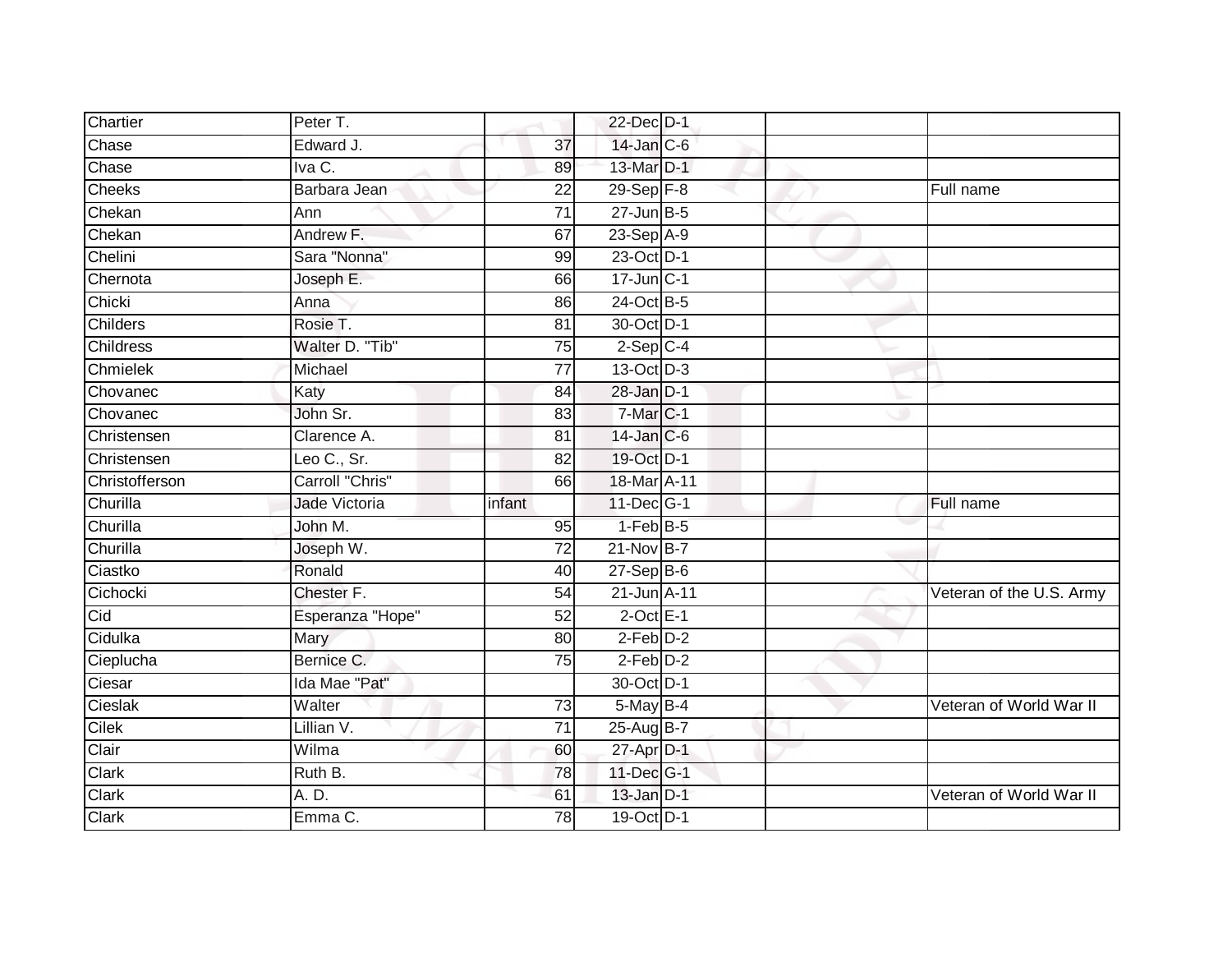| Clarke     | Lillian               | 52              | $4$ -Aug C-3    | Logan  |                                |
|------------|-----------------------|-----------------|-----------------|--------|--------------------------------|
| Clarke     | Henry O.              | 73              | 25-Sep E-1      |        |                                |
| Clarke     | Richard A.            | 50              | 11-Jul D-1      |        |                                |
| Claussen   | Carl H.               | 65              | 26-Aug B-5      |        |                                |
| Cleary     | William J             | $\overline{87}$ | 13-Oct D-3      |        |                                |
| Cleaver    | <b>Infant Melissa</b> |                 | $22-AugB-5$     |        | Full name                      |
| Clemons    | Jennie P.             | 77              | 3-Jan A-13      |        | the Veterans of World<br>War I |
| Cletcher   | Geneva                | 60              | $10$ -Feb $C-3$ |        |                                |
| Clevinger  | Ruby E.               | 68              | $17$ -Mar $D-3$ |        |                                |
| Cobb       | Maurice "Morey"       | 61              | $20$ -Jun $C-6$ |        |                                |
| Coberg     | Merle G.              | 64              | $22$ -Feb $B-4$ |        |                                |
| Cochran    | Carl T., Jr.          | 41              | 25-Sep E-1      |        |                                |
| Coduti     | Philip J., Sr.        | $\overline{38}$ | 13-Dec B-6      |        |                                |
| Cody       | Ethel M.              | 76              | 12-Jun D-1      |        |                                |
| Coffie     | Dale H.               | 80              | 11-Nov B-5      |        |                                |
| Coffin     | Sarah M.              | 93              | $3-Apr$ D-1     |        |                                |
| Coffman    | Bessie G.             | 69              | $5$ -Jul $B$ -5 |        |                                |
| Coffman    | Margaret Jane         | 53              | 3-Jan A-11      |        | Full name                      |
| Cofran     | <b>Claire Mae</b>     | 63              | 13-Mar D-1      |        | <b>Eull</b> name               |
| Coglianese | Philomina             | 61              | 13-Mar D-1      |        |                                |
| Cohan      | George                | 82              | $26-Sep$ B-6    |        | Veteran of World War I         |
| Cohen      | Edith                 | 94              | 3-Nov C-5       |        |                                |
| Coldren    | Minnie                | 88              | $2$ -Jan $B-8$  |        |                                |
| Cole       | Goldie M.             | 59              | $13$ -Jan $D-1$ |        |                                |
| Cole       | William H.            | 54              | 26-Apr A-7      |        |                                |
| Cole       | Wallace J.            | 68              | 8-Mar B-4       |        | Veteran of World War II        |
| Cole       | Mary A.               | 75              | $1-FebB-5$      |        |                                |
| Coleman    | Raymond T.            | 68              | $11$ -Jan B-6   |        |                                |
| Collier    | Jack                  | 61              | 12-Jan A-11     |        |                                |
| Collins    | Charles T.            | 61              | $22$ -Feb $B-4$ |        |                                |
| Collins    | Vicki Lynn            | 37              | 24-Oct B-5      | Marvel | Full name                      |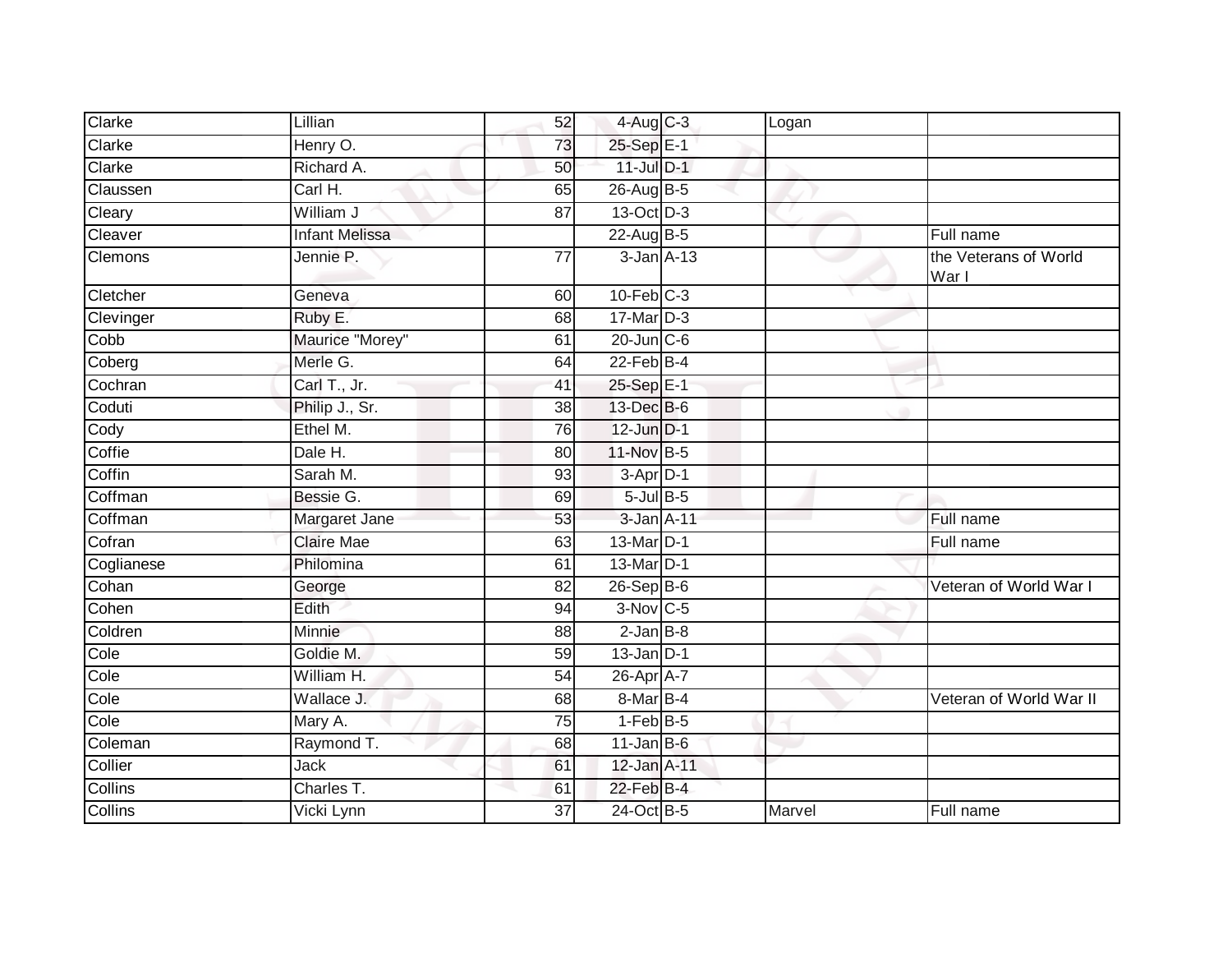| Collins    | Clifford C.               | 84              | 20-Feb D-1              |     | Veteran of World War I  |
|------------|---------------------------|-----------------|-------------------------|-----|-------------------------|
| Colon      | Jennie Sue                | infant          | 5-May B-4               |     | Full name               |
| Coltun     | Ralph                     | 90              | 13-Dec B-6              |     |                         |
| Colucci    | Vincent "Jim"             | 57              | $7$ -Jun $C-1$          |     |                         |
| Comanse    | Eli L.                    | 85              | $4$ -Mar $D-1$          |     | Veteran of World War I  |
| Compateso  | Frank J.                  | 50              | 14-Mar B-6              |     |                         |
| Compeau    | Kenneth G.                | 58              | $12$ -Apr $D-1$         |     | Veteran of World War II |
| Conger     | Marjorie                  | 58              | $16-NovD-2$             |     |                         |
| Connelly   | Luella                    | 89              | $2$ -Dec $D-1$          |     |                         |
| Conner     | Johnnie "Buddy"           | 44              | $3$ -Jul $D-1$          |     | U.S. Army Veteran       |
| Connor     | Glen A.                   | 63              | 10-May A-9              |     |                         |
| Constant   | Elsie                     | 91              | $16-Sep$ <sub>C-5</sub> |     |                         |
| Constant   | George B.                 | 89              | 19-Jul B-5              |     |                         |
| Conyers    | Velvet "Paul-Papa Shorty" | 87              | 24-Mar C-5              | پ   |                         |
| Cook       | Jesse T.                  | 80              | 22-Sep D-1              |     |                         |
| Cook       | Guy H.                    | 80              | 21-Nov B-7              |     |                         |
| Cook       | Lela M.                   | 62              | 27-Oct C-6              | Lee |                         |
| Cook       | William John, Jr.         | 69              | 15-Sep D-1              |     |                         |
| Cook       | Violet                    | 80              | 23-Dec A-9              |     |                         |
| Cooper     | Peter N.                  | 64              | $4$ -Nov B-5            |     | Veteran of World War II |
| Copeland   | Leiland                   | 55              | 13-Mar D-1              |     |                         |
| Copeland   | James H. Sr.              | 51              | $17$ -May B-5           |     |                         |
| Copenhaver | Henry                     | 56              | 25-Mar B-5              |     | Veteran of World War II |
| Copper     | Michael James             | 1 month         | 23-Oct D-1              |     | Full name               |
| Coran      | Carol M.                  | 61              | $4$ -May C-5            |     |                         |
| Corcoran   | "Corky" Thomas            | 73              | $29-Sep$ $F-8$          |     |                         |
| Corey      | Michael                   | $\overline{71}$ | 20-Mar C-8              |     |                         |
| Coriano    | Alejandro, Sr. "Leo"      | 59              | 18-Sep B-10             |     |                         |
| Corley     | John T.                   | 70              | 3-Nov C-5               |     |                         |
| Corning    | Laura Ellen               | 71              | $12$ -Jan $C-5$         |     | Full name               |
| Cornwell   | Anna C.                   | 74              | 17-Aug D-2              |     |                         |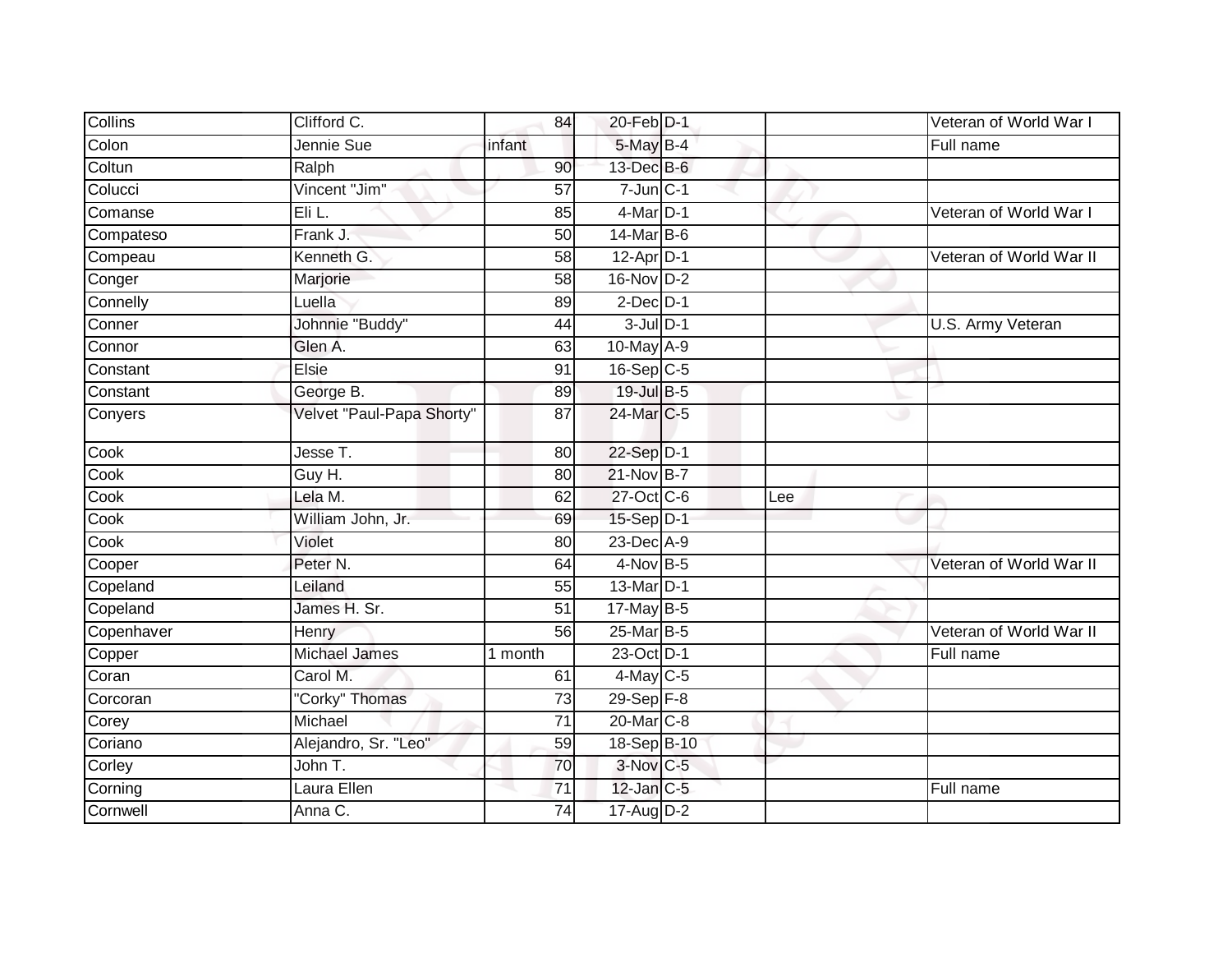| Costin     | Joseph L.             | 73              | 4-Dec B-13             |              |                         |
|------------|-----------------------|-----------------|------------------------|--------------|-------------------------|
| Costley    | Darling L.            | 58              | 7-May C-10             |              |                         |
| Cousnard   | Alex                  | 83              | 22-Nov B-6             |              |                         |
| Cowell     | Wallace L. "Curly"    | $\overline{73}$ | 17-Dec D-12            |              |                         |
| Crabtree   | Jeffrey W.            | $\overline{34}$ | $13-SepB-6$            |              | Veteran of Vietnam War  |
| Craig      | Jean                  | 80              | $27$ -Feb $D-3$        |              |                         |
| Craven     | Eleanor               | 68              | 25-Aug B-7             | <b>Neats</b> |                         |
| Crawford   | John F.               | 57              | $27$ -Feb $D-1$        |              |                         |
| Creamer    | Bernice M.            | 69              | 14-Aug D-1             |              |                         |
| Cremonesi  | Madeline              | $\overline{57}$ | 19-Sep B-6             |              |                         |
| Creswell   | Helen                 |                 | $19$ -Jan $D-2$        |              |                         |
| Crippen    | Everett G.            | 54              | $20$ -Jun $C-6$        |              |                         |
| Crissinger | William A.            | 72              | 16-Nov D-2             |              |                         |
| Crnogorac  | Helen "Baba"          | 81              | $17 -$ Jul $E - 8$     |              |                         |
| Crocilla   | Loretta T.            | 64              | 18-Jul D-2             |              |                         |
| Crocker    | <b>Bert</b>           | 68              | 30-Nov C-8             |              |                         |
| Crook      | <b>Frances Mary</b>   | 76              | 21-Dec C-5             |              | Full name               |
| Crosek     | John F.               | 66              | 23-Nov A-13            |              |                         |
| Cross      | Eugene S. "Jack"      | 80              | 13-Sep B-6             |              |                         |
| Crossman   | Gladys E.             | 63              | 6-Oct B-8              |              |                         |
| Crouch     | Elsie E.              | 85              | 17-Dec D-12            |              |                         |
| Crowley    | <b>Raymond Daniel</b> | 26              | 13-Oct D-3             |              |                         |
| Csomor     | John                  | 85              | $1-JanB-2$             |              |                         |
| Cubit      | Lorraine              | 58              | 8-Nov B-6              |              |                         |
| Cuffle     | Ernest L.             | 69              | $2$ -May C-2           |              |                         |
| Cullen     | Olive E.              | 85              | 24-Mar <sub>IC-5</sub> |              |                         |
| Culp       | Jillian A.            | 6 months        | 24-May C-1             |              |                         |
| Culver     | Jonas                 | 58              | $28$ -Feb $C-2$        |              |                         |
| Culver     | Ernest, Sr.           |                 | 7-Nov B-6              |              | Veteran of World War II |
| Cummings   | Lucielle              | 90              | 29-Mar B-5             | Gabowski     |                         |
| Cummings   | Mitchell R.           | 19              | 8-Dec D-7              |              |                         |
| Cundiss    | Dorothy Lee           | 65              | 26-Jul C-5             |              | Full name               |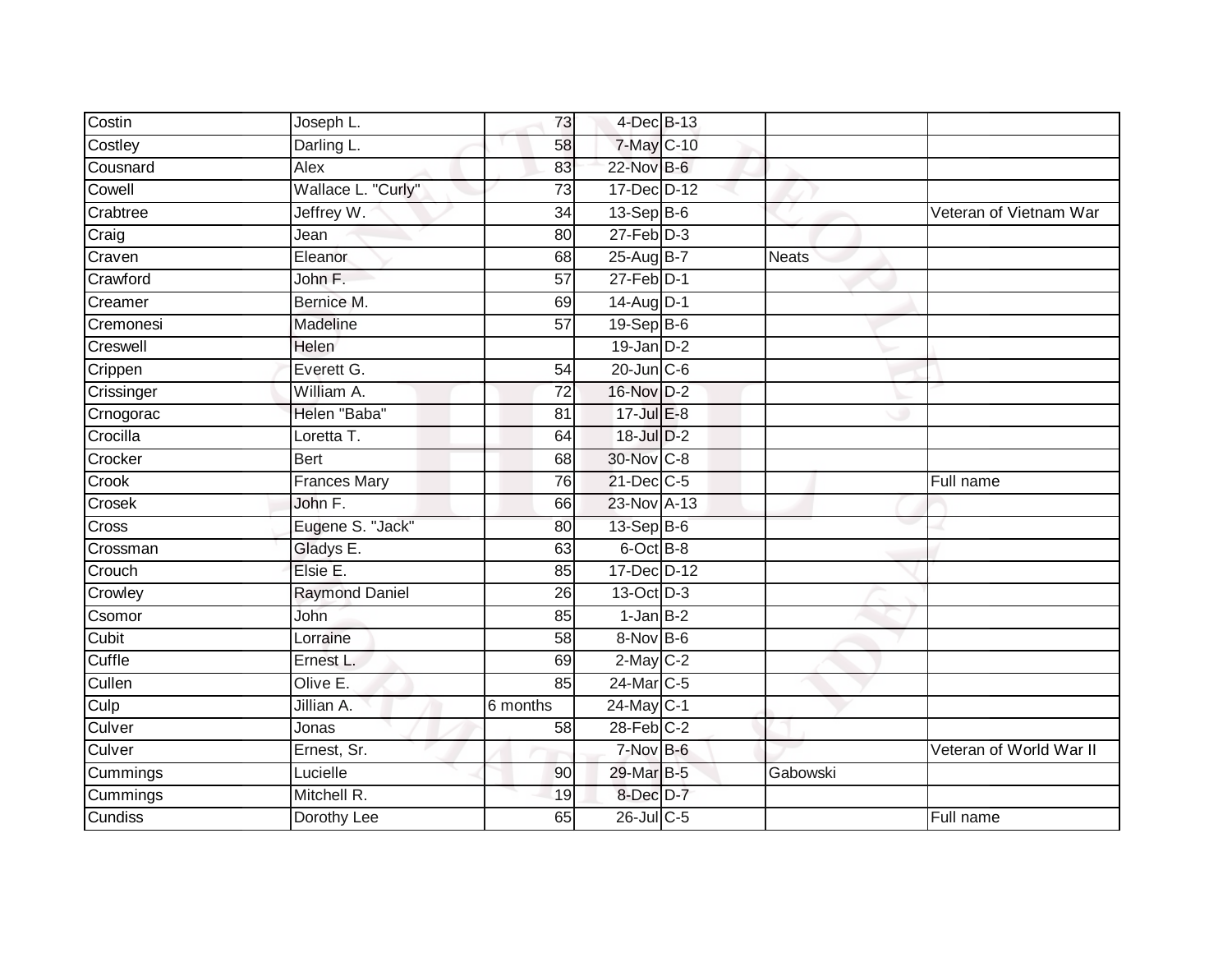| Cunningham      | Alvin V.                              | 77 | 16-Jun C-5             |          |                                   |
|-----------------|---------------------------------------|----|------------------------|----------|-----------------------------------|
| Cunningham      | Chester M.                            | 74 | 6-Jan D-2              |          | Veteran of World War II           |
| Cuppy           | A.F.                                  | 75 | $2$ -May C-5           |          |                                   |
| Curran          | Ewell R.                              | 56 | $18$ -Jan B-6          |          | Veteran of World War II           |
| Cutka           | Stefan                                | 88 | 25-Oct B-5             |          |                                   |
| Cwetna          | Frank J.                              | 71 | $1-Aug$ <sub>C-4</sub> |          |                                   |
| Cygan           | Richard S.                            | 27 | 19-May D-3             |          |                                   |
| Cyganiewicz     | Edward                                | 62 | $13$ -Feb $D-1$        |          | Veteran of World War II           |
| Cyganowski      | Daniel F. Right Rev.<br><b>Bishop</b> | 61 | $7-MarC-1$             |          |                                   |
| Cyrus           | Catherine T.                          | 66 | $9$ -Jan $B-7$         |          |                                   |
| Czapski         | Zofia                                 | 84 | 25-Sep E-1             |          |                                   |
| Czarnecki       | Stanley S.                            | 56 | $9$ -Jun $C - 5$       |          |                                   |
| Czarnik         | Stanley                               |    | 31-Aug D-3             |          |                                   |
| Czbere          | Nick S.                               | 73 | $6$ -Mar $E-1$         |          |                                   |
| Czechanski      | Lottie                                | 93 | 25-Nov C-3             |          |                                   |
| Dabrowski       | Elizabeth C.                          | 84 | $15$ -AugB-6           | Janowski |                                   |
| <b>Dahlke</b>   | Amanda S.                             | 79 | $2$ -Oct $E-1$         |          |                                   |
| <b>Dahms</b>    | Agusta W.                             | 90 | 18-Nov D-1             |          |                                   |
| Dailey          | James E.                              | 50 | 26-Jul C-5             |          | Veteran of the Korean<br>conflict |
| Dal Santo       | William T.                            | 63 | 12-Jan A-11            |          | Veteran of World War II           |
| Dale            | <b>Bryan</b>                          | 75 | $7 - Aug$ $D-1$        |          |                                   |
| Daley           | Frank L.                              | 75 | 8-Sep C-1              |          |                                   |
| <b>Dallis</b>   | George Lucas, Jr.                     | 41 | 8-Mar B-4              |          | Full name                         |
| Danchi          | George                                | 62 | 11-Oct C-1             |          | Veteran of World War II           |
| Dandurand       | Herbert A.                            | 54 | $28$ -Feb $C-2$        |          | Veteran of World War II           |
| <b>Daniels</b>  | Lora E.                               | 68 | 28-Sep D-1             |          |                                   |
| Danielson       | AnnaBell "Mickey"                     | 39 | 11-Oct C-1             |          |                                   |
| <b>Dankovis</b> | Fred J.                               | 44 | 5-May B-4              |          |                                   |
| <b>Darlak</b>   | Jessie E.                             | 79 | 10-Aug D-1             |          |                                   |
| Darling         | James I.                              | 55 | 10-Oct B-6             |          |                                   |
| Darrough        | Myrtle                                | 54 | $14$ -Jun $B-5$        |          |                                   |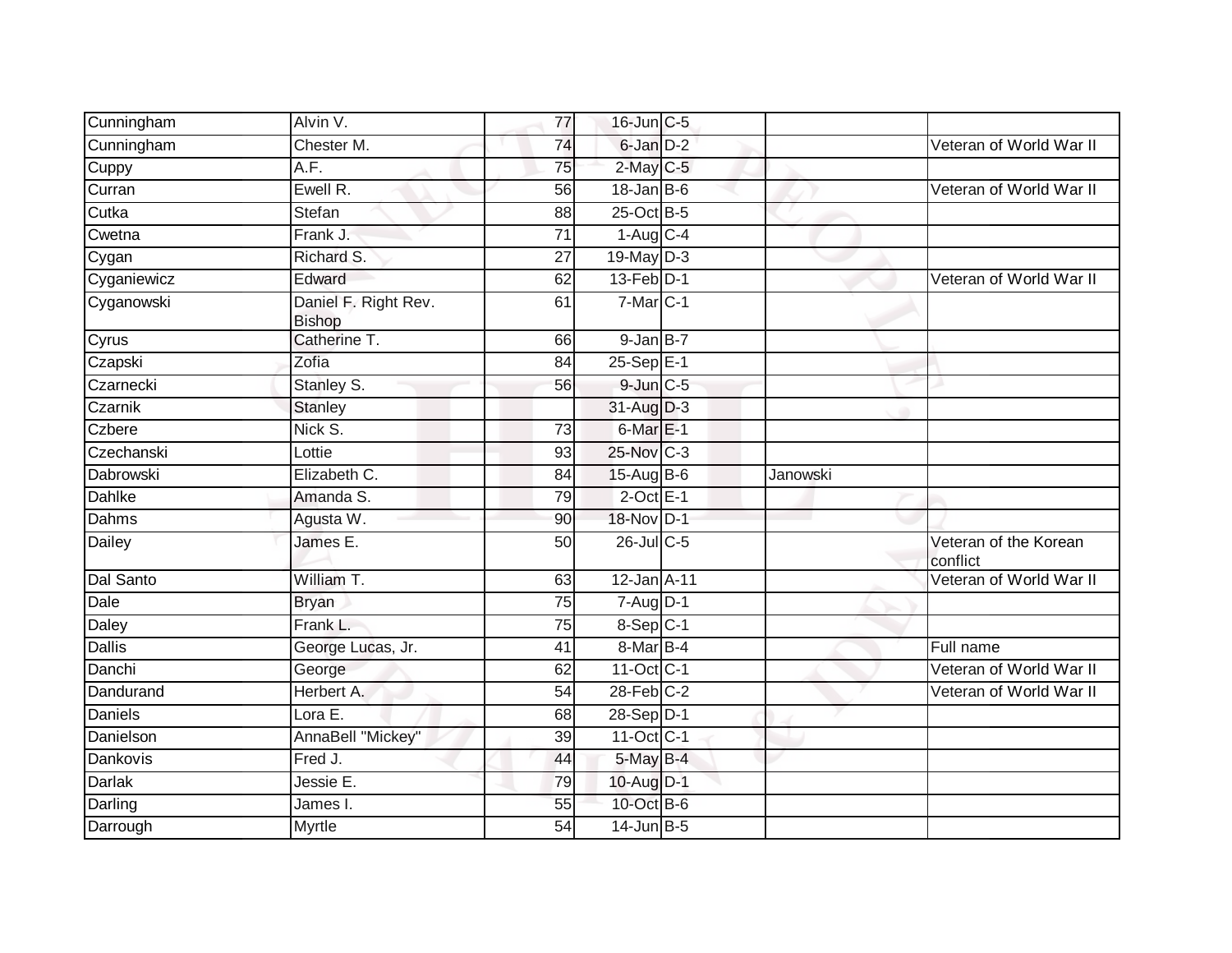| <b>Dates</b> | Willie              | 72              | 31-Mar C-10        |       |                                 |
|--------------|---------------------|-----------------|--------------------|-------|---------------------------------|
| Daugherty    | Willis L.           | 51              | $1$ -Jun $D-1$     |       |                                 |
| Daugherty    | Leslie              | 56              | 8-Jun B-5          |       | Veteran of World War II         |
| Davalos      | Guadalupe H.        | 89              | 12-Jan A-11        |       |                                 |
| Davenport    | Michael E.          | $\overline{23}$ | $18$ -Jan B-6      |       |                                 |
| Davern       | Mary D.             | 66              | 15-Dec C-7         | Plopa |                                 |
| Davey        | Clifton T.          | 80              | 11-Oct C-1         |       |                                 |
| David        | Dennis C.           | 61              | 16-Mar D-1         |       |                                 |
| Davidson     | Careada             | 72              | $26-Sep$ B-6       |       |                                 |
| Davidson     | Alice E.            | 87              | $4$ -Jan $C-2$     |       |                                 |
| Davidson     | Imogene K.          | 76              | 22-Mar B-5         |       |                                 |
| Davis        | Scott J.            | 23              | 24-Oct B-5         |       |                                 |
| Davis        | Stella M.           | 80              | 9-May C-2          |       |                                 |
| Davis        | Harold E.           | $\overline{72}$ | $2$ -Jan $B-8$     |       |                                 |
| <b>Davis</b> | <b>Hezekiah</b>     |                 | $17 -$ Jul $E - 8$ |       |                                 |
| Davis        | <b>Rosie Kate</b>   |                 | 28-Sep D-1         |       | Full name                       |
| <b>Davis</b> | William R. "Butch"  | $\overline{35}$ | $12-Apr2 - 1$      |       | Veteran of World War II         |
| Davis        | Jack E.             | 57              | 16-Jan F-10        |       | Navy veteran of World<br>War II |
| Davis        | Merrill             | 75              | 10-Nov C-6         |       |                                 |
| <b>Davis</b> | Larry "Lumber Jack" | 32              | 24-Mar C-5         |       |                                 |
| Davis        | Ora "Dot"           | 68              | 12-Oct C-5         |       |                                 |
| Davis        | Lizzie              | 80              | 24-Aug C-5         |       |                                 |
| Davis        | Gorrel F.           | 65              | $3-Apr$ D-1        |       |                                 |
| Daw          | Mary T.             |                 | 28-Aug D-1         | King  |                                 |
| Dawson       | Ernest H.           | 63              | 29-Dec D-1         |       | Veteran of World War II         |
| Dawson       | Effie O."Polly"     | 63              | $12$ -Jan C-5      |       |                                 |
| De Bold      | William             | $\overline{78}$ | $4$ -May C-5       |       |                                 |
| De Fazio     | Frank A. Sr.        | 56              | 10-Oct B-6         |       |                                 |
| De Graaf     | George              | 68              | 21-Sep C-10        |       |                                 |
| De Haan      | Grace               | 90              | 24-Feb C-6         |       |                                 |
| De Martino   | Anna                | 84              | $8$ -Jun $B$ -5    |       |                                 |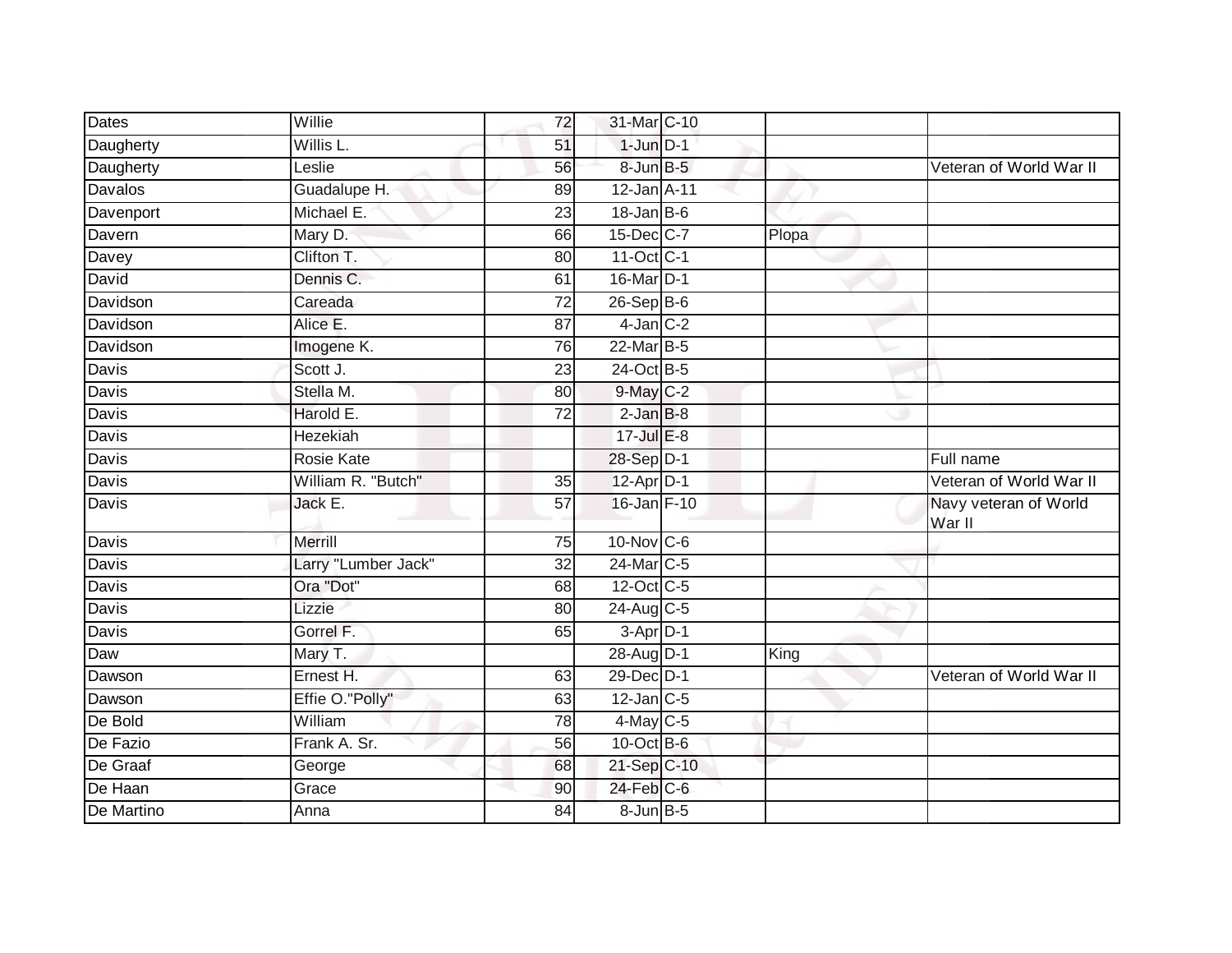| De Porto     | Catherine A.       | 77              | 14-Feb B-1        |                         |
|--------------|--------------------|-----------------|-------------------|-------------------------|
| De Rolf      | Lacy B.            | 92              | 21-Aug C-6        |                         |
| De Roos      | Frank              | 79              | 27-Nov E-11       |                         |
| De Rossi     | Bernard "Bojo"     | 81              | 14-Mar B-6        |                         |
| De St. Aubin | Laurent            | $\overline{88}$ | $6$ -Jun $B$ -5   |                         |
| De Vries     | Dale H.            | 56              | $2$ -Oct $E-1$    |                         |
| De Vries     | Nicholas           | $\overline{73}$ | 23-Sep A-9        |                         |
| De Vries     | Catherine E.       | 75              | $12$ -Jan $C-5$   |                         |
| De Young     | Harold             | 84              | 18-Jul D-2        |                         |
| De Young     | Fred               | 93              | 29-May B-2        |                         |
| Deak         | <b>Helen Vahey</b> | 68              | $2$ -Oct $E-1$    | Full name               |
| Deboer       | Albert             | 74              | $15$ -Feb $B$ -6  |                         |
| Decker       | Wayne              | 61              | 17-Feb B-10       | Veteran of World War II |
| Decker       | Homer "Jim"        | 59              | 16-Jan F-10       | Veteran of World War II |
| Dedelow      | Herman             |                 | 7-May D-2         |                         |
| Dedo         | Henry              | 57              | $14$ -Jan $C$ -6  | Veteran of World War II |
| Deering      | Earl               | 63              | 23-May C-2        |                         |
| Deering      | William "Tony"     | 25              | 17-Dec D-12       |                         |
| Dees         | James R.           | $\overline{72}$ | 27-Nov E-11       |                         |
| <b>Deets</b> | Helen M.           | 65              | $17 -$ Jul E-8    |                         |
| Del Toro     | Miguel             | 87              | 26-Oct D-9        |                         |
| Delapaz      | Harry E.           | $\overline{71}$ | $31$ -Jan B-4     | Veteran of World War II |
| Delehanty    | Avis               | 79              | 17-Feb B-10       |                         |
| Deloria      | Zelda M.           | 67              | $4-AprB-5$        |                         |
| D'emanuele   | Henry J.           | 57              | 26-Dec D-1        |                         |
| DeMartino    | Anna               | 84              | $7 - Jun$ $C - 1$ |                         |
| Dembowski    | Sophie             |                 | $11$ -Jul $D-1$   |                         |
| Dembowski    | Bruce M.           | 21              | $5-Aug$ B-6       |                         |
| Demcsak      | John               | 88              | 23-Oct D-1        |                         |
| Demonja      | Donald P.          | 53              | 11-Sep E-2        |                         |
| Den Hartog   | Alice              | 69              | 15-Apr A-15       |                         |
| Denenberg    | Sydney             | 65              | 15-Aug B-6        | Veteran of World War II |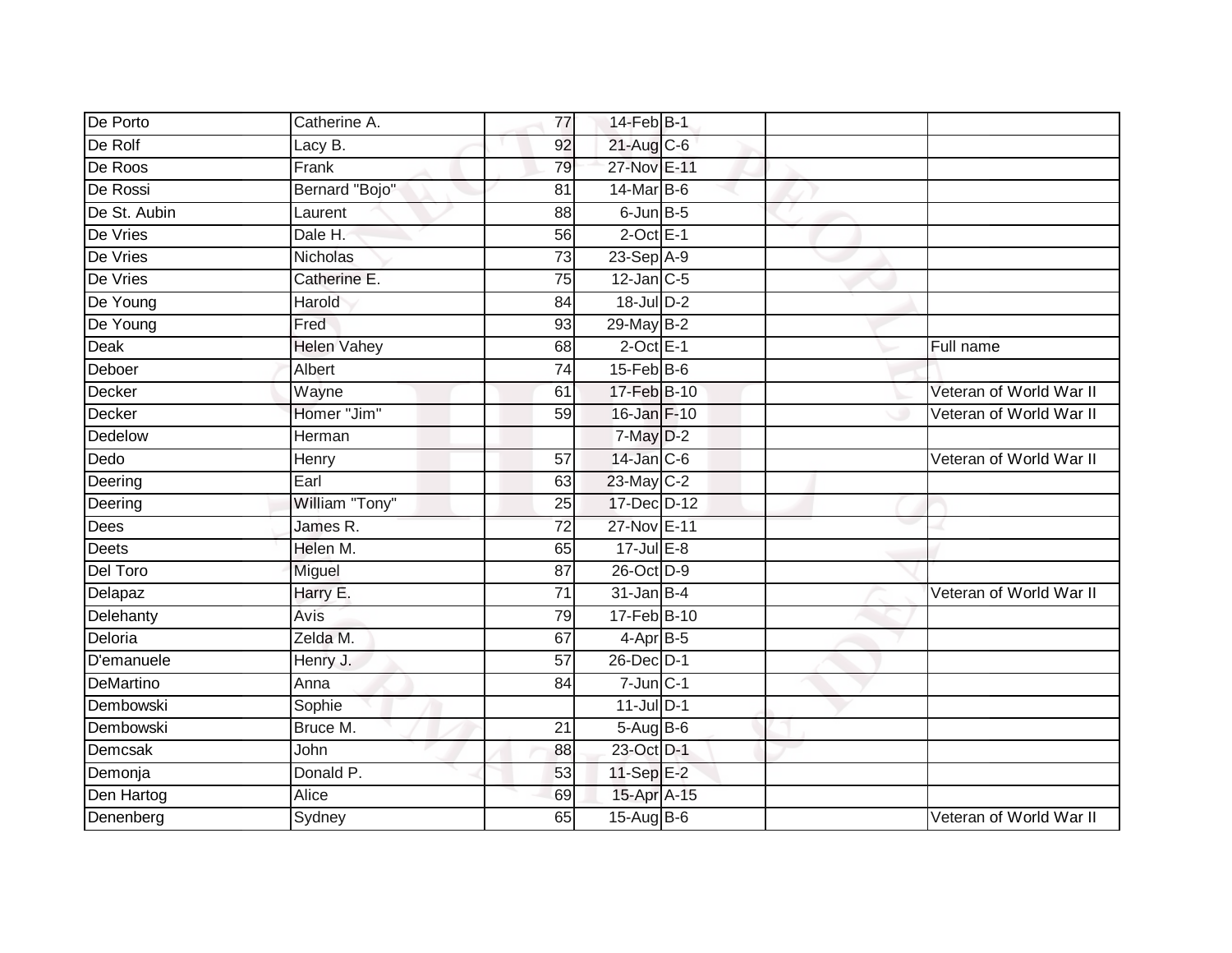| Denham           | Leona             | 77              | 27-Feb D-1       | Walters |                                |
|------------------|-------------------|-----------------|------------------|---------|--------------------------------|
| Denney           | Dorothy M.        | $\overline{77}$ | 6-Jul D-1        |         |                                |
| Dennis           | Ruth G.           | 78              | $21-AprB-8$      |         |                                |
| Dennis           | Geneva            | 77              | $22$ -Jun $D-1$  |         |                                |
| Dennis           | Julia T.          |                 | 28-Apr A-15      |         |                                |
| Denny            | Elizabeth "Betty" | 67              | $21$ -Jan D-1    |         | Full name                      |
| Derbisz          | Anthony           | 75              | $23$ -Feb $B-2$  |         |                                |
| <b>DeReamer</b>  | John H.           | 57              | 18-Nov D-1       |         |                                |
| Deren            | Mary              | $\overline{71}$ | $20$ -Feb $D-1$  |         |                                |
| Deresch          | Dorothy           | $\overline{58}$ | $27$ -Apr $D-1$  |         |                                |
| Derkowski        | Mary Jane         | 52              | $7-Nov$ B-6      |         |                                |
| Derwinski        | Aloysius "Alex"   | 74              | $2-Aug$ $A-11$   |         |                                |
| Desmond          | Marie C.          | 76              | 22-May B-5       |         |                                |
| Devine           | Clifton "Son"     | 72              | 29-Jun C-5       |         |                                |
| Devine           | Lee Bertha        | 47              | $2$ -Dec $D-1$   |         |                                |
| Devries          | Mary M.           | 75              | $10$ -Feb $C-3$  |         |                                |
| Devros           | Thomas A. Sr.     | 56              | 30-Dec B-5       |         |                                |
| Diamond          | <b>Jack</b>       | 62              | 11-Mar $D-2$     |         | Veteran of World War II        |
| <b>Diaz</b>      | Ernesto           | 29              | $2$ -Feb $D-2$   |         |                                |
| Dickerson        | Henry A., Jr      | 37              | 29-Aug B-5       |         | Veteran of Vietnam<br>conflict |
| <b>Diedrich</b>  | Margaret          | 81              | 15-Dec C-7       |         |                                |
| Diekman          | Ernest F.         | 79              | $9$ -May $C-2$   |         |                                |
| Dietrich         | John D.           | 19              | 7-May D-2        |         |                                |
| <b>Dietrich</b>  | Richard E.        | 37              | $10-Apr$ D-1     |         | Vietnam Veteran                |
| <b>Dijak</b>     | Louise B.         | 85              | $20$ -May B-5    |         |                                |
| <b>Dilbeck</b>   | Fred J., Sr.      | 70              | $15$ -Jul $C$ -5 |         | Veteran of World War II        |
| Dill             | Edith J.          | 69              | 4-Dec B-13       |         |                                |
| <b>Dillard</b>   | Emma L.           | 58              | 31-May C-2       |         |                                |
| <b>Dillon</b>    | Kenneth           | 59              | 22-Jul C-4       |         | Veteran of World War II        |
| Dillon           | James L.          | 73              | 27-Oct C-6       |         | Veteran of World War II        |
| <b>DiMichele</b> | Sabina            | 75              | 18-Mar A-11      |         |                                |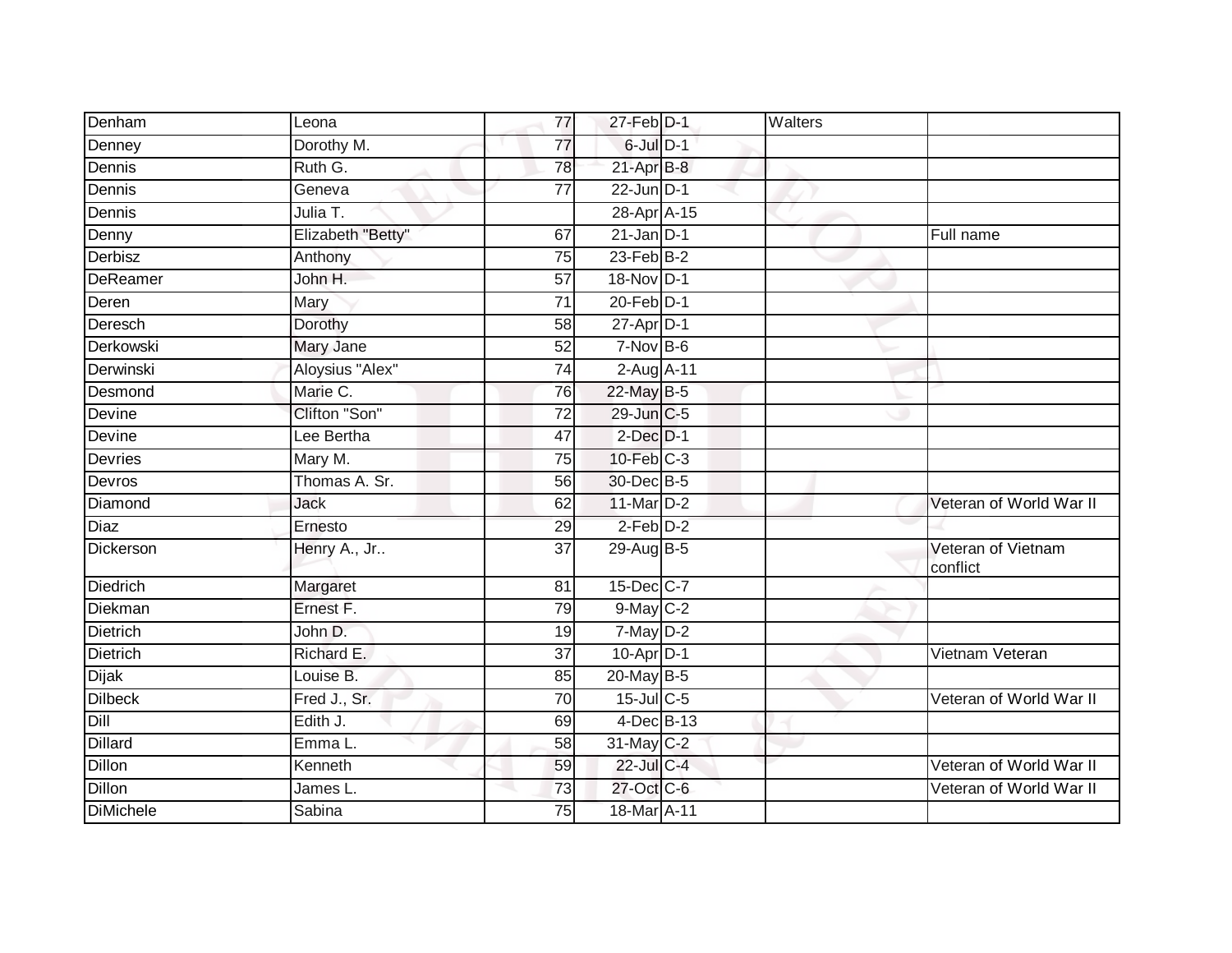| Dion              | William E.          | 57              | 16-Sep C-5        |         | Veteran of World War II |
|-------------------|---------------------|-----------------|-------------------|---------|-------------------------|
| Dixon             | Ethel M.            | 66              | 25-Aug B-7        | Cummins |                         |
| Dixon             | Clarence J.         | $\overline{74}$ | 4-Apr B-5         |         |                         |
| <b>Dluzak</b>     | Raymond A.          |                 | $25$ -Nov $ C-3 $ |         | Veteran of World War II |
| <b>Dobrowski</b>  | Edward              | 61              | 2-Aug A-11        |         | Veteran of World War II |
| Dodson            | Charles G.          | 81              | $10$ -Jan B-6     |         |                         |
| Dodson            | Aaron               | 51              | 5-Apr A-11        |         |                         |
| Dodson            | Dixie L.            | 97              | 22-Dec D-1        |         |                         |
| <b>Dolatowski</b> | Ann T.              | 65              | 17-Oct B-6        |         |                         |
| Doloszycki        | <b>Steven</b>       | 67              | 18-Nov D-1        |         |                         |
| Domasica          | Emily T.            | 6               | 29-Jul C-1        |         |                         |
| Domasica          | Michael, Sr.        | 80              | $12$ -Jul B-5     |         |                         |
| Dominiak          | Henry               | 68              | 22-Feb B-4        |         |                         |
| Domonkos          | T. Dusine           | 72              | 15-Apr A-15       |         |                         |
| Donaldson         | James W. "J.W."     | $\overline{52}$ | 10-Jun A-13       |         |                         |
| Donko             | Patricia            | 48              | 21-Nov B-7        |         |                         |
| Donnelly          | Barbara F.          | 91              | $5$ -Jan $C$ -5   |         |                         |
| Donsbach          | <b>Herbert</b>      | 77              | 11-Sep E-2        |         |                         |
| Doromore          | James               | 83              | $17$ -Aug $D-2$   |         |                         |
| Dorsey            | Florence            | 86              | $6$ -Jul $D-1$    |         |                         |
| <b>Doss</b>       | <b>Roy Milton</b>   | 28              | $9$ -May $C-2$    |         |                         |
| Doty              | Arnold A            | $\overline{58}$ | 3-Feb C-7         |         |                         |
| Douglas           | David Allen         | 33              | 26-May B-5        |         | Full name               |
| <b>Douthett</b>   | Dollie B.           | 82              | 15-May D-1        |         |                         |
| Dovey             | Margaret            | 62              | 28-Apr A-15       |         |                         |
| Dowell            | lona I.             | 63              | 25-Apr C-2        |         |                         |
| Dowell            | J.H. "Slim"         | 61              | $15$ -Nov $B-6$   |         |                         |
| Dowgiello         | Emilia              | 95              | $9-Aug$ $B-5$     |         |                         |
| Downey            | Aloysius C.         | 81              | $21$ -Feb $C-2$   |         |                         |
| Drane             | <b>Elder Robert</b> | 74              | 12-Apr D-1        |         | Full name               |
| Drasco            | Elizabeth R.        | 70              | 4-Nov B-5         |         |                         |
| Drewniak          | Bernice E.          | $\overline{58}$ | 26-Dec D-1        |         |                         |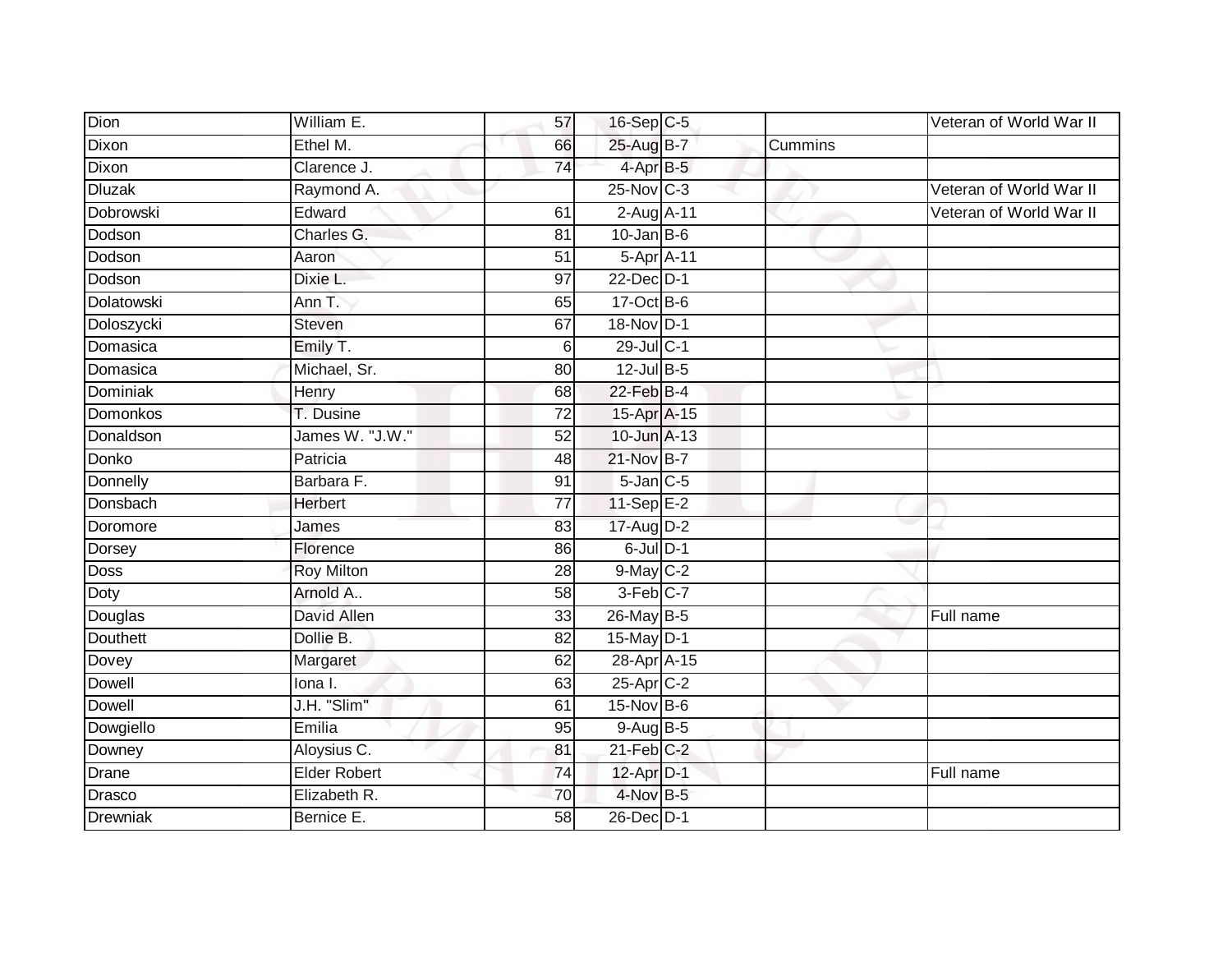| <b>Drunecke</b>  | Lillian               | 68              | 30-Sep C-3         |                 |       |                         |
|------------------|-----------------------|-----------------|--------------------|-----------------|-------|-------------------------|
| Du Bois          | Johanna A.            | 83              | 14-Mar B-6         |                 |       |                         |
| Dubs             | Harry J.              | 87              | $9$ -Jun $C$ -5    |                 |       |                         |
| Ducret           | Carmen                | $\overline{72}$ | $17 -$ Jul $E - 8$ |                 |       |                         |
| <b>Dudas</b>     | Walter W.             | 56              | $30-Sep$ $C-3$     |                 |       |                         |
| Dudash           | <b>Steve</b>          | 90              | 7-May D-2          |                 |       |                         |
| Dudley           | Katie                 | $\overline{71}$ | $23$ -Jan $D-1$    |                 |       |                         |
| <b>Dudzik</b>    | Joseph E.             | 69              | 18-Feb D-1         |                 |       |                         |
| Duffala          | David R.              | 44              | $22-Sep$ D-1       |                 |       |                         |
| Duffalo          | John W.               | 76              | 21-Mar C-2         |                 |       |                         |
| Dugger           | Lizzie "Peg"          | $\overline{77}$ | $20$ -Jun $C$ -6   |                 |       |                         |
| Duggins          | Gordon                | 69              | 10-Apr D-1         |                 |       | Veteran of World War II |
| Duha             | Joseph                | $\overline{72}$ | 21-Jun A-11        |                 |       | Veteran of World War II |
| Duhon            | Michael P.            | 76              | $6$ -Jul $D-1$     |                 |       |                         |
| Dujmovic         | Frank                 | 61              | 25-May D-1         |                 |       |                         |
| Dukes            | Margie R.             | $\overline{71}$ | 21-Oct B-6         |                 |       |                         |
| <b>Dukes</b>     | Archie R.             | $\overline{71}$ | 23-Oct D-1         |                 |       |                         |
| <b>Dulsky</b>    | Carolyn J.            | 38              | 18-Jan             |                 |       |                         |
| <b>Duncker</b>   | William John          | 75              | 30-Jun C-6         |                 |       | Full name               |
| Dunkelberger     | Hazel L.              | 83              | 12-Oct C-5         |                 |       |                         |
| Dunn             | Raymond J., Sr.       | 74              | $5$ -Jan $C$ -5    |                 |       |                         |
| Dunn             | Daniel R.             | $\overline{41}$ | 23-Sep A-9         |                 |       |                         |
| Dunn             | <b>Olive Branch</b>   | 83              | $11$ -Jul $D-1$    |                 |       |                         |
| Dunn             | Emma                  | $\overline{77}$ | 12-Dec B-6         |                 |       |                         |
| Dunning          | John E., Sr.          | 90              | 13-Nov E-1         |                 |       |                         |
| Durand           | <b>Raymond Adrian</b> |                 |                    | $1$ -Jul $A-15$ |       | Full name               |
| <b>Durling</b>   | Harold D.             | 88              | 16-Jan F-10        |                 |       |                         |
| <b>Dusseljee</b> | Clara                 | 82              | $23$ -Aug B-4      |                 |       |                         |
| <b>Dutka</b>     | Walter M., Jr.        | 20              | 5-Jun F-7          |                 |       |                         |
| Duvall           | Neva Mae              | 72              | 7-Jun C-1          |                 | Baker | Full name               |
| Dvorscak         | Margaret C.           | 60              | 17-Aug D-2         |                 | Barlo | Veteran of World War II |
| <b>Dykstra</b>   | Eleanor M.            | 76              | 16-Jan F-10        |                 |       |                         |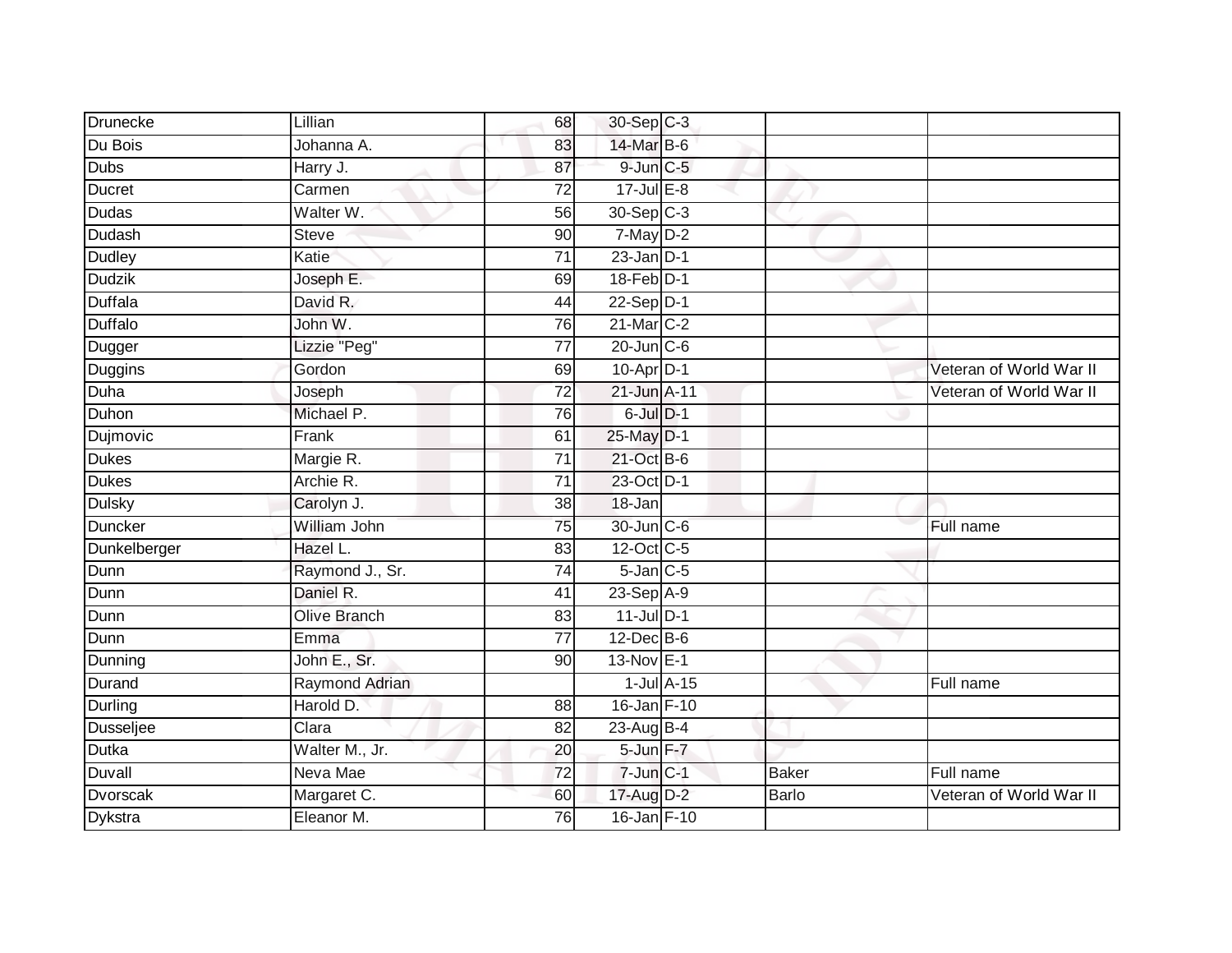| Dykstra     | Albert         | 55              | 30-Jan E-9      |  |                         |
|-------------|----------------|-----------------|-----------------|--|-------------------------|
| Dykstra     | Louis          | 81              | $14-Sep$ D-6    |  |                         |
| Dykstra     | Benjamin       | 76              | 29-Dec D-1      |  |                         |
| Dzurovcik   | Anna           | 79              | 29-Apr B-7      |  |                         |
| Earl        | George G., Sr. | $\overline{70}$ | $5$ -Jan $C-2$  |  |                         |
| Easton      | Bobby G.       | 51              | 28-Mar G-2      |  |                         |
| Eberle      | Robert R.      | 41              | 11-Nov B-5      |  |                         |
| Eberle      | James R.       | 38              | 27-Oct C-6      |  |                         |
| Ebert       | Verna          | 66              | $27$ -Feb $D-1$ |  |                         |
| Echols      | Geneva         | 62              | 6-Sep B-5       |  |                         |
| Ecim        | Stanley M.     | 16              | 6-Jun B-5       |  |                         |
| Eckert      | Karl           | 63              | 12-Oct C-5      |  | Veteran of World War II |
| Eder        | Cecile S.      | 80              | 24-May C-1      |  |                         |
| Edkdahl     | Gerald M.      | 41              | 18-May B-5      |  |                         |
| Edwards     | Arnold         | 64              | 23-Sep A-9      |  |                         |
| Eenigenburg | Theodore W.    | 65              | 19-May D-3      |  | Veteran of World War II |
| Eggebrecht  | Kenneth L.     | 55              | $8$ -Dec $D-7$  |  |                         |
| Ehlers      | Albert "Baldy" | 68              | 6-Oct B-8       |  |                         |
| Eich        | Frances        | 78              | $2-Sep$ $C-4$   |  |                         |
| Eichorst    | Edward D.      | $\overline{57}$ | 29-Nov A-8      |  |                         |
| Eidam       | Adolph H.      | 81              | $6-SepB-5$      |  |                         |
| Ein         | Rose           | 74              | $2$ -Jan $B-8$  |  |                         |
| Eklund      | Loretta W.     | 76              | $1-AprB-7$      |  |                         |
| Elgas       | Melvin E.      | 68              | $1-MarB-6$      |  |                         |
| Elliot      | Harold         | 71              | $12-Sep$ B-6    |  |                         |
| Ellison     | Ina M.         | 86              | 16-Sep C-5      |  |                         |
| Emerine     | Mildred        | 89              | 16-Oct E-1      |  |                         |
| Emery       | Joseph         | 80              | 6-Nov D-5       |  |                         |
| Emmons      | June A.        | 65              | 27-Nov D-10     |  |                         |
| Engelien    | Arthur G.      | 85              | 28-Nov B-6      |  |                         |
| England     | William R.     | 62              | 4-Dec B-13      |  |                         |
| Engle       | David Earl     | 44              | 17-Apr D-1      |  | Full name               |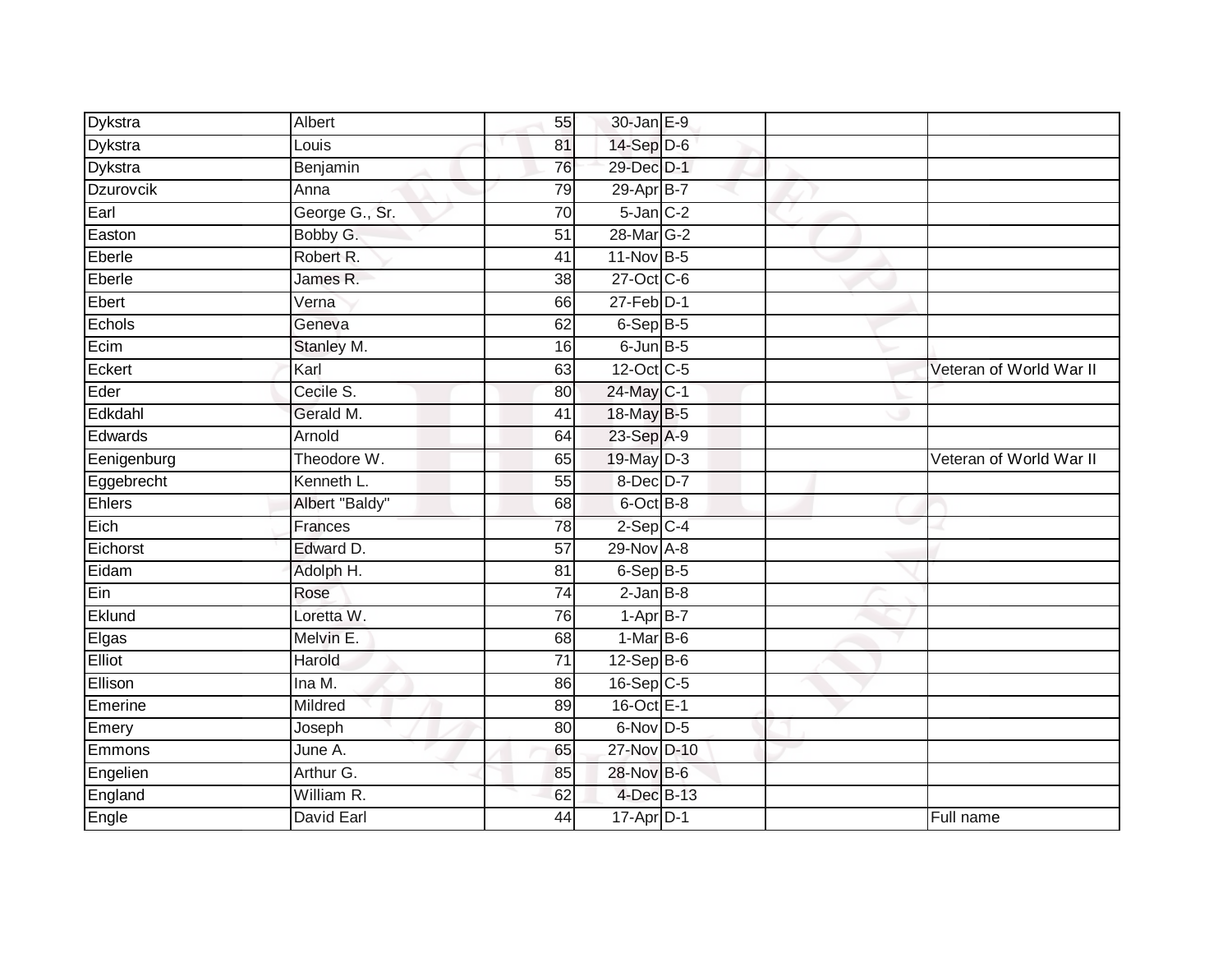| Engle     | Russell F.          | 63              | $2$ -Feb $D-2$   |  |                     |
|-----------|---------------------|-----------------|------------------|--|---------------------|
| English   | <b>Edith Marie</b>  | 73              | 26-Sep B-6       |  |                     |
| English   | Victor K.           | 68              | $17$ -Jan $C-2$  |  |                     |
| Enright   | Anna H.             | 84              | $5$ -Jan $C-2$   |  |                     |
| Ensweiler | Helen E.            | 78              | 25-Oct B-5       |  |                     |
| Erler     | Barbara Jean        | 45              | $4$ -Oct $C-1$   |  | Full name           |
| Erminger  | Henry L.            | 80              | $2$ -Dec $D-1$   |  |                     |
| Esco      | Doris R.            | 70              | 19-May D-3       |  |                     |
| Eshena    | Etta E.             | 82              | 31-Mar C-10      |  |                     |
| Espinoza  | Juan                | 65              | $1-Aug$ $C-4$    |  |                     |
| Estes     | Lance Cpl. Danny R. | 19              | 30-Oct D-1       |  | Full name           |
| Etter     | Marie               | 79              | $19$ -Jan $D-2$  |  |                     |
| Euler     | Joseph A."Jay"      | 67              | 15-Mar B-6       |  |                     |
| Eunice    | Mary J.             | 66              | 21-Mar C-2       |  |                     |
| Evans     | Johnnie             | $\overline{74}$ | $2$ -May C-5     |  |                     |
| Evert     | Mary "Lee"          | $\overline{77}$ | 17-Jun C-1       |  |                     |
| Ewing     | Roy                 | 53              | 28-Jun B-5       |  |                     |
| Eylander  | Evert               | 88              | 13-Feb D-1       |  |                     |
| Fabbri    | Ralph, Sr.          | 85              | 3-Nov C-5        |  |                     |
| Fairchild | Thelma F.           | 66              | 19-Jan D-2       |  |                     |
| Fairman   | Maybelle Sarah      | 93              | 12-Aug B-5       |  |                     |
| Falucskai | <b>Steve</b>        | $\overline{77}$ | $6$ -Jun $B$ -5  |  |                     |
| Farabee   | Janice              | 15              | 26-Oct D-9       |  |                     |
| Farinelli | Anthony             | 75              | $10$ -Jun $A-13$ |  |                     |
| Farkas    | Joseph L.           | 78              | 24-May C-1       |  |                     |
| Farkas    | Bertis J.           | 68              | 19-Dec B-5       |  | Veteran of the Navy |
| Farmer    | Delia M.            | 73              | $4$ -Mar $D-1$   |  |                     |
| Farmer    | Lloyd W.            | 67              | $10$ -Jan B-6    |  |                     |
| Fazekas   | Frank E., Jr.       | 55              | $11$ -Jan $D-2$  |  |                     |
| Feddeler  | Elmer J.            | 74              | $11$ -Jul $D-1$  |  |                     |
| Fedder    | Helen M.            | 88              | 27-Jul D-1       |  |                     |
| Feder     | Sandra S.           | 46              | 24-Oct B-5       |  |                     |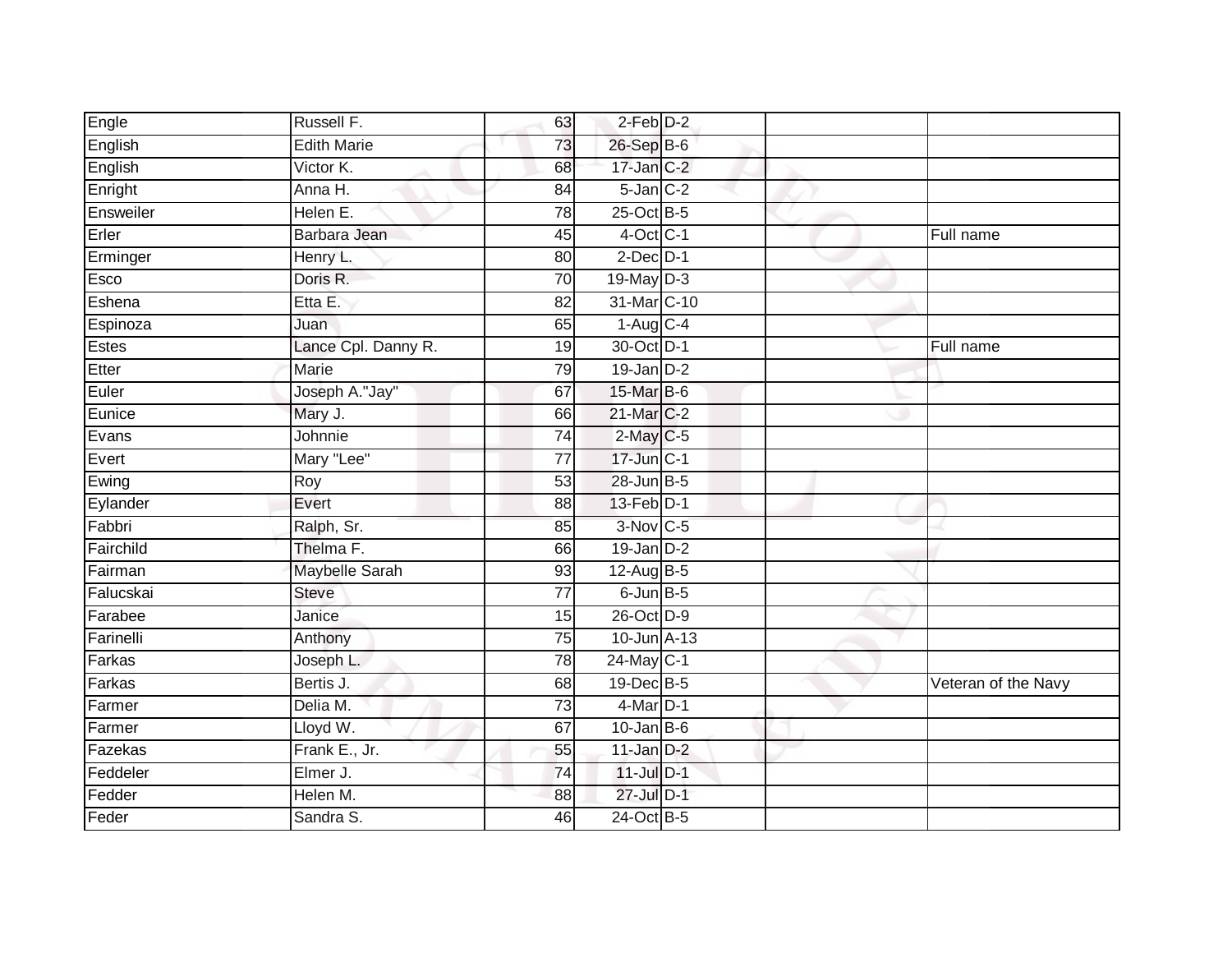| Federenko | John F.                 | 63              | 6-Feb B-8               |               | Veteran of World War II |
|-----------|-------------------------|-----------------|-------------------------|---------------|-------------------------|
| Fedor     | Agnes H.                | 81              | 25-Jul C-4              |               |                         |
| Fedorchak | <b>Marie</b>            | 64              | $21$ -Feb $C-2$         |               |                         |
| Feeney    | Peter F.                | 76              | $9$ -Jun $C$ -5         |               |                         |
| Fegert    | Charles P. Moon         | $\overline{77}$ | 27-Oct C-6              |               |                         |
| Feher     | Maria                   |                 | 30-Aug C-6              |               |                         |
| Fein      | Louis J., Dr.           | 88              | $13$ -Jan $D-1$         |               |                         |
| Fekete    | Steve J.                | 64              | $10$ -Jan B-6           |               | Veteran of World War II |
| Felder    | Mathew J. "Matt"        | 90              | $9$ -Jan $B-7$          |               |                         |
| Felsecker | Edwin J.                | 91              | $7-MarC-1$              |               |                         |
| Fendrick  | Balzar L.               | 72              | $20$ -Jun $C$ -6        |               |                         |
| Fenner    | Minnie L.               | 59              | $19$ -May $D-3$         |               |                         |
| Fentress  | Gerald                  | 56              | 11-Apr C-2              |               | Veteran of World War II |
| Ferko     | Edward G.               | 65              | $21-Aug$ <sub>C-6</sub> |               |                         |
| Ferko     | Mary                    | 86              | 21-Apr B-8              | <b>Buksar</b> |                         |
| Ferry     | Dorothy                 | 64              | 2-Mar A-15              | Mc Dillon     |                         |
| Fetters   | James J.                | 79              | 4-Dec B-13              |               |                         |
| Fick      | Mabel M.                | 81              | 24-Jul E-11             |               |                         |
| Fiedler   | Walter                  | 62              | 14-Feb B-1              |               |                         |
| Field     | Rachel K.               | 81              | 24-Mar C-5              |               |                         |
| Fielder   | Clinton, Sr.            | $\overline{77}$ | $23$ -Jan $D-1$         |               |                         |
| Fife      | J. Harold               | 74              | $22$ -Jul C-4           |               |                         |
| Fijut     | Philip                  | 73              | $24$ -Aug C-5           |               |                         |
| Fileccia  | Philip J.               | 62              | 14-Mar B-6              |               | Veteran of World War II |
| Fileccia  | Edith                   | 60              | $5$ -Jul B-5            |               |                         |
| Filipek   | Victor George           | 31              | $1-MarB-6$              |               |                         |
| Filkowski | Edward W.               | 55              | $5$ -Jul $B$ -5         |               |                         |
| Fingar    | Joann                   | 20              | 3-Jan A-11              |               |                         |
| Finley    | Alifreda I.             | 57              | 29-May B-2              |               |                         |
| Fischer   | Lawrence J.             | 62              | 4-Apr B-5               |               | Veteran of World War II |
| Fischer   | Ernst                   | 82              | 27-Apr D-1              |               |                         |
| Fischer   | Terrence L. "Terry Lee" | $\overline{35}$ | $23$ -Jan $D-1$         |               |                         |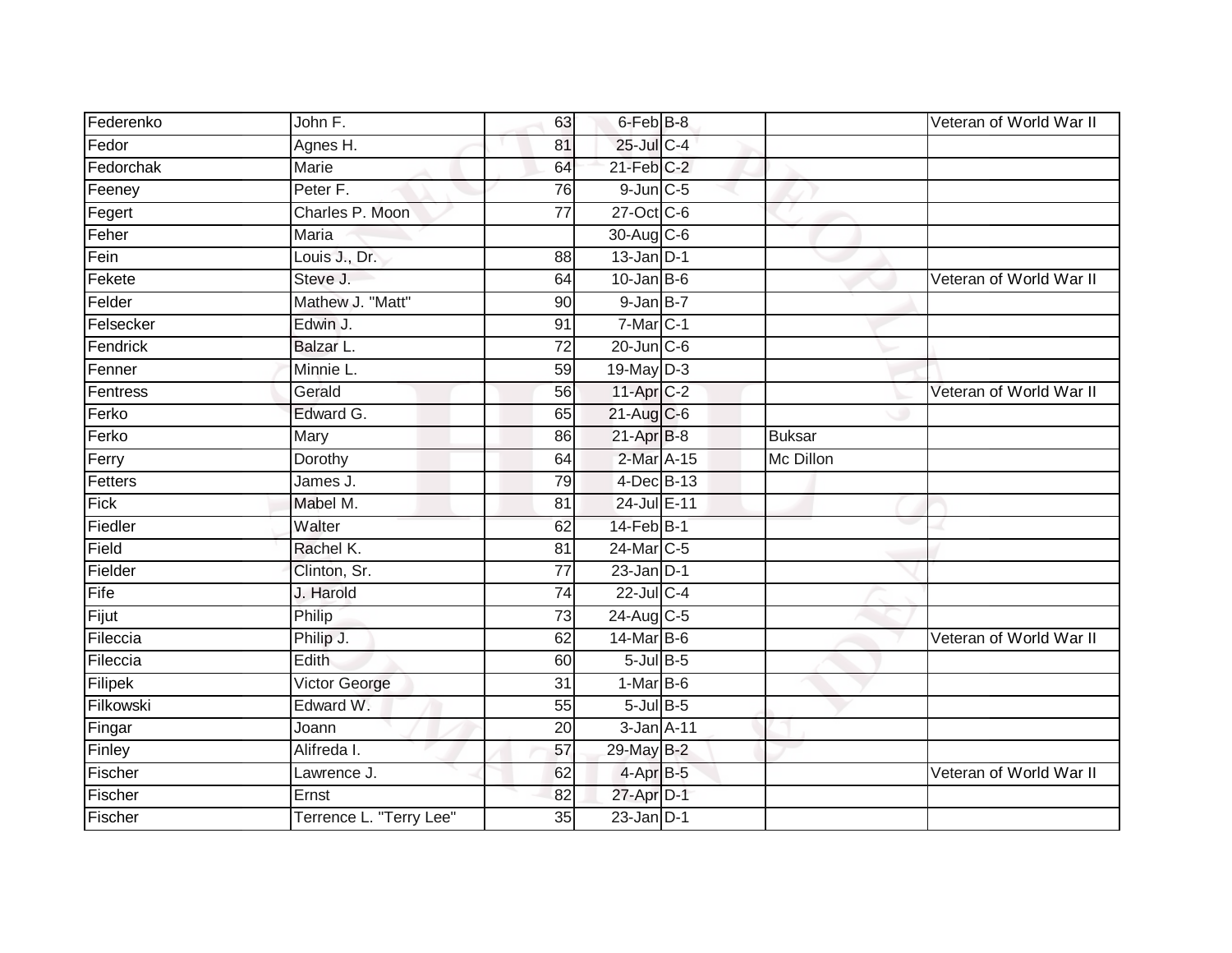| Fisher     | Emma May              | 81              | 3-Jan A-11             |  | Full name                            |
|------------|-----------------------|-----------------|------------------------|--|--------------------------------------|
| Fisk       | Robert J., Jr.        | 31              | 22-Jun D-1             |  |                                      |
| Fisko      | George                | 76              | $1-FebB-5$             |  |                                      |
| Fitch      | Beryl W.              | 75              | $8$ -Dec $D-7$         |  |                                      |
| Flack      | Theodore M.           | 78              | 29-Dec D-1             |  |                                      |
| Flaherty   | John H. "Jack"        | 76              | 19-May D-3             |  | Veteran of World War II              |
| Flasinski  | John T.               | 96              | $1-AprB-7$             |  |                                      |
| Fleck      | Mirian                | 57              | $3-Mar$ D-3            |  |                                      |
| Fleming    | Patrick               | 69              | $6$ -Apr $B$ -5        |  |                                      |
| Fleming    | Barclay W.            | 62              | 20-Mar C-8             |  |                                      |
| Flemming   | <b>Martha Garrell</b> | 83              | 19-Jun E-10            |  | Full name                            |
| Flintz     | Helen M.              | 86              | $6$ -Dec $B$ -6        |  |                                      |
| Flom       | Lewis Orene           | 88              | 16-May D-1             |  | Veteran of World War I,<br>Full name |
| Flores     | Agustin               | 66              | $2$ -Dec $D-1$         |  |                                      |
| Floyd      | Jessie B.             | 68              | 20-Mar C-8             |  |                                      |
| <b>Fly</b> | Elizabeth             | 82              | $2-Feb$ $D-2$          |  |                                      |
| Flynn      | James                 | 88              | 29-Jul C-1             |  | Veteran of World War I               |
| Focht      | Donald R.             | 63              | $3$ -Jul $D-1$         |  | Veteran of World War II              |
| Foerster   | Audrey                | 47              | $2$ -Oct $E-1$         |  |                                      |
| Fogelman   | Gertrude              |                 | $9-AugB-5$             |  |                                      |
| Foh        | Edward r.             | 62              | $25$ -Jan B-7          |  | Veteran of World War II              |
| Ford       | Dan J.                | $\overline{77}$ | $14$ -Jun $B-5$        |  |                                      |
| Foreman    | Ozzie                 | 50              | 25-May D-1             |  |                                      |
| Forsythe   | Marie B.              | 79              | $7$ -Jul $C$ -2        |  |                                      |
| Forszt     | Walter <sub>R.</sub>  | 67              | $10$ -Nov $ C-6 $      |  |                                      |
| Fortener   | George A.             | 80              | $9-Sep$ A-13           |  |                                      |
| Foster     | Eleanor K.            | 78              | $17$ -Jul $E-8$        |  |                                      |
| Foster     | Lilly                 | 98              | 6-Jan D-1              |  |                                      |
| Foster     | Leonard               | 81              | 30-Aug C-6             |  |                                      |
| Fostini    | Raymond V.            | 59              | $11$ -Jul $D-1$        |  |                                      |
| Fox        | David M.              | 92              | $15-Sep\overline{D-1}$ |  |                                      |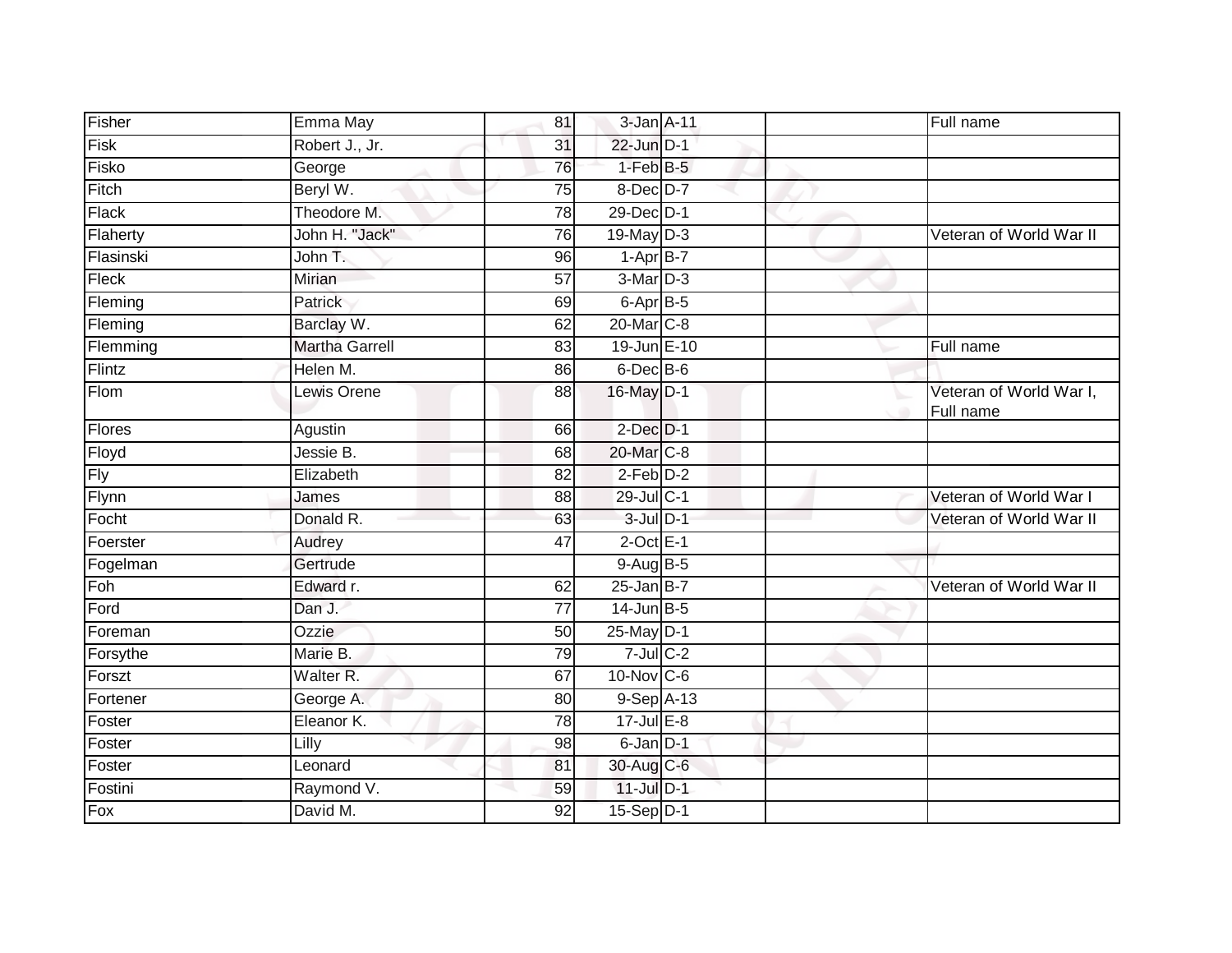| Foy           | Hazel               | 69              | 17-Oct B-6      |           |                         |
|---------------|---------------------|-----------------|-----------------|-----------|-------------------------|
| Fraire        | Gabriel Sr.         | 61              | 27-Feb D-1      |           |                         |
| Francisco     | Mariano             | 64              | 11-Nov B-5      |           |                         |
| Franiak       | Josephine T.        | 59              | $16-AugB-5$     | Dziadon   |                         |
| Frank         | <b>Annie Stotts</b> | 90              | 28-Dec C-5      |           |                         |
| Franklin      | Elizabeth B.        | $\overline{71}$ | 22-Sep D-1      |           |                         |
| Franz         | Agnes W.            | 88              | 18-Aug B-8      |           |                         |
| Frausto       | Elva                | 35              | 19-Jun E-10     |           |                         |
| Fraza         | <b>Leroy Andrew</b> | 82              | $14$ -Dec $B-4$ |           | Full name               |
| Freeman       | Leonard             | 76              | $21-Apr$ B-8    |           |                         |
| Freeman       | Thelma              | $\overline{72}$ | 13-Dec B-6      |           |                         |
| Frentress     | James Cohen         | 79              | $27$ -Jun $B-5$ |           | Full name               |
| Frets         | William H.          | 52              | 9-Mar D-2       |           |                         |
| Frey          | William             | 85              | 17-Nov D-5      |           |                         |
| Frey          | Robert A., Sr.      | 60              | $18$ -Jan B-6   |           | Veteran of World War II |
| Friar         | Mildred E.          | $\overline{72}$ | 15-Jul C-5      |           |                         |
| Friedberg     | Elizabeth           |                 | 16-Feb D-1      | Hullinger |                         |
| Friedman      | Max                 | 80              | 12-Jun D-1      |           |                         |
| Frinelli      | Anthony             | 75              | $9$ -Jun $C$ -5 |           |                         |
| <b>Fritts</b> | Marie T.            | 79              | $12$ -Jun $D-1$ |           |                         |
| Fritz         | Alexander           |                 | $21$ -Jan D-1   |           |                         |
| Froberg       | Alice               | 60              | $12-Sep$ B-6    | Miller    |                         |
| Fronek        | Mildred             | 69              | 12-May B-5      |           |                         |
| Fry           | Mary K.             | 64              | 3-Oct B-5       |           |                         |
| Frysztak      | <b>Stanley</b>      | 85              | $1-AprB-7$      |           |                         |
| Fulkerson     | Hywell "Howie"      | 36              | 16-Oct E-1      |           |                         |
| Fulkerson     | Alfred R. Sr.       | 56              | $10$ -Jan B-6   |           | Veteran of World War II |
| Fuller        | John J.             | 71              | $16-Nov$ D-2    |           |                         |
| Fultz         | Clement             | 68              | 9-May C-2       |           |                         |
| Funchik       | Anne M.             | $\overline{77}$ | 22-Aug B-5      |           |                         |
| Furlong       | Daniel J.           | 73              | 24-Mar C-5      |           |                         |
| Fusak         | Julia E.            | 78              | $6$ -Dec $B$ -6 | Zuffa     |                         |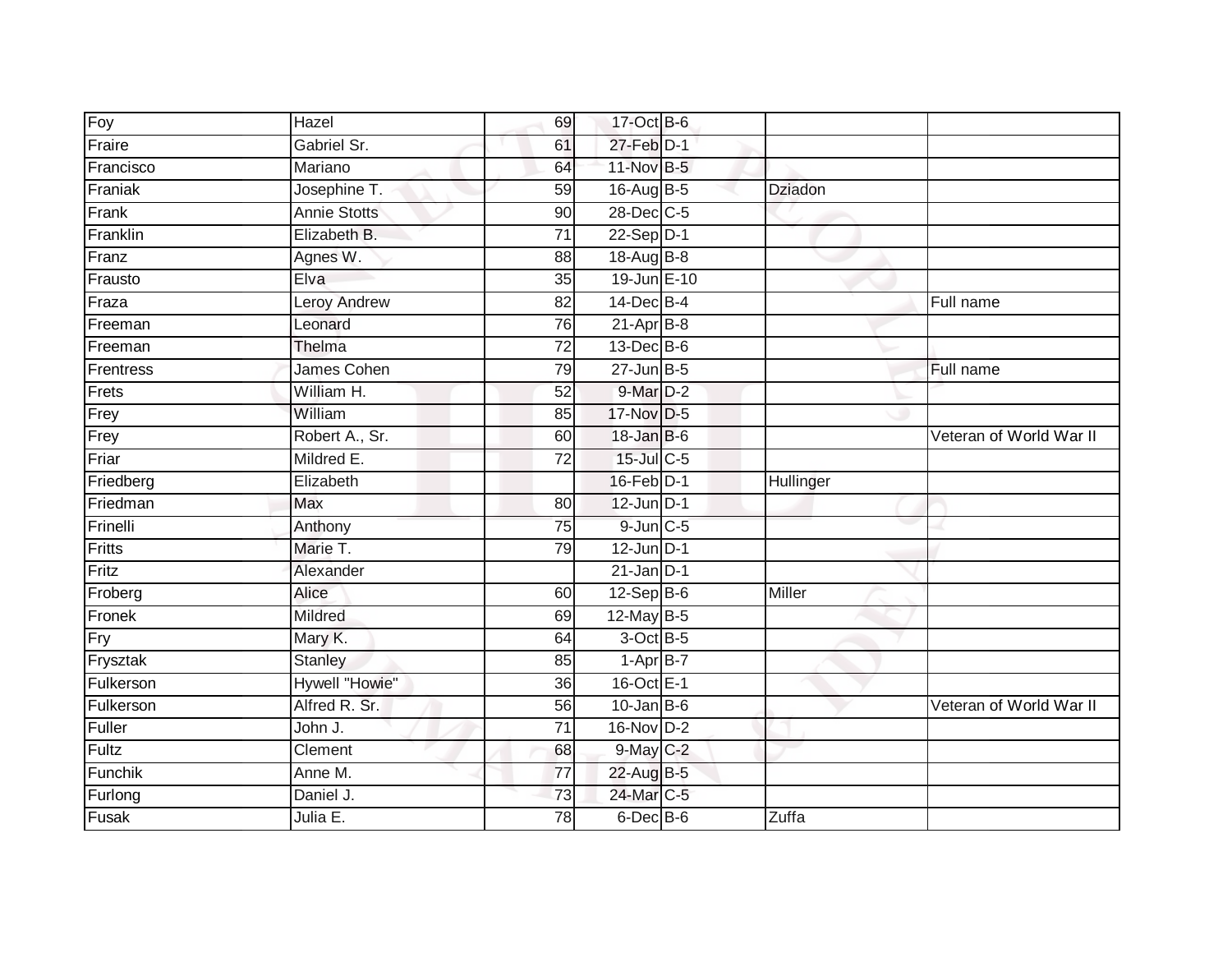| Gabovitch  | Rebecca                | 78              | 25-May D-1        |                |                         |
|------------|------------------------|-----------------|-------------------|----------------|-------------------------|
| Gadomski   | Sophie                 | 71              | 13-May C-2        |                |                         |
| Gagnon     | Edward P.              | 68              | 20-Nov D-2        |                |                         |
| Gahan      | Sarah                  | 70              | 6-Jan D-1         |                |                         |
| Gajewski   | John E.                | $\overline{70}$ | 29-Dec D-1        |                |                         |
| Gajewski   | Edward                 | $\overline{72}$ | $19$ -May $D-3$   |                |                         |
| Galgan     | Susan V.               | $\overline{77}$ | $21-Aug$ $C-6$    |                |                         |
| Galia      | Mary K.                | 88              | 6-Nov D-5         |                |                         |
| Galik      | John                   | 79              | $28$ -Feb $C-2$   |                |                         |
| Galinac    | Rose A.                | 88              | 3-Oct B-5         |                |                         |
| Gallagher  | Eleanor R.             | 69              | $1-Aug$ C-4       |                |                         |
| Galler     | Joseph                 | 71              | $24$ -May C-1     |                |                         |
| Galocy     | Kevin                  | infant          | $1-Nov$ C-1       |                |                         |
| Galster    | Frieda                 | 79              | 20-Mar C-8        | <b>Biester</b> |                         |
| Gamez      | Florentino "Cuadrado"  | $\overline{58}$ | 16-Dec D-4        |                |                         |
| Ganczewski | Thomas B., Sr. "Ganz"  | 64              | 18-Aug B-8        |                |                         |
| Gant       | Kenneth E.             | 82              | $1-Jan$ B-2       |                |                         |
| Garces     | Manuela M.             | 87              | $11$ -Jan B-6     |                |                         |
| Garcia     | Jose T.                | 81              | $11$ -Dec $ G-1 $ |                |                         |
| Garcia     | Guillermo              | 35              | 26-May B-5        |                |                         |
| Garcia     | Louise                 | 67              | 26-Oct D-9        |                |                         |
| Gard       | Paul J., Sr.           | 66              | $7-Nov$ B-6       |                | Veteran of World War II |
| Gardner    | Meyer                  | 95              | 13-Mar D-1        |                |                         |
| Gardner    | Mary Z.                | 90              | 29-Apr B-7        |                |                         |
| Gargas     | Walter J.              | 67              | 13-Nov E-1        |                | Veteran of World War II |
| Garlich    | Virgil O.              | 82              | 19-Jun E-10       |                |                         |
| Garling    | Sarah "Sally"          | 65              | $27$ -Jan $C-3$   |                |                         |
| Garmany    | Elbert H. "Bunk"       | 68              | $1-May$ D-11      |                |                         |
| Garner     | $\overline{C}$ leother | 52              | 3-Feb C-7         |                |                         |
| Garron     | Michael                |                 | 8-Jun B-5         |                |                         |
| Garwood    | Pauline <sub>S.</sub>  |                 | 10-Nov C-6        |                |                         |
| Gary       | Mary                   | 80              | $23$ -Jan $D-1$   |                |                         |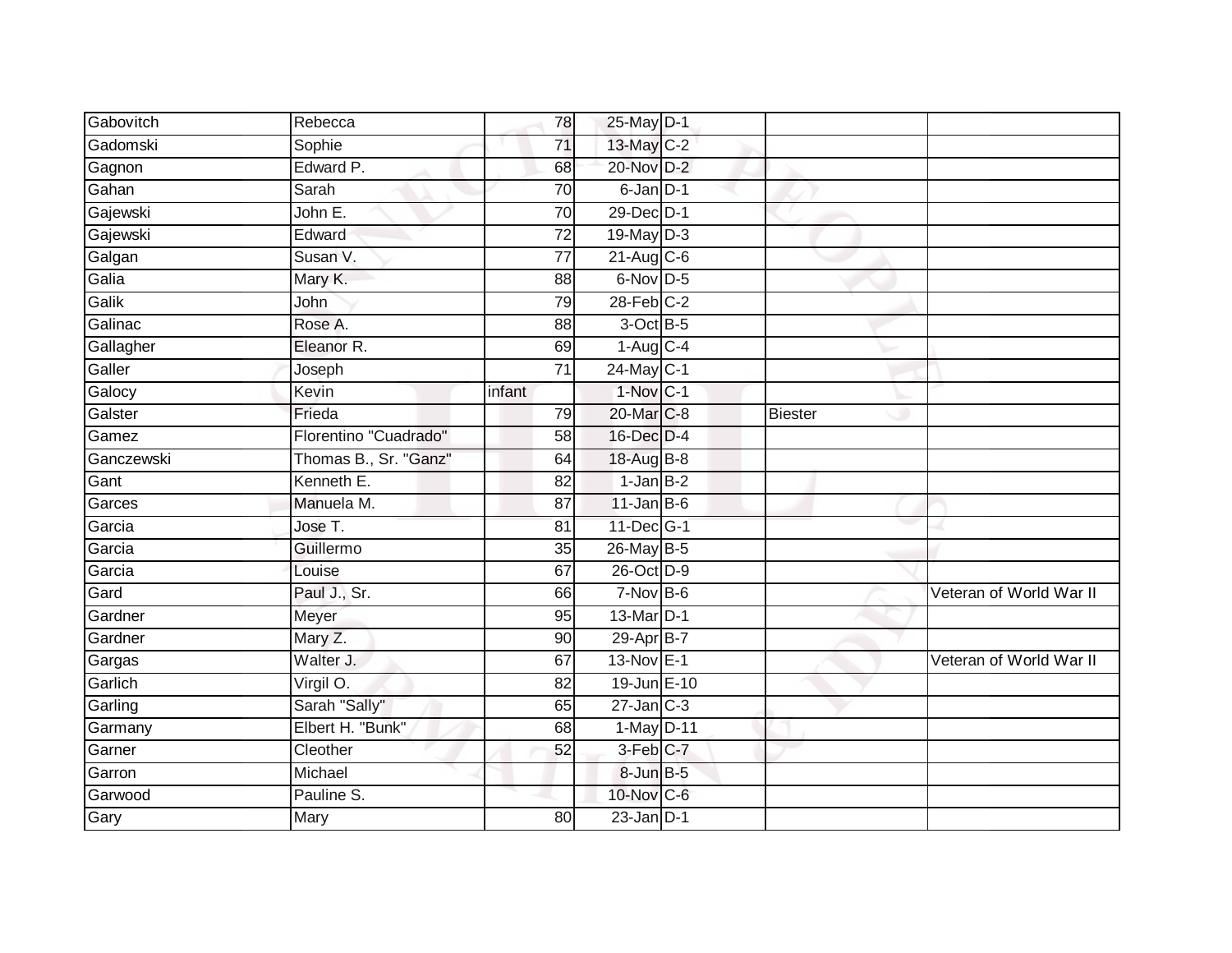| Gary          | Charlie                 |                 | 7-Oct C-4         |  | Veteran of World War II       |
|---------------|-------------------------|-----------------|-------------------|--|-------------------------------|
| Gasaway       | Mayme M.                | 88              | 22-Sep D-1        |  |                               |
| Gath          | Mary Jane               | 89              | 16-Jan F-10       |  | Full name                     |
| Gauder        | John, Sr.               | 95              | $7$ -Dec $D-4$    |  |                               |
| Gaza          | John                    | 66              | $7 - Jun$ $C - 1$ |  |                               |
| Geffert       | Joseph P.               | 63              | 30-May B-2        |  | Veteran of World War II       |
| Gehring       | Leo H.                  | 85              | $2$ -Feb $D-2$    |  | Veteran of World War I        |
| Geiger        | Louis                   | 86              | $25-Sep$ E-1      |  |                               |
| Geiger        | <b>Herbert William</b>  | 76              | 23-Dec A-9        |  |                               |
| Geisen        | Herbert F.              | $\overline{75}$ | $5$ -Jul $B$ -5   |  |                               |
| Geissendorfer | Amanda                  | 80              | $22-Sep$ $D-1$    |  |                               |
| Gell          | Martha                  | 70              | $8$ -Feb $C$ -7   |  |                               |
| Genaro        | Carl Gennaro            | 76              | $12$ -Jan $C-5$   |  | Full name                     |
| Gentz         | Zelma M.                | 90              | 17-May B-5        |  |                               |
| George        | Duane W.                | 56              | 29-Dec D-1        |  |                               |
| Geraci        | Robert                  | 51              | $23$ -Jan $D-1$   |  |                               |
| Gessler       | Howard L.               | 73              | $2-Feb$ $D-2$     |  |                               |
| Gholson       | Cheryl L.               | 35              | 30-Mar C-5        |  |                               |
| Giampaolo     | Ralph J.                | 37              | $7 - Aug$ $D-1$   |  | Veteran of the Vietnam<br>war |
| Giannini      | Ada C.                  | 75              | 4-Feb D-1         |  |                               |
| Gibbs         | Edward H., Sr.          | 62              | $25$ -Apr $C-2$   |  | Veteran of World War II       |
| Gibson        | Emma                    | 97              | $4-Nov$ B-5       |  |                               |
| Gibson        | <b>Geraldine May</b>    | 41              | $26 - SepB-6$     |  | Full name                     |
| Gilchrist     | Dorothy W.              | 76              | 3-Mar D-3         |  |                               |
| Gile          | Ernest E.               | $\overline{57}$ | 30-May B-2        |  | Veteran of World War II       |
| Gillespie     | Stanley F.              | 71              | 27-Dec B-6        |  | Veteran of World War II       |
| Gillispie     | Mrs. Littie "Gramps"    | 83              | 26-Jun D-2        |  |                               |
| Ginalski      | Lucy                    | 81              | 30-Mar C-5        |  |                               |
| Giotte        | <b>Ferdinand "Fred"</b> | 81              | 13-Feb D-1        |  |                               |
| Gipson        | Earlie M.               | 58              | 28-Mar G-2        |  | Veteran of World War II       |
| Gladish       | George                  | 72              | 14-Oct C-4        |  |                               |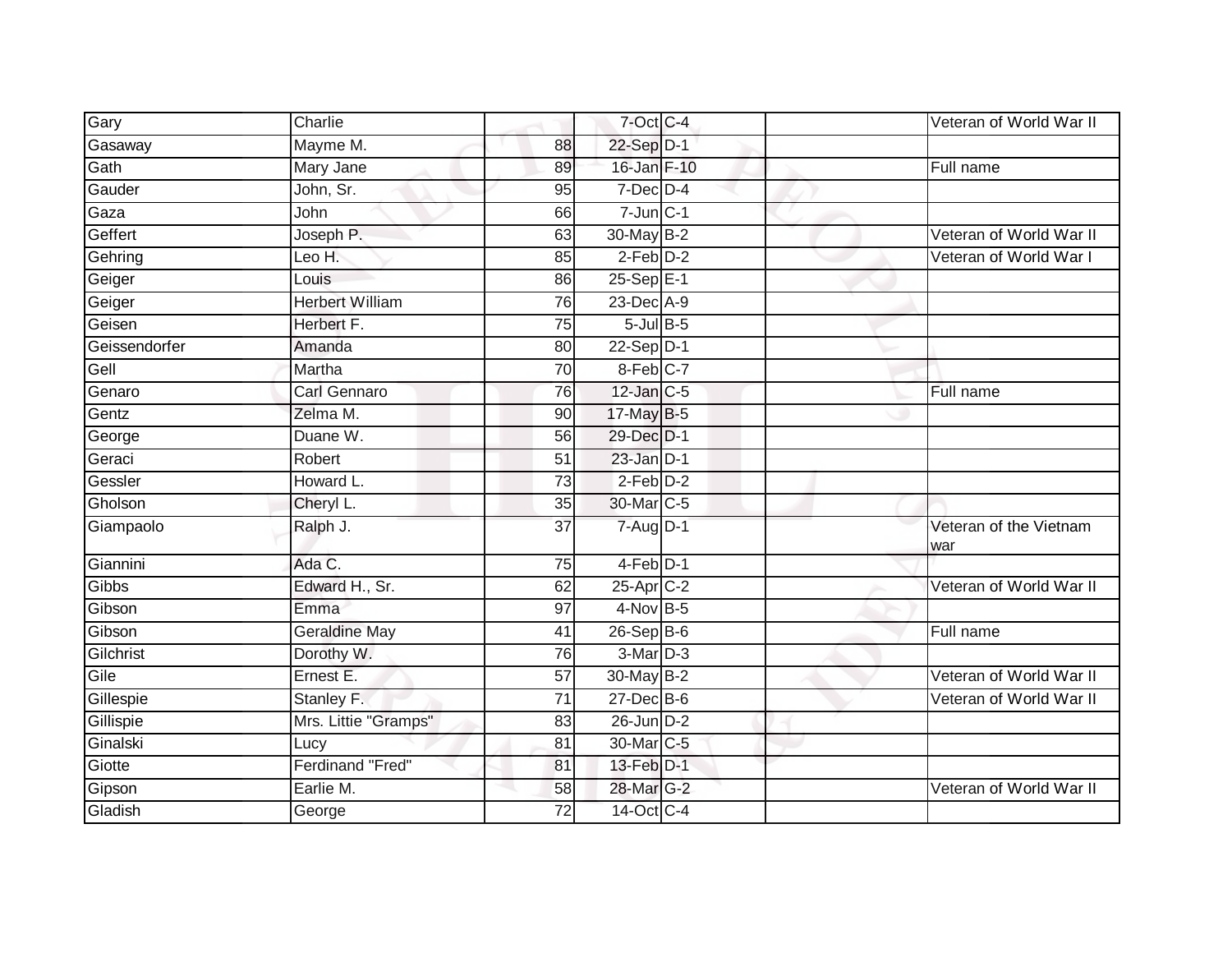| Gladys      | Alfred                | 75      | 13-Mar D-1         |          |                                            |
|-------------|-----------------------|---------|--------------------|----------|--------------------------------------------|
| Gleichman   | William D.            | 30      | 8-Dec D-7          |          |                                            |
| Gleim       | Robert                | 75      | 7-Feb C-7          |          |                                            |
| Glenn       | Mary                  | 79      | 29-Mar B-5         |          |                                            |
| Glenn       | Phyllis C.            | 86      | 20-Apr D-5         |          |                                            |
| Glick       | Greta                 | 80      | $27$ -Feb $D-1$    |          |                                            |
| Glinos      | George E.             | 86      | 28-Jun B-5         |          |                                            |
| Glinski     | Frank J., Sr. "Fritz" | 67      | $15$ -Jun $C-4$    |          |                                            |
| Gluth       | Herbert T.            | 76      | 19-Oct D-1         |          | Veteran of World War II                    |
| Glymbacki   | Stanley W.            | 71      | 2-Mar A-15         |          |                                            |
| Gobek       | Leonard E.            | 56      | 10-Mar B-6         |          | U.S. War Veteran                           |
| Gocal       | Charles J.            | 65      | $1$ -Jun $D-1$     |          |                                            |
| Gockman     | Arthur Edward, Jr.    | 54      | 6-Sep B-5          |          | Full name                                  |
| Godfame     | Sister M.             | 74      | 13-Mar D-1         |          |                                            |
| Godlewski   | Edward A., Jr.        | 25      | 19-Sep B-6         |          |                                            |
| Goerg       | Dorothy C.            | 67      | $2$ -Jan $B-8$     |          |                                            |
| Goergen     | Frank N.              | 94      | $15-Aug$ B-6       |          |                                            |
| Goff        | Robert                | 80      | 15-Apr A-15        |          |                                            |
| Gogal       | John J.               | 67      | 27-Dec B-6         |          |                                            |
| Gogg        | Reuben H.             | 89      | $17 -$ Jul $E - 8$ |          | Veteran of World War I<br>and World War II |
| Goheen      | <b>Betty</b>          | 64      | 22-Mar B-5         |          |                                            |
| Gohring     | Daniel J.             | 7 days  | $10$ -Jul $D-1$    |          |                                            |
| Golarz      | Mary                  |         | $27$ -Jun $B-5$    | Fron     |                                            |
| Golden      | <b>Dennis Patrick</b> | 6 weeks | $15$ -Jun $C-4$    |          | Full name                                  |
| Goldyn      | Anne                  |         | $3-Nov$ C-5        |          |                                            |
| Goldyn      | Richard A., Dr.       | 40      | $17$ -Mar $D-3$    |          |                                            |
| Gollobitsch | Anna                  | 85      | $17$ -Jan $C-2$    |          |                                            |
| Gomez       | Fred B., Jr.          | 39      | $10$ -Jan B-6      |          | Veteran of the U.S. Army                   |
| Gomez       | Glafira               | 93      | 19-Dec B-5         | Riebling |                                            |
| Gomez       | Leonard               | 50      | 1-May D-11         |          |                                            |
| Gonzalez    | Ernesto               | 72      | 16-Feb D-1         |          |                                            |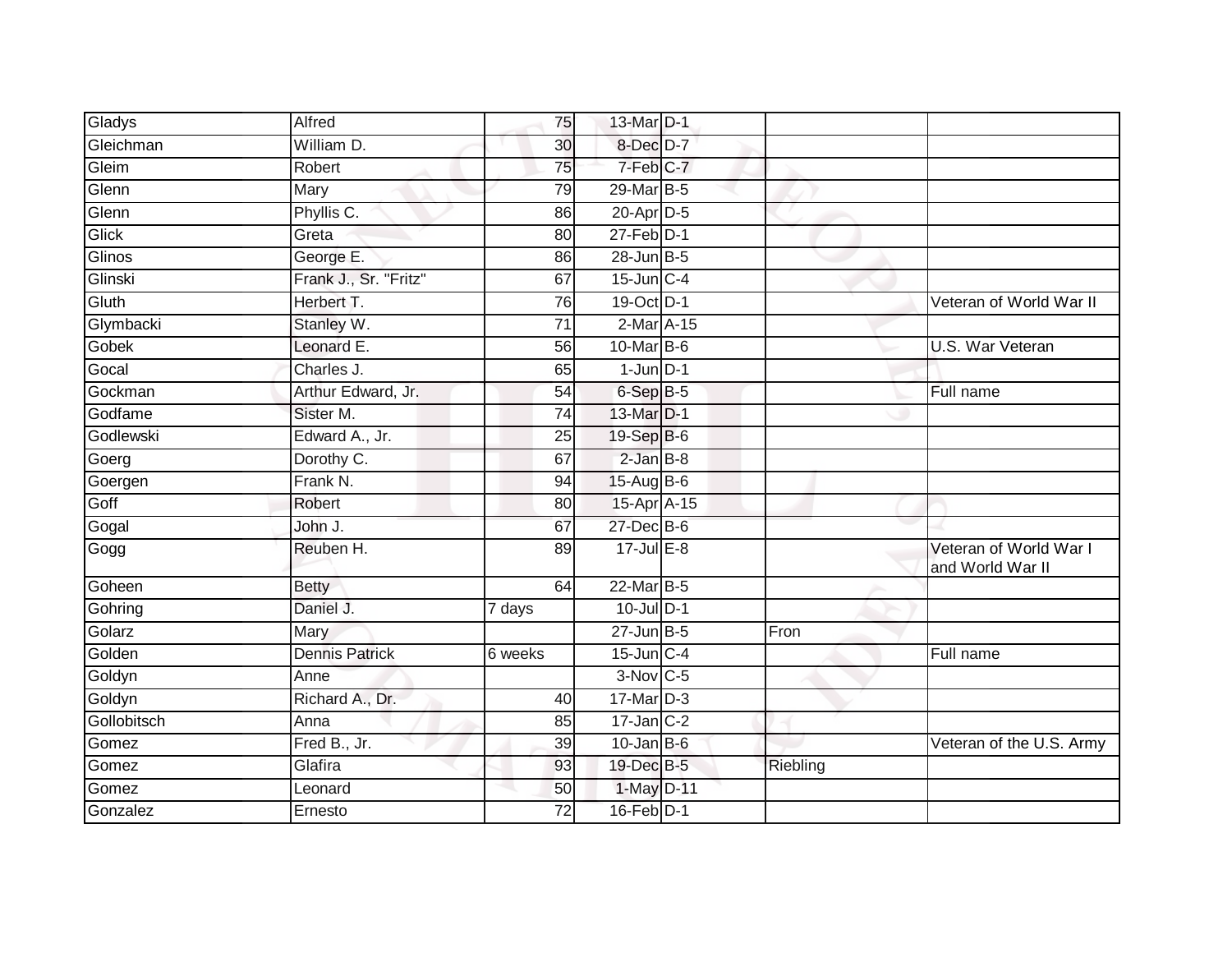| Gonzalez   | Filemon C.             | 80              | 30-Oct D-1             |             |                         |
|------------|------------------------|-----------------|------------------------|-------------|-------------------------|
| Goodman    | Henrietta              |                 | 31-Aug D-3             |             |                         |
| Goodyear   | Joseph H.              | 61              | $25$ -Feb $B$ -4       |             |                         |
| Gordon     | Mary                   | 74              | 7-May C-10             |             |                         |
| Gordon     | <b>Dorothy Annette</b> | $\overline{38}$ | 24-Mar C-5             | Sullivan    |                         |
| Gordon     | Lenia F.               | 62              | 19-Jul B-5             |             |                         |
| Gordon     | Minnie                 | 90              | $20$ -Jan $C-6$        |             |                         |
| Gorincen   | Rudolph J.             | 75              | $28$ -Feb $A-9$        |             |                         |
| Gormley    | Marie C.               | 55              | $24$ -Feb $C-6$        |             |                         |
| Gorski     | Jenny                  | 88              | 24-Jul E-11            |             |                         |
| Gos        | William S.             | 65              | 4-Nov B-5              |             |                         |
| Govert     | Phillip F.             | 75              | $10$ -Jan B-6          |             |                         |
| Govert     | Leo P.                 | 80              | 24-Nov F-1             |             |                         |
| Govorchin  | Samuel                 | 82              | 18-Apr <sub>IC-1</sub> |             |                         |
| Goyke      | Lillian E.             | $\overline{88}$ | 17-Oct B-6             |             |                         |
| Gozdeki    | Walter "Roska"         | 64              | 21-Oct B-6             |             |                         |
| Grabarek   | Mary                   | 73              | $21$ -Aug C-6          |             |                         |
| Grace      | <b>Barry</b>           | $\overline{2}$  | $9-Nov$ F-7            |             |                         |
| Graczyk    | Steve S. "Husky"       | 75              | $6$ -Jun $B$ -5        |             |                         |
| Graefe     | Ora                    | 79              | $24$ -May C-1          |             |                         |
| Graefen    | Catherine              | 68              | 25-Jul C-4             | Kilday      |                         |
| Graham     | Henrietta              | 66              | 19-Jul B-5             |             |                         |
| Graham     | Johnny A. "Doll"       | 60              | $4$ -Jan $C-2$         |             |                         |
| Gramlin    | Herbert B. "Blue"      | 30              | 9-Mar D-2              |             |                         |
| Gramsas    | Anna E.                | 85              | $6$ -Dec $B$ -6        |             |                         |
| Grant      | Thomas J.              | 56              | 22-Mar B-5             |             |                         |
| Grant      | Emett L., Sr.          | $\overline{70}$ | 3-Feb C-7              |             |                         |
| Grantham   | Frank C.               | 49              | $3-Aug$ $D-1$          |             |                         |
| Graves     | Mary T.                |                 | 12-Dec B-6             |             | Veteran of World War II |
| Gray       | Eugene                 | 66              | 15-May D-1             |             |                         |
| Graykowski | Dolores V.             | 50              | 17-Oct B-6             | Tomaszewski |                         |
| Grayson    | Elizabeth              | 67              | 29-May B-2             |             |                         |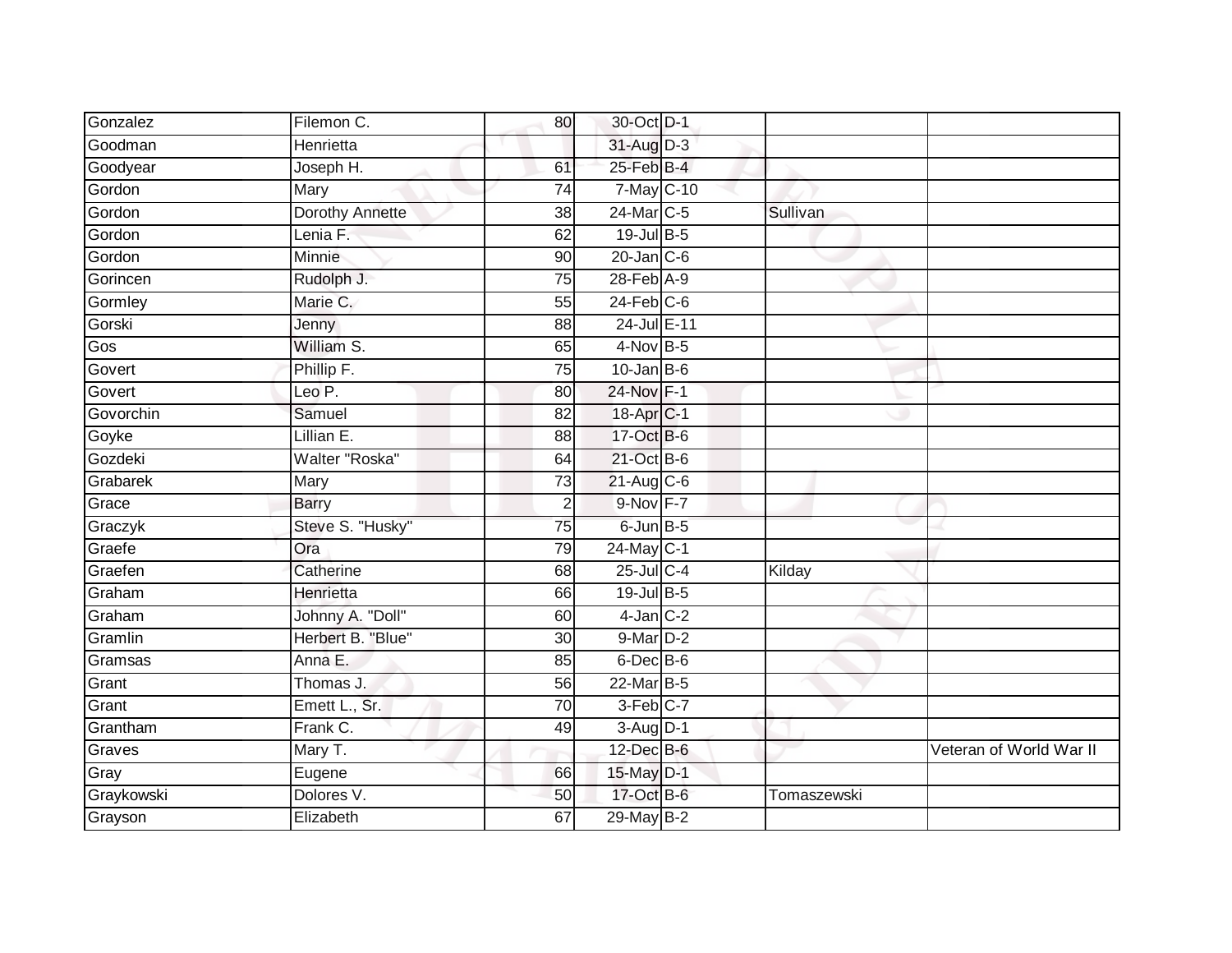| Grcich      | Joseph Peter          | 58              | 25-Jul C-4        |         |                                   |
|-------------|-----------------------|-----------------|-------------------|---------|-----------------------------------|
| Green       | Irene H.              | 80              | 28-Aug D-1        |         |                                   |
| Green       | Ford                  | 73              | 18-Mar A-11       |         |                                   |
| Green       | Jessie                | 92              | 8-Sep C-1         |         |                                   |
| Green       | Sean F.               | infant          | 28-Apr A-15       |         |                                   |
| Green       | Beatrice M.           | 89              | 17-Nov D-5        |         |                                   |
| Greger      | Ted W.                | 22              | 23-Dec A-9        |         |                                   |
| Gregg       | Eunice                | 52              | 31-May C-2        |         |                                   |
| Gregor      | James W. "Wap"        | 78              | $11$ -Dec $ G-1 $ |         |                                   |
| Gregor      | George J.             | $\overline{77}$ | $17$ -Jun $C-1$   |         |                                   |
| Gregor      | Anna M.               | 84              | 10-May C-6        |         |                                   |
| Gregorovich | Emma M.               | 74              | 30-Aug C-6        | Pieters |                                   |
| Gregory     | Susan T.              | 60              | 16-Jan F-10       |         |                                   |
| Gregory     | Leoplain              | 56              | $2$ -Oct $E-1$    |         | Veteran of the Korean<br>conflict |
| Greiner     | William M.            | 86              | 26-Oct D-9        |         |                                   |
| Grenda      | Stanley               | 90              | $27$ -Jun $B-5$   |         | Veteran of World War I            |
| Gresham     | Paul                  | 85              | 30-Dec B-5        |         |                                   |
| Gresham     | Franklin S.           | 66              | $14$ -Feb $B-1$   |         |                                   |
| Gresko      | <b>Steve</b>          | 59              | 3-Jan A-11        |         |                                   |
| Grevis      | George                | 59              | 31-May C-2        |         |                                   |
| Griffin     | Paul K.               | 62              | 3-Jan A-11        |         | Veteran of World War II           |
| Griffin     | Thomas E.             | 59              | $16-Sep$ C-5      |         |                                   |
| Griffioen   | Kathleen              | 51              | 15-Nov B-6        |         |                                   |
| Grish       | Anthony J.            | 72              | $6$ -Mar $E-1$    |         |                                   |
| Grisko      | Edward "Oscar"        | 65              | $2$ -Dec $D-1$    |         |                                   |
| Griss       | Joseph J.             | 70              | 18-Dec D-12       |         |                                   |
| Gritter     | John H.               | 83              | 8-Aug C-6         |         |                                   |
| Gross       | <b>Margaret Sally</b> | 74              | 25-Jul C-4        |         | Full name                         |
| Gross       | Morey J.              | 74              | 14-Nov B-7        |         | Veteran of World War II           |
| Grothaus    | Katherine             | 74              | 24-Nov F-1        |         |                                   |
| Grove       | Robert S.             | 37              | 6-Sep B-5         |         |                                   |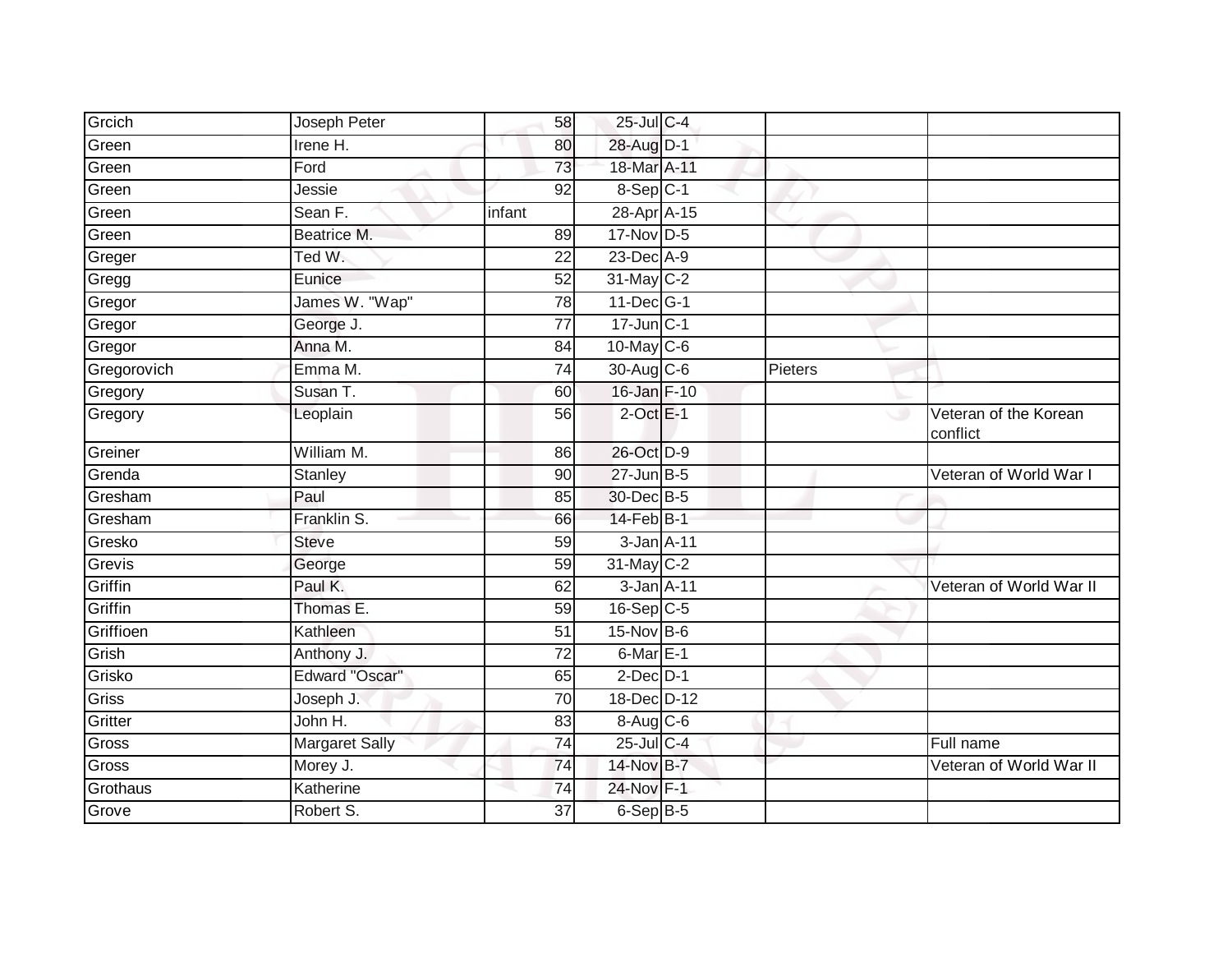| Grove            | Wilby G.             | 65              | 21-Dec C-5       |                          |                                       |
|------------------|----------------------|-----------------|------------------|--------------------------|---------------------------------------|
| Gruener          | Charles J. "Jake"    | 73              | $10$ -Jan B-6    |                          |                                       |
| Grujicich        | Mladen               | 69              | $13$ -Jan $D-1$  |                          |                                       |
| Grunstein        | John Steve           | 67              | $16-Nov$ D-2     |                          | Full name, Veteran of<br>World War II |
| Grupka           | Joseph S.            | 76              | $9$ -Oct $E-1$   | $\overline{\phantom{a}}$ |                                       |
| Grzelak          | Boselaw A. "Ben"     | $\overline{71}$ | $1-Dec$ $C-6$    |                          |                                       |
| Grzywinski       | Walter S.            | 67              | 27-Nov E-11      |                          |                                       |
| Guca             | <b>Donny Mycheal</b> | 14              | 13-Apr D-1       |                          | Full name                             |
| Guess            | Oma V.               | 81              | 26-Dec D-1       |                          |                                       |
| Gugala           | Stesan               | 88              | 28-Apr A-15      |                          |                                       |
| Gugenbuel        | James A.             | 66              | 26-Sep B-6       |                          | Veteran of World War II               |
| Guhl             | Paul H.              | 91              | 6-Feb B-8        |                          |                                       |
| <b>Guidebeck</b> | Joseph R.            | 56              | 3-Feb C-7        |                          |                                       |
| Guimond          | Harry L.             | $\overline{73}$ | 24-Aug C-5       |                          |                                       |
| Gulassa          | Joseph F.            | 54              | 20-Nov D-2       |                          |                                       |
| Gulik            | Joseph               | 67              | 22-May B-5       |                          |                                       |
| Gulotta          | Salvatore "Sam"      | 69              | 10-Nov C-6       |                          |                                       |
| Gussman          | Louis G. "Bud"       | 77              | $28$ -Jan $D-1$  |                          |                                       |
| Gutierrez        | Jesse                | $\overline{54}$ | $1-Apr$ B-7      |                          |                                       |
| Gutierrez        | Teodora              | 62              | 21-Aug C-6       |                          |                                       |
| Gutowsky         | Arthur               | 80              | $2$ -May C-5     |                          |                                       |
| Guy              | Marge                | 81              | $8-Aug$ $C-6$    |                          |                                       |
| Guzek            | Helen D.             | 74              | 28-Jun B-5       |                          |                                       |
| Guzman           | <b>Carl Frances</b>  | 47              | $13$ -Apr $D-1$  |                          | Full name                             |
| Gyure            | Steven E.            | 59              | 8-Apr C-4        |                          | Veteran of World War II               |
| Haage            | Mary A.              | 96              | $10$ -Jun $A-13$ |                          |                                       |
| Haagen           | Armon C.             | $\overline{72}$ | $4$ -Aug C-3     |                          |                                       |
| Haburay          | Elizabeth            | 67              | 6-Jul D-1        |                          |                                       |
| Hacker           | Eileen               | 63              | 16-Sep C-5       |                          |                                       |
| Hadu             | Nicholas M.          | $\overline{2}$  | $4$ -Aug C-3     |                          |                                       |
| Hadu             | Martin               | 29              | 4-Aug C-3        |                          | Veteran of The U.S. Air<br>Force      |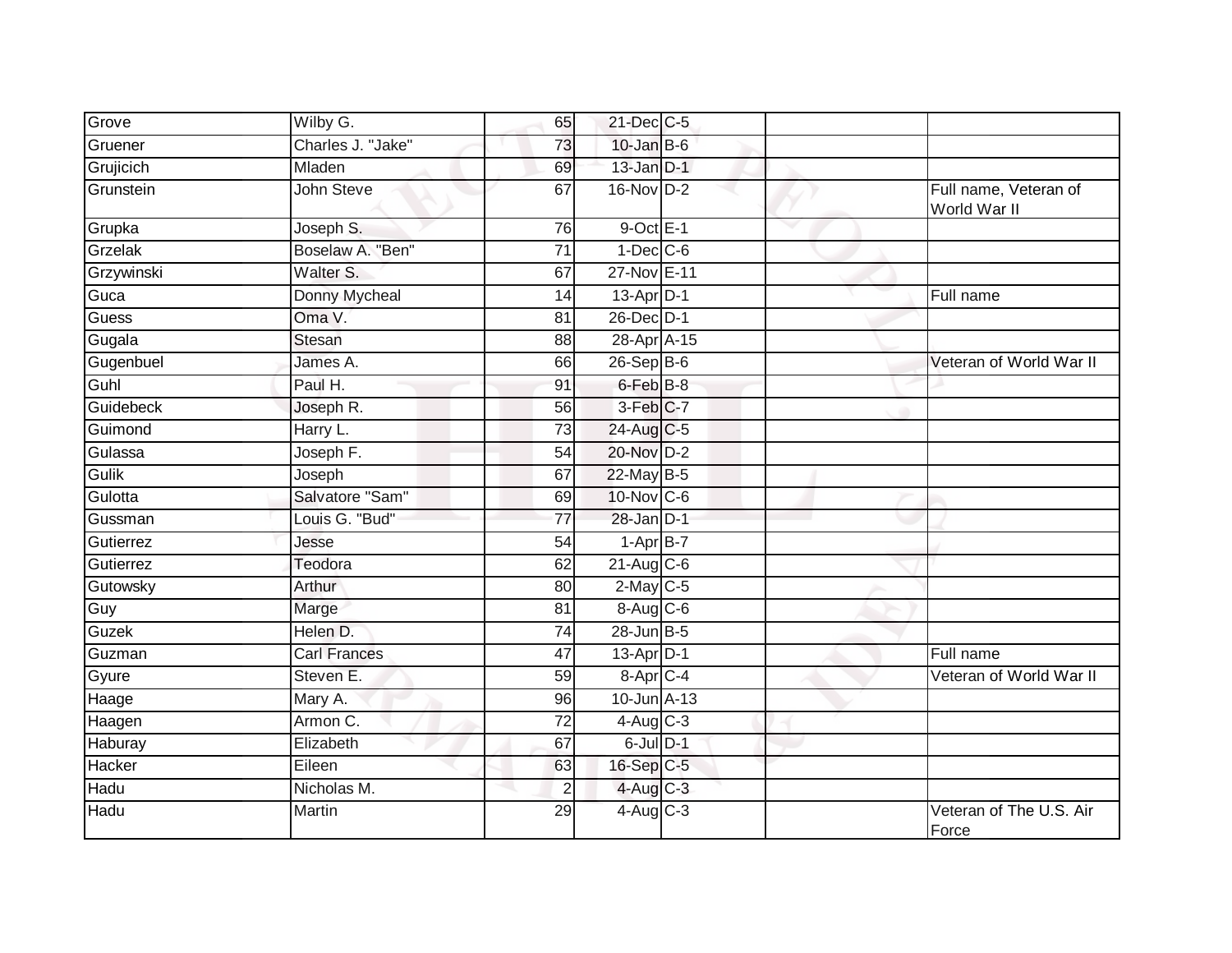| Haehnel         | Carl O.             | 86              | 20-Jun C-6       |            | Veteran of World War I  |
|-----------------|---------------------|-----------------|------------------|------------|-------------------------|
| <b>Hajduk</b>   | Elizabeth           | 91              | 11-Dec G-1       | Santay     |                         |
| Haley           | Ethel M.            | 67              | 23-Dec A-9       |            |                         |
| Halfacre        | Mary Ruth           | 78              | $11$ -Feb $C-3$  |            | Full name               |
| Hall            | Katherine           |                 | 14-Mar B-6       |            |                         |
| Hall            | Leon $G$ .          | 63              | $6-Sep$ B-5      |            | Veteran of World War II |
| Hall            | William F.          | 68              | 17-Feb B-10      |            |                         |
| Hall            | Hilda A.            | 80              | 25-Sep E-1       |            |                         |
| Hallsted        | Georgene Fife       |                 | 6-Jan D-1        |            |                         |
| Halon           | Evelyn              | 61              | $27$ -Feb $D-1$  | Liesenfelt |                         |
| Halon           | Henry A.            | 65              | $27 - Dec$ B-6   |            | Veteran of World War II |
| Halpin          | Lena Nadine "Sunny" | $\overline{57}$ | $31$ -Jan B-4    |            |                         |
| Halter          | Rev. Hilary S.      | 74              | 20-Apr D-5       |            |                         |
| Haluska         | William             | 62              | 20-Feb D-1       |            |                         |
| Haluska         | John, Sr.           | $\overline{91}$ | 22-Sep D-1       |            |                         |
| Hamacher        | Mary L.             | $\overline{53}$ | 4-Nov B-5        | Cave       |                         |
| Hamadej         | George M.           | 90              | 30-Nov C-8       |            |                         |
| Haman           | Henry W.            | 77              | 15-Feb B-6       |            |                         |
| Hamilton        | Ora                 | 66              | $17$ -Jan $C-2$  |            |                         |
| <b>Hamilton</b> | Sadie Ann           | 76              | 10-Oct B-6       |            | Full name               |
| Hamilton        | William R.          | 60              | $27$ -Jul $D-1$  |            |                         |
| Hamilton        | <b>Robert Allen</b> | 50              | $2$ -May $C-2$   |            | Full name               |
| Hammond         | Katherine           | 74              | $27 - Jan$ $C-3$ |            |                         |
| Hanchar         | Elizabeth           | 82              | $12$ -Jul B-5    |            |                         |
| Hanchar         | George P., Sr.      | 61              | $7$ -Dec $D-4$   |            | Veteran of World War II |
| Hands           | Ross                | 94              | 18-Nov D-1       |            |                         |
| Hanford         | Edgar F.            | 89              | $7-Nov$ B-6      |            |                         |
| Haniford        | Violet              |                 | 9-Mar D-2        |            |                         |
| <b>Hankus</b>   | Irene               |                 | 6-Jan D-2        |            |                         |
| Hankus          | Joseph              |                 | $6$ -Jan $D-2$   |            |                         |
| Hann            | George W.           | 90              | $17$ -Jan $C-2$  |            |                         |
| Hansen          | Henry R., Jr.       | 54              | $23$ -Feb $B-2$  |            |                         |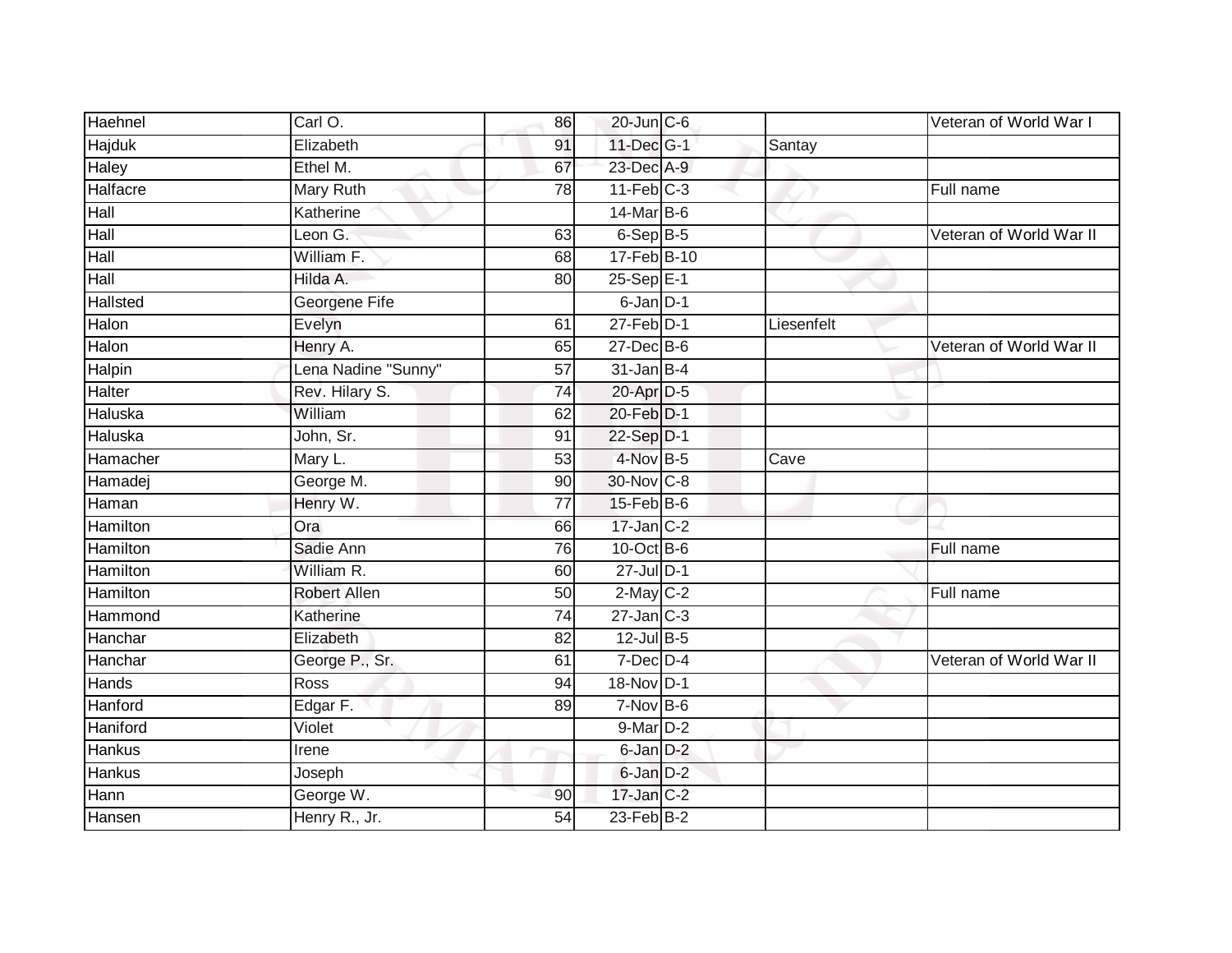| Hansen           | Alice M.                | 92              | 30-Nov C-8             |                |                         |
|------------------|-------------------------|-----------------|------------------------|----------------|-------------------------|
| Hansen           | Ernest R.               | 57              | $1-Aug$ <sub>C-4</sub> |                | Veteran of World War II |
| Hansen           | <b>Lillie Martha</b>    | 84              | 9-Oct E-1              |                | Full name               |
| Hanson           | Emma                    | 95              | 6-Feb B-8              |                |                         |
| Hanson           | Russell W., Sr. "Swede" | 68              | 12-Jan A-11            |                |                         |
| Harbrecht        | Joseph "Lester"         | 75              | $3 - Jun$ $B-8$        |                | Veteran of World War II |
| <b>Harcharek</b> | Anna                    | 91              | 11-Mar $D-2$           | <b>Staucet</b> |                         |
| Hardaway         | <b>Flora Mae</b>        | 53              | $17$ -Mar $D-3$        |                |                         |
| Harder           | Stanley D.              | 31              | 24-Nov F-1             |                |                         |
| Hardesty         | Cedric                  | $\overline{75}$ | $15$ -Jan $D-6$        |                |                         |
| Hardin           | Anna                    | 84              | 30-Oct D-1             |                |                         |
| Harezlak         | Bernard J., Rev.        | $\overline{72}$ | $21$ -Jan D-1          |                |                         |
| Hargett          | Opal L.                 | 54              | $10$ -Jan B-6          |                |                         |
| Harkenrider      | William J., Sr.         | 64              | $25$ -Jul C-4          |                | Veteran of World War II |
| Harlow           | Roberta C. "Bobbi"      | 48              | 18-Jul D-2             |                |                         |
| Harmanowicz      | Mary                    |                 | 9-Sep A-13             |                | Veteran of World War I  |
| Harmon           | Frank B.                | 84              | $4-Aug$ C-3            |                | Veteran of World War II |
| Harmon           | Seibert                 | 67              | 13-Apr D-1             |                | Veteran of World War II |
| Harpp            | Marvin G.               | 85              | 14-Dec B-4             |                |                         |
| Harrigan         | Ann G.                  | 74              | $23$ -Dec $A-9$        |                |                         |
| Harrigan         | Ann                     | 65              | 18-Oct C-5             |                |                         |
| Harrington       | Dorothy L.              | 68              | $2$ -Jun $B-9$         |                |                         |
| Harris           | Jessie A.               | 44              | 13-Nov E-1             |                |                         |
| Harris           | Warren L.               | 21              | 20-Jul D-1             |                |                         |
| Harris           | Florence M.             | 79              | $9$ -May $C-2$         |                |                         |
| Harris           | Leroy "Squeaky"         | 58              | 30-Mar C-5             |                |                         |
| <b>Harris</b>    | Larnzy                  | 80              | 12-Oct C-5             |                |                         |
| Harris           | Sandy                   | 86              | $5$ -Jul B-5           |                |                         |
| Hart             | Mary Lois               | 65              | 5-Aug B-6              |                | Full name               |
| Hart             | Judy                    | 38              | $11$ -Jan $D-2$        | Thacker        |                         |
| <b>Hartelius</b> | Josephine W.            | 96              | 6-Nov D-5              |                |                         |
| Hartigan         | Van W.                  | $\overline{78}$ | 29-Nov A-8             |                |                         |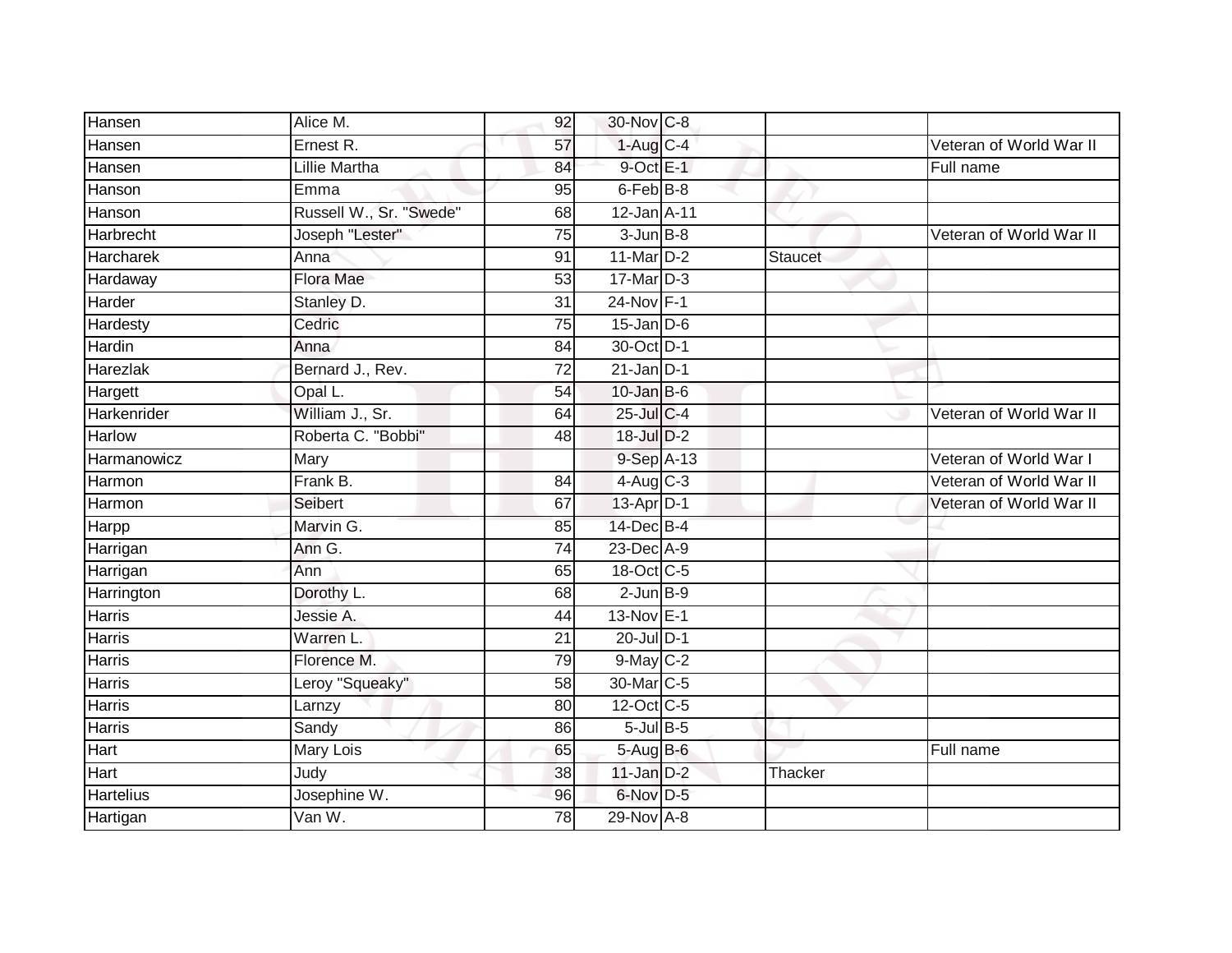| Hartley        | Lillian A.    | 94              | 10-Mar B-6            |           |                                   |
|----------------|---------------|-----------------|-----------------------|-----------|-----------------------------------|
| Hartman        | Otto W.       | $\overline{37}$ | 10-Oct B-6            |           |                                   |
| Hartman        | Marian M.     | 85              | 2-Feb D-2             |           |                                   |
| Hartmann       | Gloria R.     | $\overline{73}$ | 6-Jan D-1             |           |                                   |
| Haryasz        | <b>Stella</b> | 54              | 22-Mar B-5            | Gembala   |                                   |
| Hasler         | Ruth N.       | 59              | 15-Nov B-6            |           |                                   |
| Hatagan        | Rosalie       | 83              | 23-Jun B-10           |           |                                   |
| Hathaway       | Elizabeth M.  | 87              | $14$ -Feb $B-1$       |           |                                   |
| Haub           | Kenneth W.    | 59              | 25-Apr C-2            |           | Veteran of World War II           |
| Havard         | Louise E.     | $\overline{75}$ | 20-May B-5            |           |                                   |
| Havrilla       | George        | $\overline{78}$ | $19$ -Jan $D-2$       |           |                                   |
| <b>Hawkins</b> | Mildred       | 85              | 22-Nov B-6            |           |                                   |
| <b>Hawkins</b> | Florence C.   | 71              | 14-Apr <sub>C-7</sub> | Ruedi     |                                   |
| Hay            | Julian A.     | 69              | 4-Nov B-5             |           | Veteran of the U.S. Army          |
| Hayes          | Fred          |                 | 21-Mar C-2            |           |                                   |
| Hayes          | Josephine M.  | 59              | 29-Jun C-5            | Rzepnicki |                                   |
| Hayes          | Marilyn M.    | 55              | 20-Sep B-5            |           |                                   |
| Hayhurst       | Florence E.   | 78              | 12-Jun D-1            |           |                                   |
| Hayman         | Frederick A.  | $\overline{74}$ | 4-Nov B-5             |           |                                   |
| <b>Hays</b>    | Carolyn L.    | 38              | 14-Nov B-7            |           |                                   |
| Hayworth       | Lloyd         | 76              | 11-Nov B-5            |           |                                   |
| Hazelwood      | Danny W.      | 18              | 20-Apr D-5            |           |                                   |
| Heard          | James         | 64              | 15-Jun C-4            |           |                                   |
| Heasley        | Helen M.      | $\overline{73}$ | 29-Aug B-5            |           |                                   |
| Heavey         | Mildred       | 86              | 18-Apr <sub>C-1</sub> |           |                                   |
| Hebda          | Edward J.     | 52              | 14-Mar B-6            |           | Veteran of the Korean<br>conflict |
| Heckel         | Earl L.       | 88              | $7 - Aug$ $D-1$       |           |                                   |
| <b>Hedelus</b> | Elnora G.     | 90              | 11-Sep E-2            |           |                                   |
| Heemstra       | Clara         | 86              | 27-Dec B-5            |           |                                   |
| Heerema        | Agnes         | 79              | $12$ -Jan $C-5$       |           |                                   |
| Hegyes         | Victoria A.   | 60              | $5$ -Dec $B$ -5       |           |                                   |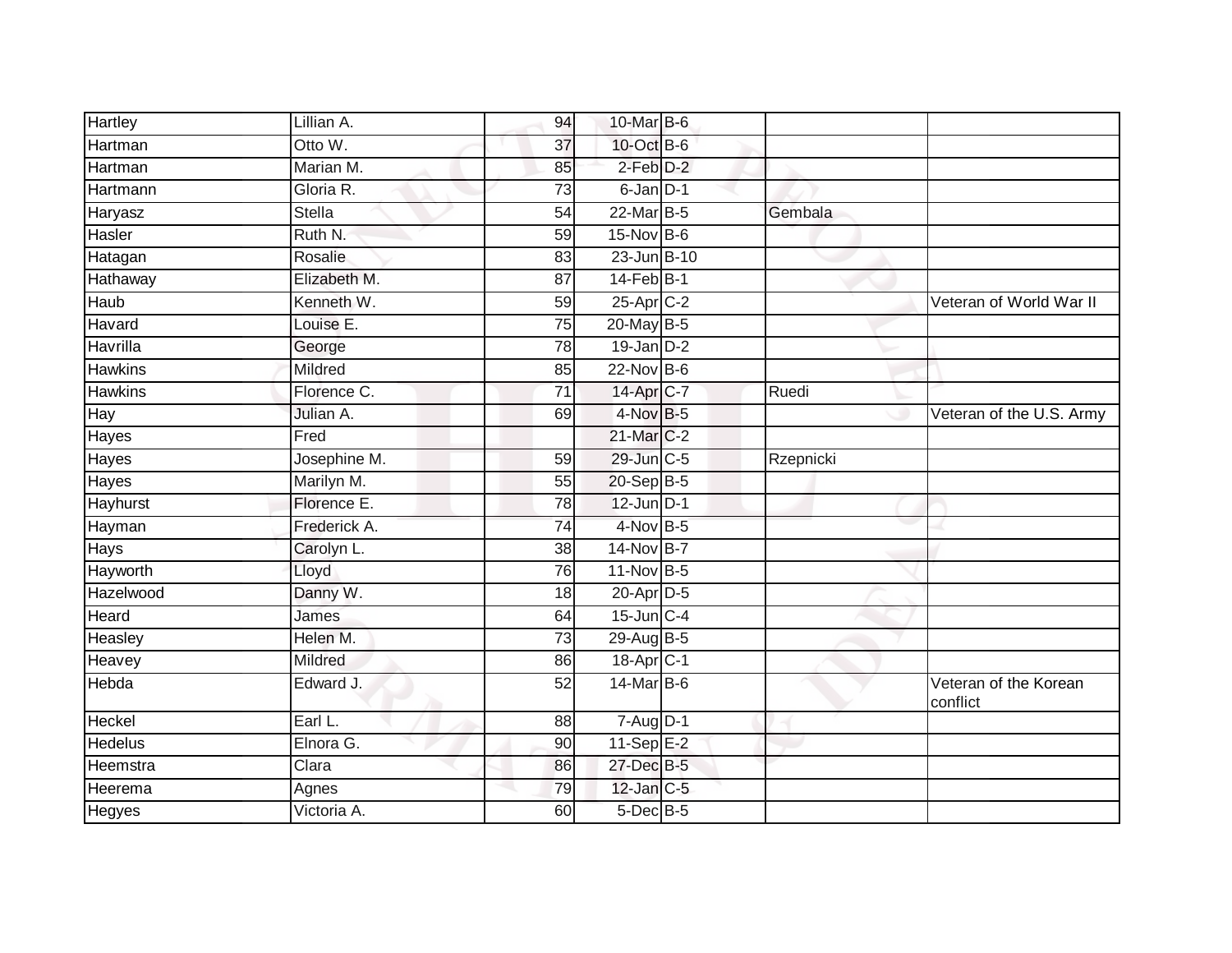| Hein             | Willard John     | 79              | 16-Oct E-1      |                 | Full name               |
|------------------|------------------|-----------------|-----------------|-----------------|-------------------------|
| Heisterberg      | Elmer "Butch"    | 79              | 25-Nov C-3      |                 |                         |
| Held             | Mary J.          | 89              | 17-Oct B-6      |                 |                         |
| Heller           | Mable D.         | 66              | $17$ -Jan $C-2$ |                 |                         |
| Helmer           | Roy W.           | 69              | 28-Nov B-6      |                 |                         |
| Helminski        | Margaret T.      | 54              | 22-Nov B-6      |                 |                         |
| Hemphill         | Christine R.     | 84              | 23-Nov A-13     |                 |                         |
| Henderlong       | Clarence G.      | $\overline{74}$ | 18-May B-5      |                 |                         |
| <b>Hendricks</b> | Clifton C.       | 80              | 13-Nov E-1      |                 |                         |
| <b>Hendricks</b> | Mary E.          | 73              | 28-Nov B-6      |                 |                         |
| Henger           | Patricia M.      | 5 <sub>5</sub>  |                 | $3$ -Jan $A-13$ |                         |
| Henrikson        | John Leslie      |                 | $2$ -Oct $E-1$  |                 | Full name               |
| Henrikson        | Russell M.       | 75              | 30-Sep C-3      |                 | See also Nov. 9, p. F-7 |
| Henro            | <b>Molly</b>     | 53              | 7-Feb C-7       |                 |                         |
| <b>Hensly</b>    | Dennis J.        | $\overline{56}$ | $2-JanB-8$      |                 |                         |
| Henson           | E. Maxine        | 62              | 28-Jul C-8      |                 |                         |
| Hepner           | Harold J.        | 67              | $2$ -Jan $B-8$  |                 |                         |
| <b>Hepp</b>      | Adalbert J.      | 59              | 10-Nov C-6      |                 | Veteran of World War II |
| <b>Herber</b>    | Ebert J.         | 60              | 11-Dec G-1      |                 |                         |
| Herber           | Augusta E.       | $\overline{92}$ | $9$ -Jan $B-7$  |                 |                         |
| Hernandez        | Pedro            | $\overline{71}$ | 26-Jul C-5      |                 |                         |
| Hernandez        | Herculano        | 87              | 30-Oct D-1      |                 |                         |
| Hernandez        | Alfred           | 50              | 15-Apr A-15     |                 |                         |
| Hernandez        | Merced R.        | 89              | 27-Nov E-11     |                 |                         |
| Herrera          | Charles          | 53              |                 | $1$ -Jul $A-15$ |                         |
| <b>Herrick</b>   | Josephine        | 81              | 29-Nov A-8      |                 |                         |
| Hertenstein      | Georgine         | 53              | 8-Aug C-6       |                 |                         |
| <b>Hess</b>      | Margaret         | 65              | 18-Aug B-8      |                 |                         |
| Hesse            | Marietta M.      | 54              | 22-Mar B-5      |                 |                         |
| Hesterman        | Clarence "Clink" | 76              | 13-Dec B-6      |                 |                         |
| <b>Hewitt</b>    | Jeremy           | 10 weeks        | 24-May C-1      |                 |                         |
| <b>Hicks</b>     | Cecil F.         | 72              | $18-Feb$ D-1    |                 |                         |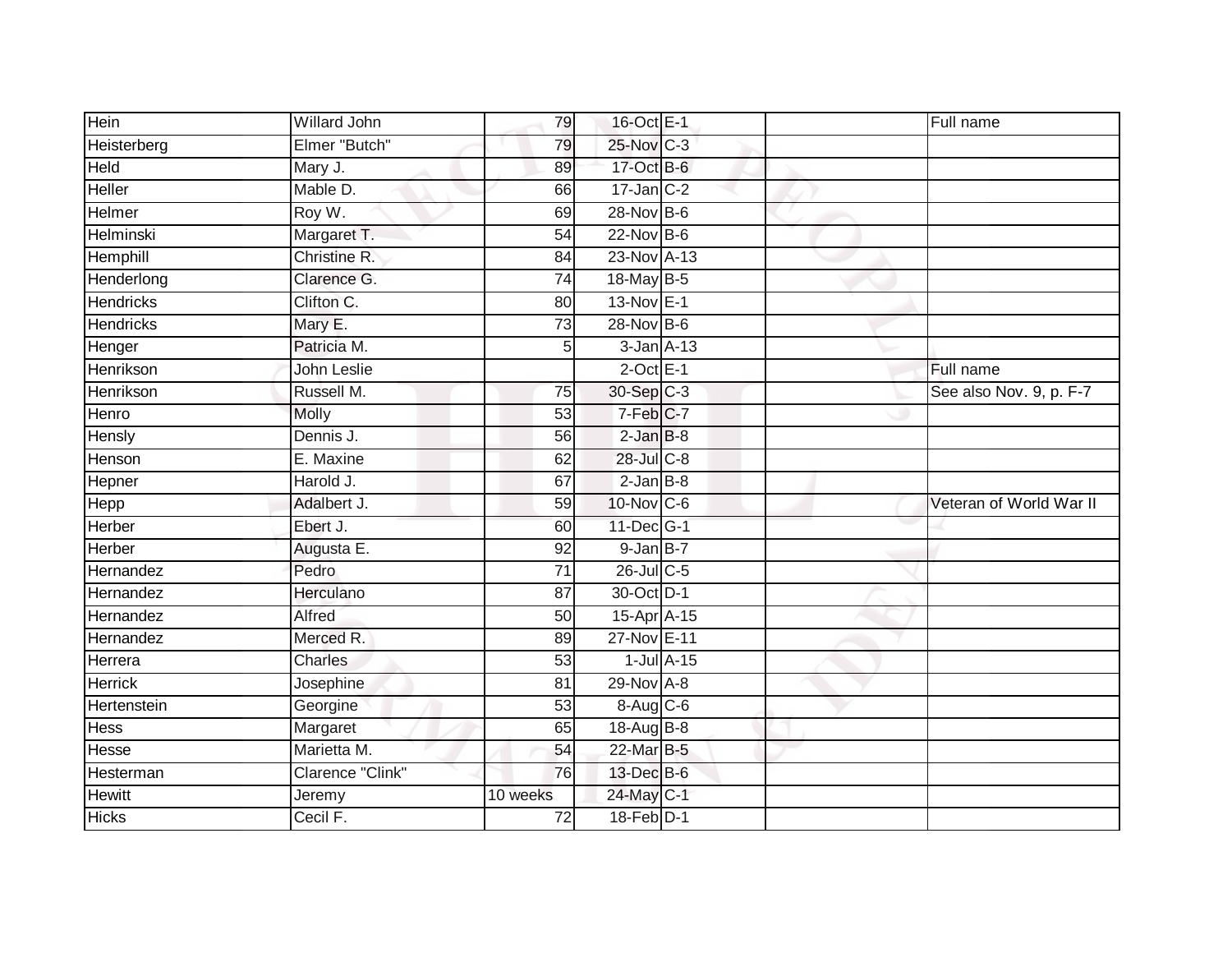| <b>Hicks</b>       | Tillie A.               | 78              | 30-Mar C-5              |       |       |                                      |
|--------------------|-------------------------|-----------------|-------------------------|-------|-------|--------------------------------------|
| Higuet             | Josephine               | 64              | 22-Aug B-5              |       |       |                                      |
| Hildebrand         | <b>Charles Carl</b>     | 88              | 25-Jan B-7              |       |       | Full name, Veteran of<br>World War I |
| Hildebrandt        | Atha L.                 |                 | 70 August 5             | $B-6$ |       |                                      |
| Hilderbranski      | Lottie                  | 86              | $8$ -Jul $C-1$          |       | v     |                                      |
| Hildreth           | Otis I.                 | $\overline{75}$ | 27-Nov E-11             |       |       |                                      |
| Hildreth           | Josephine               | 72              | $7$ -Jan $C-4$          |       |       |                                      |
| Hill               | Amy L.                  | 86              | $17$ -Jan $C-2$         |       |       |                                      |
| Hill               | <b>Frances Herrmann</b> | 81              | 27-Oct C-6              |       | Lucas | Full name                            |
| Hill               | Mona                    | 81              | 28-Nov B-6              |       |       |                                      |
| Hill               | Lou B.                  |                 | $4-SepE-1$              |       |       |                                      |
| $\overline{H}$ ill | Ralph E.                | 76              | 3-Mar D-3               |       |       |                                      |
| Hillegonds         | Chris                   | 68              | $3$ -Jun $B-8$          |       |       |                                      |
| <b>Hillegonds</b>  | James R.                | 51              | 12-Jan A-11             |       |       |                                      |
| Hillman            | Victor                  | 63              | 26-Aug B-5              |       |       |                                      |
| Hinton             | Edwin M. Jr.            | 68              | 12-May B-5              |       |       |                                      |
| Hip                | Mary Jo                 | 69              | 29-Dec D-1              |       |       | full name                            |
| <b>Hirch</b>       | Rose T.                 | 65              | 30-Jun C-6              |       |       |                                      |
| Hirsch             | Edith M.                | 76              | $15$ -Dec $C$ -7        |       |       |                                      |
| Hirtz              | Joseph                  | 76              | 25-Apr C-2              |       |       |                                      |
| Hitzeman           | Alma M.                 | 78              | 5-Oct D-1               |       |       |                                      |
| Hlavech            | Andrew L.               | 80              | 2-Aug A-11              |       |       |                                      |
| Hnath              | <b>Ilona</b>            | 83              | $7-Apr$ $C-6$           |       |       |                                      |
| <b>Hobbs</b>       | Bennett H.              | 69              | $14-Apr$ <sub>C-7</sub> |       |       |                                      |
| <b>Hobbs</b>       | Dorothy M.              | $\overline{53}$ | $4$ -May C-5            |       |       |                                      |
| Hoble              | Helen                   | 75              | 30-Dec B-5              |       | Orban |                                      |
| <b>Hoch</b>        | Jeffrey M.              | 13              | 6-Feb <sup>B-8</sup>    |       |       |                                      |
| Hochstetler        | Doyle E.                | 80              | 27-Feb D-1              |       |       |                                      |
| Hodson             | David Troy              | 20              | 6-Jan D-2               |       |       |                                      |
| Hoeckelberg        | <b>Walter "Huck"</b>    | 81              | $1-Sep$ B-8             |       |       |                                      |
| Hoekstra           | Tony T.                 | 65              | $12-Apr$ D-1            |       |       | Veteran of World War II              |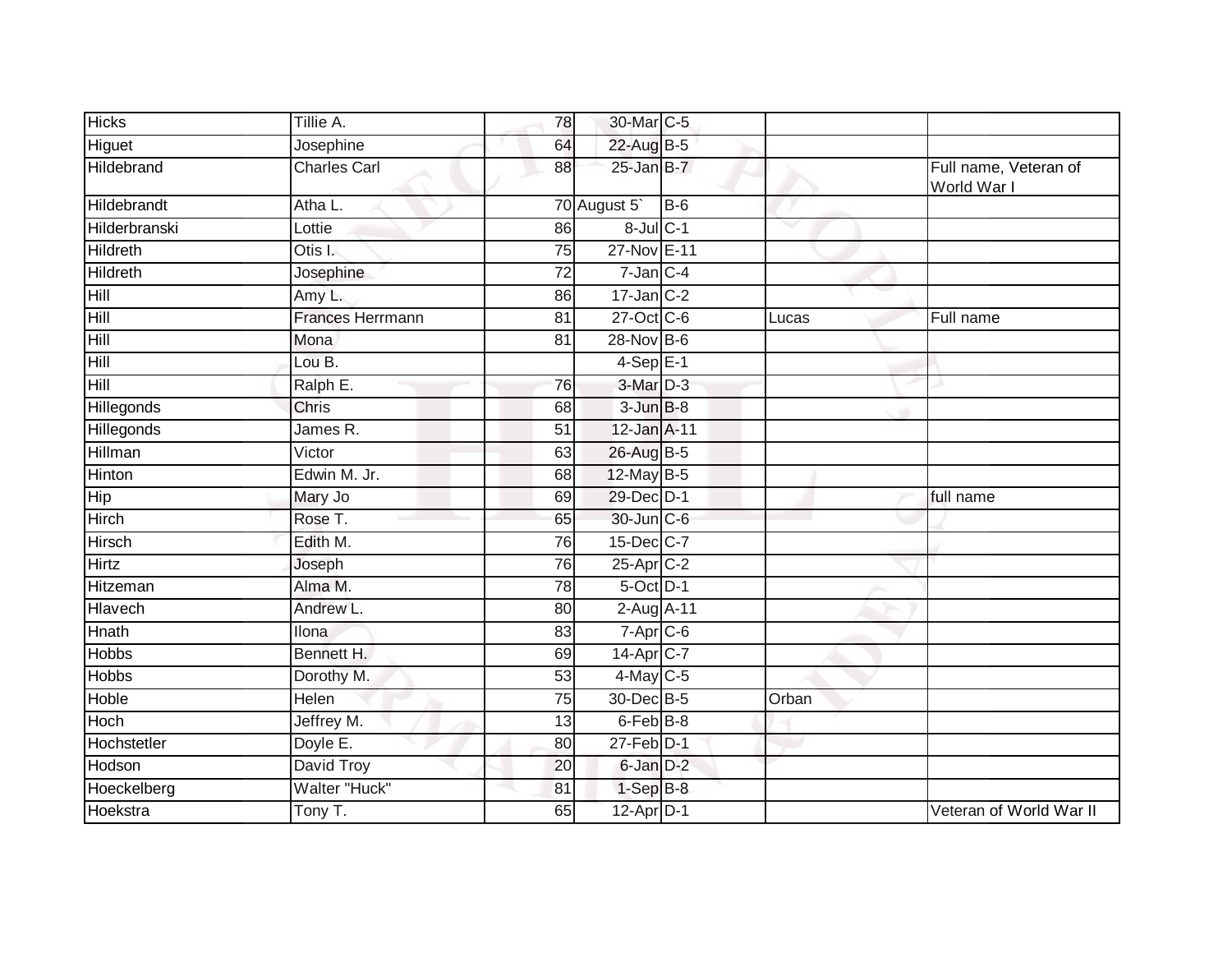| Hoekstra         | Louis               | 72              | $2$ -Jan $B-8$  |           |                         |
|------------------|---------------------|-----------------|-----------------|-----------|-------------------------|
| Hoffman          | Jeanette W.         | 57              | 3-Oct B-5       |           |                         |
| Hoffman          | Harold "Hawkeye"    | 62              | $18$ -Feb $D-1$ |           |                         |
| Hoffman          | Lawrence SR.        | 80              | 13-Nov E-1      |           |                         |
| Hoffman          | <b>Steven Wayne</b> | 29              | 23-Sep A-9      |           | Full name               |
| Hoffman          | Harvey A.           | 70              | 22-Mar B-5      |           |                         |
| <b>Hoffman</b>   | Frank J.            | 14              | 30-Jan E-9      |           |                         |
| Hofmann          | Frederick E.        | 76              | 28-Oct C-3      |           |                         |
| Hojnacki         | Marie               | 66              | $9-AugB-5$      | Hamerla   |                         |
| <b>Holbrook</b>  | Harriet             | $\overline{52}$ | $23$ -Jan $D-1$ |           |                         |
| Holcomb          | Sue                 | 73              | $19-Apr$ B-4    |           |                         |
| Hollingsworth    | Irma K.             | 70              | 10-Mar B-6      |           |                         |
| Holloway         | Fred                | 50              | 22-Apr D-1      |           |                         |
| <b>Holmes</b>    | <b>Vickie Sue</b>   | 12              | 13-Oct D-3      |           | Full name               |
| Holovachka       | Metro M.            | 74              | 12-May B-5      |           |                         |
| Holsclaw         | Earl                | 75              | 4-Jan C-2       |           |                         |
| Holsomback       | Maude               | $\overline{78}$ | 27-Dec B-5      |           |                         |
| Holst            | Sophie              | 62              | 12-Dec B-6      |           |                         |
| Holtgreve        | Mary                | 82              | 10-Mar B-6      |           |                         |
| Holzman          | Sam                 | 89              | $1$ -Jul $A-15$ |           |                         |
| Hoogewerf        | Theodore            | 69              | $10-Apr$ D-1    |           |                         |
| <b>Hook</b>      | William             | $\overline{56}$ | $10$ -Apr $D-1$ |           |                         |
| Hoppe            | LaVerne L.          | 65              | 22-Nov B-6      | Schorr    |                         |
| Hopper           | Fred N.             | 83              | $9$ -Jan B-7    |           |                         |
| Hopper           | Irene E.            | 70              | 8-Feb C-7       |           |                         |
| Hora             | Therese M.          |                 | 22-Dec D-1      |           |                         |
| Horton           | Walter H.           | 59              | $25$ -Dec $D-6$ |           | Veteran of World War II |
| Horvat           | Charles J.          | 69              | $6-Sep$ B-5     |           |                         |
| Horvath          | Cora                | 68              | 12-Sep B-6      | Plucinski |                         |
| <b>Hotchkiss</b> | Andrew L.           | 66              | $31$ -Jan B-4   |           |                         |
| Houck            | Ronald J. "Blackie" | 54              | 29-Mar B-5      |           | Veteran of World War II |
| Houstrup         | George T.           | 56              | $26$ -Jun $D-2$ |           | Veteran of World War II |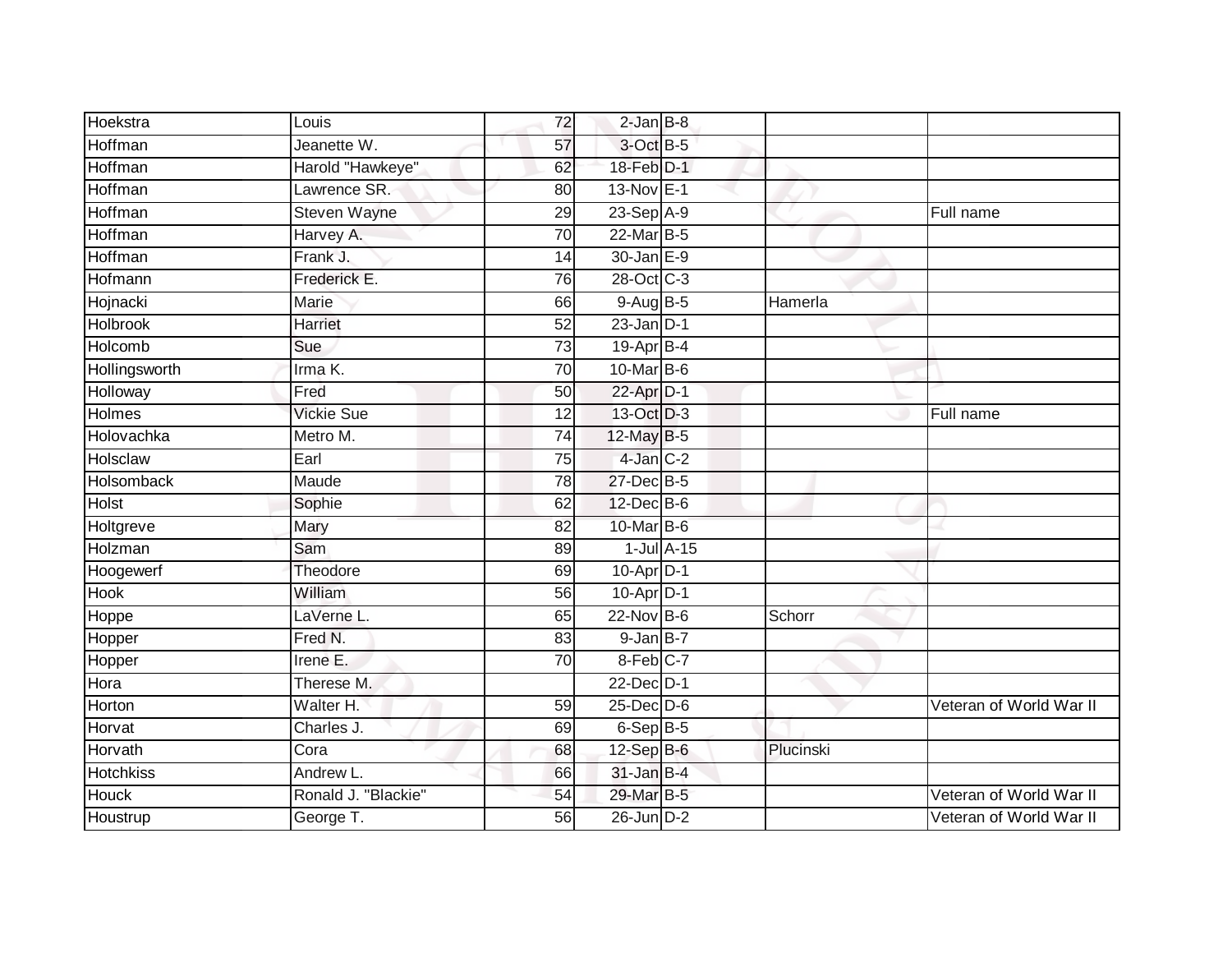| Howe          | William         | 58              | $31$ -Jan B-4             |           |                                                      |
|---------------|-----------------|-----------------|---------------------------|-----------|------------------------------------------------------|
| Hoxha         | Etem Shaban     | 86              | 18-Aug B-8                |           | Full name                                            |
| Hoyda         | Wanda A.        | 69              | 21-Apr B-8                |           |                                                      |
| Hruska        | Ludwig          | 85              | 31-Mar C-10               |           | Veteran of World War I                               |
| <b>Hruzik</b> | Susan           | $\overline{88}$ | $27$ -Apr $D-1$           |           |                                                      |
| Hubbard       | Edward H.       | 51              | 19-May D-3                |           |                                                      |
| Huber         | Ellen D.        |                 | 14-Nov B-7                |           | Last name also spelled<br>Huberq, see Nov. 15, p. B- |
| Huberq        | Ellen D.        |                 | 15-Nov B-6                |           | Last name also spelled<br>Huber, see Nov. 14, p. B-7 |
| <b>Hudak</b>  | Michael         | 75              | $2$ -Jan B-8              |           | Veteran of World war II                              |
| Hudak         | Anna            | $\overline{77}$ | $2$ -Jun $B-9$            | Vereb     |                                                      |
| Hudec         | <b>Kristina</b> | 80              | $16-Sep C-5$              |           |                                                      |
| Hudec         | Mary A.         | 43              | 14-Jan C-6                |           |                                                      |
| <b>Hudor</b>  | Stella C.       | 63              | 17-Apr D-1                | Maluchnik |                                                      |
| <b>Huff</b>   | Ivan L.         | 65              | $25$ -Jan B-7             |           |                                                      |
| Huffman       | Earl            | 44              | 7-Aug D-1                 |           |                                                      |
| Huggins       | Tillman         | 69              | 10-Jul D-1                |           |                                                      |
| <b>Hughes</b> | Violet M.       | $\overline{70}$ | $24-AprE-1$               |           |                                                      |
| <b>Hughes</b> | Thomas E.       | 57              | $10$ -Jan $B$ -6          |           | Veteran of World War II                              |
| <b>Hughes</b> | Bob D.          | 48              | $6$ -Mar $E-1$            |           |                                                      |
| Huisenga      | George E.       | 81              | $19 - \overline{Apr}$ B-4 |           | Veteran of World War I                               |
| Huitema       | Chloe K.        | $\overline{75}$ | $14$ -Jan C-6             |           |                                                      |
| Huizenga      | Gertrude        | $\overline{88}$ | 10-Aug D-1                |           |                                                      |
| Huizenga      | Clara           | 74              | 12-Jul B-5                |           |                                                      |
| <b>Hulick</b> | John Sr.        | 63              | 18-Nov D-1                |           |                                                      |
| Hummel        | Lorraine E.     | 72              | 4-Apr B-5                 |           |                                                      |
| Humpfer       | Deloris A.      | 62              | $13$ -Jan $D-1$           |           |                                                      |
| Humphrey      | James R.        | 41              | 24-Jun C-1                |           |                                                      |
| Hundley       | Virgil J.       | 62              | 6-Oct B-8                 |           |                                                      |
| Hunsley       | Velma           | 85              | 25-Apr C-2                |           |                                                      |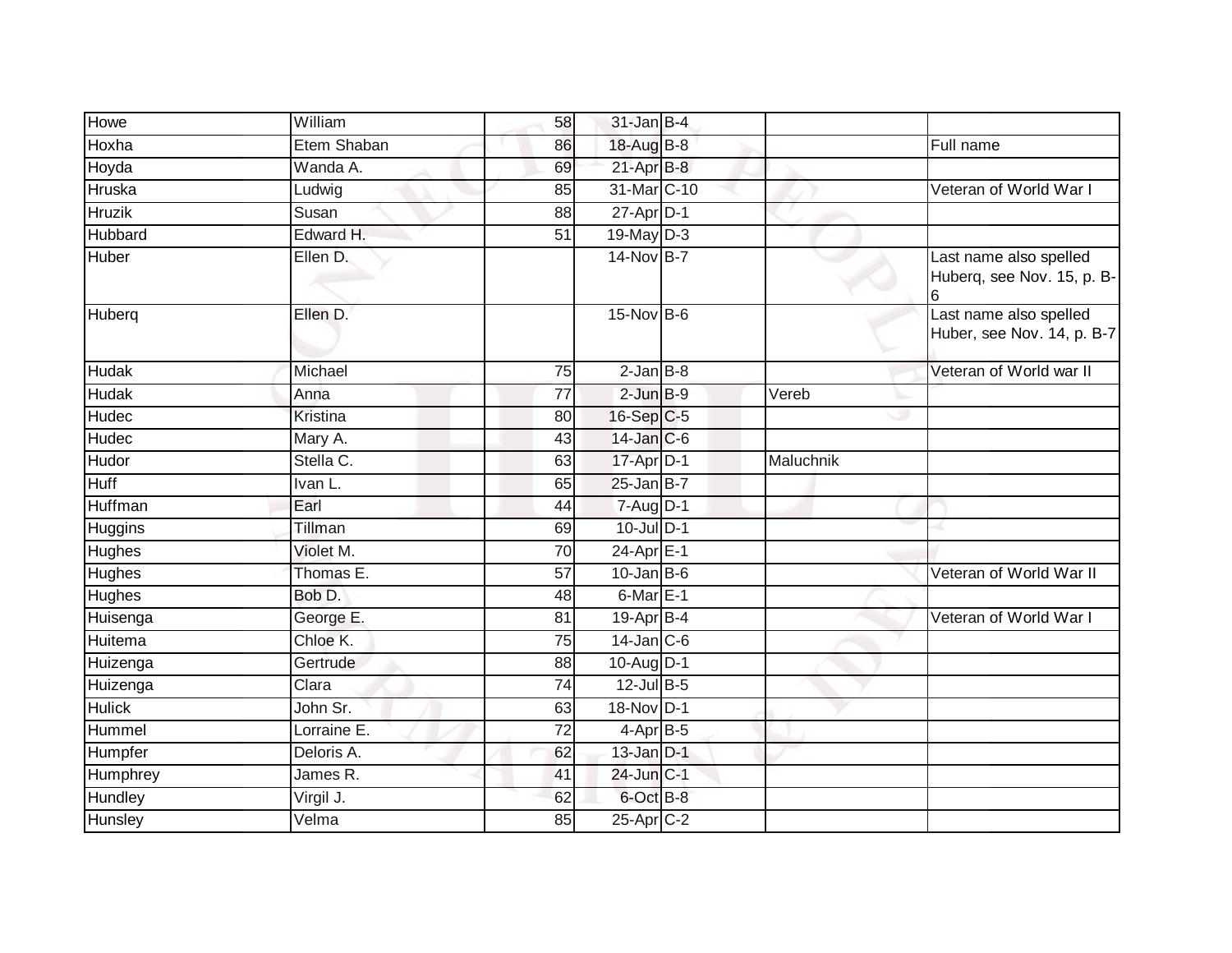| Hunt             | Quentin A.         | 61              | 3-Mar D-3        |             |                         |
|------------------|--------------------|-----------------|------------------|-------------|-------------------------|
| Hunter           | Deborah "Debra"    | 29              | 13-Feb D-1       |             |                         |
| Huntley          | Anthony            | 19              | 12-Sep B-6       |             |                         |
| Hupke            | Edward T.          | 62              | 6-Nov D-5        |             |                         |
| <b>Hurley</b>    | Edwin E.           | 68              | 8-Jul C-1        |             |                         |
| <b>Hus</b>       | Joseph Sr.         | 43              | $27$ -Dec $B$ -6 |             |                         |
| <b>Huss</b>      | <b>Betty</b>       | 35              | $1 - Apr$ B-7    | Lipka       |                         |
| Hussong          | Robert             | 67              | $5$ -Jul $B$ -5  |             |                         |
| Hustler          | Anna Mae           | 64              | $27$ -Dec $B$ -6 |             |                         |
| Hutchinson       | Martin L., Sr.     | 48              | 21-Jun A-11      |             | U.S. Army Veteran       |
| Hutton           | <b>Delila Dee</b>  | 70              | 30-Mar C-5       |             |                         |
| Huyser           | Carol J.           | 45              | 11-Dec G-1       | Van Bruggen |                         |
| Hwastecki        | Anthony F. "Tippy" | 67              | 7-Aug D-1        |             |                         |
| Hyde             | Ethel              | 77              | 21-Nov B-7       |             |                         |
| <b>Hynek</b>     | Joseph             | 90              | 17-Apr D-1       |             |                         |
| Ignas            | Joanne             | 43              | 22-May B-5       | Mikula      |                         |
| <b>Ilijanich</b> | Anna R.            | $\overline{71}$ | $31$ -Jan B-4    |             |                         |
| Imrie            | Thomas J.          | 42              | 12-Jan A-11      |             |                         |
| Ingraham         | La Verne           | 82              | $13$ -Jun $C-5$  |             |                         |
| Ingram           | Kenneth "Casey"    | 18              | $13$ -Jan $D-1$  |             |                         |
| Isbell           | Lonnie Clarence    | 46              | $27$ -Jan $C-3$  |             |                         |
| <b>Iszczuk</b>   | Angela             | 73              | 3-Jan A-11       |             |                         |
| Ivasiecko        | Victoria           | 90              | 9-Mar D-2        |             |                         |
| Jabb             | Harry R.           | 68              | $27$ -Jun $B-5$  |             |                         |
| Jablonski        | Eva M.             | 85              | 8-Dec D-7        | Fant        |                         |
| Jacko            | Victor W.          | 63              | $17-Nov$ D-5     |             | Veteran of World War II |
| Jackowski        | Henry V.           | 63              | 17-May B-5       |             |                         |
| Jackson          | James C.           | 78              | 22-May B-5       |             |                         |
| Jackson          | Louise             |                 | $31$ -Jan B-4    |             |                         |
| Jackson          | Wilbur H.          | 77              | 20-Sep B-5       |             |                         |
| Jackson          | Arthur, Jr.        | 52              | $23$ -Jan $D-1$  |             |                         |
| Jacobson         | Adolph P.          | 74              | 28-Jun B-5       |             |                         |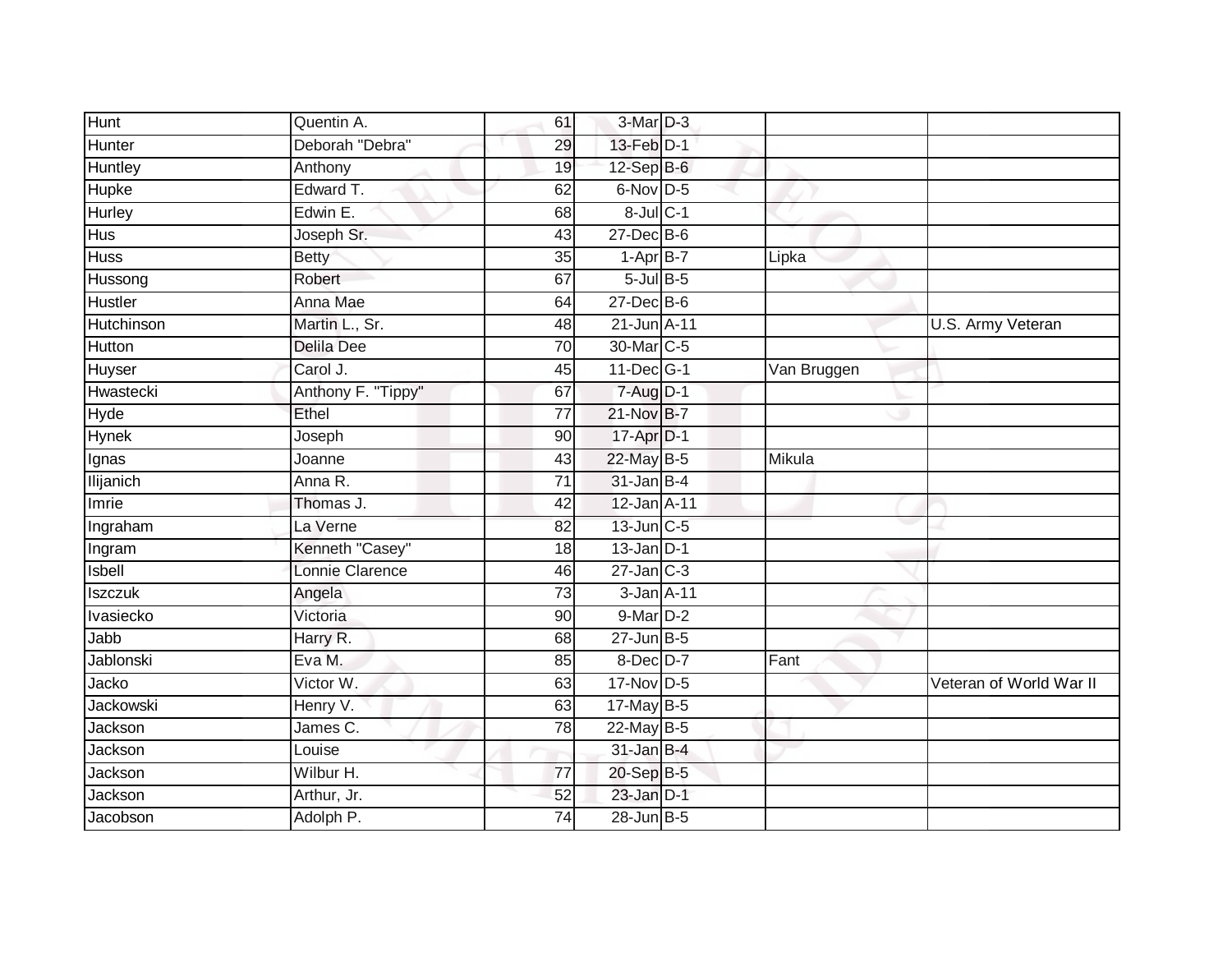| Jacques       | Dorothy E.           | 59              | $17$ -Jan $C-2$  |              |                         |
|---------------|----------------------|-----------------|------------------|--------------|-------------------------|
| Jakuczun      | Stanley "Skip"       | 65              | 18-Dec D-12      |              | Veteran of World War II |
| Jalk          | Richard H.           | 29              | 20-Nov D-2       |              |                         |
| Jallo         | Joseph J.            | 67              | $5-Sep$ $A-8$    |              |                         |
| James         | David R.             | 64              | $27$ -Jun $B-5$  |              |                         |
| James         | Barbara L.           | 67              | 21-Sep C-10      | Kennedy      |                         |
| James         | William H.           | 53              | 29-Jul C-1       |              |                         |
| Janiga        | Hazel D.             | 69              | $17$ -Jan C-2    |              |                         |
| Janiga        | Irene J.             | 68              | $3$ -Jan $A-13$  | Sasko        |                         |
| Janik         | Robert               | 88              | 29-Nov A-8       |              |                         |
| Jansak        | Anna                 | 70              | $12-Sep$ B-6     | Pavliscak    |                         |
| Jansen        | Hazel B.             | 70              | $20$ -Jan $C$ -6 |              |                         |
| Jansma        | Richard E.           | 27              | 30-Nov C-8       |              |                         |
| Jarecki       | Jerry                | 38              | 6-Oct B-8        |              |                         |
| Jarecki       | Patt                 | $\overline{36}$ | 6-Oct B-8        |              |                         |
| Jarmuzynski   | Edward "Jarmis"      |                 | 6-Nov D-5        |              |                         |
| Jaroszewski   | Marion D.            | 66              | 26-May B-5       |              |                         |
| Jaroszewski   | Theresa              | 63              | 20-Sep B-5       |              |                         |
| Jarvis        | Larry S.             | 36              | 12-Oct C-5       |              |                         |
| Jastrzebowski | Julian P.            | $\overline{82}$ | $18$ -Jan B-6    |              |                         |
| Javorka       | John B.              | 78              | 16-Nov D-2       |              |                         |
| Jaworski      | Pearl                | $\overline{74}$ | $29-Sep$ $F-8$   |              |                         |
| Jazyk         | Edward F.            | $\overline{51}$ | $7$ -Jul $C-2$   |              |                         |
| Jend          | <b>Bertha</b>        | 89              | 24-Jul E-11      | Jendrzejczyk |                         |
| Jendreas      | John                 | 76              | 27-Mar D-1       |              |                         |
| Jennings      | <b>Burnell</b>       | $\overline{84}$ | 6-Oct B-8        |              |                         |
| Jentsch       | Lillian M.           | 65              | $2$ -Dec $D-1$   |              |                         |
| Jeorse        | Mayor Walter M.      | $\overline{73}$ | 25-Jul C-4       |              | Veteran of World War II |
| Jernigan      | <b>Charles Henry</b> | 76              | 24-Apr E-1       |              |                         |
| Jernigan      | Mae                  | 89              | 24-Apr E-1       |              |                         |
| Jerzyk        | Alex G., Sr.         | 54              | 16-Sep C-5       |              | Veteran of the Marines  |
| Jesse         | Steven J.            | 26              | 31-Aug D-3       |              |                         |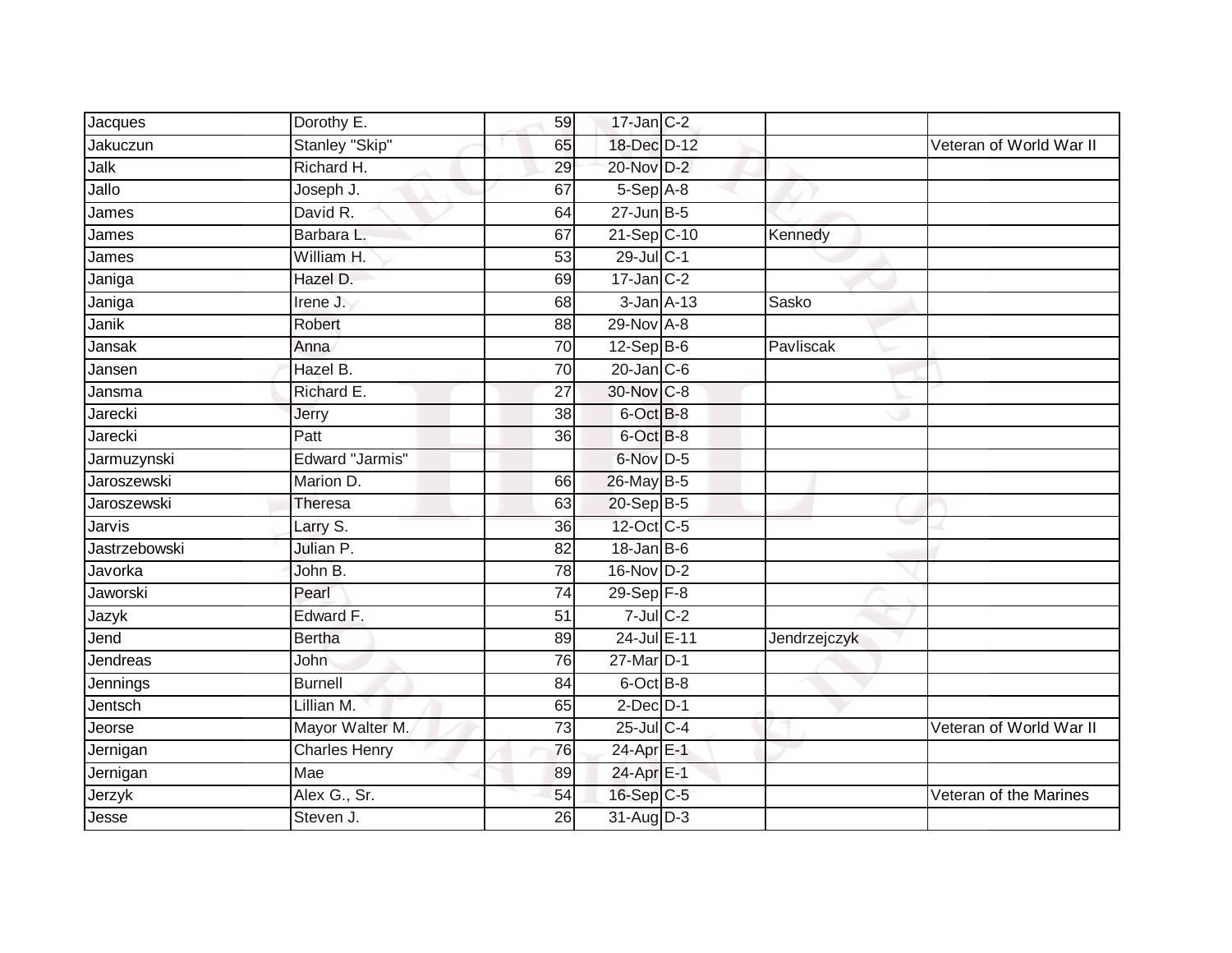| Jesswein  | Albert               | 67              | $7$ -Jul $C$ -2   |         |                                      |
|-----------|----------------------|-----------------|-------------------|---------|--------------------------------------|
| Jewell    | Joseph O.            | 69              | 30-Dec B-5        |         |                                      |
| Johansson | Rose M.              | 69              | 30-Aug C-6        |         |                                      |
| Johansson | Ruth "Sholund"       | 86              | $1-FebB-5$        |         |                                      |
| Johnsen   | Nathan Thomas        | 3               | 14-Apr C-7        |         |                                      |
| Johnsen   | Paul R.              | 56              | $13$ -Jan $ C-7 $ |         | Veteran of World War II<br>U.S. Navy |
| Johnson   | Andrew J.            |                 | $3-Nov$ C-5       |         |                                      |
| Johnson   | Carl A.              | 89              | $28$ -Feb $A-9$   |         | Veteran of World War I               |
| Johnson   | Janice A.            | 21              | $14$ -Jan $C$ -6  |         |                                      |
| Johnson   | Hardy C.             | 63              | 28-Aug D-1        |         |                                      |
| Johnson   | Dorothy              | 55              | $26$ -Jan $C$ -5  |         |                                      |
| Johnson   | William D.           | 82              | 13-Oct D-3        |         |                                      |
| Johnson   | Lucille B.           | 62              | $9$ -Oct $E-1$    |         |                                      |
| Johnson   | Tracie Y.            | 14              | 23-Aug B-4        |         |                                      |
| Johnson   | Dora                 | 84              | 10-Jan B-6        |         |                                      |
| Johnson   | Jeanette             |                 | $10$ -Jan B-6     |         |                                      |
| Johnson   | Marie                | 63              | 8-Aug C-6         | Kessler |                                      |
| Johnson   | Clifton, Sr.         | $\overline{72}$ | 5-May B-4         |         |                                      |
| Johnson   | Orion C.             | 86              | 27-Nov D-10       |         |                                      |
| Johnson   | Patricia Ann "P. J." | 57              | $21$ -Jul B-9     |         | Full name                            |
| Johnson   | Edward               | 72              | 23-Dec A-9        |         | Veteran of the U.S. Navy             |
| Johnson   | Donald E.            | $\overline{70}$ | 11-Dec G-1        |         |                                      |
| Johnson   | Ellen                | 87              | 16-May D-1        |         |                                      |
| Johnson   | Rose A.              | 92              | $27$ -Jun $B-5$   |         |                                      |
| Johnston  | Dave E.              | 64              | $4$ -Nov B-5      |         |                                      |
| Johnston  | Vera F.              | 83              | 21-Mar C-2        |         |                                      |
| Joines    | <b>Betty</b>         |                 | 25-Oct B-5        |         |                                      |
| Jones     | Orville H.           | 78              | 7-Apr C-6         |         |                                      |
| Jones     | Will                 | 87              | $1$ -Dec $C$ -6   |         |                                      |
| Jones     | Clara B.             | 95              | 15-Nov B-6        |         |                                      |
| Jones     | Homer, Jr.           | 60              | 26-Sep B-6        |         | Veteran of World War II              |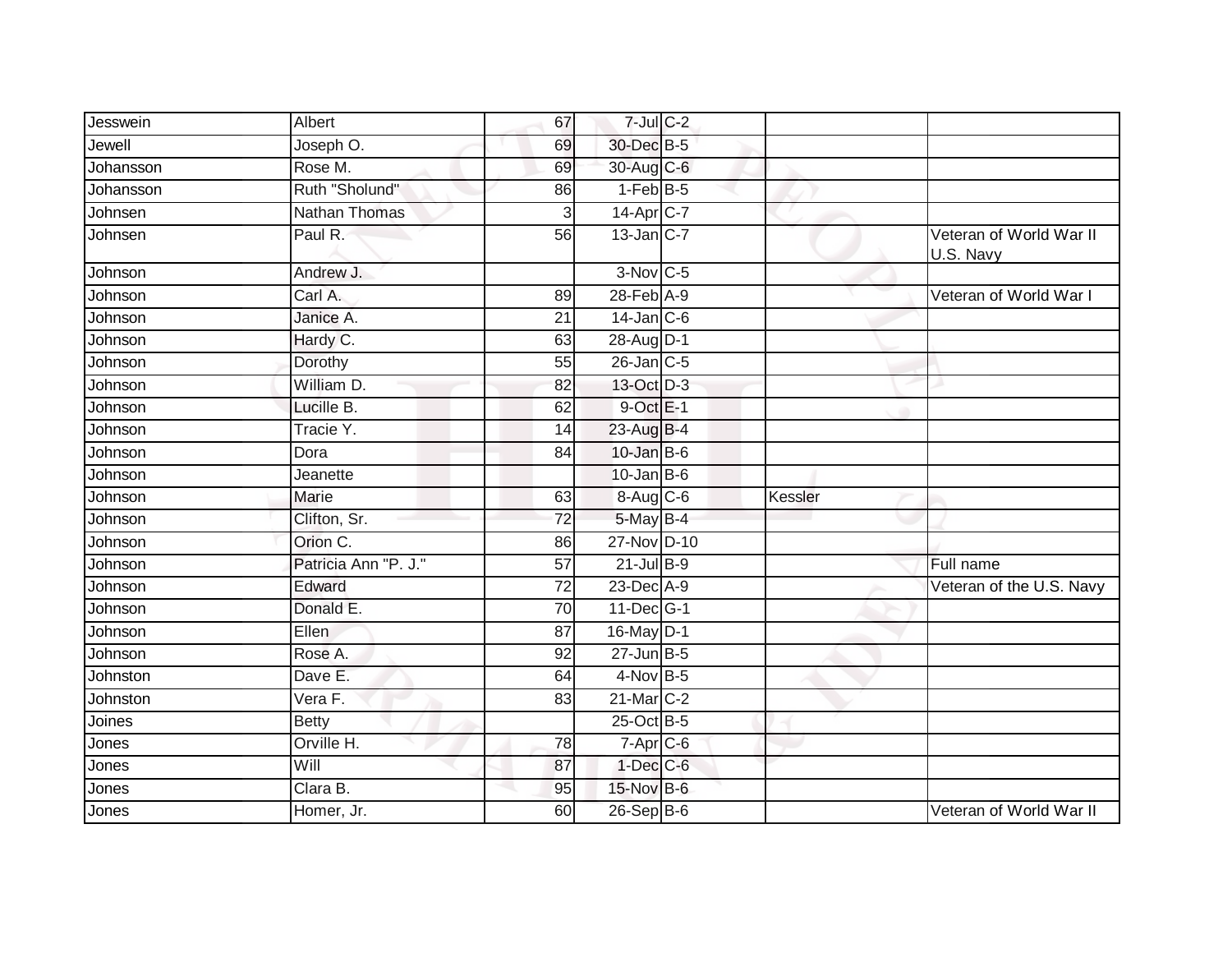| Jones        | Ruth J.               | 75              | 29-Jun C-5                  |              |                                    |
|--------------|-----------------------|-----------------|-----------------------------|--------------|------------------------------------|
| Jones        | Charles I.            | 34              | 10-Nov C-6                  |              | Veteran of the Vietnam<br>conflict |
| Jones        | <b>Rose Marie</b>     | 39              | $15$ -Jun $C-4$             |              |                                    |
| Jones        | <b>Bridgett Betty</b> | 62              | 21-Oct B-6                  |              | Full name                          |
| Jones        | Jerry S.              | 42              | $7-Nov$ B-6                 | v            | Veteran of Vietnam<br>conflict     |
| Jones        | John                  | 68              | $3$ -Jul $D-1$              |              |                                    |
| Jones        | Fred E.               | 84              | $27$ -Feb $\overline{D}$ -1 |              |                                    |
| <b>Jones</b> | <b>Harry Blaine</b>   | 58              | $5$ -Dec $B$ -5             |              | Veteran of World War II            |
| Jones        | Richard L.            | 68              | $25$ -Jan B-7               |              |                                    |
| Jones        | Leroy Sr.             | 79              | 27-Nov E-11                 |              |                                    |
| Jones        | Henry J., Sr.         | $\overline{75}$ | $2$ -Jun $B-9$              |              |                                    |
| Jones        | Jim                   | 79              | 19-Jul B-5                  |              |                                    |
| Jones        | Malcom O.             | 62              | $23$ -Jan $D-1$             |              |                                    |
| Jones        | Alta Ernestine "Mom"  | 74              | 12-Jul B-5                  |              |                                    |
| Jones        | <b>Emma Frances</b>   | 83              | 7-May C-10                  |              | Full name                          |
| Jones        | Paul Dennis           | 38              | $10-Apr$ D-1                |              | Full name                          |
| Jongsma      | Leroy                 | 63              | 7-Oct C-4                   |              |                                    |
| Jonkman      | Jacob J.              | 80              | $1-AprB-7$                  |              |                                    |
| Jordan       | Kenneth "Kenny"       | 62              | $11$ -Jan $D-2$             |              |                                    |
| Jovanovic    | Jovan                 | 69              | 20-Nov D-2                  |              |                                    |
| Juarez       | Maria                 | 78              | 19-Dec B-5                  | Vela         |                                    |
| Juarez       | Jose R., Jr.          | 33              | 16-Jun C-5                  |              |                                    |
| Juda         | <b>Stella</b>         | 75              | $21-Sep$ C-10               |              |                                    |
| Junitz       | Mary                  | 86              | $27$ -Jun $B-5$             | <b>Heck</b>  |                                    |
| Junkinson    | Joyce                 | $\overline{37}$ | $2$ -May $C-2$              |              |                                    |
| Jurasevich   | <b>Nick</b>           | 65              | $31$ -Jul D-1               |              | Veteran of World War II            |
| Juricak      | Helen T.              | $\overline{74}$ | $13-Apr$ D-1                |              |                                    |
| Jurich       | Mary                  | 88              | 15-May D-1                  | Kolar        |                                    |
| Juriga       | Miss Anna             | 62              | 21-Mar C-2                  |              | Full name                          |
| Juriga       | Clara T.              | 60              | $27$ -Jan $C-3$             | Lichnerowicz |                                    |
| Jurkas       | Louis I.              | 69              | $11-Sep$ E-2                |              | Veteran of World War II            |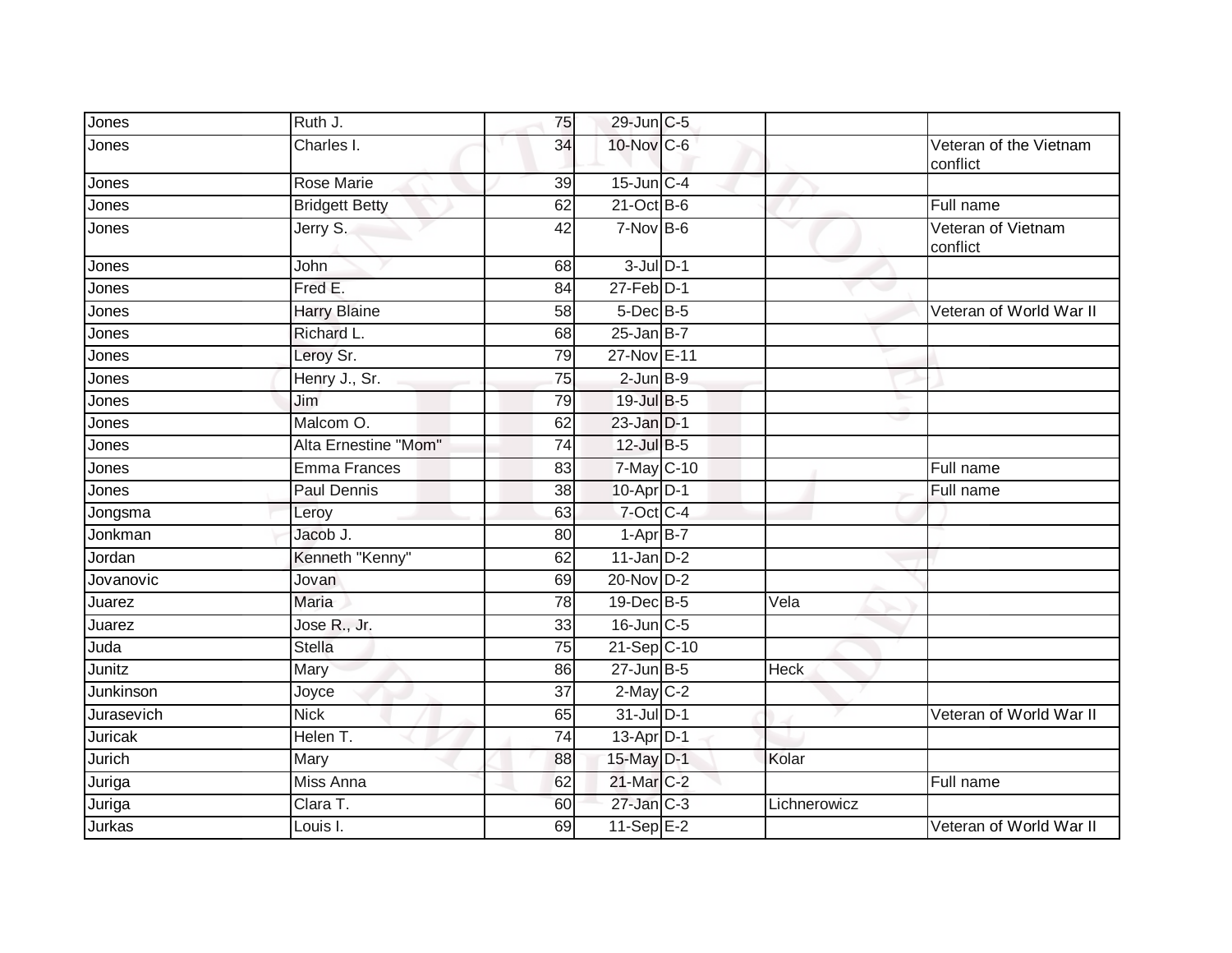| Jurkowski  | Steven A.           | 3 days old      | $10$ -Jan B-6     |          |                         |
|------------|---------------------|-----------------|-------------------|----------|-------------------------|
| Jusko      | Michael             | 78              | $7 - Jun$ $C - 1$ |          |                         |
| Jusko      | Mary                | 83              | 31-Aug D-3        |          |                         |
| Just       | Ervin J.            | 58              | 15-Dec C-7        |          |                         |
| Kacer      | Edward J.           | 68              | $7-Apr$ C-6       |          |                         |
| Kachigian  | Sylvia              | 57              | 18-Mar A-11       |          |                         |
| Kacur      | <b>Bess</b>         | 70              | 14-Nov B-7        |          |                         |
| Kaczmarski | Patricia F.         | 76              | 6-Nov D-5         |          |                         |
| Kahler     | Agnes C.            | 94              | 20-Oct D-1        |          |                         |
| Kalbac     | Norman C.           | $\overline{54}$ | 3-Feb C-7         |          |                         |
| Kalcich    | <b>Stella</b>       | 66              | $2$ -Jan $B-8$    |          |                         |
| Kalina     | Andrew J.           | $\overline{75}$ | $1-Sep$ B-8       |          |                         |
| Kamin      | Edward William Sr.  | 81              | 13-Mar D-1        |          |                         |
| Kaminski   | Edward J.           | $\overline{78}$ | $27-Sep$ B-6      |          | Veteran of World War II |
| Kaminsky   | Julius B.           | 74              | 25-May D-1        |          |                         |
| Kamm       | Horace M.           | 72              | 26-Dec D-1        |          |                         |
| Kania      | Frank J.            | 60              | $10$ -Jan B-6     |          | Veteran of World War II |
| Kanocz     | John                | 93              | 16-Jan F-10       |          |                         |
| Kanuch     | John                | 90              | $27$ -Oct $C$ -6  |          |                         |
| Kapitan    | Julius              | 54              | $12$ -Jun D-1     |          |                         |
| Karlson    | Shirley M., Dr.     | 50              | 20-Sep B-5        |          |                         |
| Karr       | Emma J.             | 84              | $7$ -Dec $D-4$    |          |                         |
| Karr       | Theodore J.         | 64              | $10$ -Oct B-6     |          |                         |
| Kaslewich  | Walter              | 74              | 28-Dec C-5        |          |                         |
| Kasper     | Frank "Dempsey"     | 80              | 13-Oct D-3        |          |                         |
| Kasper     | Joseph D. "Big Joe" | 60              | $6$ -Mar $E-1$    |          | Veteran of World War II |
| Kasper     | Raymond L.          | $\overline{31}$ | $17$ -May B-5     |          |                         |
| Kaszuba    | Stefan              | 71              | $9$ -Oct $E-1$    |          |                         |
| Katona     | Helene L.           | 70              | 17-Dec D-12       |          | Veteran of World War II |
| Kavanaugh  | Caroline            | 77              | 15-Jun C-4        |          |                         |
| Kavanaugh  | Mary                |                 | 23-Aug B-4        | De Santo |                         |
| Kazmirski  | Casimir M.          | 85              | 30-Mar C-5        |          | Veteran of World War I  |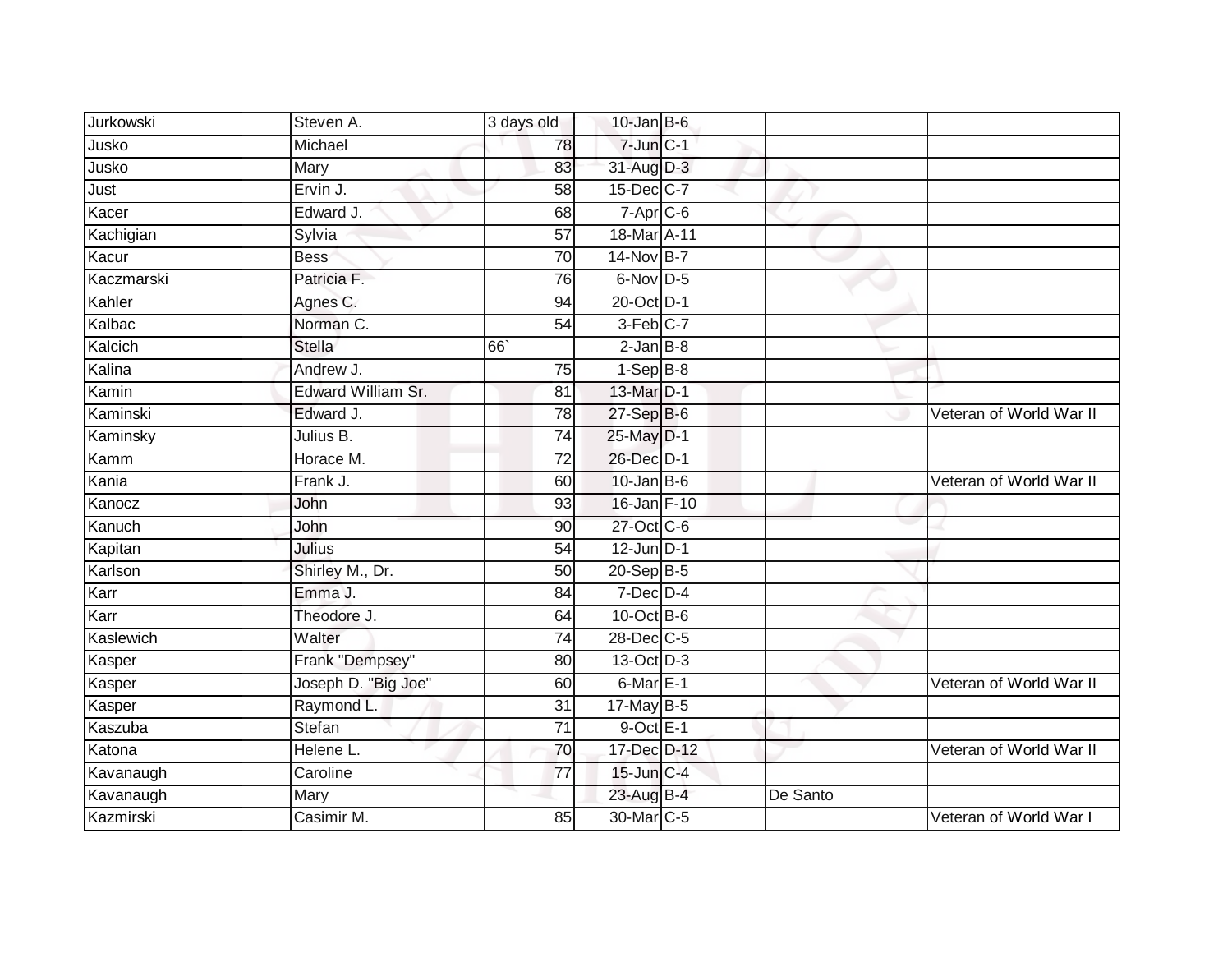| Kearney      | Andrew M.           | 66              | $27 - Sep$ B-6   |           | Veteran of World War II           |
|--------------|---------------------|-----------------|------------------|-----------|-----------------------------------|
| Keefe        | James F.            | 55              | 4-Oct C-1        |           | Veteran of the Korean<br>conflict |
| Keehn        | Aaron R.            | 94              | $27 -$ Jul $D-1$ |           |                                   |
| Keer         | George              | 87              | $4-AprB-5$       |           |                                   |
| Keeton       | Josephine C.        | 74              | 8-Mar B-4        | Krosky    |                                   |
| Keil         | Georgia             | 83              | 18-Sep B-10      |           |                                   |
| Keilman      | Robert J.           | 71              | 11-Nov B-5       |           |                                   |
| Keith        | George William, III | 41              | $22$ -Aug B-5    |           | Full name                         |
| Kelderhouse  | Samual H.           | 66              | $1$ -Jan $B-2$   |           |                                   |
| Kelderhouse  | Gerrit              | 64              | 16-Dec D-4       |           |                                   |
| Kelleher     | James P., Sr.       | 82              | 8-Mar B-4        |           |                                   |
| Keller       | Ray H.              | 66              | 8-Nov B-6        |           | Veteran of World War II           |
| Keller       | Eloise              | 76              | 25-Oct B-5       |           |                                   |
| Kellett      | Kerry L.            | 33              | $15$ -Aug $B$ -6 |           |                                   |
| Kelley       | <b>Myrtle</b>       | $\overline{81}$ | 22-Aug B-5       |           |                                   |
| Kelly        | John D.             | 71              | $17$ -Jul $E-8$  |           | Veteran of World War II           |
| Kelly        | <b>Lilly Alice</b>  | 56              | $11$ -Jan $D-2$  |           | Full name                         |
| Kelly        | John Paul, Jr.      | 62              | 6-Dec B-6        |           | Full name                         |
| Kender       | John                | 75              | 29-Apr B-7       |           |                                   |
| Kennedy      | Roy H.              | 79              | 15-Mar B-6       |           |                                   |
| Kennedy      | Gladys K.           | 91              | 28-Sep D-1       |           |                                   |
| Kennedy      | Silas A.            | 89              | $9$ -Dec $B$ -6  |           | Veteran of World War I            |
| Kennedy      | Fern                | 59              | 22-May B-5       |           |                                   |
| Kenneth      | Louise A.           | 89              | $14-Apr$ C-7     | Schafbuch |                                   |
| Kenstavicius | Victor              | 14              | 18-Sep B-10      |           |                                   |
| Kertis       | Paul                | 72              | $21-Nov$ B-7     |           |                                   |
| Kery         | Stephen J.          |                 | 23-May C-2       |           |                                   |
| Keske        | Thelma C.           | 66              | 8-Mar B-4        |           |                                   |
| Kickert      | Cornelius R.        | 79              | 14-Dec B-4       |           |                                   |
| Kidney       | Ann                 | 80              | 5-Oct D-1        |           |                                   |
| Kiel         | Peter               | 66              | 4-Feb D-1        |           |                                   |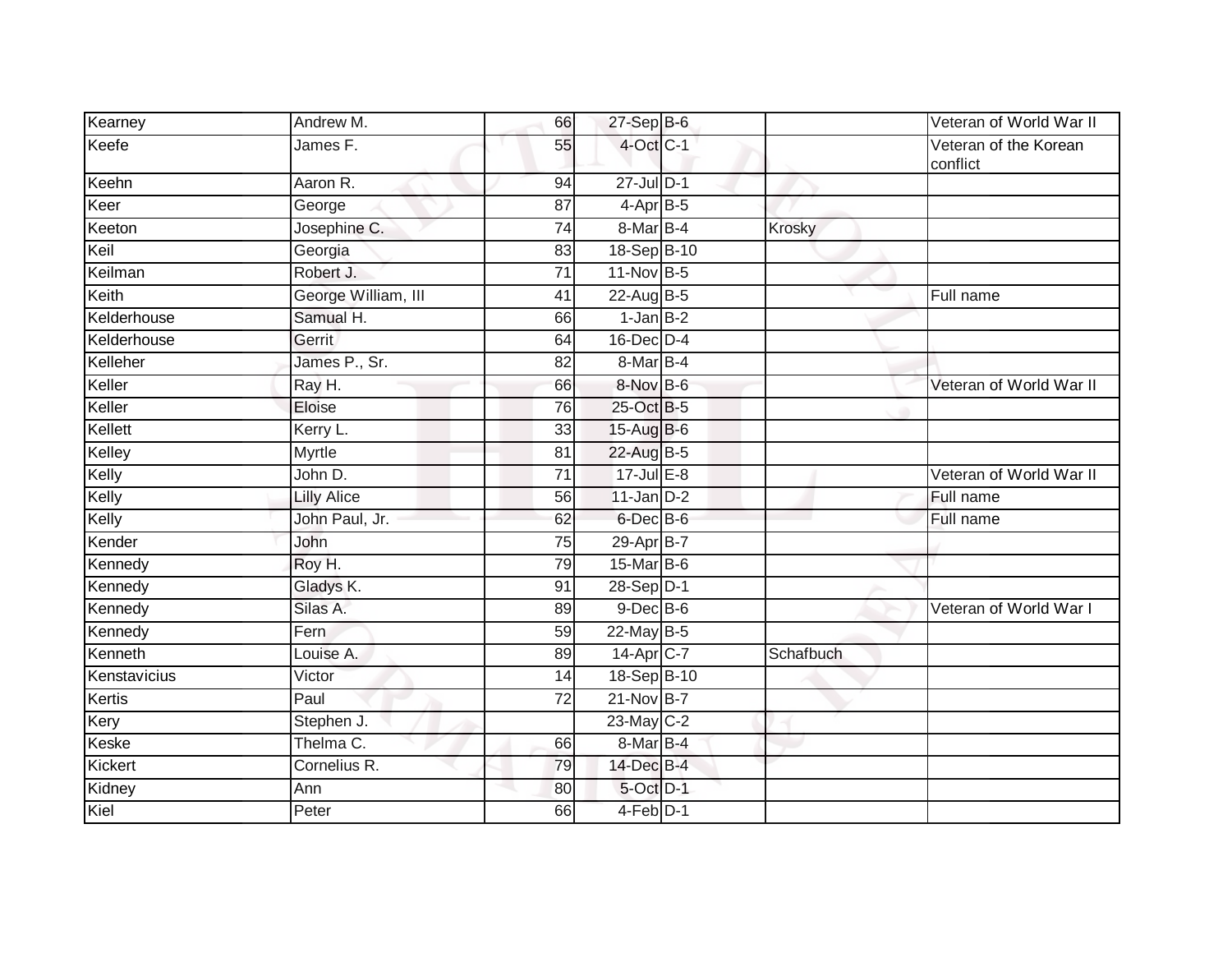| Kielar       | Robert V.                             | 29              | $3$ -Jul $D-1$  |            |                         |
|--------------|---------------------------------------|-----------------|-----------------|------------|-------------------------|
| Kiger        | James E.                              | 60              | 24-Aug C-5      |            | Veteran of World War II |
| Kikalos      | Peter S., Sr.                         | 68              | $2$ -Nov $D-1$  |            |                         |
| Kilinsky     | Dorothy A.                            | 65              | $9$ -May $C-2$  |            |                         |
| Kinel        | Joseph                                | $\overline{92}$ | $31-Aug$ D-3    |            |                         |
| King         | Robert                                | 67              | 11-Dec G-1      |            |                         |
| King         | Joanna                                | 46              | $5$ -Jul $B$ -5 |            |                         |
| Kingen       | Bernel "Blacky"                       | 85              | 28-Apr A-15     |            |                         |
| Kinsey       | Jean B.                               | 66              | 5-Apr A-11      |            |                         |
| Kintonis     | George C.                             | 63              | $27$ -Feb $D-1$ |            | Veteran of World War II |
| Kintz        | Robert F.                             | 66              | 6-Oct B-8       |            |                         |
| Kinzie       | Gerald J., Sr.                        | 49              | 30-Aug C-6      | Kienzynski |                         |
| Kirincic     | Frank                                 | 54              | 6-Feb B-8       |            |                         |
| Kirk         | Eugene                                | 57              | 23-Oct D-1      |            |                         |
| Kirkeiner    | Harvey G.                             | 70              | 30-Mar C-5      |            |                         |
| Kish         | Margaret                              | 92              | 16-Feb D-1      |            |                         |
| Kish         | Theresa                               | 91              | $21$ -Feb $C-2$ |            |                         |
| Kissee       | Lester C.                             | $\overline{72}$ | 18-Aug B-8      |            |                         |
| Kitchell     | Mary J.                               | 69              | $27-SepB-6$     |            |                         |
| Kite         | Margaret R.                           | 78              | 4-Apr B-5       |            |                         |
| Klacik       | Joseph                                | 65              | $17$ -Apr $D-1$ |            | Veteran of World War II |
| Klaus        | Charlotte A.                          | 56              | 10-Mar B-6      |            |                         |
| Klee         | Sophia                                | 84              | 14-Oct C-4      |            |                         |
| Kleihege     | Wilma                                 | 82              | $3-Nov$ C-5     |            |                         |
| Klein        | Msgr. Everard N. "Pastor<br>Emeritus" | 75              | 3-Apr D-1       |            |                         |
| Kleinschmidt | Glenn C.                              | 69              | $13$ -Jul $C-3$ |            |                         |
| Kleist       | Neil M.                               | 73              | $1-SepB-8$      |            |                         |
| Klekot       | Raymond J.                            | 66              | 8-Dec D-7       |            |                         |
| Klemm        | Robert M.                             | 72              | 17-Jun C-1      |            |                         |
| Klepach      | Anna C.                               | 81              | 13-Jan C-7      |            |                         |
| Klingens     | Estella Viola                         | 89              | $23-SepA-9$     |            | Full name               |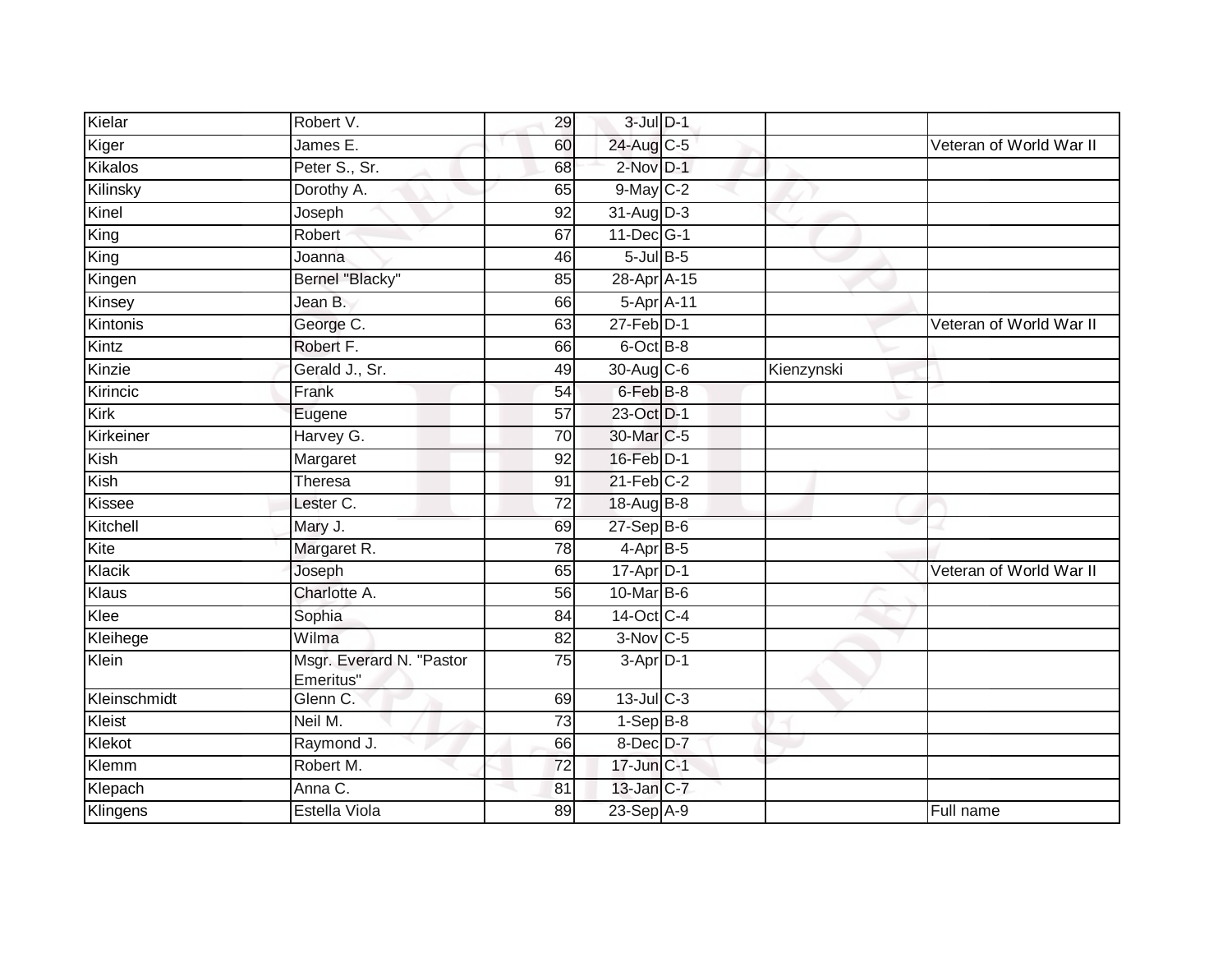| Klonowski   | Anthony            | 80              | 15-Apr A-15       |                |                         |
|-------------|--------------------|-----------------|-------------------|----------------|-------------------------|
| Klucher     | John J.            | 65              | 28-Nov B-6        |                |                         |
| <b>Klys</b> | Walter             | 57              | 8-Nov B-6         |                |                         |
| <b>Kmak</b> | Walter             | 80              | $13$ -Jun $C-5$   |                |                         |
| <b>Kmak</b> | Robert W.          | $\overline{58}$ | 4-Nov B-5         |                | Veteran of World War II |
| Kmet        | Bessie M.          | 61              | $22 - Apr$ D-1    | <b>Bohacik</b> |                         |
| Kmetz       | <b>Susan Marie</b> | 18              | $2$ -Dec $D-1$    |                | Full name               |
| Kmiec       | Alex               | 79              | $27$ -Apr $D-1$   |                |                         |
| Knapp       | Peter              | 84              | $25$ -Jan B-7     |                |                         |
| Knauss      | Walter A.          | 91              | $27-$ Sep $B-6$   |                |                         |
| Knazur      | John G.            | 55              | $19$ -Jul B-5     |                | Veteran of World War II |
| Knight      | Ella               | 92              | 28-Nov B-6        |                |                         |
| Knipple     | Mable L.           | 78              | $14$ -Feb $B-1$   |                |                         |
| Knollman    | Alice              | 60              | 15-Nov B-6        | Olds           |                         |
| Knott       | <b>Ernest Lee</b>  | 41              | 20-Jul D-1        |                | Full name               |
| Knott       | <b>Emily Jewel</b> | 45              | 20-Jul D-1        |                | Full name               |
| Knott       | Harold A.          | 61              | $10$ -Jan B-6     |                | Veteran of World War II |
| Kocal       | Walter J.          | 67              | $6$ -Mar $E-1$    |                | Veteran of World War II |
| Koch        | Thelma "Skippy"    | 59              | 14-Dec B-4        |                |                         |
| Koch        | Helen              | 78              | 27-Dec B-5        |                |                         |
| Kocharski   | Michale            | 66              | $7 - Jun$ $C - 1$ |                |                         |
| Kocon       | Walter P. "Wally"  | $\overline{58}$ | $21-Oct$ B-6      |                | Veteran of World War II |
| Kocoshis    | Angelus            |                 | 25-May D-1        |                |                         |
| Kocsis      | Carol A.           | $\overline{22}$ | 18-Aug B-8        |                |                         |
| Koedyker    | Carol J.           | 46              | 16-Jan F-10       |                |                         |
| Koedyker    | Patricia L. "Peg"  | 75              | $9$ -May $C-2$    |                |                         |
| Koenemann   | William H.         | 80              | 16-Jan F-10       |                |                         |
| Koenig      | Emma M.            | 91              | $9$ -Jun $C$ -5   |                |                         |
| Koenigs     | Peter L.           | 26              | 23-Feb B-2        |                |                         |
| Koharko     | Vincent            | 89              | 16-Jun C-5        |                | Veteran of World War I  |
| Kohne       | Frances            | 25              | 17-Apr D-1        |                |                         |
| Kohut       | Nicholas           | 67              | $9$ -Dec $B$ -6   |                | Veteran of World War II |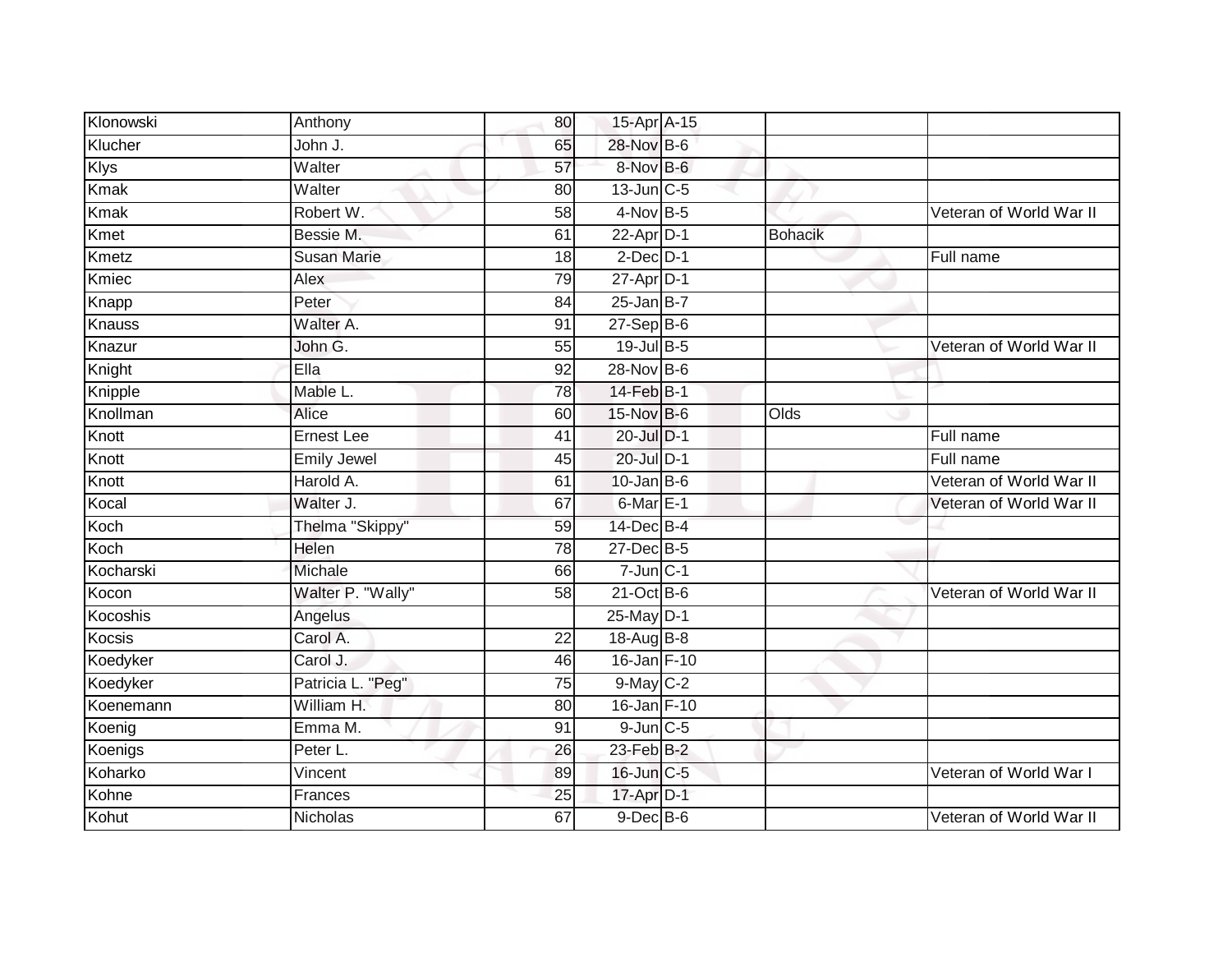| Kok         | Cheryl Ann         | 31              | 15-Aug $B-6$           |                | Full name                             |
|-------------|--------------------|-----------------|------------------------|----------------|---------------------------------------|
| Kokot       | <b>Steve</b>       | 68              | 7-Sep B-7              |                |                                       |
| Kolady      | James              | 78              | $9$ -Dec $B$ -6        |                |                                       |
| Kolakovich  | Eli                | 63              | $21-Nov$ B-7           |                |                                       |
| Kolanko     | Walter             | $\overline{72}$ | $19-Apr$ B-4           |                |                                       |
| Kolanowski  | <b>Balbina</b>     | 78              | 30-May B-2             |                |                                       |
| Kolber      | Joseph F.          | 88              | $21-Oct$ B-6           |                |                                       |
| Kolberg     | Helen G.           | 79              | $16-Sep$ C-5           |                |                                       |
| Kole        | Glen D.            | 42              | 16-Mar D-1             |                |                                       |
| Kolina      | Jerome L.          | 55              | 5-Aug B-6              |                | Veteran of World War II               |
| Kolodziej   | Clara H.           | $\overline{72}$ | $26$ -Jul C-5          | <b>Bartnik</b> |                                       |
| Kolpin      | Anna M.            | 77              | 20-Dec A-13            |                |                                       |
| Kompier     | Paul Guy           | 64              | 24-Jun C-1             |                | Full name, Veteran of<br>World War II |
| Komyatti    | Paul Sr.           | 65              | 17-May B-5             |                |                                       |
| Konieczka   | Adrian S.          | 64              | 6-Feb B-8              |                |                                       |
| Kooima      | Lewis              | 61              | 23-Jun B-10            |                |                                       |
| Kopaczewski | Raymond J.         | 63              | 19-Dec B-5             |                |                                       |
| Korellis    | Thais              |                 | 21-Sep C-10            |                |                                       |
| Korosi      | John J.            | 60              | $14$ -AugD-1           |                |                                       |
| Koselke     | Raymond E.         | 59              | 10-Mar B-6             |                | Veteran of World War II               |
| Kosich      | John               | 85              | $7-Feb$ <sub>C-7</sub> |                |                                       |
| Kosier      | Robert             | $\overline{73}$ | $10$ -Feb $C-3$        |                |                                       |
| Kostecki    | Celia B.           | 60              | 28-Nov B-6             |                |                                       |
| Kotarski    | Joseph L.          | 88              | 17-Mar D-3             |                |                                       |
| Kotecki     | Millian            | 69              | 12-Jan A-11            |                |                                       |
| Kottka      | Alfred C. "Big Al" | 62              | $9$ -Feb $C-2$         |                | Veteran of World War II               |
| Kotulski    | Fred               | 68              | $11-Aug$ $C-3$         |                |                                       |
| Kovach      | John               | 70              | 13-Sep B-6             |                |                                       |
| Kovach      | Edward R.          | 61              | 22-Apr D-1             |                |                                       |
| Kovacik     | Mary Vera          | 70              | 10-Apr <sub>D-1</sub>  |                | Full name                             |
| Kovacs      | Elizabeth          | 83              | 21-Nov B-7             | Poczos         |                                       |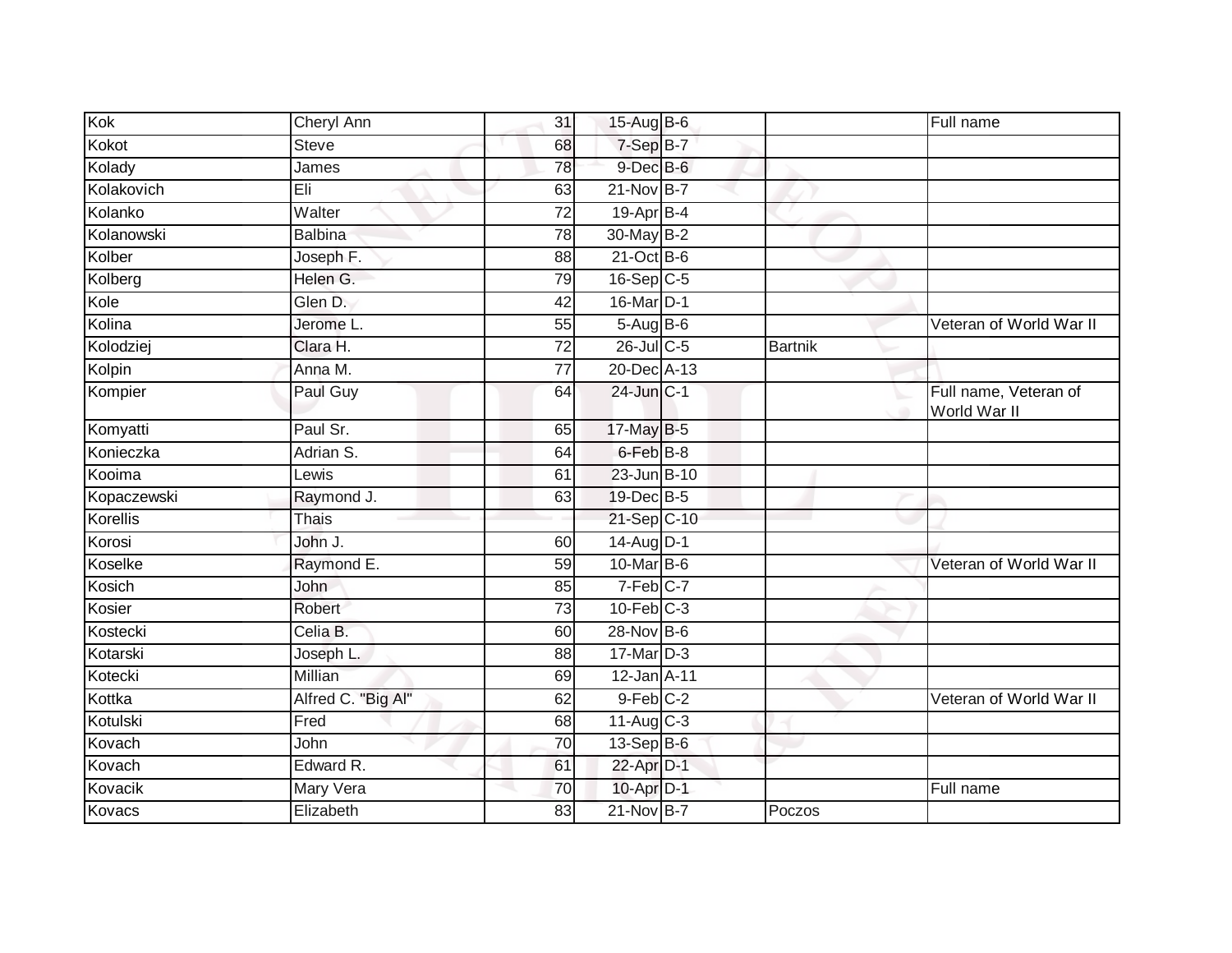| Kovacsy       | William Sandor | 50              | 6-Dec B-6       |            | Full name                    |
|---------------|----------------|-----------------|-----------------|------------|------------------------------|
| Koval         | Michael J.     | 69              | $12$ -Jan $C-5$ |            |                              |
| Kovalsky      | Rose           |                 | 18-Mar A-11     |            |                              |
| Kowal         | Mary M.        | 94              | $5$ -Jan $C-2$  |            |                              |
| Kowalski      | Stanley T.     | 64              | 16-Jan F-10     |            |                              |
| Kowalski      | Frances M.     | 65              | 13-May C-2      |            |                              |
| Kowalski      | Jerome "Harry" | 53              | $1$ -Jun $D-1$  |            | Veteran of the Korean<br>War |
| Kozdras       | Helen D.       | 57              | $16-Sep$ C-5    |            |                              |
| Koziolkiewicz | Frank          | 61              | $18$ -Feb $D-1$ |            |                              |
| Kozlowski     | Loretta        |                 | 19-May D-3      |            |                              |
| Kozy          | Robert "Bob"   | 28              | 9-May C-2       |            |                              |
| Krahn         | George J., Sr. | 82              | 30-Mar C-5      |            |                              |
| Krajacic      | John J.        | 71              | 19-Apr B-4      |            |                              |
| Krajewski     | Helen "Patsy"  |                 | 20-Sep B-5      |            |                              |
| <b>Kraly</b>  | John F. "Jay"  | $\overline{75}$ | 5-Sep A-8       |            |                              |
| Kramer        | Susie          | 79              | 5-Oct D-1       | Vanderwall |                              |
| Kramer        | Helen          | 85              | 31-Jul D-1      | Curtiss    |                              |
| <b>Kras</b>   | Henry J., Sr.  | 60              | 31-Aug D-3      |            | Veteran of World War II      |
| Krasek        | Beverly J.     | 46              | 3-Apr D-1       |            |                              |
| Kravetz       | Peter          | 68              | $1 - Apr$ B-7   |            |                              |
| Krawczyk      | Robert E.      | 61              | 17-May B-5      |            |                              |
| Kremske       | Edwin E.       | 80              | 17-Nov D-5      |            |                              |
| Krieger       | Mary E.        | 81              | 8-Sep C-1       |            |                              |
| Krieger       | Julia          | 74              | $19$ -Jan $D-2$ |            |                              |
| <b>Kries</b>  | James P.       | 62              | $21-Nov$ B-7    |            | Veteran of World War II      |
| <b>Kriss</b>  | Elta           | 88              | $7 - Aug$ $D-1$ |            |                              |
| Krizman       | John G.        | 64              | 24-Apr E-1      |            |                              |
| Krizmanic     | Donald M.      | 42              | $9$ -Jun $C$ -5 |            | Veteran of the U.S. Army     |
| Kroer         | Bernice M.     |                 | 17-Feb B-10     |            |                              |
| Krol          | John S.        | 89              | 21-Dec C-5      |            |                              |
| Krolak        | Stanley T.     | 72              | 6-Feb B-8       |            |                              |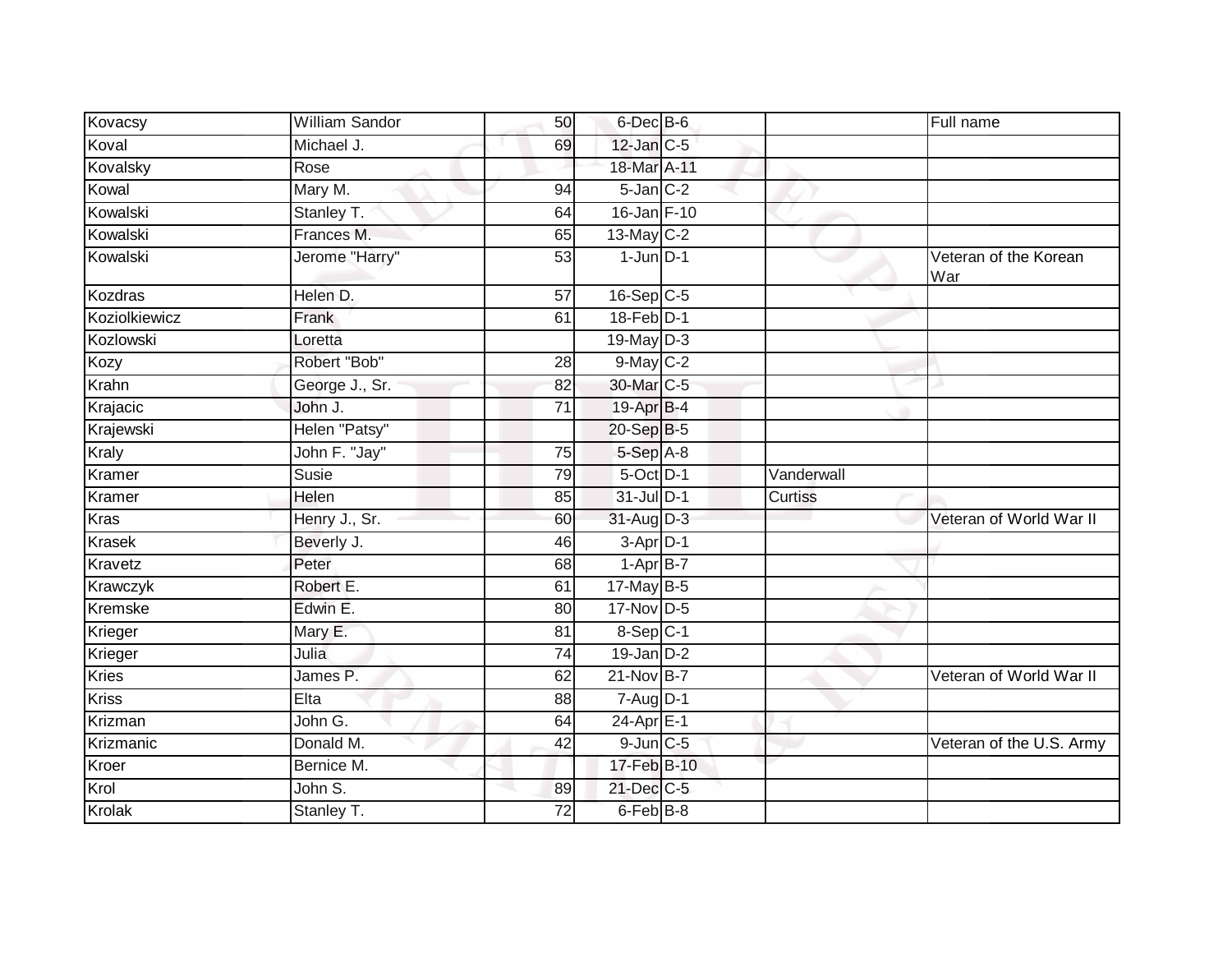| Kroll          | Floyd H.               | 64              | 22-Nov B-6            |         |                                   |
|----------------|------------------------|-----------------|-----------------------|---------|-----------------------------------|
| Krooswyk       | James                  | 85              | 10-Apr D-1            |         |                                   |
| Krooswyk       | Dena                   | 80              | 14-Jul B-7            |         |                                   |
| Krumm          | Donald N.              | 68              | 13-Oct D-3            |         |                                   |
| Krupa          | Karol                  | 65              | $2$ -Jan $B-8$        |         | Veteran of the Korean<br>conflict |
| Krygier        | Louis                  | 55              | $4$ -Apr $B$ -5       |         |                                   |
| Krygoski       | Helen                  | 68              | 30-Nov C-8            | Patz    |                                   |
| Krygowski      | Eugene T.              | 46              | 11-Dec G-1            |         |                                   |
| Krysa          | Michael Joseph         | 3               | $26$ -Jan $C$ -5      |         |                                   |
| Krzyzanowski   | Angeline               | 77              | 14-Jul B-7            | Gewont  |                                   |
| Kubacki        | Lillian M.             | 59              | 20-Apr D-5            |         |                                   |
| Kubat          | Djuro                  | 73              | 28-Aug D-1            |         |                                   |
| Kubicz         | <b>Frances</b>         | 65              | $27$ -Jan $C-3$       |         |                                   |
| <b>Kubisz</b>  | Tillie A.              | 90              | 13-Feb <sup>D-1</sup> |         |                                   |
| Kubon          | Joseph                 | 66              | 6-Jan D-2             |         | Veteran of World War II           |
| Kucer          | Andrew                 | 69              | 28-Sep D-1            |         |                                   |
| <b>Kuchaes</b> | John I.                | 63              | 14-Dec B-4            |         |                                   |
| Kuchnia        | Walter J.              | 68              | 22-Dec D-1            |         |                                   |
| <b>Kucik</b>   | Mary Helen             | 48              | 20-May B-5            | Cary    | Full name                         |
| Kuhn           | Matthias R.            | 86              | $21-Nov$ B-7          |         | Veteran of World War I            |
| Kuhn           | <b>Esther Thornton</b> | 74              | 21-Jun A-11           |         | Full name                         |
| Kujawa         | Caroline M.            | 84              | $20$ -Jan $C$ -6      |         |                                   |
| Kukurich       | George "Cookie"        | $\overline{72}$ | $7 - Aug$ $D-1$       |         |                                   |
| Kulina         | Kathryn M.             |                 | $3$ -Jan $A-13$       | Grencik |                                   |
| Kundrat        | John                   | 82              | 24-Nov F-1            |         |                                   |
| Kunkel         | Theodore J.            | 85              | 29-Jul C-1            |         |                                   |
| Kunz           | George T.              | 60              | $4-Aug$ $C-3$         |         |                                   |
| Kunzelman      | Dorothy Burke          | 67              | 4-Feb D-1             |         |                                   |
| Kuraskiewicz   | Leroy R.               | 47              | $1-Aug$ C-4           |         |                                   |
| Kurey          | Michael J.             | 75              | 5-Jan C-2             |         | Veteran of World War II           |
| Kurland        | Earl B.                | 56              | 25-Nov C-3            |         |                                   |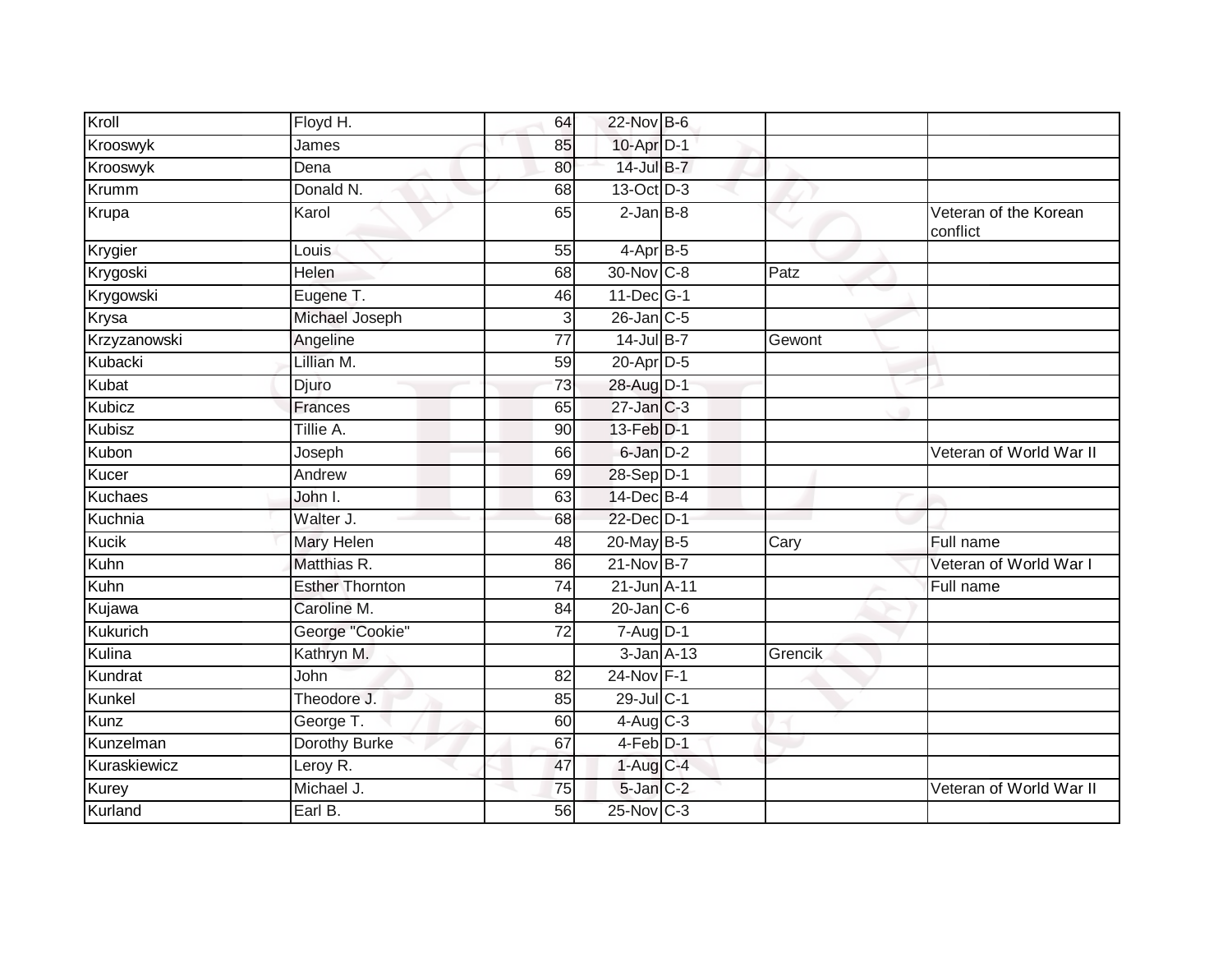| Kurth       | Eleanor           | 84              | $1$ -Jan $B-2$          |              |                         |
|-------------|-------------------|-----------------|-------------------------|--------------|-------------------------|
| Kus         | Helen             |                 | $7$ -Jul $C$ -2         | Helaine      |                         |
| Kusbel      | Benedict A.       | 63              | 5-Apr A-11              |              | Veteran of World War II |
| Kussy       | Albert J.         |                 | 19-Jun E-7              |              |                         |
| Kussy       | Amelia M.         | 80              | 18-Mar A-11             | Tabory       |                         |
| Kutak       | Robert J.         | 50              | $25$ -Jan B-7           |              |                         |
| Kuykendall  | Dorothy J.        | 71              | 8-Dec D-7               |              |                         |
| Kuzel       | Catherine         | 73              | 14-Aug D-1              | Rojek        |                         |
| Kuzemka     | Anna              | 80              | $1-MarB-6$              |              |                         |
| Kuzma       | Jacqueline A.     | $\overline{32}$ | $3-Aug$ D-1             |              |                         |
| Kwapich     | Loretta           | 63              | 14-Mar B-6              | Golembiewski |                         |
| Kwasniewski | Mary Ann          |                 | $25$ -Jan B-7           |              | Full name               |
| La Buda     | Jerome H.         | 55              | 27-Jul D-1              |              |                         |
| La Mantia   | Harriet A.        | 71              | $11-Feb$ <sub>C-3</sub> |              |                         |
| Labahn      | Albert C.         | $\overline{71}$ | 11-Mar D-2              |              |                         |
| Labas       | Ernest E., Sr.    | 63              | 19-Dec B-5              |              |                         |
| Labonc      | Kalman "Kelly"    | $\overline{71}$ | 17-Aug D-2              |              | Veteran of World War II |
| Lacey       | Inez              | 79              | 8-Dec D-7               |              |                         |
| Laciak      | Jessie E.         |                 | 22-Dec D-1              |              |                         |
| Lackey      | <b>Bruce</b>      | 42              | 19-Apr B-4              |              |                         |
| Lacko       | Anthony J. "Tony" | 60              | 3-Mar D-3               |              |                         |
| Ladd        | Charles F.        | $\overline{58}$ | 23-Aug B-4              |              |                         |
| Ladwig      | Ray C.            | 61              | 27-Mar D-1              |              |                         |
| Lahners     | Josephine C.      | 73              | $9$ -Dec $B$ -6         |              |                         |
| Lakatos     | Joseph            | 76              | 23-Oct D-1              |              |                         |
| Lakatos     | Frances L.        | $\overline{73}$ | 25-Mar B-5              |              |                         |
| Lakota      | Sophie            | 79              | 26-Dec D-1              |              |                         |
| Lancaster   | Clarence L.       | 77              | 28-Mar G-2              |              |                         |
| Land        | Virgie P.         | 81              | $14$ -Jan $C$ -6        |              |                         |
| Lander      | Fred W., Sr.      | 70              | 18-Jul D-2              |              |                         |
| Lane        | Paul J.           | 64              | 5-Oct D-1               |              |                         |
| Lange       | Raymond H.        | 73              | $3$ -Jul $D-1$          |              |                         |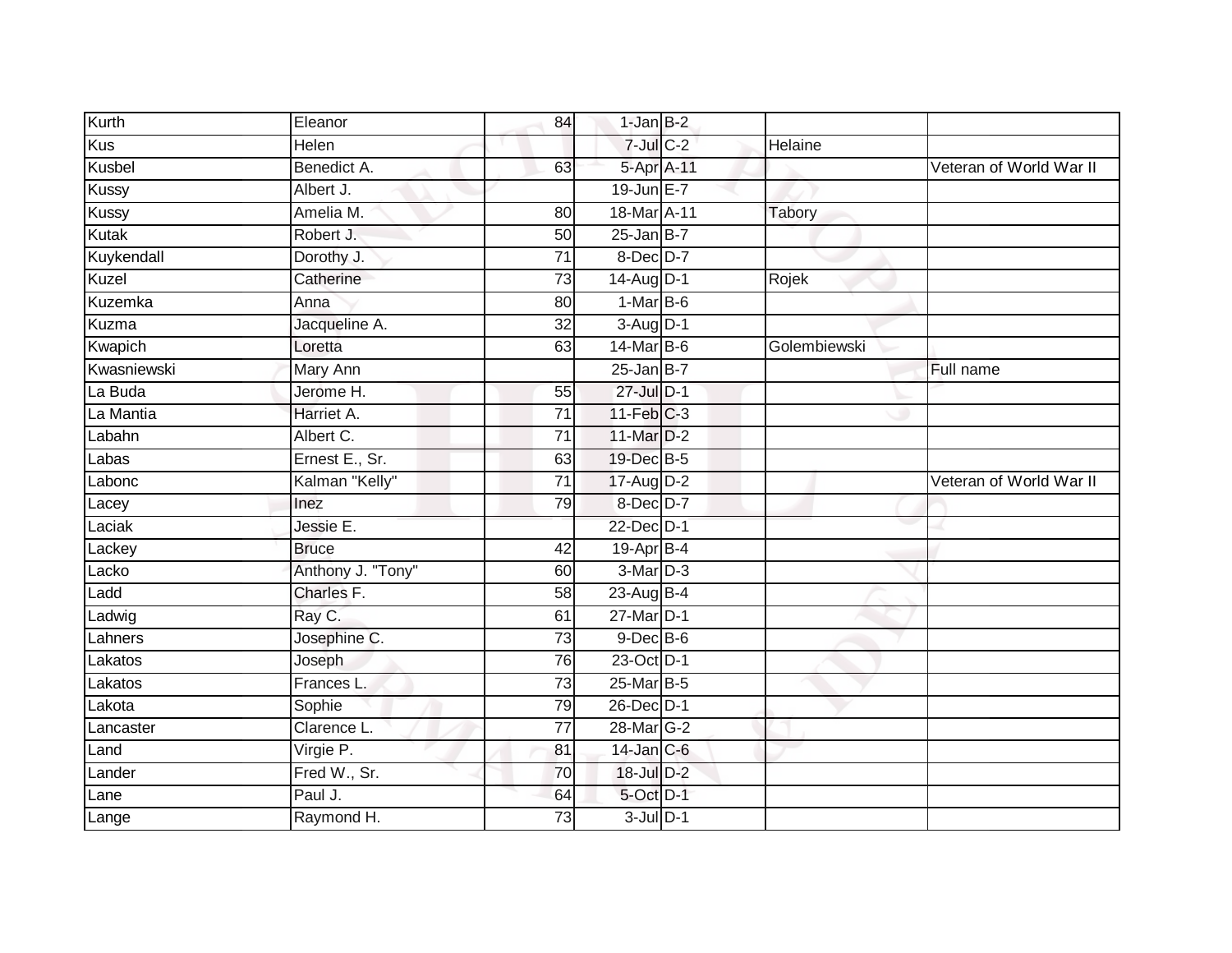| Lanting     | Catharina      | 95              | 26-Sep B-6       |         |                                                              |
|-------------|----------------|-----------------|------------------|---------|--------------------------------------------------------------|
| Laposa      | Louie B.       | 73              | $11$ -Jul $D-1$  |         |                                                              |
| Laramie     | Ralph J., Sr.  | 70              | 2-Mar A-15       |         |                                                              |
| Larkin      | Richard L.     | 42              | $21-Apr$ B-8     |         |                                                              |
| Larson      | Roy H.         | 69              | $3$ -Jul $D-1$   |         |                                                              |
| Larson      | Mary Ellen     | $\overline{23}$ | 26-Jul C-5       |         | Full name                                                    |
| Larson      | Mae A.         | 92              | 14-Aug D-1       | Liberty |                                                              |
| Larson      | Helen P.       | 59              | $25 - Jan$ $B-7$ |         |                                                              |
| Larson      | Oscar J.       | 84              | 31-Aug D-3       |         |                                                              |
| Laska       | Katherine      | 95              | $19$ -Jan $D-2$  |         |                                                              |
| Latos       | Leonard S.     | 64              | 28-Mar G-2       |         |                                                              |
| Lauerman    | Josephine      | 87              | 10-May C-6       |         |                                                              |
| Lautenbach  | Edward E.      | 82              | 3-Jan A-11       |         |                                                              |
| Laver       | William        | 71              | $25$ -Jul C-4    |         |                                                              |
| Laviolette  | Thomas         | 40              | 1-May D-11       |         |                                                              |
| Lawbaugh    | Victor L.      | 74              | $27$ -Feb $D-1$  |         |                                                              |
| Lawrence    | James Marion   | 62              | 14-Mar B-6       |         |                                                              |
| Lawson      | Emery E.       | 69              | $17$ -Jul $E-8$  |         |                                                              |
| Lawson      | Opal           | $\overline{75}$ | 8-Jun B-5        |         |                                                              |
| Lawton      | Katherine      | 76              | 8-Sep C-1        |         |                                                              |
| Layton      | Eleuperio      | 90              | 31-Jul D-1       |         | See also Aug. 1, p. C-4 -<br>First name spelled<br>Eleuterio |
| Lazzareschi | Shirley        | 55              | $17$ -Jan $C-2$  | Janiga  |                                                              |
| Le Loup     | Gary R.        | 35              | 28-Jul C-8       |         |                                                              |
| Leach       | Mary V.        | 77              | $10-Apr$ D-1     |         |                                                              |
| Learman     | John W.        | 85              | $23$ -Jun $B-10$ |         |                                                              |
| Lee         | Howard W.      | 59              | 13-May C-2       |         |                                                              |
| Lee         | Charles J., II | 24              | 14-Jun B-5       |         | Served in the U.S. Air<br>Force                              |
| Lee         | Earl S.        | 88              | 24-Aug C-5       |         |                                                              |
| Lee         | Blanche E.     | 62              | 3-Feb C-7        |         |                                                              |
| Leech       | April L.       | 96              | 2-Mar A-15       |         |                                                              |
|             |                |                 |                  |         |                                                              |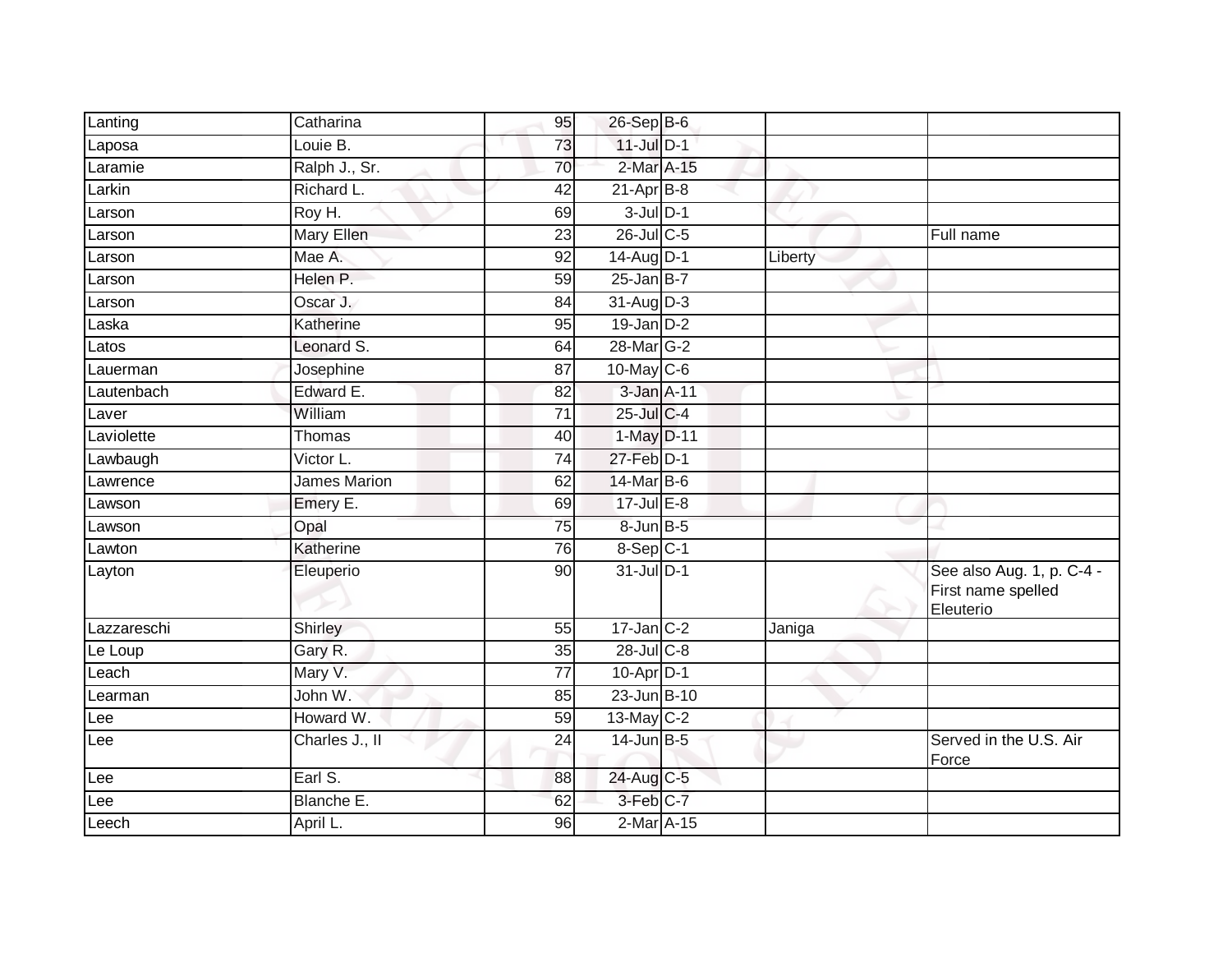| Leever         | Roscoe Dewey            | 84              | $24$ -Jan B-8          |           | Veteran of World War I   |
|----------------|-------------------------|-----------------|------------------------|-----------|--------------------------|
| Lefor          | Peter M.                | 62              | $24$ -Jan B-8          |           |                          |
| Leibengood     | Raymond M.              | 84              | 18-Jan B-6             |           |                          |
| Leinen         | Theresa                 | 92              | $1-Nov$ <sub>C-1</sub> |           |                          |
| Lemieux        | James P.                | 40              | $7$ -Jul $C$ -2        |           |                          |
| $L$ emke       | Margaret                | 81              | $22$ -Nov $B-6$        |           |                          |
| Lenter         | Harold                  | 74              | 4-Nov B-5              |           | Veteran of World War II  |
| Leonard        | <b>Cornelius "Neal"</b> | 45              | 26-May B-5             |           | Veteran of the Air Force |
| Leonard        | Nona Loretta            | 40              | $6$ -Jun $B$ -5        |           | Full name                |
| Leoni          | Regola                  | 79              | $1-AprB-7$             | Dal Santo |                          |
| <b>Leouses</b> | Helen                   | 65              | 23-Aug B-4             |           |                          |
| $-$ eske       | Mary                    | 84              | 28-Jun B-5             |           |                          |
| esniak         | Joseph G.               | $\overline{77}$ | 19-Apr B-4             |           |                          |
| Lesniak        | Mary                    | 96              | $4$ -Nov $B-5$         |           |                          |
| Lesniewski     | Frank L.                | 52              | 14-Oct C-4             |           |                          |
| _esniowski     | Aniela                  |                 | 16-Nov D-2             | Maciula   |                          |
| Lessner        | Johanna "Jenny"         | 81              | $3-Feb$ <sub>C-7</sub> |           |                          |
| Lete           | Gertrude A.             | 84              | 30-Jun C-6             |           |                          |
| Letts          | Antoinette              | 83              | $11-Aug$ C-3           | Miller    |                          |
| Levande        | Julia A.                | 74              | 25-Aug B-7             |           |                          |
| Levin          | Jack                    | 74              | $5-AugB-6$             |           |                          |
| Levy           | David R.                | 78              | 25-Jul C-4             |           |                          |
| Levy           | Samuel                  | 94              | 26-May B-5             |           |                          |
| Lewandowski    | Joseph M.               | 83              | 29-Dec D-1             |           |                          |
| Lewandowski    | Casimir I.              | 69              | 20-Apr D-5             |           |                          |
| Lewis          | Hazel                   | 85              | 26-Apr A-7             |           |                          |
| _ewis          | Irene                   | 80              | 28-Dec C-5             |           |                          |
| <b>Lewis</b>   | Marian G.               | 83              | 8-Feb C-7              |           |                          |
| _ewis          | <b>Shirley Fay</b>      | 47              | 16-Jan F-10            |           |                          |
| Lewis          | Sarah                   | 90              | $15$ -Jun $C-4$        | Hofman    |                          |
| _ewter         | Phillip D.              | 29              | 19-Aug A-9             |           |                          |
| Lickwar        | Anthony "Tony"          | 75              | $27$ -Jan $C-3$        |           |                          |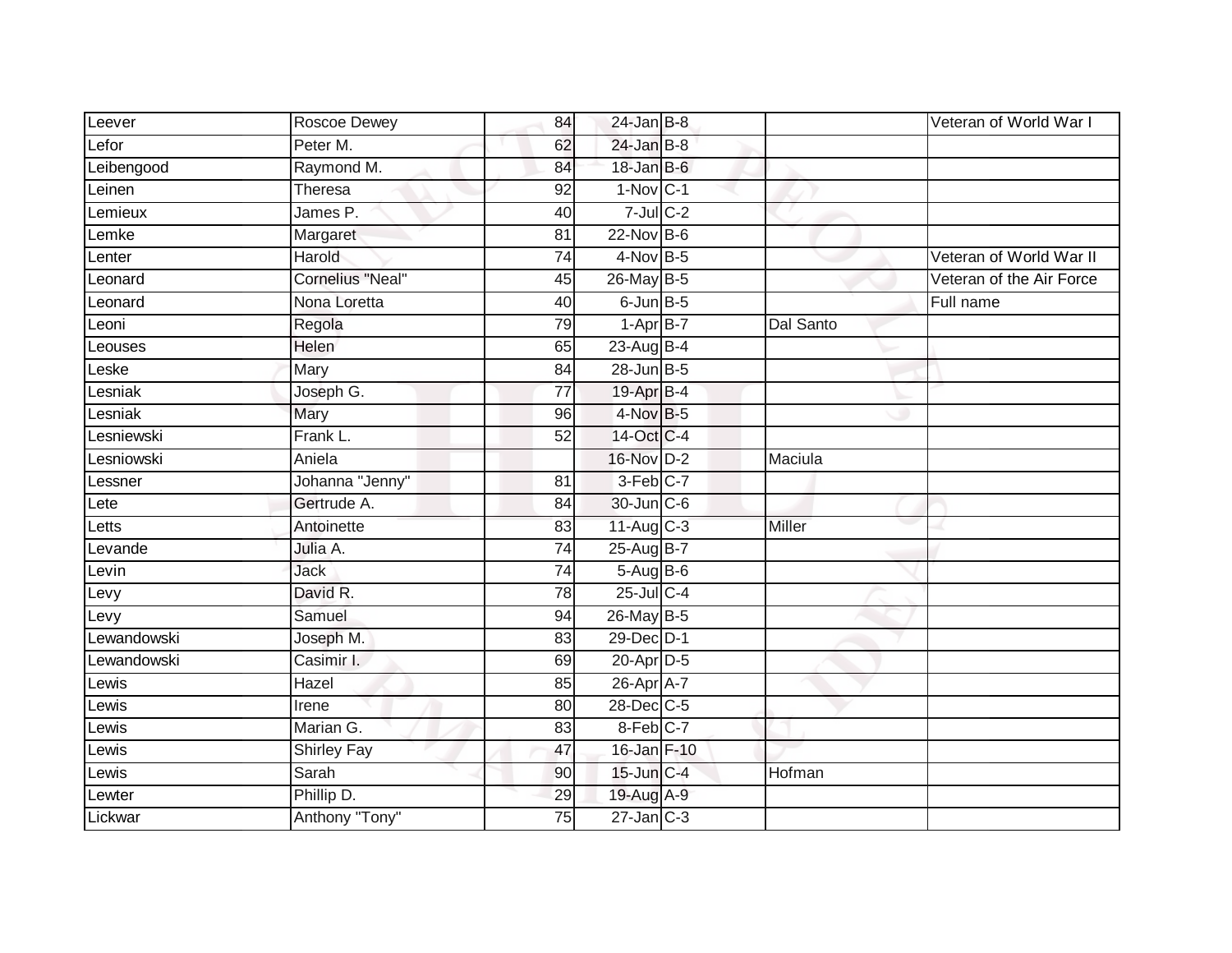| Liekweg      | Harold           | 64              | $22$ -Feb $B-4$  |         | Veteran of World War II |
|--------------|------------------|-----------------|------------------|---------|-------------------------|
| Liesenfelt   | Martin A.        | $\overline{9}$  | $20$ -Jan $C$ -6 |         |                         |
| Ligocki      | Frank            | 78              | 1-Mar B-6        |         | Veteran of World War II |
| Lindbergh    | Beyda C.         | 88              | $7-Sep$ B-7      |         |                         |
| Lindenmulder | Peter, Sr.       | $\overline{57}$ | 14-Aug D-1       |         |                         |
| Lindley      | Bruce E.         | 38              | 20-May B-5       |         |                         |
| Lindquist    | Arthur           | 74              | 30-Oct D-1       |         |                         |
| Lindsay      | Oliver           | 73              | $18 - Jan$ $B-6$ |         |                         |
| Lindsey      | Katie            | 80              | $4-Feb$ D-1      |         |                         |
| Lindsey      | James T.         | 56              | $31$ -Jan B-4    |         |                         |
| Lingo        | James W.         | 66              | $15$ -Jan $D-6$  |         | Veteran of the US Army  |
| Linster      | Velma C.         | 75              | 18-Aug B-8       |         |                         |
| Lipka        | Stella           | 65              | 18-Jul D-2       |         |                         |
| Liscinsky    | Susan M.         | 90              | 12-Sep B-6       | Fedorko |                         |
| Liskey       | Norman Paul, Sr. | 56              | 27-Oct C-6       |         | Full name               |
| Lissock      | George           | $\overline{74}$ | 17-Feb B-10      |         |                         |
| Little       | Mae              | 84              | $28$ -Jan $D-1$  |         |                         |
| Lively       | Richard A.       | 22              | $12-Sep$ B-6     |         |                         |
| Lo Cicero    | Zetta M.         | $\overline{77}$ | 4-Oct C-1        |         |                         |
| Lobel        | <b>Martin</b>    | 89              | $9$ -Jan $D-3$   |         |                         |
| Loderback    | Mary A.          | 94              | $7$ -Jul $C-2$   |         |                         |
| Loepaz       | Mable            |                 | 18-Nov D-1       |         |                         |
| Logan        | Ford E.          | 75              | $7-Nov$ B-6      |         |                         |
| Lohman       | Marjorie         | 73              | 20-Sep B-5       |         |                         |
| Lohse        | Harvey I.        | 69              | 22-Aug B-5       |         |                         |
| Lolkema      | Ralph            | 60              | 12-Aug B-5       |         |                         |
| Long         | Robert           | 553             | 28-Nov B-6       |         |                         |
| Long         | Margaret M.      | 83              | $7$ -May $D-2$   |         |                         |
| Lopez        | Cornado          | 60              | 8-Jul C-1        |         |                         |
| Lopez        | Jovita Camacho   | 77              | $4-Sep$ E-1      |         |                         |
| Lorenz       | Jean Lillian     | 58              | $2-Sep$ C-4      |         | Full name               |
| Lotz         | Edna M.          | 83              | $13$ -Dec $B$ -6 |         |                         |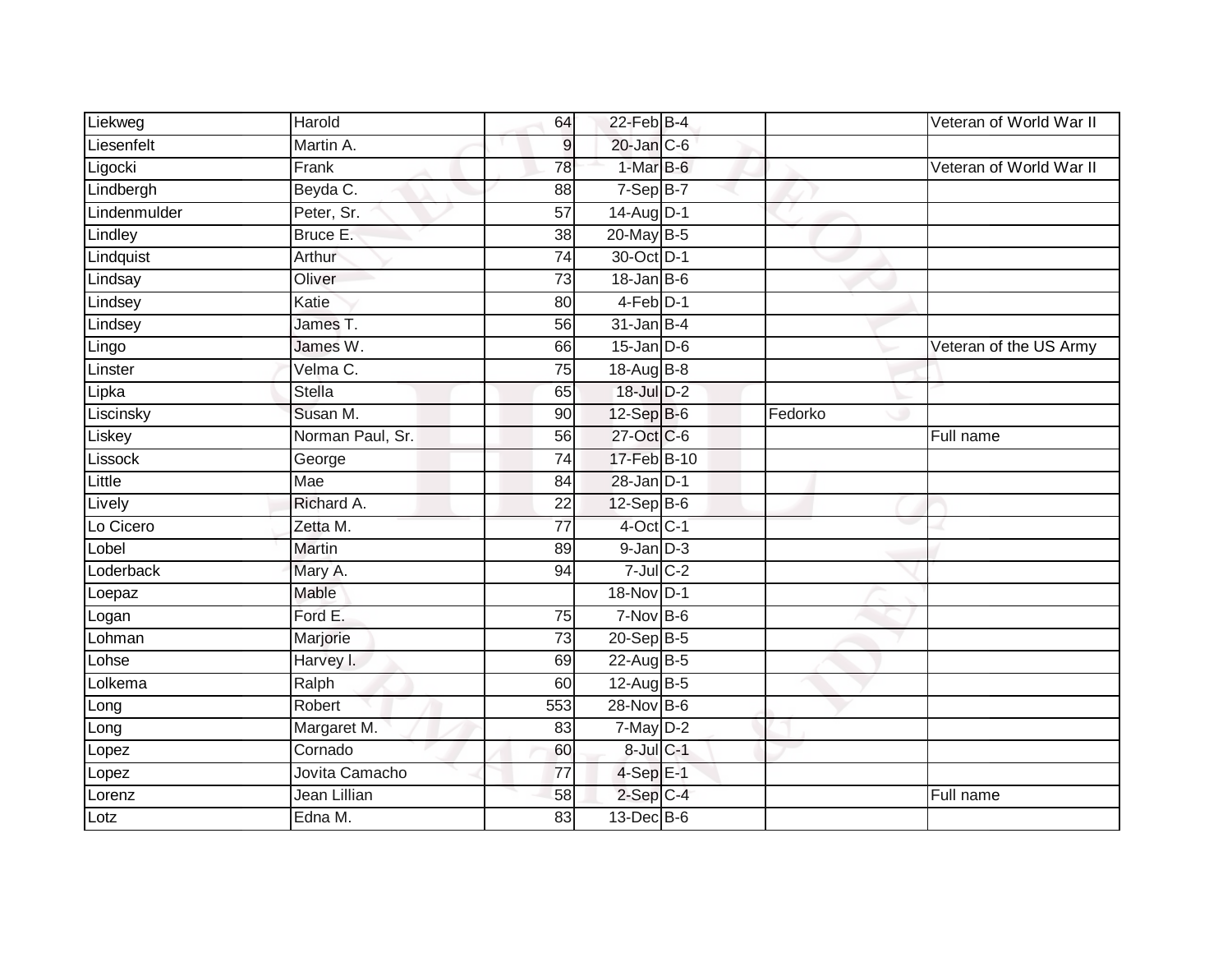| Louderback     | Mary A.                 | 94              | 8-Jul C-1              |           |                         |
|----------------|-------------------------|-----------------|------------------------|-----------|-------------------------|
| Lovadinovich   | Mary                    | 82              | $3-Nov$ <sub>C-5</sub> |           |                         |
| Love           | Mary A. "Perry"         | 49              | 26-Jun D-2             |           |                         |
| Lovelace       | James                   | 88              | 30-Jan E-9             |           |                         |
| Lozano         | Anastacio P.            | 64              | 13-Oct D-3             |           |                         |
| Lozinski       | Anna                    | 86              | 12-Sep B-6             |           |                         |
| Lubarski       | Stanley                 | 73              | 6-Apr B-5              |           |                         |
| Lubek          | Helen                   | 91              | $24$ -Feb $C-6$        | Danko     |                         |
| Lucas          | Gerald A.               |                 | 1-May D-11             |           |                         |
| Lucas          | Frank, Sr.              | 68              | $25-Sep$ $E-1$         |           |                         |
| Lucas          | Fred T.                 | 77              | $6$ -Jul $D-1$         |           |                         |
| Lucas          | Blaz A.                 | infant          | 3-Mar D-3              |           |                         |
| Lucito         | Concettina D.           | 71              | 31-Mar C-10            | Ricciardi |                         |
| Lucito-Buriege | Margaret                | 80              | 4-Nov B-5              |           |                         |
| Luck           | Phil                    | 34              | 23-Jun B-10            |           |                         |
| Ludwicki       | Stanley C.              | 57              | 18-Oct C-5             |           |                         |
| Lugo           | Antonio                 | $\overline{58}$ | 20-Sep B-5             |           | Veteran of World War II |
| Lukacek        | Helen                   | 71              | $11-Apr$ C-2           | Ladzinski |                         |
| Lukas          | Joseph                  | 96              | 29-Jul C-1             |           |                         |
| Lukaszewski    | Frank C. "Scotty"       | 61              | 9-Mar D-2              |           |                         |
| Lukehart       | Thomas M. "Mel"         | 57              | $24-Nov$ F-1           |           | Veteran of World War II |
| Lukowski       | Genevieve               | 64              | $11-Feb$ C-3           |           |                         |
| Lumm           | Frank L.                | $\overline{72}$ | 29-Jul C-1             |           |                         |
| Luniewski      | Bruno R.                | 68              | 27-Nov D-10            |           |                         |
| Lunkes         | Lillian M.              | $\overline{72}$ | 10-May C-6             |           |                         |
| Lusby          | Earl, Jr. "Hubba Hubba" | $\overline{52}$ | $14$ -Feb $B-1$        |           |                         |
| Luscombe       | George                  | 77              | $27$ -Feb $D-3$        |           |                         |
| Luscombe       | Martha K.               | 67              | 13-Dec B-6             |           |                         |
| Luther         | Janet "Johnnie"         | 65              | 6-Oct B-8              |           |                         |
| Luther         | Arthur C.               | 73              | 30-Aug C-6             |           |                         |
| Lutzin         | <b>Charles</b>          | 87              | 1-Apr B-7              |           |                         |
| Lyder          | Alfred W., Sr.          | 64              | $9$ -May $C-2$         |           | Veteran of World War II |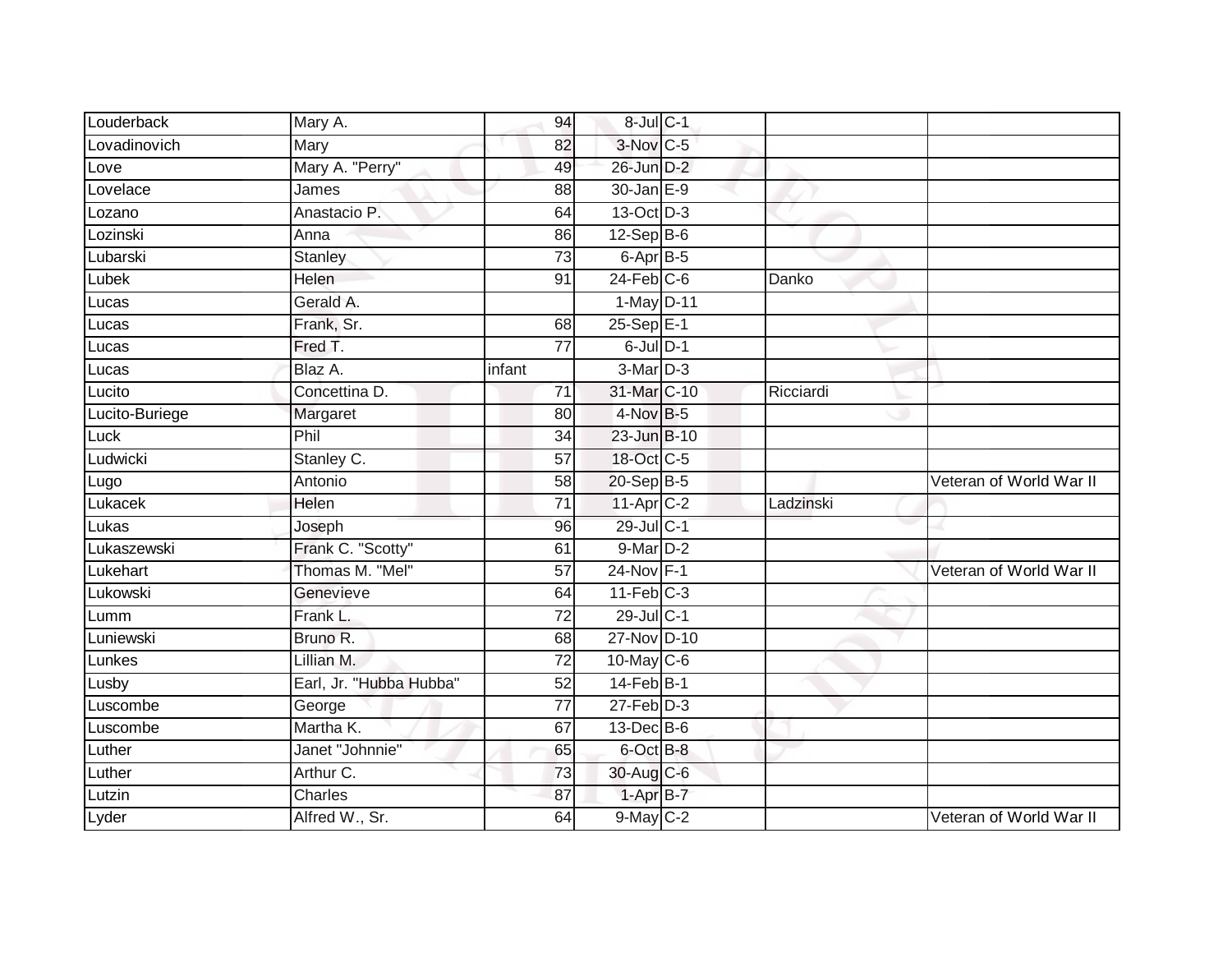|                       |                      | 67 |                                                      |   |   |           |
|-----------------------|----------------------|----|------------------------------------------------------|---|---|-----------|
|                       | Eugene<br>Sandra Sue | 42 | $\frac{9 \cdot \text{Jan}}{14 \cdot \text{Nov}}$ B-7 |   |   | Full name |
| Lynch<br>Lynn<br>Lyon | Charles              | 85 | 14-Jul B-7                                           |   |   |           |
|                       |                      |    |                                                      |   |   |           |
|                       |                      |    |                                                      |   |   |           |
|                       |                      |    |                                                      |   |   |           |
|                       |                      |    |                                                      |   |   |           |
|                       |                      |    |                                                      |   |   |           |
|                       |                      |    |                                                      |   |   |           |
|                       |                      |    |                                                      |   |   |           |
|                       |                      |    |                                                      |   |   |           |
|                       |                      |    |                                                      |   |   |           |
|                       |                      |    |                                                      |   |   |           |
|                       |                      |    |                                                      |   | ۰ |           |
|                       |                      |    |                                                      |   |   |           |
|                       |                      |    |                                                      |   |   |           |
|                       |                      |    |                                                      |   |   |           |
|                       |                      |    |                                                      |   |   |           |
|                       |                      |    |                                                      |   |   |           |
|                       |                      |    |                                                      |   |   |           |
|                       |                      |    |                                                      |   |   |           |
|                       |                      |    |                                                      |   |   |           |
|                       |                      |    |                                                      |   |   |           |
|                       |                      |    |                                                      |   |   |           |
|                       |                      |    |                                                      |   |   |           |
|                       |                      |    |                                                      |   |   |           |
|                       |                      |    |                                                      |   |   |           |
|                       |                      |    |                                                      |   |   |           |
|                       |                      |    |                                                      |   |   |           |
|                       |                      |    |                                                      |   |   |           |
|                       |                      |    |                                                      | ≻ |   |           |
|                       |                      |    |                                                      |   |   |           |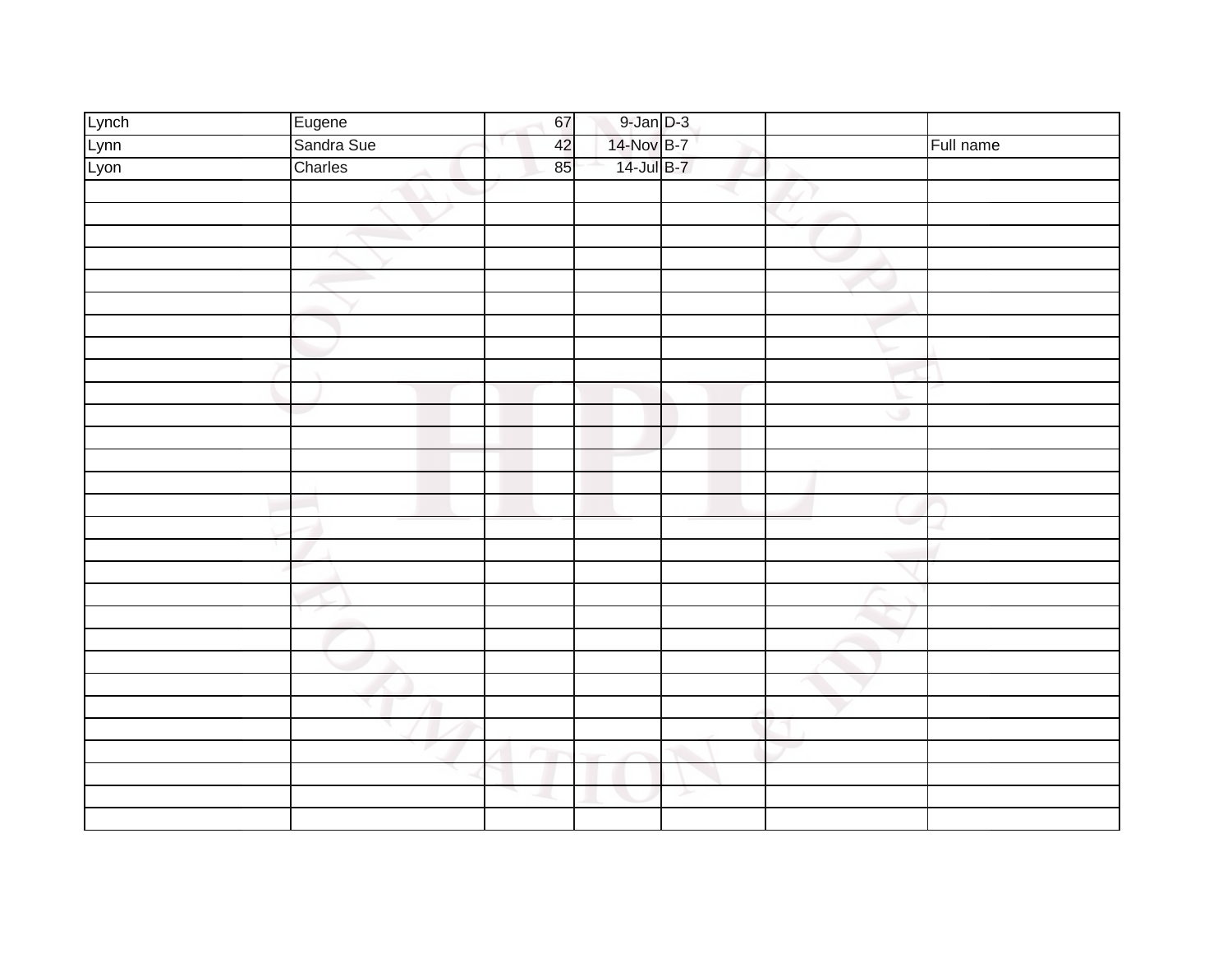| <b>Surname</b>    | <b>Given</b>           | Age             | <b>Date</b>            | Page | <b>Maiden</b> | <b>Note</b>                                  |
|-------------------|------------------------|-----------------|------------------------|------|---------------|----------------------------------------------|
| Macfarland        | Judith L.              | 26              | $13$ -Jul C-3          |      |               |                                              |
| Macfarland        | Bruce E.               | 29              | 13-Jul C-3             |      |               |                                              |
| Machuca           | Angel                  | 58              | 12-Oct C-5             |      |               | Veteran of the Korean<br>War                 |
| Maciejewski       | Anna K.                | 82              | 20-May B-5             |      |               |                                              |
| <b>Mack</b>       | Louis S.               | 73              | 25-Oct B-5             |      |               |                                              |
| <b>Mack</b>       | Walter T.              |                 | $29$ -JulC-1           |      |               |                                              |
| <b>MacQuarrie</b> | Frank A.               | 95              | $19-Apr$ B-4           |      |               |                                              |
| Maczynski         | <b>Stella</b>          | 89              | $2$ -Nov $D-1$         |      | Korpal        |                                              |
| Maddalone         | Peter <sub>F.</sub>    | 88              | 8-Aug C-6              |      |               | Veteran of World War II                      |
| Maddox            | June                   | 39              | 24-May C-1             |      |               |                                              |
| Maddox            | Arlest C.              | 75              | $1-Aug$ <sub>C-4</sub> |      |               |                                              |
| Madejczyk         | Leonard A.             | $\overline{53}$ | $2$ -Jan $B-8$         |      |               |                                              |
| Maginot           | Josephine M.           | 92              | 25-Dec D-6             |      |               |                                              |
| Maginot           | Emma <sub>E</sub> .    | 81              | $7$ -Jul $C-2$         |      |               |                                              |
| Maginot           | Sara                   | 75              | $30-Sep C-3$           |      |               |                                              |
| Maginot           | Leonard J.             | 52              | 28-Aug D-1             |      |               | Veteran of the Air Force                     |
| Magurany          | Rose                   | 80              | 8-Jun B-5              |      |               |                                              |
| Mahala            | Louise                 | 82              | $1-Aug$ $C-4$          |      |               |                                              |
| Mahan             | Donald Jay             | $\overline{51}$ | $10$ -Jan B-6          |      |               | Veteran of the Korean<br>conflict, Full name |
| Mair              | James                  | 76              | $28$ -Dec $C$ -5       |      |               |                                              |
| Majestic          | John                   | 69              | 2-Mar A-15             |      |               |                                              |
| Majewski          | Edward L.              | 63              | 18-Aug B-8             |      |               |                                              |
| Makarowski        | Adam J.                | 67              | $4-Sep$ E-1            |      |               |                                              |
| <b>Makay</b>      | Edward M.              | 62              | $5$ -Jan $C$ -5        |      |               |                                              |
| Makowski          | Alexandria Olga        | 93              | $5-Sep$ $A-8$          |      |               | Full name                                    |
| Maldonado         | Nonserrate             | 54              | 8-Sep C-1              |      |               |                                              |
| <b>Malik</b>      | Frank E., Sr.          | 63              | 23-Sep A-9             |      |               | Veteran of World War II                      |
| Malo              | <b>George Stiteley</b> | 72              | 30-Mar C-5             |      |               | Full name                                    |
| Malobovic         | George "Duro"          | 76              | 11-Dec G-1             |      |               |                                              |
| Malone            | <b>Clarence Wilson</b> | 72              | $2$ -Jan $B$ -8        |      |               | Full name                                    |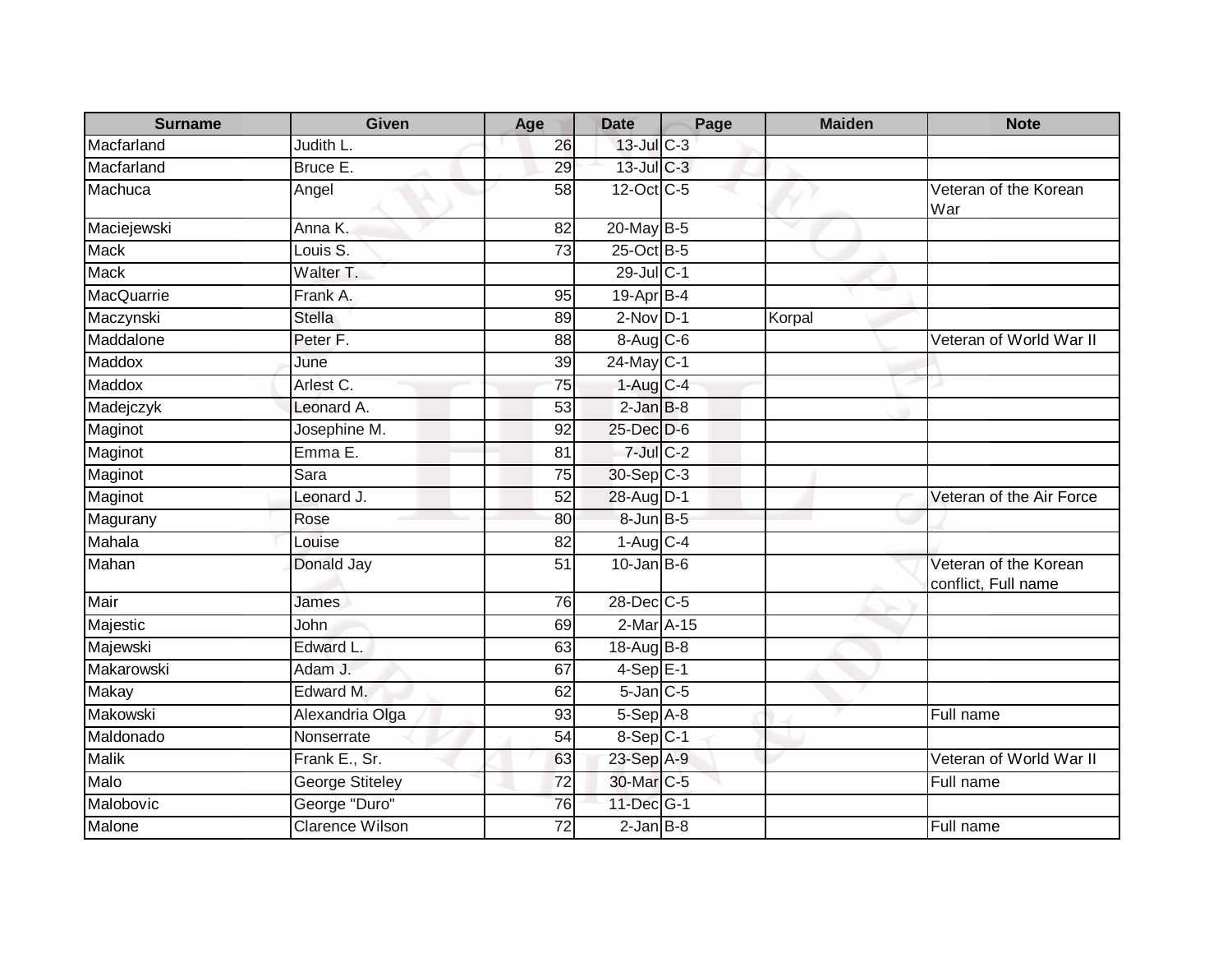| Mamula         | Theodore "Toots" | 72              | 24-Aug C-5       |          |                              |
|----------------|------------------|-----------------|------------------|----------|------------------------------|
| Mamunski       | Walter J.        | 63              | 26-Jun D-2       |          | Veteran of World War II      |
| Mance          | <b>Elsie</b>     | 68              | 24-Oct B-5       |          |                              |
| Mance          | Robert E.        | 54              | 15-Apr A-15      |          |                              |
| Mandzij        | Tekla            | $\overline{77}$ | $10$ -Mar $B$ -6 |          |                              |
| Mangerson      | Robert           | 62              | 26-Aug B-5       |          |                              |
| Mankey         | Carl C.          | 68              | 15-Mar B-6       |          |                              |
| Manley         | Sardester        | 81              | $10$ -Jul $D-1$  |          |                              |
| Manney         | Willie           | 73              | 8-Mar B-4        |          | Veteran of World War II      |
| Manzo          | Trinidad, Jr.    | 45              | 13-Feb D-1       |          |                              |
| <b>Mapes</b>   | Harold E.        | 80              | 22-Dec D-1       |          |                              |
| Maranto        | Teresina         | 89              | 20-Oct D-1       |          |                              |
| Marchal        | Florence M.      | 88              | 16-Jan F-10      |          |                              |
| <b>Marcus</b>  | Tillie           | 82              | 3-Mar D-3        |          |                              |
| Marek          | Mary M.          | $\overline{76}$ | 9-Jan B-7        | Kolanko  |                              |
| Mares          | Richard A.       | 28              | 5-Oct D-1        |          |                              |
| Marjanski      | Casimer          | $\overline{73}$ | $3$ -Jul $D-1$   |          |                              |
| Markert        | Florence M.      | 74              | $14$ -Jun $B-5$  |          |                              |
| <b>Markley</b> | Elston B. "Jack" | 70              | 11-Nov B-5       |          |                              |
| Markovich      | Mary C.          | 69              | 14-Dec B-4       |          |                              |
| Markovich      | Joseph N.        | 52              | $27$ -Dec $B$ -6 |          | Veteran of the Korean<br>War |
| <b>Marks</b>   | Woodrow W.       | 65              | 18-Oct C-5       |          |                              |
| Markwell       | Alice            |                 | $16$ -Feb $D-1$  |          |                              |
| Marley         | Emily M.         | 70              | $22$ -Jul C-4    |          |                              |
| <b>Marlow</b>  | William          | 70              | 14-Apr C-7       |          |                              |
| <b>Marlow</b>  | Annie Lee        | 70              | 20-Oct D-1       |          | Full name                    |
| <b>Marlowe</b> | Marguerite       | $\overline{81}$ | $6$ -Jul $D-1$   | Germaine |                              |
| Marlowe        | Joseph C.        | 79              | 18-Nov D-1       |          |                              |
| Marosi         | <b>Helen</b>     | 70              | 24-Oct B-5       |          |                              |
| Marosi         | Andrew "Andy"    | 73              | $1-JanB-2$       |          |                              |
| Marosi         | Andrew           | 73              | 30-Dec B-5       |          |                              |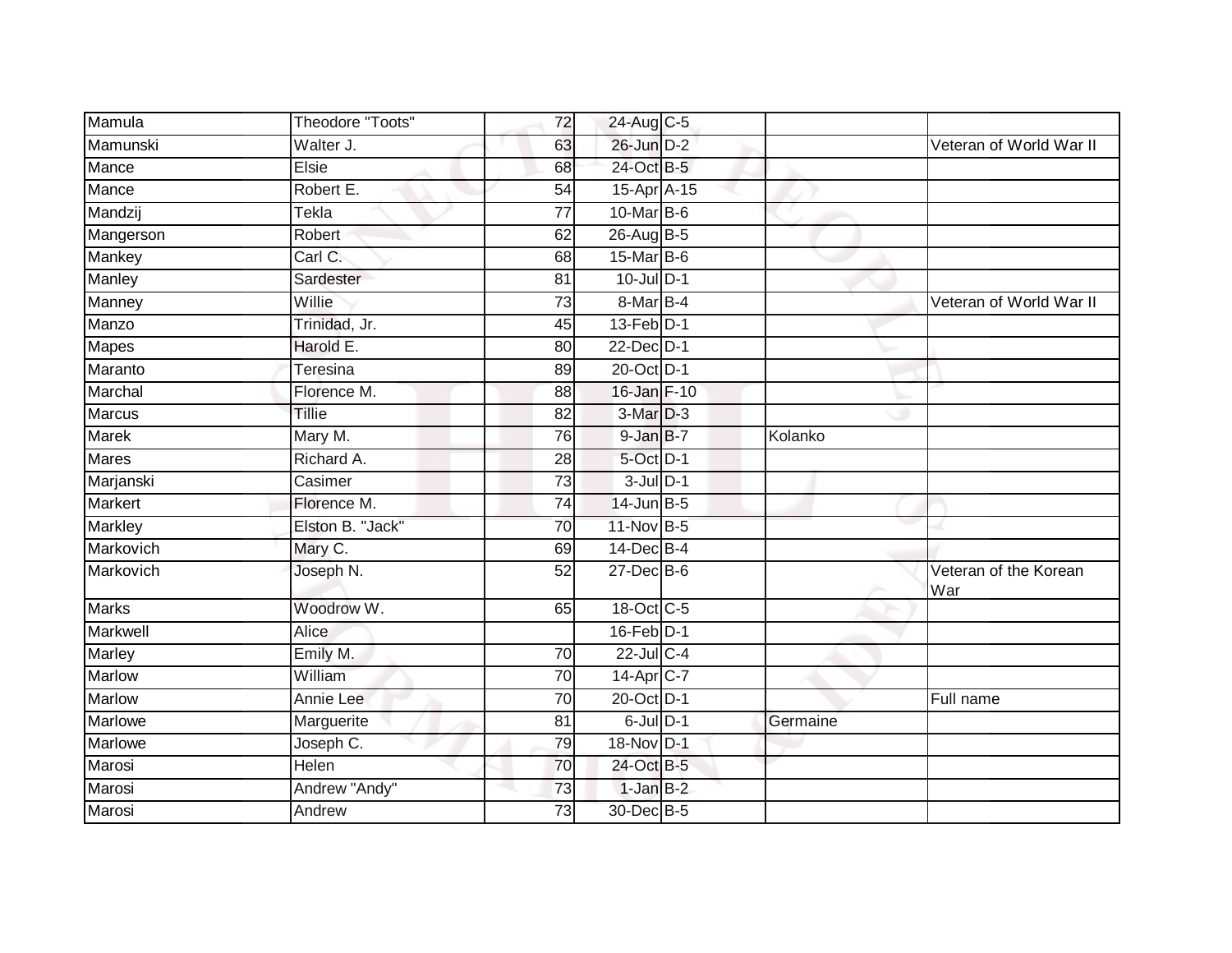| Marovich        | Ann           | 73              | 16-May D-1       |        |                         |
|-----------------|---------------|-----------------|------------------|--------|-------------------------|
| Marquiss        | Jeanette G.   | 73              | 25-Aug B-7       |        |                         |
| Marsh           | Floyd O.      | 69              | 17-May B-5       |        |                         |
| Marsh           | Harold D.     | 45              | 5-Dec B-5        |        |                         |
| <b>Marshall</b> | Charles       | $\overline{53}$ | $7$ -Jul $C$ -2  |        |                         |
| Marshall        | Johanna A.    | 80              | 27-Nov E-11      |        |                         |
| Martin          | Alma L.       | 72              | $5$ -Jan $C-2$   |        |                         |
| Martin          | E. Burns, Dr. | 99              | 1-May D-11       |        |                         |
| Martin          | Kenneth Ewing | 62              | $27$ -Jun $B-5$  |        | Veteran of World War II |
| <b>Martin</b>   | Earnest       | 63              | 17-Nov D-5       |        | Veteran of World War II |
| Martin          | Walter J.     | 75              | $28$ -Feb $C-2$  |        |                         |
| Martin          | Inez          | 65              | $15-Aug$ B-6     |        |                         |
| Martin          | Margaret E.   | 76              | 16-Aug B-5       |        |                         |
| Martinez        | Ignacio D.    | 62              | 7-Oct C-4        |        |                         |
| <b>Martinez</b> | Josefa Mungia | 76              | 24-Jul E-11      |        | Full name               |
| <b>Martinez</b> | Concepcion    | 79              | 23-Oct D-1       |        |                         |
| Martini         | Romana        | 70              | 25-Nov C-3       |        |                         |
| <b>Martis</b>   | Mary          | 87              | 28-Dec C-5       |        |                         |
| Martisauskas    | Cheryl Jean   | 33              | 28-Sep D-1       | York   |                         |
| Marvel          | Anna          | $\overline{75}$ | 19-Apr B-4       | Raasch |                         |
| Maslanik        | Joseph H.     | 70              | $14$ -Feb $B-1$  |        |                         |
| Maslikowski     | Leonard J.    | 67              | 10-Jun A-13      |        | Veteran of World War II |
| Mateja          | Johanna       | 95              | $8-Sep$ C-1      |        |                         |
| Matejek         | John M.       | 67              | $6$ -Dec $B$ -6  |        |                         |
| <b>Mathes</b>   | Norma         | 60              | $16$ -Jun $C$ -5 | Odell  |                         |
| Mathews         | Harriett      | 65              | $17$ -Aug D-2    | Fraser |                         |
| <b>Mathews</b>  | Hestal        | 64              | 17-Aug D-2       |        |                         |
| Matovina        | Coleen D.     | 65              | $15$ -Jun $C-4$  |        |                         |
| <b>Matthews</b> | Frank         | 55              | 25-Mar B-5       |        |                         |
| <b>Matthews</b> | Jack C.       | 45              | $4$ -Mar $D-1$   |        |                         |
| Matthias        | Emma M.       | 70              | 3-Mar D-3        |        |                         |
| Matuga          | Anthony       | 60              | $10$ -Feb $C-3$  |        |                         |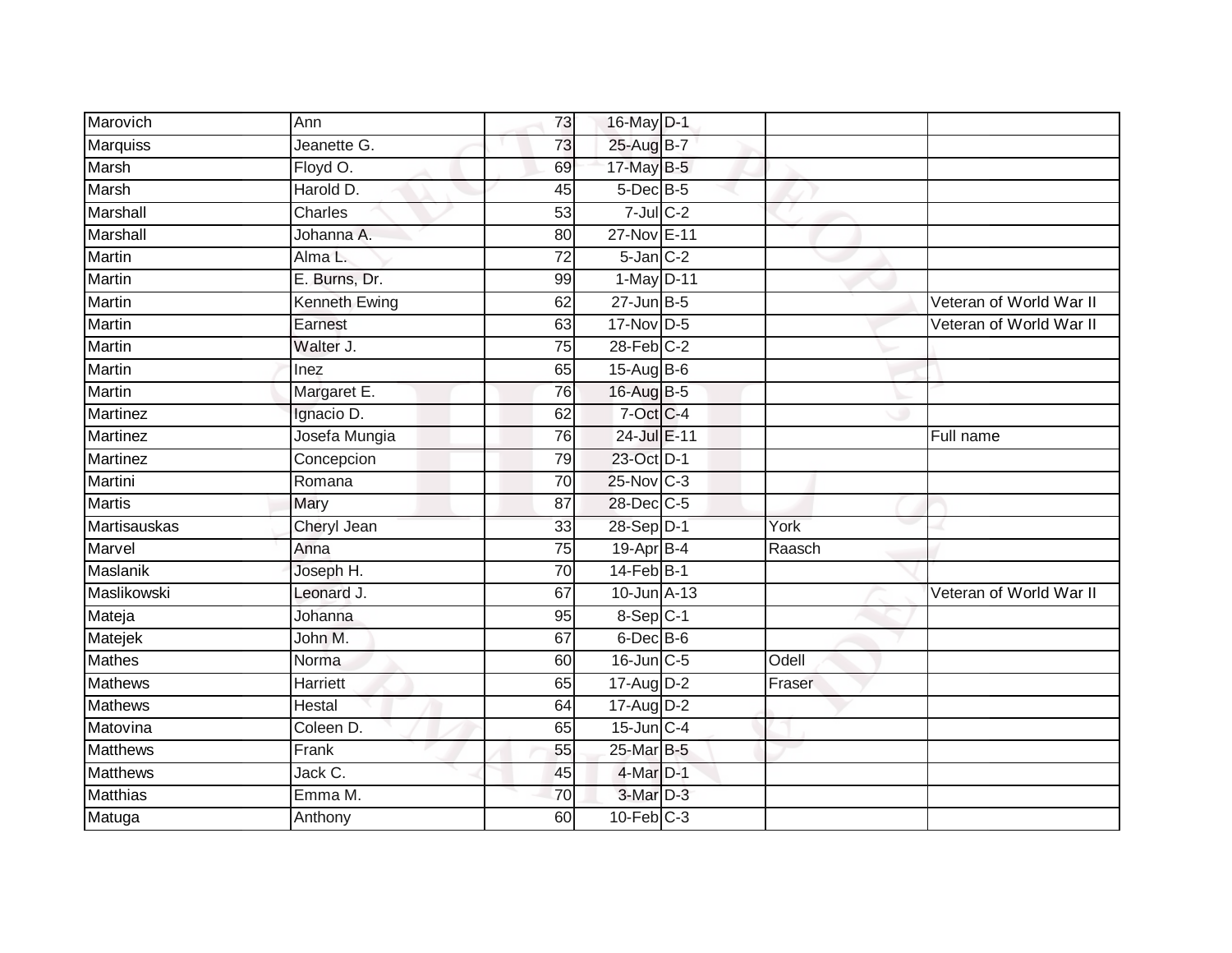| <b>Matusz</b>    | Emma                 | 82              | $6$ -Feb $B$ -8 |        |                         |
|------------------|----------------------|-----------------|-----------------|--------|-------------------------|
| Matuszak         | Casimer "Casey"      | 66              | 17-Mar D-3      |        |                         |
| Matuszak         | Robert W.            | 48              | 26-Apr A-7      |        |                         |
| Matysiak         | Raymond J.           | 69              | 29-Jul C-1      |        |                         |
| <b>Mauk</b>      | Mona B.              | 66              | $22$ -Jul C-4   |        |                         |
| Maxwell          | Russell W.           |                 | $10$ -Oct B-6   |        |                         |
| May              | Vera A.              | 69              | $17$ -Jul $E-8$ |        |                         |
| Mayden           | Joseph R.            | 83              | 20-Nov D-2      |        |                         |
| Mayer            | Fred R.              | 90              | 26-Aug B-5      |        | Veteran of World War I  |
| Mayer            | Alma                 | 84              | 15-Dec C-7      |        |                         |
| Mayhew           | Jonathan E.          | 24              | $8$ -Jul $C-1$  |        |                         |
| Mazrimas         | Alice                | 72              | 21-Sep C-10     |        |                         |
| <b>Mazrimks</b>  | Alice                | $\overline{72}$ | 20-Sep B-5      |        |                         |
| Mazurkiewicz     | Katherine            | 95              | 5-Apr A-11      | Raclaw |                         |
| <b>McAtee</b>    | Charles              |                 | 9-Mar D-2       |        |                         |
| <b>McBain</b>    | John K.              | 83              | 20-May B-5      |        |                         |
| <b>McBrian</b>   | Mary                 | 85              | 15-Nov B-6      |        |                         |
| <b>McCabe</b>    | James C.             | 62              | $4$ -Jan $B-4$  |        | Veteran of World War II |
| <b>McCann</b>    | Andrew               | 81              | 28-Apr A-15     |        | Veteran of World War I  |
| <b>McCarthy</b>  | <b>Sheila Nicole</b> | 10              | 6-Apr B-5       |        |                         |
| McCing           | Michael J., Sr.      | 86              | $27$ -Jul $D-1$ |        |                         |
| McClelland       | Robert J.            | $\overline{77}$ | 1-May D-11      |        |                         |
| McClelland       | Ethel M.             | 95              | 16-Oct E-1      |        |                         |
| McClurg          | Shirley              | 88              | $20$ -Jul $D-1$ |        |                         |
| <b>McClusky</b>  | Mary Ellen           |                 | $3$ -Oct B-5    | Quinn  |                         |
| <b>McCord</b>    | Barry B.             | 39              | $29-Sep$ $F-8$  |        |                         |
| <b>McCrannie</b> | Annie L.             | 81              | 19-Dec B-5      |        |                         |
| McCullough       | William              | 74              | $12$ -AugB-5    |        |                         |
| McDaniel         | Betty L.             | 54              | 5-Dec B-5       |        |                         |
| McDonald         | Gerald N.            | 60              | $21$ -Feb $C-2$ |        |                         |
| McDonald         | Wayne                | 81              | 10-Apr D-1      |        |                         |
| McDonough        | Harold A.            | 57              | 30-Jun C-6      |        | Veteran of World War II |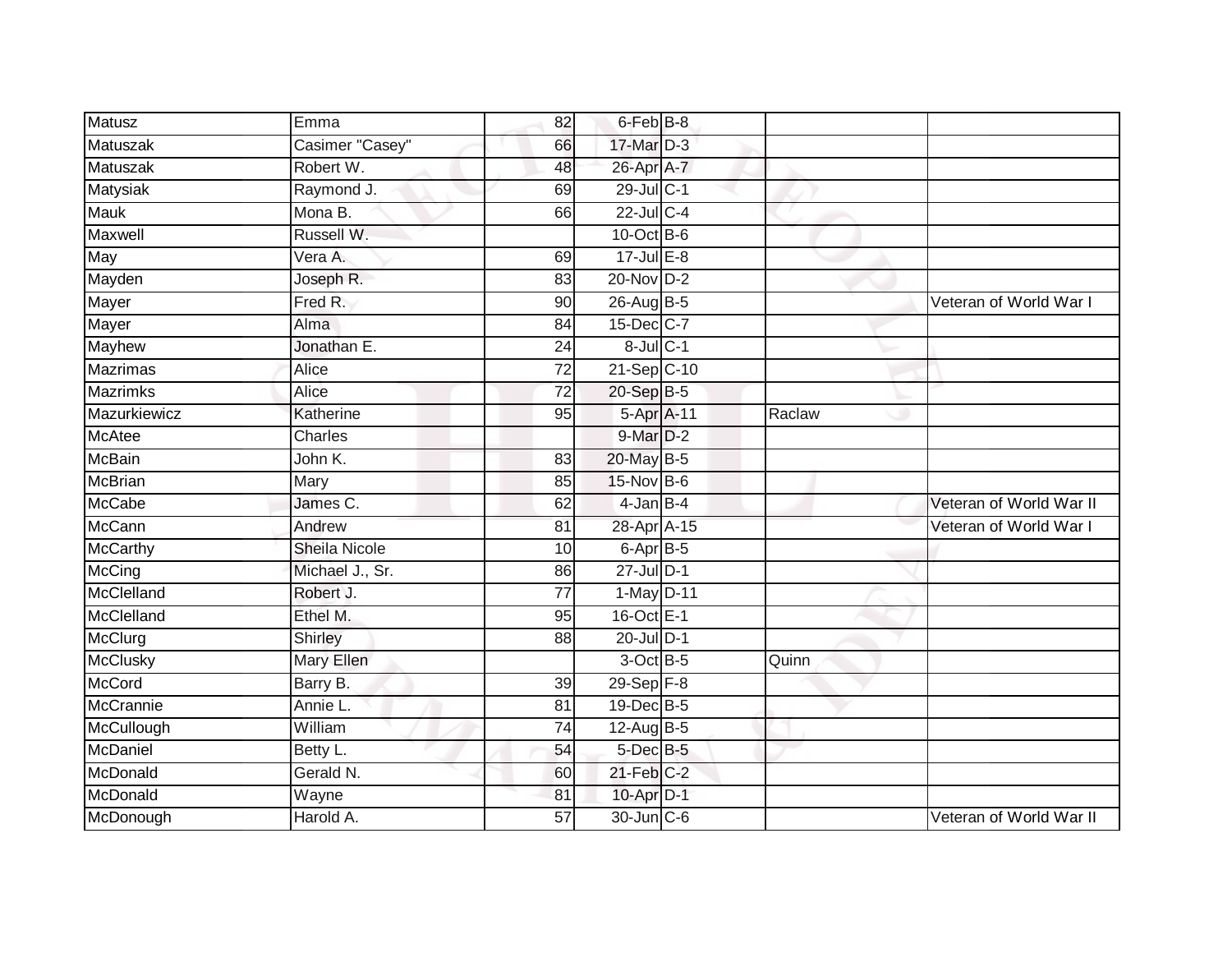| McElheny          | Cora A.          | 73              | 23-Aug B-4      |                 |                |                         |
|-------------------|------------------|-----------------|-----------------|-----------------|----------------|-------------------------|
| McFarland         | Kathleen J.      | 36              | 30-Oct D-1      |                 |                |                         |
| <b>McFatridge</b> | Ellen Irene      | $\overline{77}$ | 24-Jul E-11     |                 |                | Full name               |
| <b>McFemek</b>    | Martha "Marge"   | 80              | $11$ -Oct C-1   |                 |                |                         |
| <b>McGavin</b>    | Una L.           |                 | 5-Apr A-11      |                 |                |                         |
| <b>McGee</b>      | Robert F.        | 71              | $5-Sep$ $A-8$   |                 |                |                         |
| McGowan           | Martha           | 73              | 10-May C-6      |                 |                |                         |
| McGrady           | David A.         | 35              | 29-Sep F-8      |                 |                |                         |
| McGregor          | Barbara J.       | 60              | $27$ -Mar $D-1$ |                 |                |                         |
| McGrew            | <b>Lily Dot</b>  | 62              | 28-Jul C-8      |                 |                | Full name               |
| McHenry           | Adeline M.       | 81              | 7-May C-10      |                 |                |                         |
| McKee             | Marie            | 88              | $9-SepA-13$     |                 | Peters         |                         |
| McKenna           | Lillian K.       | 82              | 3-Mar D-3       |                 |                |                         |
| McKenna           | John E.          | 88              | 13-Jun C-5      |                 |                |                         |
| McKenzie          | Carlton G.       | $\overline{73}$ | 17-Apr D-1      |                 |                |                         |
| McKenzie          | Ralph E.         | 58              | 24-Mar C-5      |                 |                |                         |
| <b>McKinnie</b>   | James M.         | $\overline{84}$ | $1$ -Jun $D-1$  |                 |                |                         |
| McKnight          | Joseph L.        | 80              | $7-Nov$ B-6     |                 |                |                         |
| McLean            | John A. "Jack"   | 77              | 21-Sep C-10     |                 |                |                         |
| McLean            | Stuart D., Sr.   | 78              |                 | $1$ -Jul $A-15$ |                |                         |
| McLean            | Arthur           | 85              | $14$ -Nov B-7   |                 |                |                         |
| <b>McNally</b>    | Franklin         | 78              | 10-May C-6      |                 |                |                         |
| McNamara          | Sue G.           |                 | $15$ -Jun $C-4$ |                 |                |                         |
| McNamara          | Marian E.        | 76              | $5$ -Jul $B$ -5 |                 | <b>Buckley</b> |                         |
| <b>McPike</b>     | Mildred A.       |                 | $21$ -Aug C-6   |                 |                |                         |
| McQuade           | William D.       | 56              | 20-Nov D-2      |                 |                | Veteran of World War II |
| <b>McSemek</b>    | Frank            | 88              | 30-Sep C-3      |                 |                | Veteran of World War I  |
| Meade             | Hazel            | 77              | 19-Jun E-7      |                 |                |                         |
| <b>Means</b>      | George R. "Bob"  | 85              | 21-Dec C-5      |                 |                |                         |
| Mecklenburg       | John A.          | 64              | 16-Sep C-5      |                 |                |                         |
| Medley            | <b>Holly Sue</b> | 14              | 3-Feb C-7       |                 |                | Full name               |
| <b>Meeks</b>      | Frank            | $\overline{72}$ | $2$ -Jan $B-8$  |                 |                |                         |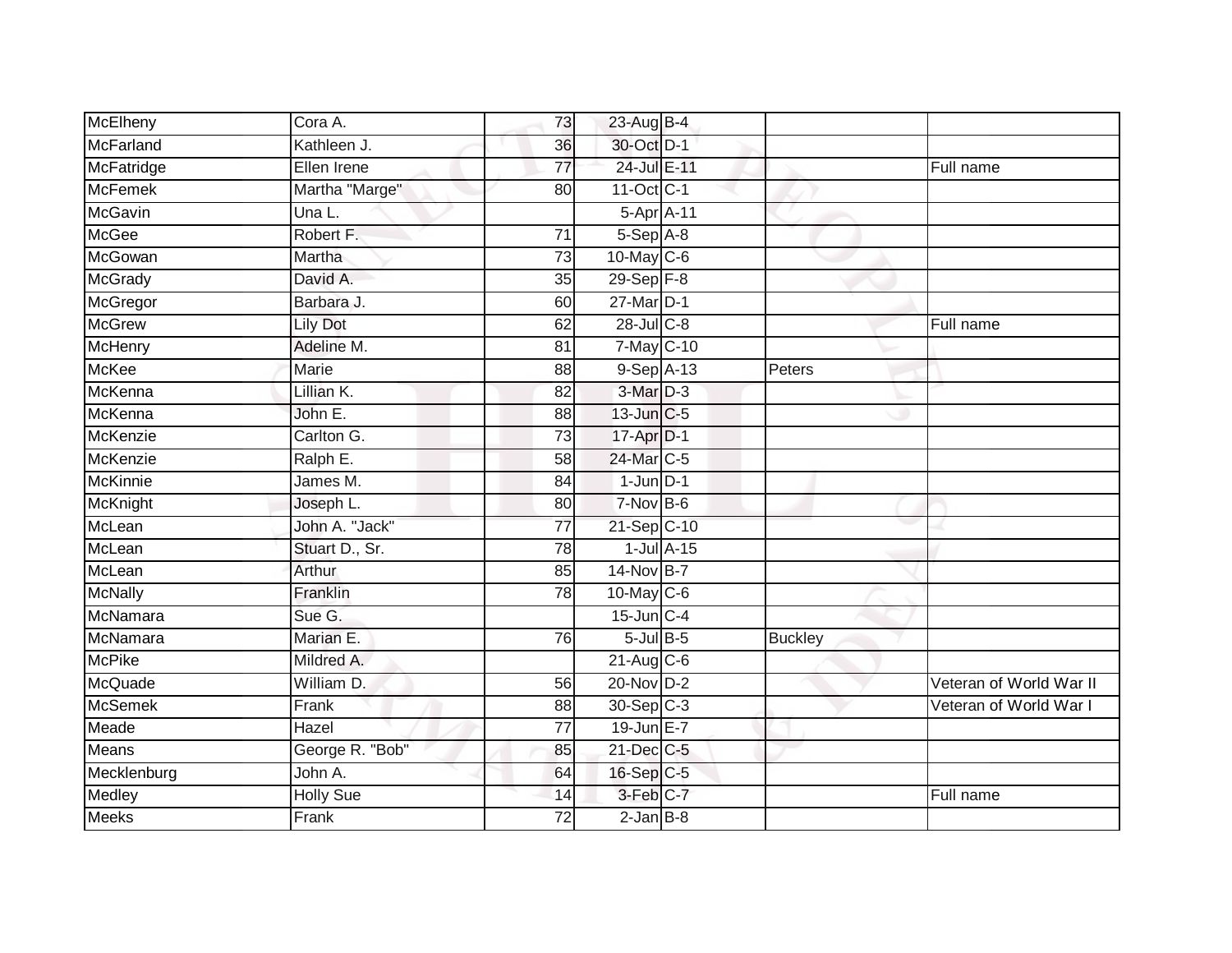| Mehay           | Edna              | 67              | 3-Aug D-1              |                   |                         |
|-----------------|-------------------|-----------------|------------------------|-------------------|-------------------------|
| Meinke          | Carl              | 61              | 19-Sep B-6             |                   |                         |
| Meinzer         | Frank             | 65              | 14-Oct C-4             |                   |                         |
| Meinzer         | Dorothy           | 61              | $26$ -Jun $D-2$        |                   |                         |
| Meinzer         | Robert L.         | $\overline{70}$ | 7-Feb C-7              |                   |                         |
| Mejan           | Henry P., Sr.     | 81              | $20$ -Feb $D-1$        |                   |                         |
| Mellen          | Clevie Jane       | 101             | 5-Apr <sub>A-11</sub>  |                   | Full name               |
| Memnescheimer   | Charles M.        | 73              | $6$ -Mar $E-1$         |                   |                         |
| Mendilut        | Antonio           | 63              | 29-Dec D-1             |                   |                         |
| Mentch          | <b>Helen</b>      | 87              | $1$ -Jun $D-1$         |                   |                         |
| Merry           | Earl              | $\overline{51}$ | 20-Apr D-5             |                   |                         |
| Messick         | Mildred E.        | 93              | 29-Jul C-1             |                   |                         |
| Meyer           | Albert J.         | 84              | 19-May D-3             |                   |                         |
| Meyer           | Arthur            | 93              | $8-Feb$ <sub>C-7</sub> |                   |                         |
| Meyer           | Howard A.         | 67              | 14-Jul B-7             |                   | Veteran of World War II |
| Meyer           | James E.          | 82              | 22-Jun D-1             |                   |                         |
| Meyers          | Eunice            | $\overline{72}$ | 26-Sep B-6             |                   |                         |
| Meyers          | <b>Nettie</b>     | 88              | $1-FebB-5$             |                   |                         |
| Meyrer          | Helen B., Rev.    | 82              | $7-Nov$ B-6            |                   |                         |
| Mezzacapo       | Raymond E.        | 50              | 8-Aug C-6              |                   |                         |
| Michaels        | Alvina            | 60              | 18-Aug B-8             |                   |                         |
| <b>Michalak</b> | Helen             | $\overline{87}$ | 16-Sep C-5             |                   |                         |
| Michalski       | <b>Stanley</b>    | 65              | 24-Mar C-5             |                   | Veteran of World War II |
| Michauka        | Anthony J.        | 67              | $5$ -Jul $B$ -5        |                   | Veteran of World War II |
| Michel          | Julia M.          | 62              | $9$ -Oct $E-1$         | Yasvec            |                         |
| Micheletto      | Oreste "Buckshot" | 61              | $12-Sep$ B-6           |                   |                         |
| Michelon        | Alexander         | 64              | 13-Mar A-7             |                   |                         |
| Michielsen      | Anna L.           | 94              | $4$ -Aug C-3           |                   |                         |
| Mick            | Sophie A.         |                 | 14-Mar B-6             | <b>Drzewiecki</b> |                         |
| Mick            | Glen L.           | 81              | 28-Jan D-1             |                   |                         |
| Mielenz         | Oneida            | 82              | $2$ -May C-5           |                   |                         |
| Mierniczak      | Katherine         | 84              | $24$ -Feb $C$ -6       |                   |                         |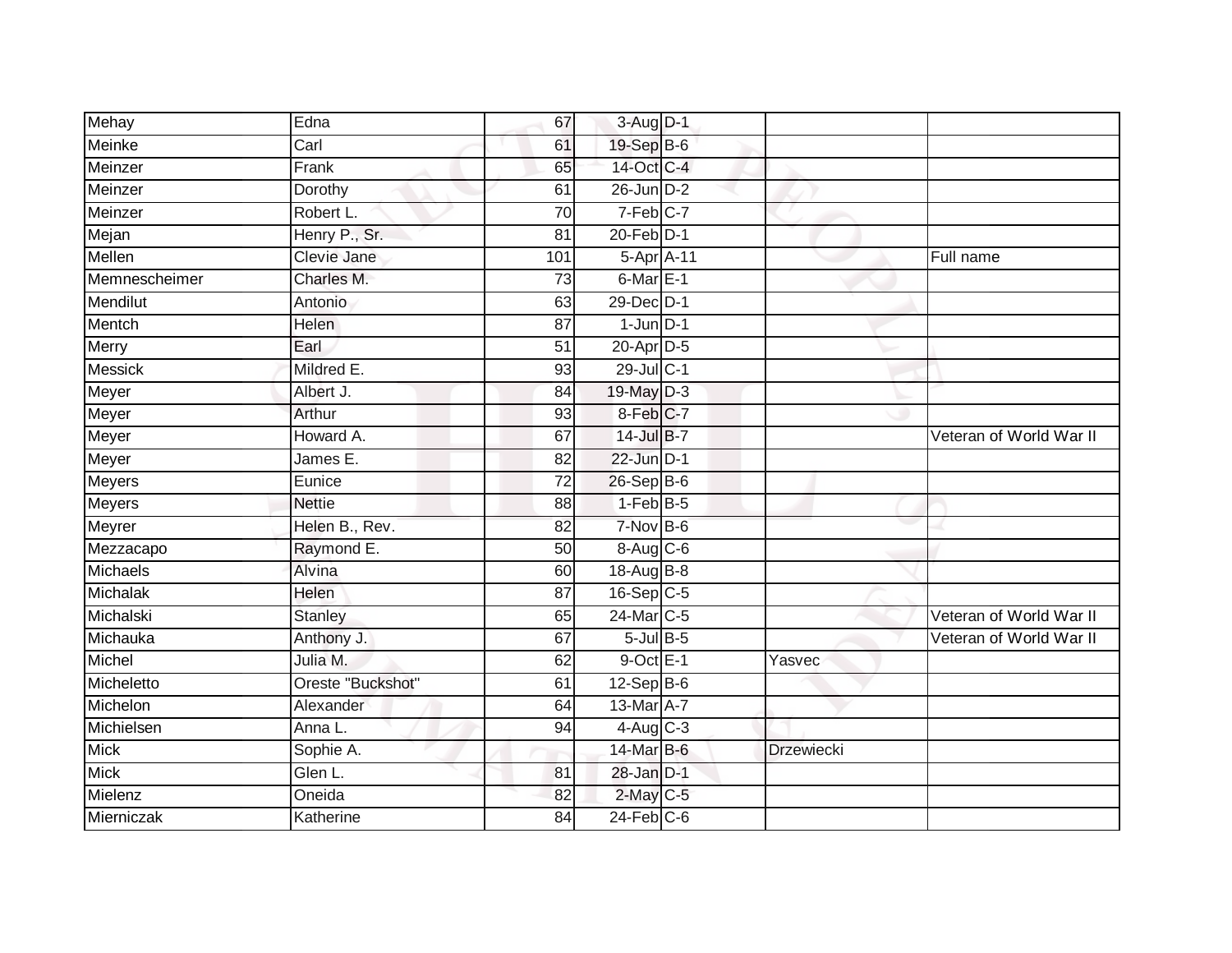| Mihailovich     | Mike "Patches"       | 67              | 28-Feb C-2             |        |           |                          |
|-----------------|----------------------|-----------------|------------------------|--------|-----------|--------------------------|
| Mihalich        | Walter T. Ludy       | 50              | 12-Dec B-6             |        |           |                          |
| Mihalso         | Catherine            | 73              | $12$ -Jun $D-1$        |        |           |                          |
| Mika            | Sylvia H.            | 69              | 15-May D-1             |        |           |                          |
| <b>Miklusak</b> | <b>Betty</b>         | 61              | 18-Mar A-11            |        |           |                          |
| <b>Miksis</b>   | Stella T.            | 70              | $12$ -Jan $C-5$        |        |           |                          |
| Milan           | Dorothy "Adich"      | 78              | $2-Jan$ B-8            |        |           |                          |
| Milbrath        | Bejamin P.           | $\overline{55}$ | $17$ -Mar $D-3$        |        |           | Veteran of World War II  |
| Milburn         | Donna                | 48              | 17-Jul E-8             |        |           |                          |
| Milcarek        | Edna                 | 70              | 30-Aug C-6             |        | Kasprzyk  |                          |
| <b>Miles</b>    | Peggy J.             | $\overline{51}$ | $26-Sep$ B-6           |        |           |                          |
| <b>Miles</b>    | Gola                 | 91              | $22-Sep$ D-1           |        | Brown     |                          |
| Miliczky        | Mary "Milicki"       | 80              | 19-Jun E-10            |        |           |                          |
| Milkovich       | Mary                 | $\overline{87}$ | 1-May D-11             |        |           |                          |
| Millender       | Len "Uncle Len"      | 66              | $7$ -Jul $C$ -2        |        |           |                          |
| <b>Miller</b>   | Mary K.              | $\overline{72}$ | 5-Sep A-8              |        |           |                          |
| Miller          | Richard A.           | 64              | $4$ -Jan B-4           |        |           | Veteran of World War II  |
| <b>Miller</b>   | Dale E.              | 44              | 27-Nov E-11            |        |           |                          |
| Miller          | Annie Will           |                 | 14-Jul B-7             |        |           | Full name                |
| Miller          | Frank A.             | 62              | $3-Nov$ <sub>C-5</sub> |        |           | Veteran of the U.S. Army |
| Miller          | William J.           | 84              | $3-$ Apr $D-1$         |        |           |                          |
| <b>Miller</b>   | James B.             | 68              | $11$ -Jul $D-1$        |        |           |                          |
| <b>Miller</b>   | Dolores Margaret     | 45              | 3-Oct B-5              |        |           |                          |
| <b>Miller</b>   | Helene               | 70              | $6$ -Jun $B$ -5        |        | Fritzsche |                          |
| Miller          | Helen A.             | 76              | 22-Sep D-1             |        |           |                          |
| Miller          | Theodore W.          | 69              | $10$ -Feb $C-3$        |        |           |                          |
| <b>Miller</b>   | Norma E.             | 55              | 26-Aug B-5             |        |           |                          |
| Miller          | Isidore              | 79              | $22-Sep$ D-1           |        |           |                          |
| <b>Miller</b>   | Lucille              |                 | 77 June 21             | $A-11$ | Thompson  |                          |
| Miller          | Geneva A.            |                 | 30-Oct D-1             |        |           |                          |
| Miller          | <b>Warren Lester</b> | 58              | 3-Jan A-11             |        |           | Full name                |
| <b>Miller</b>   | Rudolph              | 78              | $14$ -Feb $B-1$        |        |           |                          |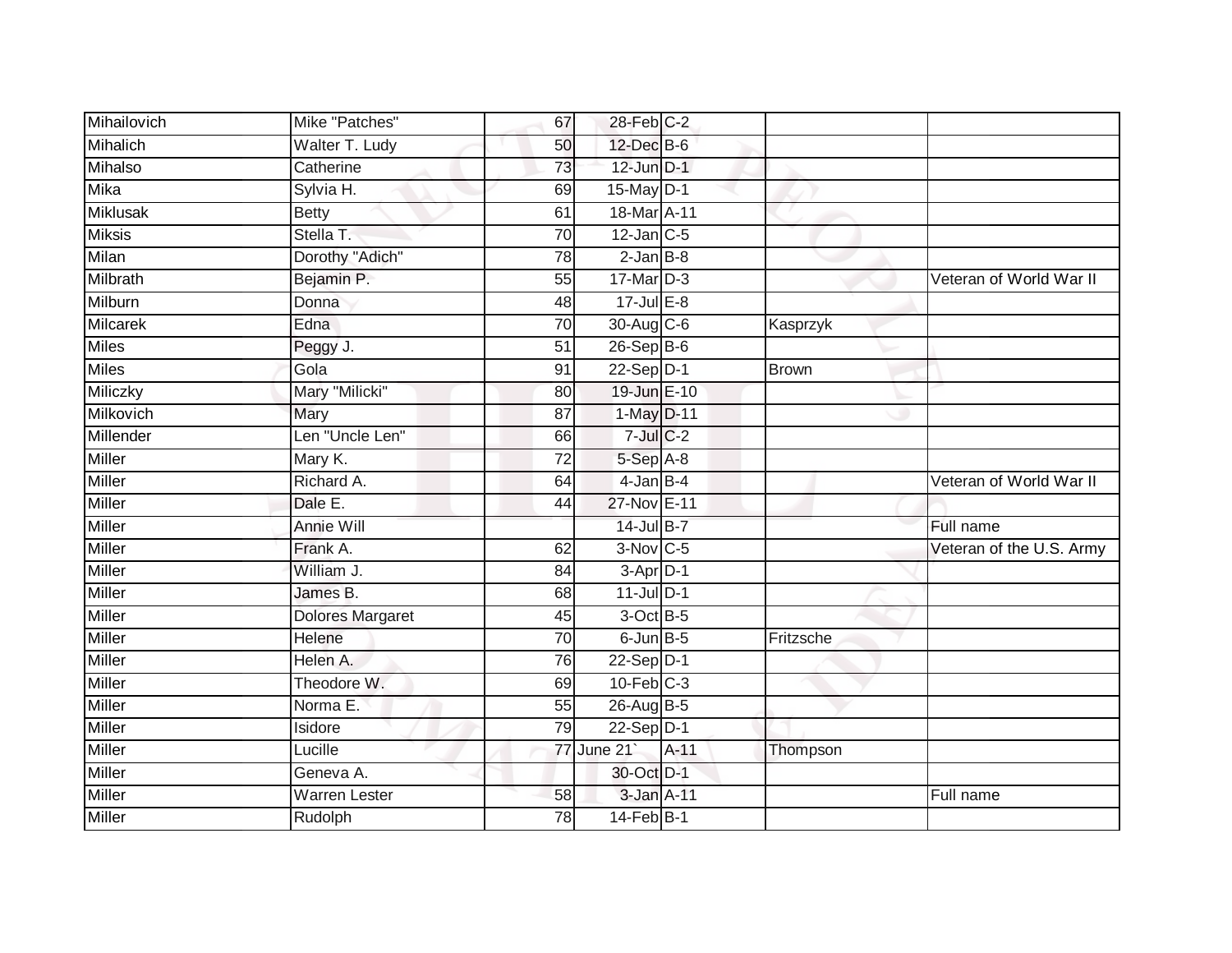| Frank J.           | 81              |  |                                                                                                                                                                                                                                                                                                                                                                                                                                                                                                                   |                         |
|--------------------|-----------------|--|-------------------------------------------------------------------------------------------------------------------------------------------------------------------------------------------------------------------------------------------------------------------------------------------------------------------------------------------------------------------------------------------------------------------------------------------------------------------------------------------------------------------|-------------------------|
| Charles            | 46              |  |                                                                                                                                                                                                                                                                                                                                                                                                                                                                                                                   |                         |
| Dorothy A.         | 85              |  |                                                                                                                                                                                                                                                                                                                                                                                                                                                                                                                   |                         |
| Lester C.          |                 |  |                                                                                                                                                                                                                                                                                                                                                                                                                                                                                                                   | Veteran of World War II |
| Atkinson           | $\overline{72}$ |  |                                                                                                                                                                                                                                                                                                                                                                                                                                                                                                                   |                         |
| Leona P.           | 75              |  |                                                                                                                                                                                                                                                                                                                                                                                                                                                                                                                   |                         |
| Edna K.            | 61              |  |                                                                                                                                                                                                                                                                                                                                                                                                                                                                                                                   |                         |
| <b>Bessie</b>      | 79              |  |                                                                                                                                                                                                                                                                                                                                                                                                                                                                                                                   |                         |
| Alice Verna        | 71              |  |                                                                                                                                                                                                                                                                                                                                                                                                                                                                                                                   | Full name               |
| Grace A.           |                 |  |                                                                                                                                                                                                                                                                                                                                                                                                                                                                                                                   |                         |
| Donka              | 82              |  |                                                                                                                                                                                                                                                                                                                                                                                                                                                                                                                   |                         |
| Sophie             | 90              |  |                                                                                                                                                                                                                                                                                                                                                                                                                                                                                                                   |                         |
| <b>Stella</b>      | 90              |  |                                                                                                                                                                                                                                                                                                                                                                                                                                                                                                                   |                         |
| Fern               | 86              |  |                                                                                                                                                                                                                                                                                                                                                                                                                                                                                                                   |                         |
| Barbara "Susie"    | 45              |  |                                                                                                                                                                                                                                                                                                                                                                                                                                                                                                                   |                         |
| Boris C.           | 65              |  |                                                                                                                                                                                                                                                                                                                                                                                                                                                                                                                   |                         |
| Joseph             | 62              |  |                                                                                                                                                                                                                                                                                                                                                                                                                                                                                                                   |                         |
| Helen              | 70              |  |                                                                                                                                                                                                                                                                                                                                                                                                                                                                                                                   |                         |
| Anthony A.         | 89              |  |                                                                                                                                                                                                                                                                                                                                                                                                                                                                                                                   | Veteran of World War I  |
| Olga               | 82              |  |                                                                                                                                                                                                                                                                                                                                                                                                                                                                                                                   |                         |
| Elizabeth          | 91              |  |                                                                                                                                                                                                                                                                                                                                                                                                                                                                                                                   |                         |
| Charlotte          | $\overline{77}$ |  |                                                                                                                                                                                                                                                                                                                                                                                                                                                                                                                   |                         |
| <b>Grace Marie</b> | 66              |  |                                                                                                                                                                                                                                                                                                                                                                                                                                                                                                                   | Full name               |
| Tom A.             | 32              |  |                                                                                                                                                                                                                                                                                                                                                                                                                                                                                                                   |                         |
| Cally "Shank"      |                 |  |                                                                                                                                                                                                                                                                                                                                                                                                                                                                                                                   |                         |
| Ethel E.           | 75              |  |                                                                                                                                                                                                                                                                                                                                                                                                                                                                                                                   |                         |
| Grace E.           | 75              |  |                                                                                                                                                                                                                                                                                                                                                                                                                                                                                                                   |                         |
| Frances J.         | 64              |  |                                                                                                                                                                                                                                                                                                                                                                                                                                                                                                                   |                         |
| Andrew P.          | 89              |  |                                                                                                                                                                                                                                                                                                                                                                                                                                                                                                                   |                         |
| Michael            | 91              |  |                                                                                                                                                                                                                                                                                                                                                                                                                                                                                                                   |                         |
| Eugene M.          | 71              |  |                                                                                                                                                                                                                                                                                                                                                                                                                                                                                                                   |                         |
| Walter M.          | 68              |  |                                                                                                                                                                                                                                                                                                                                                                                                                                                                                                                   |                         |
|                    |                 |  | 19-May D-3<br>20-Jul D-1<br>17-Jul E-8<br>$2-Sep$ C-4<br>28-Aug D-1<br>24-May C-1<br>$5$ -Oct $D-1$<br>8-Apr C-4<br>8-Dec D-7<br>28-Sep D-1<br>25-Aug B-7<br>$21-Aug$ $C-6$<br>9-Sep A-13<br>$4-AprB-5$<br>8-Feb C-7<br>$1-Aug$ <sub>C-4</sub><br>$4-Sep$ E-1<br>23-Oct D-1<br>$9$ -Feb $C-2$<br>7-May C-10<br>$25$ -Nov $ C-3 $<br>$26$ -Jun $D-2$<br>$13$ -Apr $D-1$<br>$6$ -Jul $D-1$<br>6-Sep B-5<br>$11-Sep$ E-2<br>5-Apr A-11<br>$9$ -Jan B-7<br>$1-FebB-5$<br>22-Aug B-5<br>16-Jan F-10<br>$22$ -Apr $D-1$ |                         |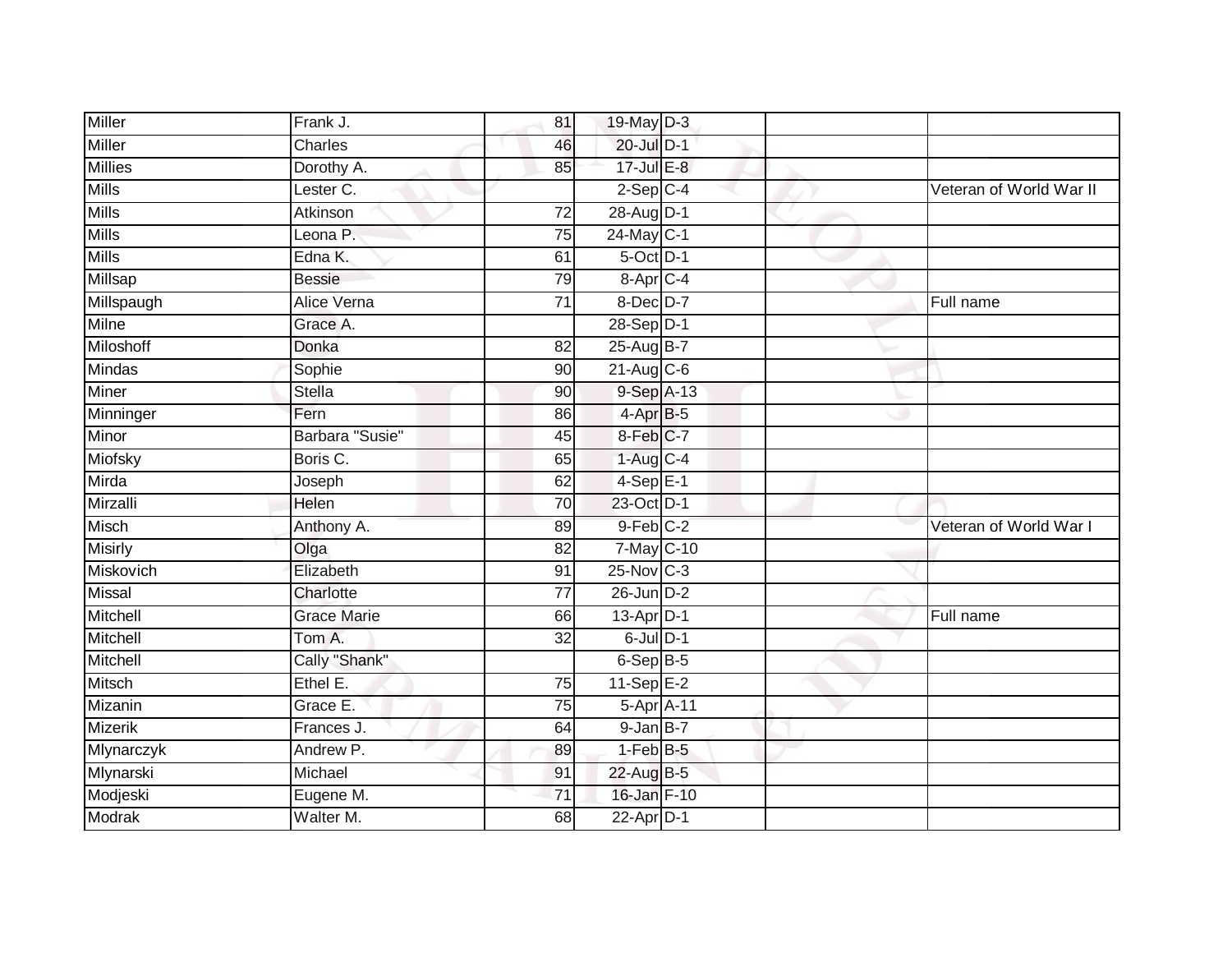| Moeglin       | Anne M.            | 69              | $2$ -Jan $B-8$              |  |                                       |
|---------------|--------------------|-----------------|-----------------------------|--|---------------------------------------|
| Mohr          | Louise E.          | 57              | 26-May B-5                  |  |                                       |
| Mold          | William W.         | 58              | 25-May D-1                  |  |                                       |
| Molenaar      | John               | $\overline{77}$ | 25-Mar B-5                  |  |                                       |
| Molenda       | John               | infant          | 20-Apr D-5                  |  |                                       |
| Molenda       | Jeremy             | infant          | 20-Apr D-5                  |  |                                       |
| Molitsky      | Benny              | 72              | $7-Nov$ B-6                 |  |                                       |
| Moll          | Glenn E.           | 54              | $12-Sep$ B-6                |  |                                       |
| Molnar        | William "Bill"     | 55              | 12-May B-5                  |  |                                       |
| Monahan       | William C.         | 61              | $7-Apr$ $C-6$               |  |                                       |
| Monroe        | <b>Betty</b>       | 63              | $23$ -Mar $\overline{B}$ -6 |  |                                       |
| Monroe        | Louis              | 65              | 24-Jul E-11                 |  |                                       |
| <b>Montes</b> | Herminio Y., Dr.   | 56              | 30-Jan E-9                  |  |                                       |
| Montgomery    | Willie Mae         | 81              | 26-Aug B-5                  |  | Full name                             |
| Moore         | Miles J.           | 60              | 24-Mar C-5                  |  |                                       |
| Moore         | Mable E.           | 40              | 9-Sep A-13                  |  |                                       |
| Moore         | Peter              | 86              | 29-Dec D-1                  |  |                                       |
| Moore         | Mary Ellen "Mayme" | 87              | $3-Aug$ $D-1$               |  |                                       |
| Moore         | Martha L.          | 77              | 27-Nov E-11                 |  |                                       |
| Moore         | Mary E.            | 79              | 14-Apr <sub>C-7</sub>       |  |                                       |
| Morales       | Geronima C.        | 79              | 30-Nov C-8                  |  |                                       |
| <b>Mordus</b> | Thomas John        | $\overline{78}$ | $19$ -Jan $D-2$             |  |                                       |
| Morenz        | Frany              | 80              | 21-Nov B-7                  |  |                                       |
| Morford       | David J.           | 44              | $3 - Jun$ $B-8$             |  |                                       |
| Morgan        | <b>Kenneth Lee</b> | 58              | 25-Aug B-7                  |  | Full name                             |
| Morgan        | <b>Hazel Marie</b> | 74              | 26-Dec D-1                  |  |                                       |
| Morin         | Leo J.             | $\overline{78}$ | $1-Aug$ <sub>C-4</sub>      |  |                                       |
| <b>Morris</b> | Vernon R.          | 46              | $22$ -Feb $B-4$             |  |                                       |
| <b>Morris</b> | John Raymond       | 59              | 14-Dec B-4                  |  | Full name, Veteran of<br>World War II |
| <b>Morris</b> | Ethel B.           | 92              | $22$ -Feb $B-4$             |  |                                       |
| <b>Morris</b> | Walter H.          | 64              | 18-Sep B-10                 |  |                                       |
|               |                    |                 |                             |  |                                       |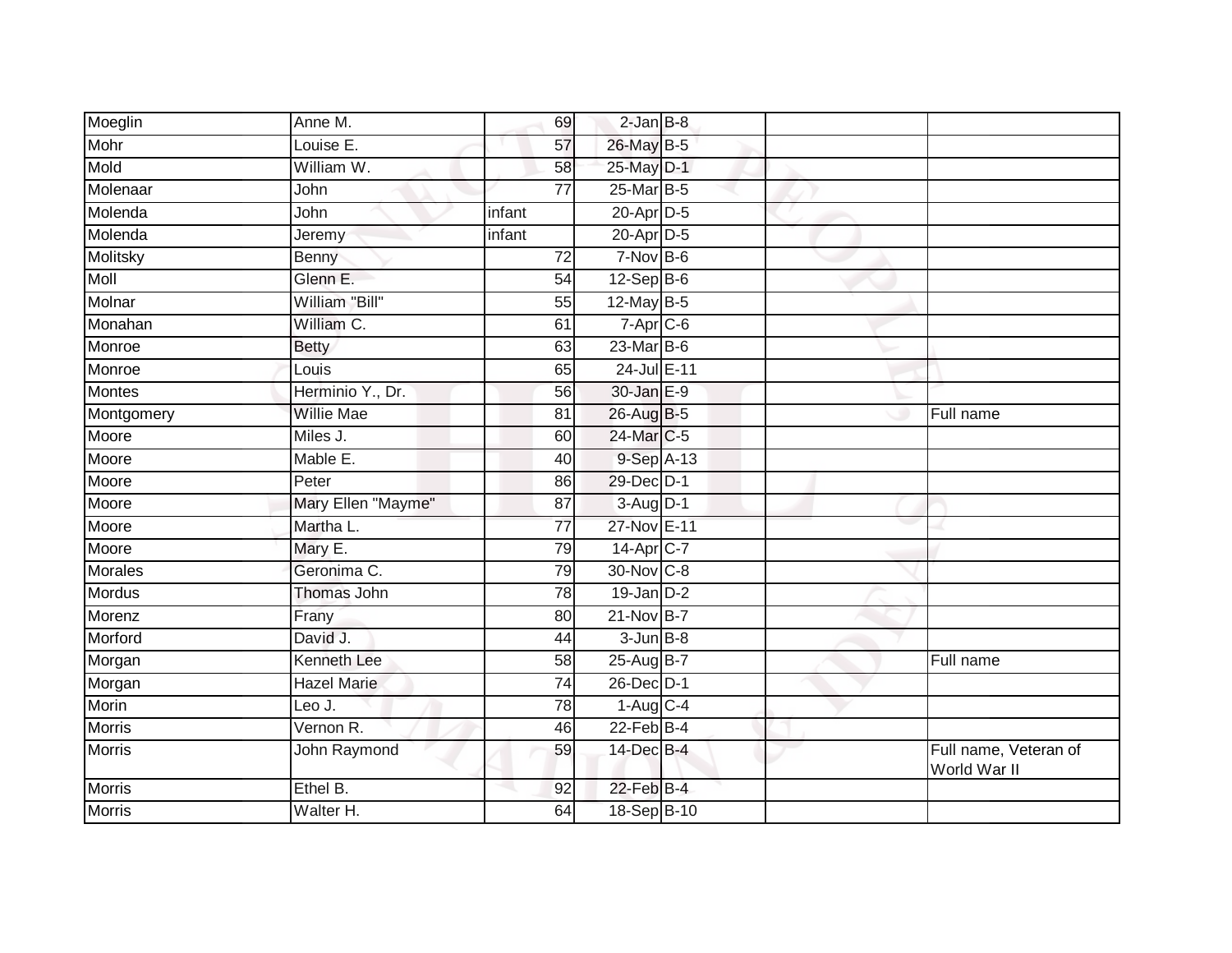| Morrison        | Clarence H.         | 73              | 27-Jul D-1       |          |                         |
|-----------------|---------------------|-----------------|------------------|----------|-------------------------|
| Morrison        | Benjamin R.         | 64              | 22-Mar B-5       |          |                         |
| Morse           | Hilda               | 85              | 23-Nov A-13      |          |                         |
| Morud           | Eleanor T.          | 68              | $16-Sep$ $C-5$   |          |                         |
| Morweiser       | Bernhard            | 83              | $2$ -Jan $B-8$   |          |                         |
| Mosbarger       | Paul E.             | 65              | 13-Feb D-1       |          |                         |
| Moseley         | Marlyn J.           | 66              | 30-Jun C-6       |          |                         |
| Mossell         | Frank               | 75              | 21-Jun A-11      |          |                         |
| Mott            | William G.          | 76              | 16-Aug B-5       |          |                         |
| Moyer           | Ethel               | 91              | $31$ -Jan B-4    |          |                         |
| Moylan          | Clara M.            | 91              | 18-Mar A-11      |          |                         |
| Moysin,         | <b>Boris</b>        | 62              | $2$ -Jan $B-8$   |          |                         |
| Mroz            | Walter F.           | 84              | $19$ -Jan $D-2$  |          |                         |
| Mucha           | Micael              | 30              | 17-Jan C-2       |          | Served in the U.S. Navy |
| Mudrak          | Susan               | 69              | $3$ -Jul $D-1$   |          |                         |
| Mueller         | Kenneth C.          | 66              | 30-May B-2       |          |                         |
| Muenich         | Arthur              | 83              | $28$ -Jun $B-5$  |          |                         |
| Mulholland      | Roy J.              | 77              | $1$ -Jul $A$ -15 |          |                         |
| <b>Mullauer</b> | Rudolph             | 85              | $9$ -Dec $B$ -6  |          |                         |
| <b>Mulle</b>    | Jean T.             | 48              | 31-Mar C-10      | Majewski |                         |
| Mullen          | James F.            | 82              | $6$ -Feb $B$ -8  |          |                         |
| <b>Muller</b>   | Edwin R.            | 68              | 17-Nov D-5       |          |                         |
| <b>Mullins</b>  | Helen Ann           | 75              | 25-Jul C-4       | Maihofer | Full name               |
| Murga           | <b>John</b>         | 73              | 8-Apr C-4        |          |                         |
| Murphy          | <b>Harold Lloyd</b> | 52              | $15$ -Jun $C-4$  |          | Full name               |
| <b>Murphy</b>   | Anna C.             |                 | 10-Jun A-13      | Connolly |                         |
| <b>Murphy</b>   | William H.          | $\overline{57}$ | 16-Jun C-5       |          | Served in the U.S. Navy |
| Murphy          | John F.             | 83              | $24$ -Feb $C$ -6 |          |                         |
| Murray          | Isabel "Stub"       | 78              | 17-Aug D-2       |          |                         |
| Murray          | Frank T.            | 83              | 15-Sep D-1       |          |                         |
| Murzyn          | Albert              | 80              | 13-Feb D-1       |          |                         |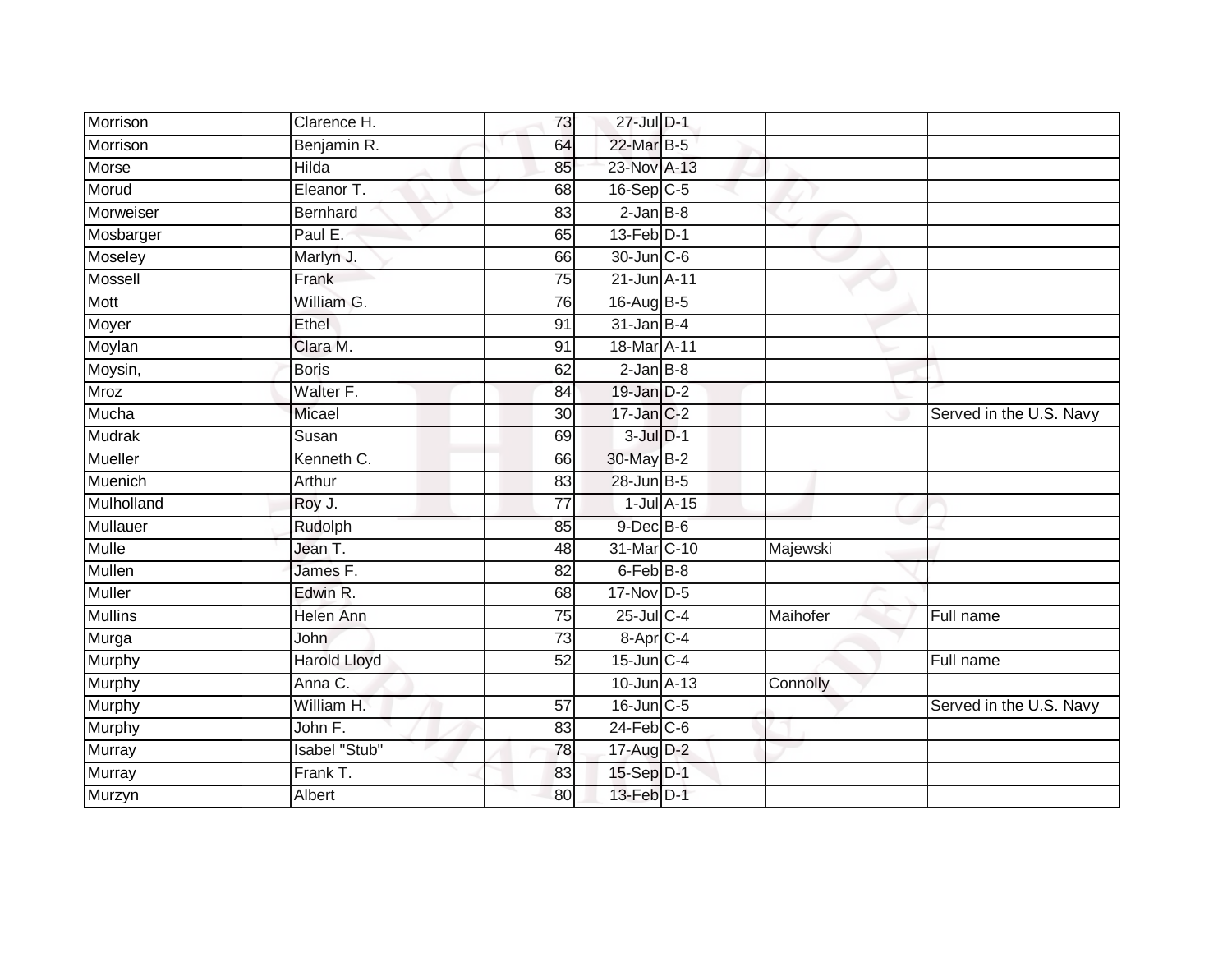| Murzyn           | Joseph A.                     | 55              | 3-Jan A-11        |           | Veteran of the Korean<br>conflict |
|------------------|-------------------------------|-----------------|-------------------|-----------|-----------------------------------|
| Muschelewicz     | Ann G.                        | 88              | 19-Oct D-1        |           |                                   |
| Musgrave         | William "Red"                 | 53              | $19$ -Jul B-5     |           |                                   |
| Mushmushian      | Janice M.                     | 46              | 25-Mar B-5        |           |                                   |
| Mustafa          | Abraham                       | 93              | 3-Feb C-7         |           |                                   |
| Mutka            | Christine M.                  | 70              | $25$ -Dec $D-6$   |           |                                   |
| <b>Myers</b>     | James J.                      | 45              | $3 - Jun$ $B-8$   |           |                                   |
| <b>Myers</b>     | Harry                         | 59              | 12-Jan A-11       |           |                                   |
| <b>Myers</b>     | <b>Bill</b>                   | 72              | 15-Dec C-7        |           |                                   |
| <b>Myers</b>     | James W., Jr.                 | 68              | $19-Sep$ B-6      |           |                                   |
| <b>Myers</b>     | Joseph M.                     | $\overline{70}$ | $27$ -Feb $D-1$   |           |                                   |
| <b>Myers</b>     | Loren                         | 76              | 3-Jan A-13        |           |                                   |
| <b>Myles</b>     | Thomas C.                     | 15              | 9-Aug B-5         |           |                                   |
| <b>Myscak</b>    | Matthew S.                    | 57              | 27-Feb D-1        |           |                                   |
| <b>Mysliwiec</b> | Leo $\overline{\mathsf{R}}$ . | 69              | 13-Dec B-6        |           | Veteran of World War II           |
| <b>Mysliwy</b>   | Larry                         | 30              | 30-Oct D-1        |           |                                   |
| <b>Mysliwy</b>   | Josephine S.                  | 85              | 23-Oct D-1        | Zygmut    |                                   |
| Nagel            | Lottie M.                     | 73              | $15$ -Jan $D-6$   |           |                                   |
| Nagle            | I. Manny                      | 47              | $5$ -May B-4      |           |                                   |
| Nagy             | Rebecca                       | 88              | 26-Oct D-9        |           |                                   |
| <b>Nagy</b>      | <b>Rosemary Ruth</b>          | 54              | $9$ -Jan $D-3$    |           | Full name                         |
| Nagy             | Patricia Ann                  | 57              | 28-Aug D-1        | Schroeder |                                   |
| Nalepa           | Sophie M.                     | 60              | 25-Aug B-7        |           |                                   |
| Nalvan           | John "Jack"                   |                 | $13$ -Feb $D-1$   |           |                                   |
| Napierkowski     | Andrew                        | $\overline{97}$ | $14-Sep D-6$      |           |                                   |
| Napoli           | Mary Lou                      | 60              | $23$ -Jan $D-1$   |           | Full name                         |
| Narug            | Ruth L.                       | 61              | $26$ -Jun $D-2$   | Doppe     |                                   |
| Nathusius        | Hilda L.                      | 83              | $12$ -Jan $ C-5 $ |           |                                   |
| Navlan           | Olga B.                       | 76              | 5-Oct D-1         |           |                                   |
| Navta            | Mildred H.                    | 69              | 27-Dec B-6        |           |                                   |
| Nawracaj         | Frances                       | 98              | 30-Dec B-5        |           |                                   |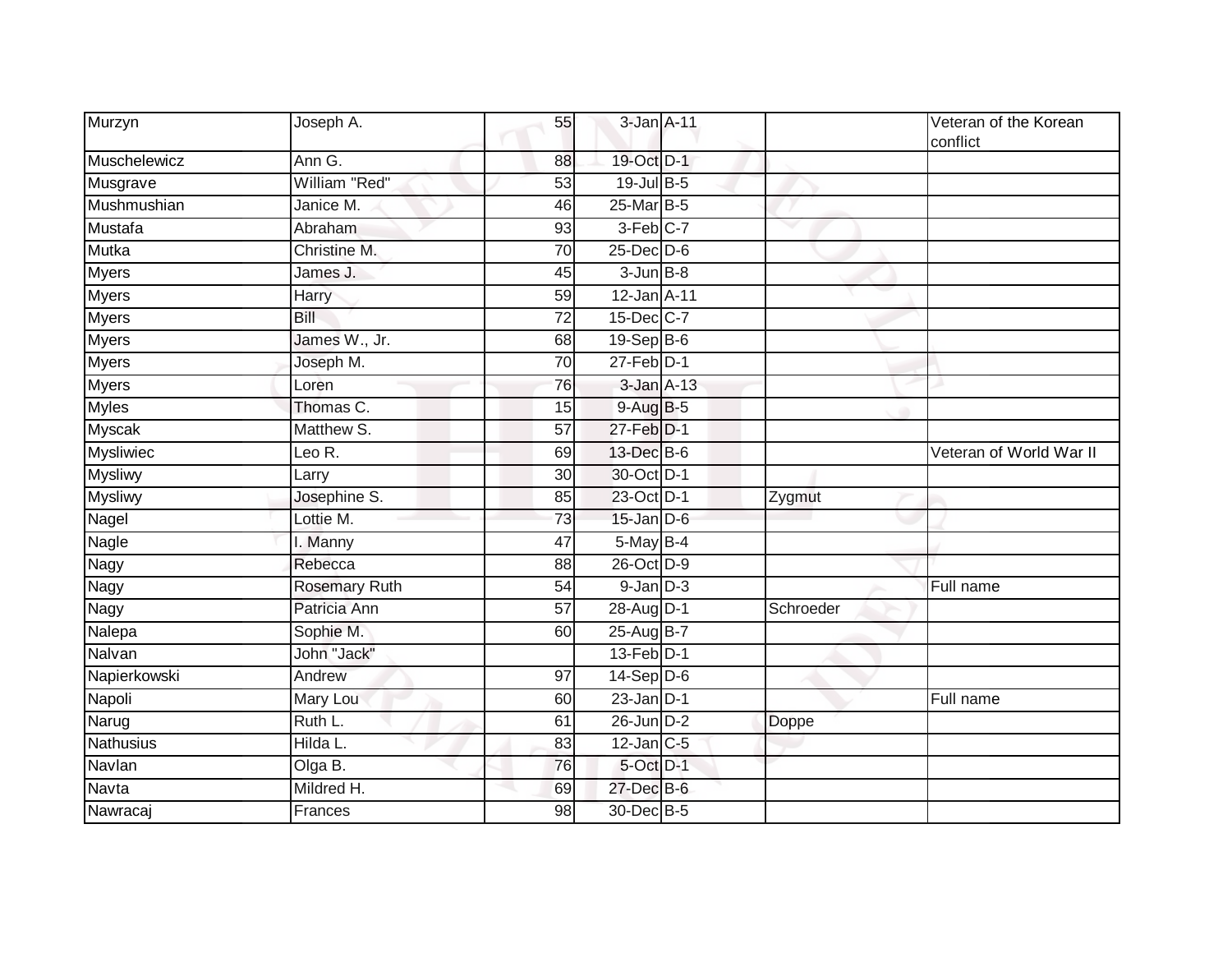| Neeley         | Teanolia               | 73              | $2$ -Jun $B-9$   |               |                         |
|----------------|------------------------|-----------------|------------------|---------------|-------------------------|
| Neiner         | Emil                   | 72              | $13$ -Jul C-3    |               |                         |
| <b>Neises</b>  | Florence               | 76              | 6-Feb B-8        |               |                         |
| Nelson         | William J.             | 59              | $2$ -Jan $B-8$   |               | Veteran of World War II |
| Nelson         | Leo $V$ .              | $\overline{74}$ | 27-Oct C-6       |               |                         |
| Nelson         | Geneva                 | 70              | $2$ -May $C-2$   |               |                         |
| Nelson         | <b>Norvis</b>          | 85              | 27-Jul D-1       |               |                         |
| Nelson         | Alora O.               | 76              | 28-Apr A-15      |               |                         |
| Neugebauer     | Paul J.                | 73              | $11$ -Jul D-1    |               |                         |
| Newberry       | Laura Belle            | 94              | $29-Sep$ F-8     |               | Full name               |
| <b>Newlin</b>  | Frederick              | 68              | $1-Jan$ B-2      |               |                         |
| Newman         | Maggie Williams        | 79              | 11-Dec G-1       | Davidson      |                         |
| Newnum         | Leona "Lillie"         | 94              | 27-Nov D-10      |               |                         |
| <b>Nichols</b> | Thomas B.              | 64              | 15-Jun C-4       |               | Veteran of World War II |
| Nichols        | Irma W.                | 91              | $11$ -Jan B-6    | Walter        |                         |
| Nichter        | Maurice H.             | 69              | 13-Dec B-6       |               | Veteran of World War II |
| <b>Nickel</b>  | Evelyn                 | 54              | $29-Sep$ $F-8$   |               |                         |
| Nicoara        | John                   | 70              | 22-Aug B-5       |               |                         |
| Nicoloff       | Mary                   | 69              | 16-Dec D-4       | <b>Stasak</b> |                         |
| Niebling       | <b>Rita</b>            | 60              | $14$ -Jan $C$ -6 |               |                         |
| Nielsen        | Christian "Chris"      | 74              | $21$ -Oct B-6    |               |                         |
| Niemiec        | Edward B.              | 67              | 10-Jun A-13      |               |                         |
| Nightengale    | <b>Nellie</b>          | 79              | $3-Nov$ C-5      |               |                         |
| Nissen         | Meinhard S.            | 78              | $1 - Apr$ B-7    |               |                         |
| Noble          | Lizzie B.              |                 | $2$ -Jan $B-8$   |               |                         |
| Noble          | Richard J., Sr. "Durk" |                 | $2$ -Oct $E-1$   |               | Veteran of World War II |
| Noe            | <b>Ned</b>             | 65              | $1-FebB-5$       |               |                         |
| Nofflett       | Jessie                 | 95              | 21-Mar C-2       |               |                         |
| Nolan          | Frank J.               | 64              | 3-Mar D-3        |               | Veteran of World War II |
| Nolan          | Jeffrey L.             | $\overline{27}$ | 10-Jul D-1       |               |                         |
| Nondorf        | Agnes M.               | 67              | 28-Aug D-1       | Schweitzer    |                         |
| Noonan         | <b>Mary Foss</b>       | 79              | $9$ -Jan $D-3$   |               |                         |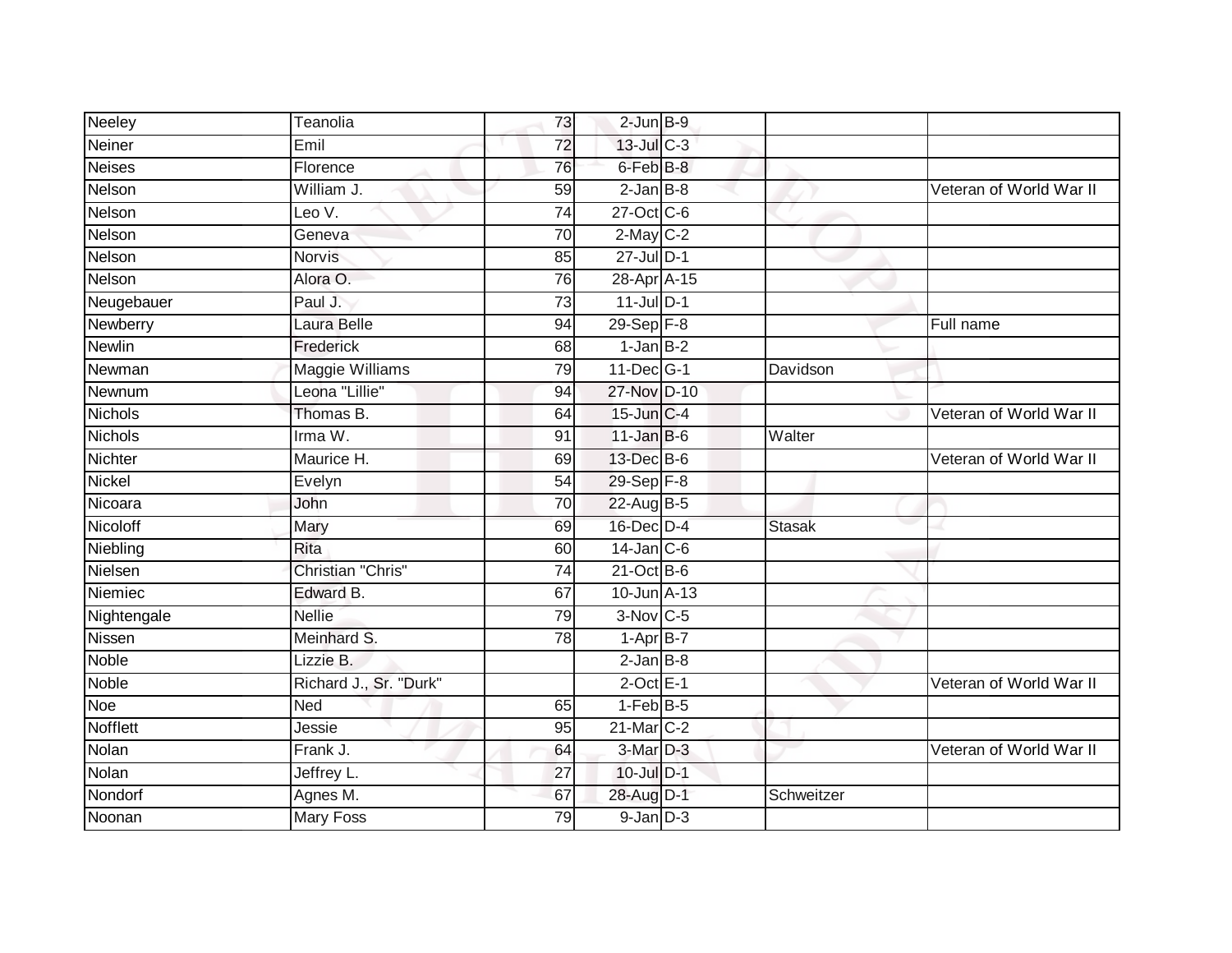| <b>North</b> | Wilford             | 77              | 13-Sep B-6             |        |                         |
|--------------|---------------------|-----------------|------------------------|--------|-------------------------|
| Norton       | Robert W.           | 58              | 9-Aug B-5              |        | Veteran of World War II |
| Norton       | Lester              | 77              | 6-Nov D-5              |        |                         |
| Norwood      | Pinkie              | 86              | $7-Sep$ B-7            |        |                         |
| <b>Novak</b> | Edwin E.            | $\overline{59}$ | $3$ -Oct $B$ -5        |        | Veteran of World War II |
| Novak        | Sylvester "Slick"   | 63              | $15$ -Nov $B-6$        |        |                         |
| Novak        | Arnold H.           | 68              | $2$ -Jan B-8           |        |                         |
| Novak        | Jeffrey J.          | 27              | 14-Feb B-1             |        |                         |
| Novak        | Dennis              | 27              | $6-SepB-5$             |        |                         |
| Novak        | Walter G.           | 79              | $1$ -Jun $D-1$         |        |                         |
| Novakowski   | John, Sr.           | 69              | $1-Aug$ <sub>C-4</sub> |        |                         |
| Novosel      | Thomas Joseph       | 53              | 31-Mar C-10            |        | Full name               |
| Novotney     | Anna M.             | 88              | $1-Nov$ <sub>C-1</sub> |        |                         |
| <b>Nowak</b> | Mary                | 95              | 28-Nov B-6             |        |                         |
| <b>Nowak</b> | Emilie M.           | 65              | 16-Dec D-4             |        |                         |
| Nowesnick    | Anthony J.          | 67              | 9-Jan B-7              |        |                         |
| Noworyta     | Leo A.              | 63              | 30-Sep C-3             |        |                         |
| Noy          | Martin B.           | $\overline{73}$ | 27-Feb D-1             |        | Veteran of World War II |
| Nuerenberg   | Alice               | 90              | 30-Oct D-1             |        |                         |
| <b>Nunez</b> | Ignacia C.          | 87              | $23$ -Aug B-4          |        |                         |
| Nymeyer      | Cornelia            | 85              | 19-May D-3             |        |                         |
| Nytko        | Joseph F.           | 64              | 11-Oct C-1             |        | Veteran of World War II |
| O"Connor     | Loretta Kirk        | 91              | 20-Jul D-1             |        | Full name               |
| Oakley       | <b>Chez William</b> | 6               | $2$ -Jan $B-8$         |        | Full name               |
| Obara        | Joseph              | 91              | 14-Jul B-7             |        |                         |
| Oblon        | Anne                | 58              | $23$ -Jan D-1          | Kansky |                         |
| Obrenski     | Vince "Joe"         | 63              | 16-Sep C-5             |        | Veteran of World War II |
| O'Brien      | Margaret            | 63              | $2$ -Jan $B$ -8        |        |                         |
| O'Donnell    | Madeleine C.        | 79              | 28-Jul C-8             |        |                         |
| O'Donnell    | Hazel E.            | 82              | 8-Apr <sub>IC-4</sub>  |        |                         |
| O'Donnell    | James "Junior"      | 55              | 28-Jan D-1             |        | Veteran of World War II |
| O'Donnell    | Hugh E.             | $\overline{71}$ | 19-Dec B-5             |        |                         |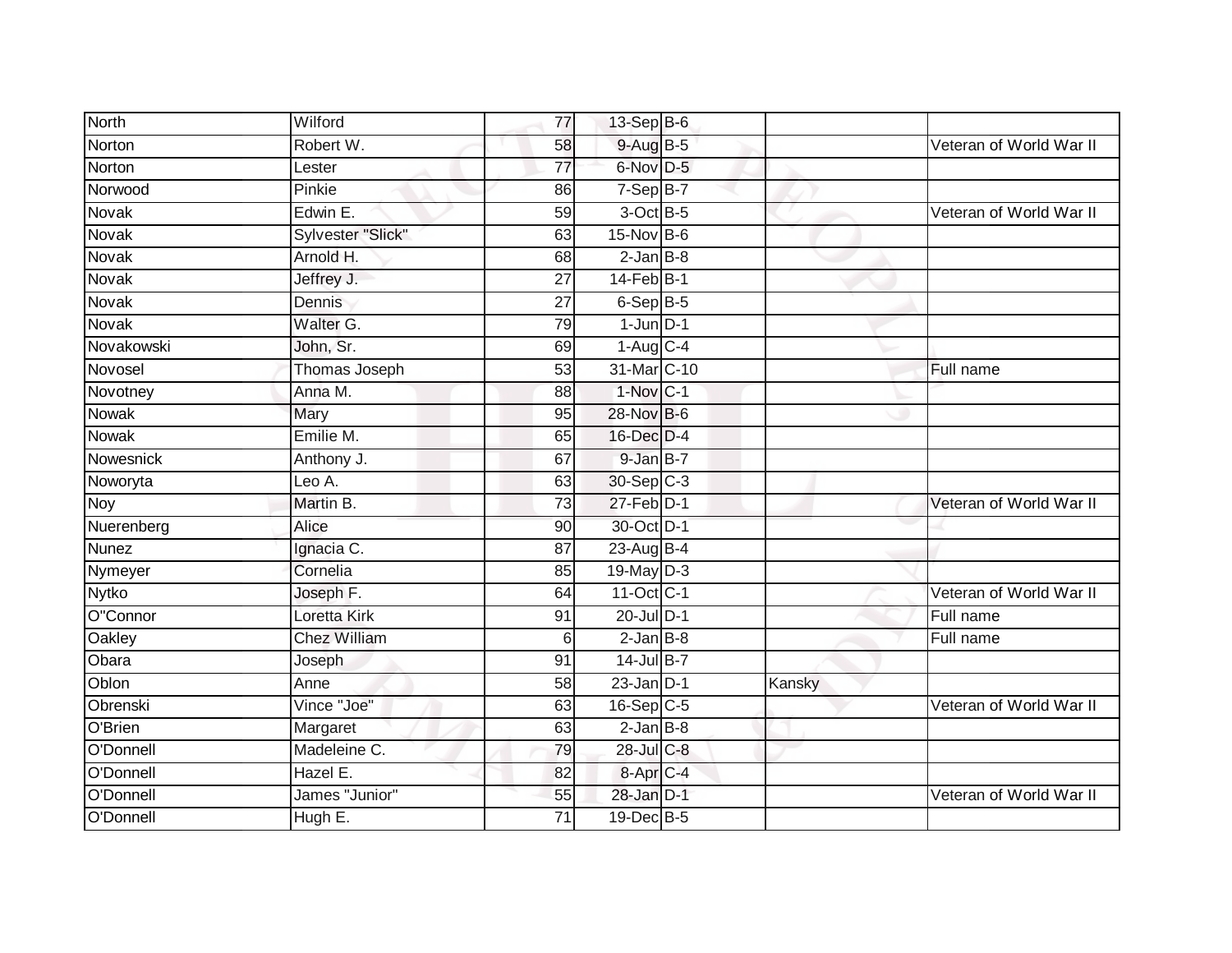| O'Drobinak | Louis R. Sr.        | 58              | 27-Sep B-6                |        | Veteran of World War II |
|------------|---------------------|-----------------|---------------------------|--------|-------------------------|
| Ogborn     | Lola Faye           | 83              | 25-Mar B-5                |        | Full name               |
| Ogden      | Mary B.             | $\overline{72}$ | 6-Jul D-1                 |        |                         |
| Ogden      | Robert C. "Bob"     | 58              | 8-Feb C-7                 |        |                         |
| Oglesby    | Donald Ray          | 44              | 25-Nov C-3                |        | Full name               |
| Ogren      | Minnie A.I          | 86              | 21-Dec C-5                |        |                         |
| O'Hara     | David W.            | 61              | 13-Mar D-1                |        | Veteran of World War II |
| Ohlstrom   | Evelyn E.           | 60              | 14-Mar B-6                |        |                         |
| O'Keefe    | Francis J.          | 79              | $3$ -Oct $B$ -5           |        |                         |
| O'Keefe    | Gladys A.           | 73              | $17 - Jun$ <sub>C-1</sub> |        |                         |
| Olah       | Irene               | 69              | $25-AugB-7$               |        |                         |
| Oldenberg  | Alfred J.           | 60              | $14$ -Dec $B-4$           |        | Veteran of World War II |
| Oldenberg  | Donald J.           | 60              | 15-Dec C-7                |        | Veteran of World War II |
| Oldfield   | Leo C.              | $\overline{77}$ | $3$ -Jan $A-13$           |        |                         |
| Olesek     | Peter J.            | 58              | 15-May D-1                |        |                         |
| Oliver     | Shirley E.          | 59              | 29-Nov A-8                | Borman |                         |
| Oliver     | <b>Scott Edward</b> | 20              | 19-Jan D-2                |        | Full name               |
| Oliver     | Anne                | 55              | 22-Aug B-5                |        |                         |
| Olund      | Rudolph E. "Rudy"   | $\overline{72}$ | 5-Jan C-2                 |        |                         |
| Olund      | William H.          | 46              | $21$ -Jul $B-9$           |        |                         |
| O'Malley   | Patrick H.          | 74              | $24$ -Jun $C-1$           |        |                         |
| Onderak    | Helen               | 73              | $25$ -Jul C-4             |        |                         |
| Onderko    | Joseph F.           | 78              | $11-Feb$ C-3              |        |                         |
| Ondra      | <b>Ethel Irene</b>  | 70              | $9$ -Dec $B$ -6           |        | Full name               |
| O'neil     | Margaret M.         | 88              | $31$ -Jan B-4             |        |                         |
| O'Neill    | James T., Sr.       | 78              | $28$ -Jun B-5             |        |                         |
| Onesky     | Johanna             | 75              | $11$ -Jul $D-1$           |        |                         |
| Oney       | Peter W.            | 52              | 22-Apr D-1                |        |                         |
| Ooms       | Steven E.           | 27              | 3-Jan A-13                |        |                         |
| Ooms       | <b>Tienne</b>       | 86              | 20-Jan C-6                |        |                         |
| Opat       | Vera G.             | 76              | $27$ -Dec $B$ -6          |        |                         |
| Oprich     | Slavko              | 82              | $2-Sep$ C-4               |        |                         |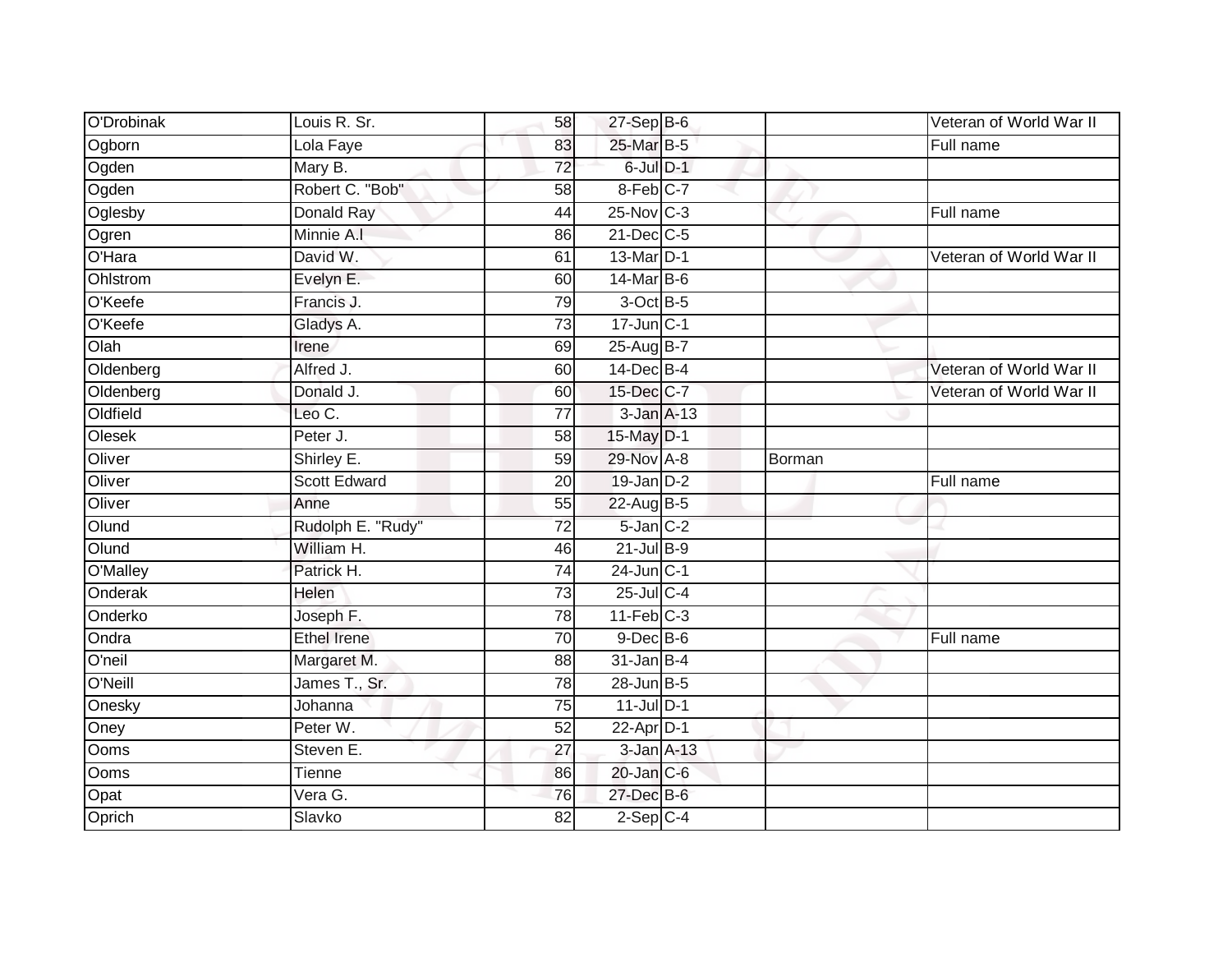| Orfice      | Mary              | 74              | 22-Jul C-4      | Lemon |                         |
|-------------|-------------------|-----------------|-----------------|-------|-------------------------|
| Organ       | Frank             | 84              | $4$ -Nov B-5    |       |                         |
| Orgon       | Edward J., D.D.S. | 54              | 22-Nov B-6      |       |                         |
| Orlich      | Mary              | 86              | 6-Feb B-8       |       |                         |
| Orloff      | Carl              | $\overline{71}$ | $17$ -May B-5   |       | Veteran of World War I  |
| Oros        | Shawn M.          | 24              | $11$ -Jul $D-1$ |       |                         |
| Ortega      | Romulo            | 81              | 27-Nov E-11     |       |                         |
| Ortega      | Leonarda          | 87              | 8-Aug C-6       |       |                         |
| Ortiz       | Guadalupe         | 46              | 19-Jun E-10     |       |                         |
| Ortman      | Harold A.         | 62              | $6$ -Jul $D-1$  |       |                         |
| Ortosky     | Anna              | 75              | $3-Jan$ $A-11$  |       |                         |
| Orzechowicz | Julia             | 85              | $3$ -Jan $A-13$ |       |                         |
| Osolinski   | Walter A.         | 74              | 19-Oct D-1      |       |                         |
| Ossanna     | <b>Natalia</b>    | 82              | 27-Oct C-6      |       |                         |
| Osterberg   | Roy G.            | 87              | 17-Nov D-5      |       |                         |
| Ostrowski   | Helen M.          |                 | 10-Aug D-1      |       |                         |
| Ostrowski   | Edward J., Sr.    | 84              | 17-Mar D-3      |       |                         |
| O'tinger    | Wilford Ray, Jr.  | 22              | 25-Nov C-3      |       | Full name               |
| Otte        | Emma C.           | 78              | 20-Mar C-8      |       |                         |
| Ottenheimer | Alta S.           | 88              | $3$ -Oct $B$ -5 |       |                         |
| Overmeyer   | Homer F.          | 72              | $21$ -Feb $C-2$ |       |                         |
| Overstreet  | Ronald D.         | $\overline{35}$ | $11$ -Jul D-1   |       |                         |
| Owen        | Folkert J.        | 76              | 13-Mar D-1      |       |                         |
| Pabey       | Jose A.           | 64              | 18-Oct C-5      |       |                         |
| Pabian      | Anna T.           | 75              | 18-Sep B-10     |       |                         |
| Pajak       | Louis             | 65              | 21-Jun A-11     |       |                         |
| Palenik     | Joseph M.         | 78              | $25$ -Oct B-5   |       |                         |
| Pallone     | Dominic A., Rev.  | $\overline{70}$ | $2$ -Jun $B-9$  |       |                         |
| Palma       | Leo J.            | 62              | 26-Sep B-6      |       |                         |
| Palmer      | Lawrence L., Jr.  | 47              | 7-Sep B-7       |       |                         |
| Palovcik    | Andrew            | 64              | 21-Mar C-2      |       |                         |
| Pandak      | Joseph            | 66              | 13-Nov E-1      |       | Veteran of World War II |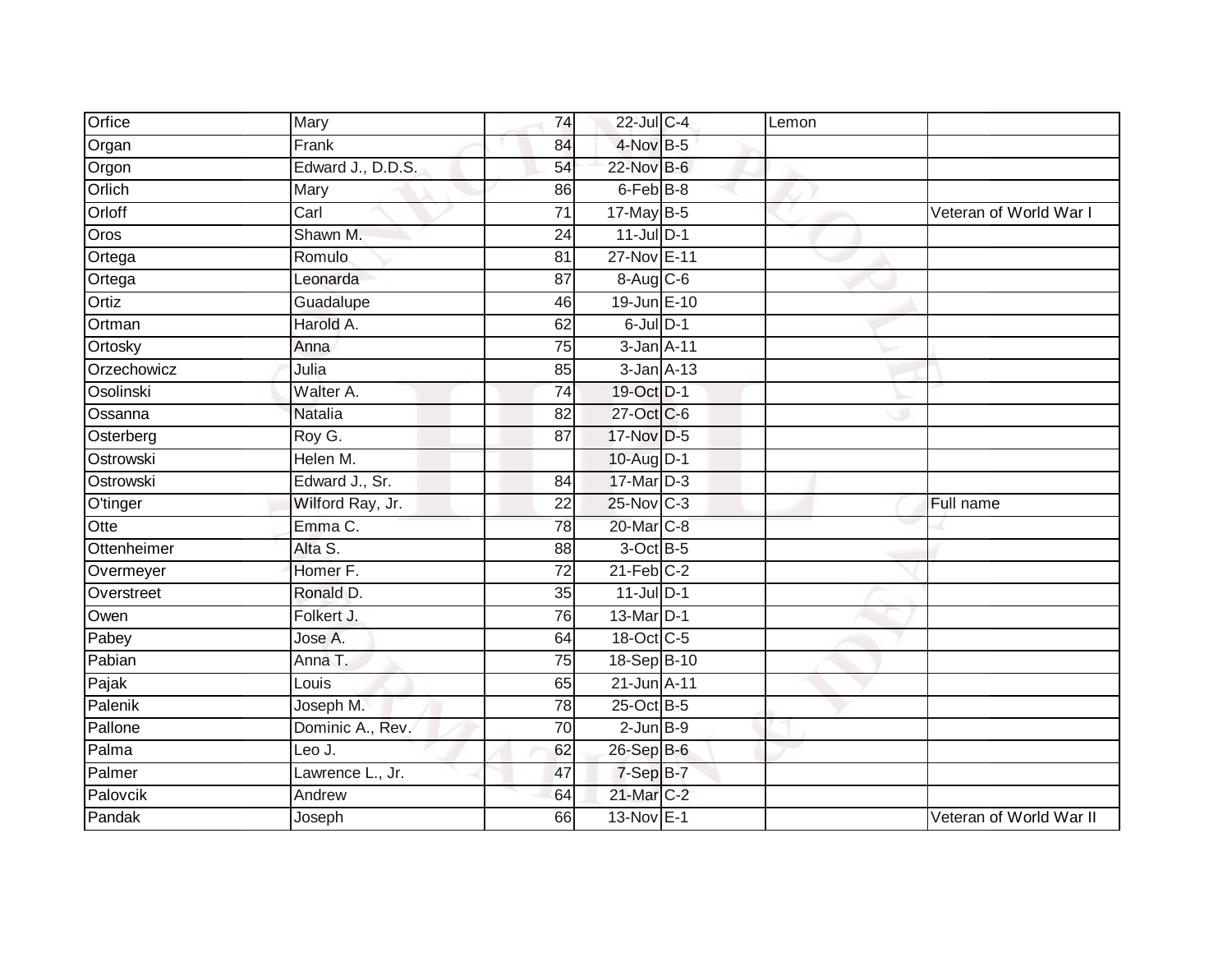| Pandak         | Julius Stevenson  | 69              | 26-Jul C-5      |       | Full name                         |
|----------------|-------------------|-----------------|-----------------|-------|-----------------------------------|
| Panian         | Stefania          |                 | 25-Dec D-6      |       |                                   |
| Pankaski       | <b>Stanley</b>    | 76              | 14-Nov B-7      |       |                                   |
| Pankiewicz     | Bernice T.        | 65              | $1-Sep$ B-8     |       |                                   |
| Panozzo        | Domenick          | 80              | $22$ -Jun $D-1$ |       |                                   |
| Papa           | Rose Marie        | 46              | $26 - Sep$ B-6  |       | Full name                         |
| Papa           | Maria Grace       | 76              | 28-Apr A-15     |       | Full name                         |
| Pappas         | <b>Rita</b>       | 32              | $1$ -Jan $B-2$  |       |                                   |
| Paprocki       | Anna              | $\overline{87}$ | 1-May D-11      |       |                                   |
| Parchem        | Gordon V.         | $\overline{71}$ | 18-Aug B-8      |       |                                   |
| Park           | Walton G.         | 63              | 31-May C-2      |       | Veteran of the Korean<br>conflict |
| Parker         | Rena              | 60              | 22-Sep D-1      |       |                                   |
| Parker         | Solomon, Jr.      | 76              | $12$ -Jul B-5   |       |                                   |
| Parker         | John I. "Bandura" | 63              | 26-May B-5      |       |                                   |
| Parker         | Edith             | 90              | 6-Sep B-5       |       |                                   |
| Parrish        | Myrtle L.         | 83              | 10-Apr D-1      |       |                                   |
| Parrish        | Claude            | 86              | $11$ -Jan B-6   |       |                                   |
| Parsons        | Darlene           | 24              | 27-Sep B-6      |       |                                   |
| Paskiewicz     | Sophie S.         | 65              | 12-Oct C-5      | Johns |                                   |
| Paswinski      | Anthony F.        | 64              | 9-Mar D-2       |       |                                   |
| Paterek        | Josephine         | 88              | $5$ -Jan $C-2$  |       |                                   |
| Patka          | Allie             | 62              | 5-Apr A-11      |       |                                   |
| Patriarch      | Joseph            | 51              | 27-Jul D-1      |       |                                   |
| Patriarcha     | Joseph            | 51              | 28-Jul C-8      |       |                                   |
| <b>Patrick</b> | <b>Emma Marie</b> | 40              | $17$ -Apr $D-1$ |       |                                   |
| Patterson      | Elise T.          | 90              | $11$ -Jul D-1   |       |                                   |
| Patterson      | Robert M.         | 81              | 14-Oct C-4      |       |                                   |
| Patterson      | June M.           | 64              | 23-Dec A-9      |       |                                   |
| Patterson      | Paul G.           | 77              | 7-Nov B-6       |       |                                   |
| Patterson      | Nola              | 78              | 15-Jun C-4      |       |                                   |
| Paulison       | Edith R.          | 92              | 26-Apr A-7      |       |                                   |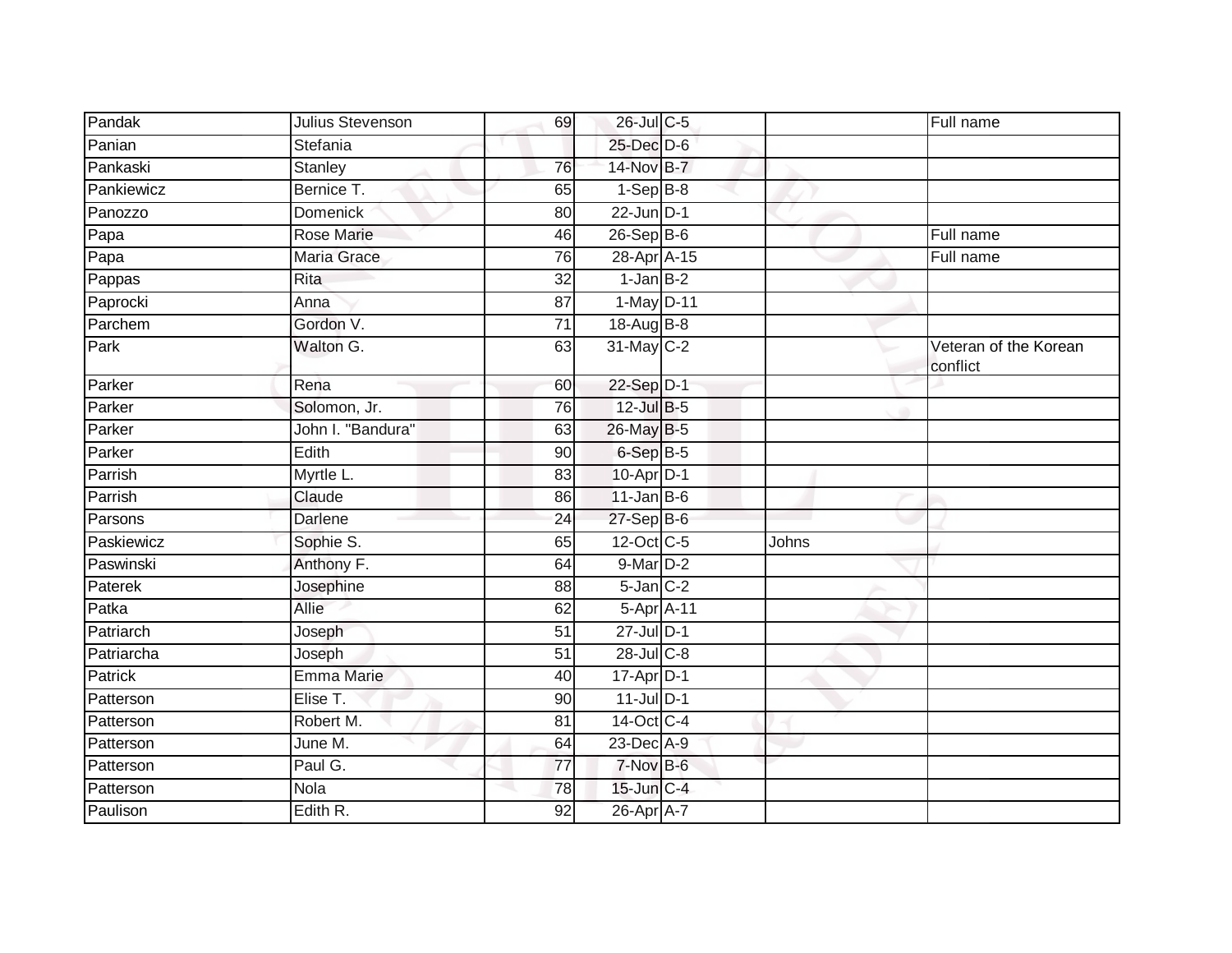| Pavichevich | Daniel P. "Zeke"   | 66              | 20-Apr D-5       |         |                         |
|-------------|--------------------|-----------------|------------------|---------|-------------------------|
| Pavlak      | Frances C.         | 72              | 27-Oct C-6       |         |                         |
| Pavlak      | Adolph             | 70              | 13-Dec B-6       |         | Veteran of World War II |
| Pavlovich   | John M.            | 66              | $13$ -Jul C-3    |         |                         |
| Pavnic      | Valeria            | 69              | $22$ -Jul C-4    |         |                         |
| Pawl        | Raymond T.         | 52              | $14$ -Mar $B$ -6 |         | Veteran of World War II |
| Pawlak      | Frank J.           | 55              | $23-Sep$ A-9     |         |                         |
| Pawlicki    | <b>Bernard</b>     |                 | 30-Jun C-6       |         | Veteran of World War II |
| Pawlowski   | Anthony R.         | 77              | $8-Sep$ C-1      |         |                         |
| Paxton      | <b>Lillie Mae</b>  | 83              | $1$ -Dec $ C$ -6 |         |                         |
| Payne       | Nancy E.           | 37              | 2-Aug A-11       |         |                         |
| Payne       | Sibyl              | 83              | $29-Sep$ $F-8$   |         |                         |
| Payne       | Clifford "Blackie" | 68              | 25-Aug B-7       |         |                         |
| Pearce      | Robert F.          |                 | 23-Sep A-9       |         |                         |
| Pecenka     | Thomas "Eggs"      | 26              | 18-Jul D-2       |         |                         |
| Pedone      | Margaret           |                 | 10-Feb C-3       | Leach   |                         |
| Pellar      | Josephine          |                 | $7$ -Jul $C$ -2  |         |                         |
| Pellish     | William R.         | 63              | 14-Feb B-1       |         | U.S. Air force member   |
| Pelton      | Ethel I.           | $\overline{74}$ | 1-May D-11       |         |                         |
| Pemberton   | Harry              | 74              | $5$ -May $B-4$   |         | Veteran of World War II |
| Pendleton   | <b>Mark Edward</b> | 22              | $4-Aug$ $C-3$    |         |                         |
| Pendock     | Prudy M.           | 59              | 23-Oct D-1       |         |                         |
| Pendowski   | Jean               | 70              | $25$ -Apr $C-2$  |         |                         |
| Penkala     | Kenneth R.         |                 | 25-Oct B-5       |         |                         |
| Penkowski   | La Verna           | 60              | 15-Aug B-6       | Smalley |                         |
| Penning     | Naomi R.           | 79              | 22-Aug B-5       |         |                         |
| Perdock     | Shirley M.         | 57              | 2-Aug A-11       |         |                         |
| Perez       | Savino             | 53              | $11$ -Jul D-1    | Califas |                         |
| Perkins     | Michael R.         | 76              | $9$ -Oct $E-1$   |         |                         |
| Perniciaro  | Maria              | 89              | 29-Dec D-1       |         |                         |
| Perry       | William J.         | 55              | 27-May C-2       |         | Veteran of World War II |
| Persic      | <b>Bernice</b>     | 65              | 17-Feb B-10      |         |                         |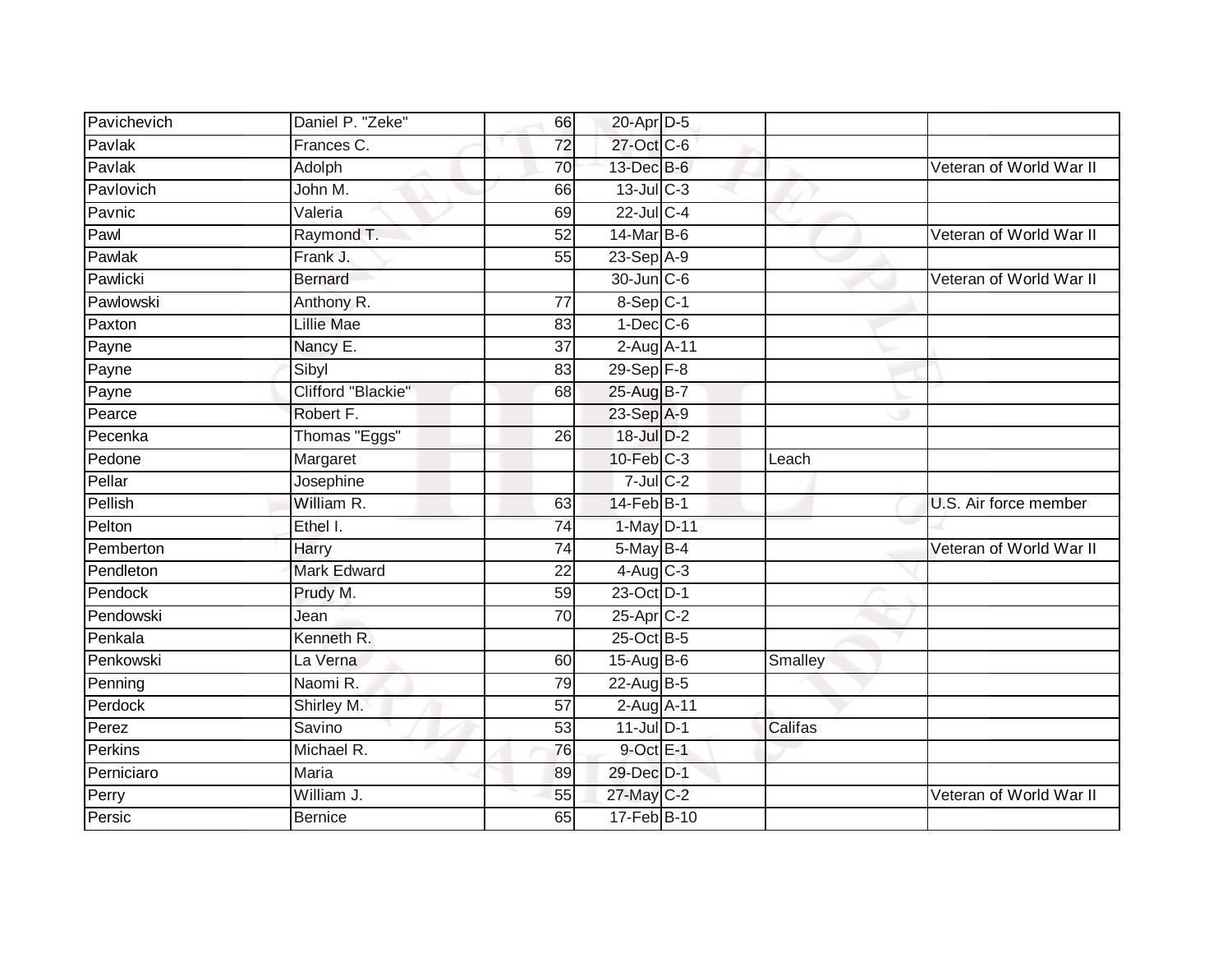| Pestikas  | Anna B.          | 78              | 19-Jun E-10           |           |                          |
|-----------|------------------|-----------------|-----------------------|-----------|--------------------------|
| Petalas   | Giasemi S.       | 27              | 16-Oct E-1            |           |                          |
| Peters    | Theodore J.      | 63              | 30-Sep C-3            |           | Veteran of World War II  |
| Peters    | Ruth A.          | 81              | 25-Apr C-2            |           |                          |
| Peters    | Anna E.          | $\overline{75}$ | $1-FebB-5$            | Poremba   |                          |
| Petersen  | William          | 93              | $9$ -Feb $C-2$        |           |                          |
| Peterson  | David G.         | 83              | 18-Mar A-11           |           |                          |
| Peterson  | Evalyn A.        | 82              | 27-Nov D-10           |           |                          |
| Peterson  | Josephine        | 47              | 3-Mar D-3             |           |                          |
| Peterson  | Anna K.          | 82              | $1-AprB-7$            |           |                          |
| Peterson  | Lela Pearl       | 63              | $10$ -Oct B-6         | Scott     | Full name                |
| Peterson  | Madelane T.      | 81              | $7$ -May $D-2$        |           |                          |
| Peterson  | Moses            | 78              | $2$ -Nov $D-1$        |           |                          |
| Petho     | John             | 66              | $24$ -Feb $C$ -6      |           |                          |
| Petkovic  | Nikola           | $\overline{77}$ | 16-Oct E-1            |           |                          |
| Petrak    | Matt J.          | 67              | 25-May D-1            |           | Veteran of World War II  |
| Petre     | John             | $\overline{76}$ | 24-Jul E-11           |           |                          |
| Petree    | William H. "Red" | 69              | 25-Mar B-5            |           |                          |
| Petro     | George           | 90              | $24$ -Apr $E-1$       |           |                          |
| Petrunich | Stephan          | 83              | $11$ -Jul D-1         |           |                          |
| Petrusa   | Edna B.          | 75              | 5-Jun F-7             |           |                          |
| Petyo     | Elizabeth        | 64              | $26$ -Jun $D-2$       | Habzansky |                          |
| Petzold   | Victoria         | 84              | 19-Oct D-1            |           |                          |
| Peulecke  | Ann              | 69              | $8$ -Dec $D-7$        | Gallagher |                          |
| Peveler   | Raymond          | 76              | 3-Nov C-5             |           |                          |
| Pfeifer   | William          | 83              | $24$ -May C-1         |           |                          |
| Pharms    | Charlie C.       | 38              | 6-Feb <sup>B-8</sup>  |           |                          |
| Phelps    | William A.       | 62              | $27$ -Dec $B$ -6      |           | Veteran of World War II  |
| Phillips  | Emma S.          | 78              | 25-Apr <sub>C-2</sub> |           |                          |
| Phillips  | Llewlyn P.       | 90              | 26-Jun D-2            |           |                          |
| Phillips  | Claude E.        | 56              | 29-Mar B-5            |           | Veteran of World War II  |
| Phillips  | Edward J.        | $\overline{57}$ | $2$ -Jan $B-8$        |           | Veteran of the U.S. navy |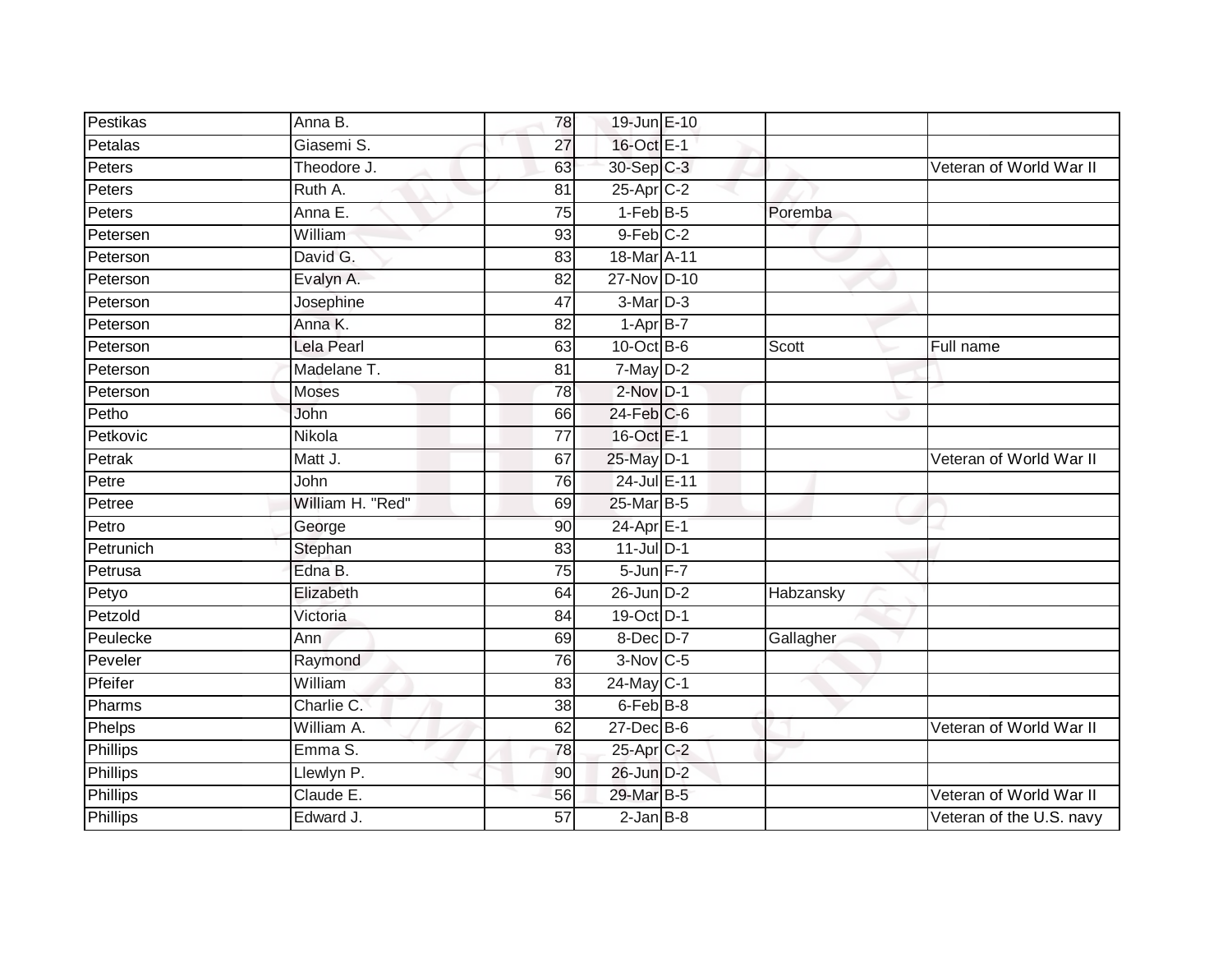| Piechota       | Leo                | 70              | $2$ -Feb $D-2$         |        |                         |
|----------------|--------------------|-----------------|------------------------|--------|-------------------------|
| Piecul         | Harry J.           | 63              | 7-Sep B-7              |        | Veteran of World War II |
| Pierce         | <b>Robert Carl</b> | 43              | 30-Mar C-5             |        | Full name               |
| Piest          | Walter H.          | 80              | $4-SepE-1$             |        |                         |
| <b>Pilsitz</b> | <b>Charles</b>     | $\overline{81}$ | $21$ -Jan D-1          |        |                         |
| Pine           | Bernard E.         | 62              | 23-Mar B-6             |        |                         |
| Pink           | <b>Theresa</b>     | 85              | $4$ -May C-5           |        |                         |
| Piwkiewicz     | John A.            | 61              | 5-Sep A-8              |        | Veteran of World War II |
| Piznarski      | John               | 100             | $12$ -Jan $C-5$        |        |                         |
| Placek         | Bernadene          | $\overline{37}$ | 26-Jun D-2             |        |                         |
| Placier        | Helen R.           |                 | $4$ -Oct C-1           |        |                         |
| Plain          | Vel                | 54              | 20-Apr D-5             |        |                         |
| Plankey        | Julius             | 84              | $25$ -Jan B-7          |        |                         |
| Plesha         | Michael            | 67              | 22-May B-5             |        |                         |
| Plowman        | Lillian E.         | $\overline{90}$ | $1-Dec$ $C-6$          |        |                         |
| Plutis         | Sophia             |                 | 3-Mar D-3              |        |                         |
| Plys           | Patricia "Pat"     | 53              | 25-Oct B-5             | Filas  |                         |
| Podkul         | Florence Jean      | 49              | 20-Apr D-5             | Palla  | Full name               |
| Podwoiski      | Alphonse           | 77              | 25-Jul C-4             |        |                         |
| Pokornowski    | <b>Benedict</b>    | 61              | $21-Nov$ B-7           |        | Veteran of World War II |
| Polak          | Chester B.         | 62              | $27$ -Feb $D-1$        |        | Veteran of World War II |
| Polichnowski   | Ted                | 65              | 3-Oct B-5              |        |                         |
| Polito         | A. Charles "Gus"   |                 | $4-Nov$ B-5            |        |                         |
| Pollman        | Otto A.            | 89              | $2$ -Oct E-1           |        | Veteran of World War I  |
| Poloncak       | Tillie             | 68              | $15$ -Feb $B$ -6       |        |                         |
| Polyak         | Joseph L.          | 57              | $8-Feb$ <sub>C-7</sub> |        |                         |
| Ponce          | Maria Delgado      | 59              | $2-Sep$ C-4            |        | Full name               |
| Ponicki        | Joseph             | 73              | 29-Dec D-1             |        | Veteran of World War II |
| Poole          | Gerald J.          | 69              | 18-Sep B-10            |        |                         |
| Popa           | Eugene "Geno" C.   | 55              | 12-Oct C-5             |        |                         |
| Popa           | Carol L.           | 34              | 19-Apr B-4             |        |                         |
| Pope           | Orah W.            | 47              | 10-May C-6             | Schoon |                         |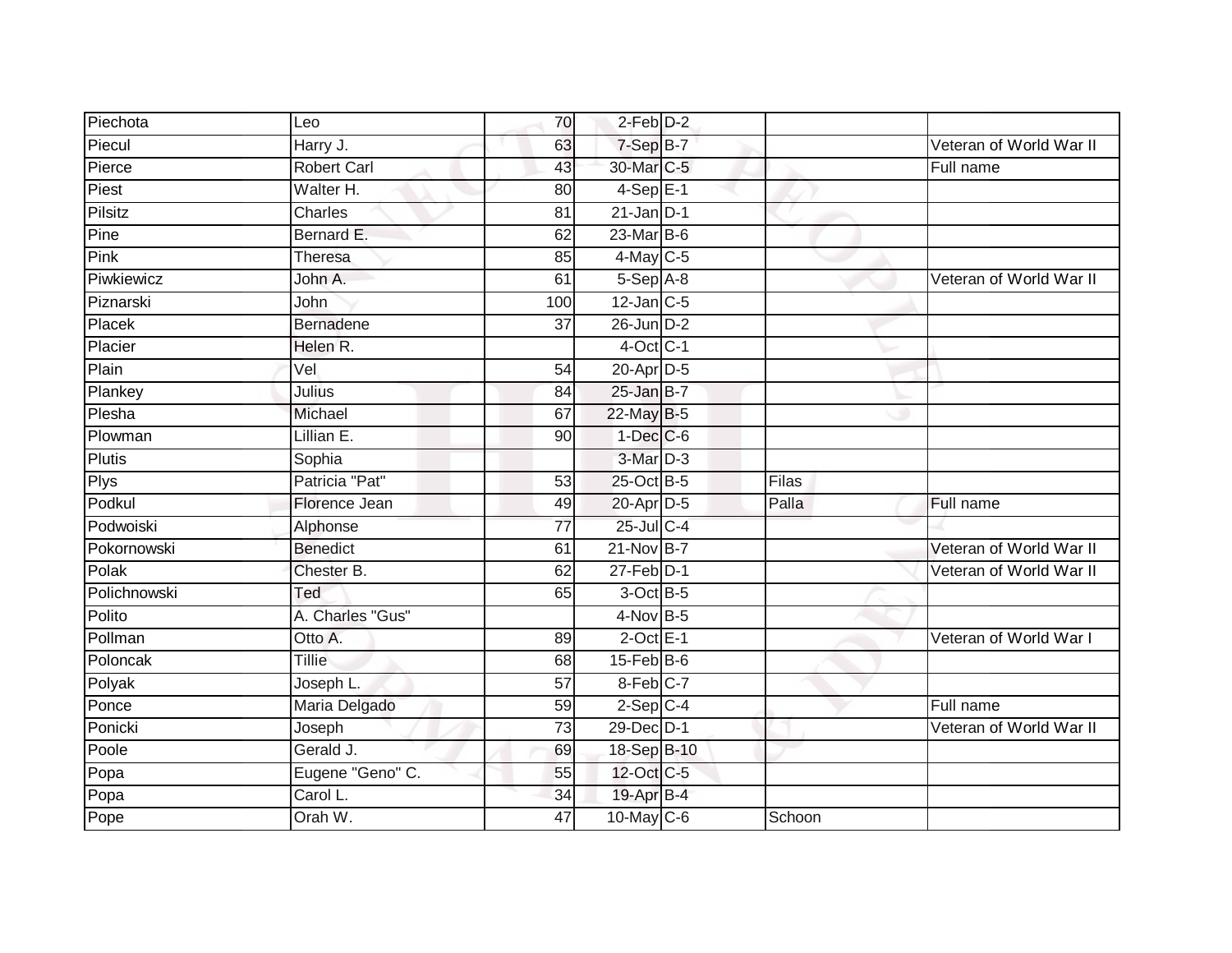| Popiela   | Cecelia          | 81              | 12-Oct C-5       |  |                         |
|-----------|------------------|-----------------|------------------|--|-------------------------|
| Popovich  | Daniel           | 52              | 4-Dec B-13       |  |                         |
| Popovich  | Shelly           | 47              | 16-Aug B-5       |  |                         |
| Poremba   | Charles J.       | 57              | 6-Apr B-5        |  | Veteran of World War II |
| Porras    | Petra "Pat"      |                 | 30-Oct D-1       |  |                         |
| Porter    | Martin           | 77              | 26-Jun D-2       |  |                         |
| Poskus    | Edward D.        | 63              | 23-Dec A-9       |  | Veteran of World War II |
| Post      | Lloyd H.         | 73              | 24-May C-2       |  |                         |
| Postraw   | <b>Bess</b>      | 87              | $4$ -Mar $D-1$   |  |                         |
| Potts     | <b>Ruby</b>      | 89              | $12$ -Dec $B$ -6 |  |                         |
| Powell    | Emma E.          | 67              | $2$ -Jan $B-8$   |  |                         |
| Powers    | Claude           | 59              | $12$ -Jun $D-1$  |  |                         |
| Powers    | William H.       | 81              | 4-Dec B-13       |  |                         |
| Pozywio   | Walter "Bill"    | 54              | 10-Apr D-1       |  |                         |
| Preiss    | Steve J.         | 61              | 15-Dec C-7       |  | Veteran of World War II |
| Preissig  | Louis F.         | 94              | 12-Sep B-6       |  |                         |
| Presco    | <b>Betty Lou</b> | $\overline{58}$ | $5$ -Jul $B$ -5  |  |                         |
| Preys     | John             | 75              | 7-Oct C-4        |  | Veteran of World War II |
| Pries     | Edward A.        | 80              | 7-Apr C-6        |  |                         |
| Priest    | Frances W.       | 53              | $22$ -Feb $B-4$  |  |                         |
| Prieto    | George M.        | 75              | 18-Oct C-5       |  |                         |
| Pritchard | Gladys M.        |                 | $11-Aug$ C-3     |  |                         |
| Prium     | Fred             | 77              | 16-Mar D-1       |  |                         |
| Proffitt  | Dana Glen        | $\overline{22}$ | 14-Oct C-4       |  | Full name               |
| Prohosky  | Ella             | 55              | 24-Jul E-11      |  |                         |
| Province  | Edith            | 61              | $6$ -Jul $D-1$   |  |                         |
| Prugh     | Frank E.         | $\overline{73}$ | 4-Feb D-1        |  |                         |
| Pruitt    | Jean             |                 | 13-Apr $D-1$     |  |                         |
| Puaca     | Petar            | 74              | 13-Jul C-3       |  |                         |
| Puccio    | Salvatore "Sam"  | 85              | 5-Dec B-5        |  |                         |
| Puckett   | Robert H.        | 61              | 23-Feb B-2       |  | Veteran of World War II |
| Puglise   | <b>Rose Mary</b> | 68              | $2$ -Dec $D-1$   |  |                         |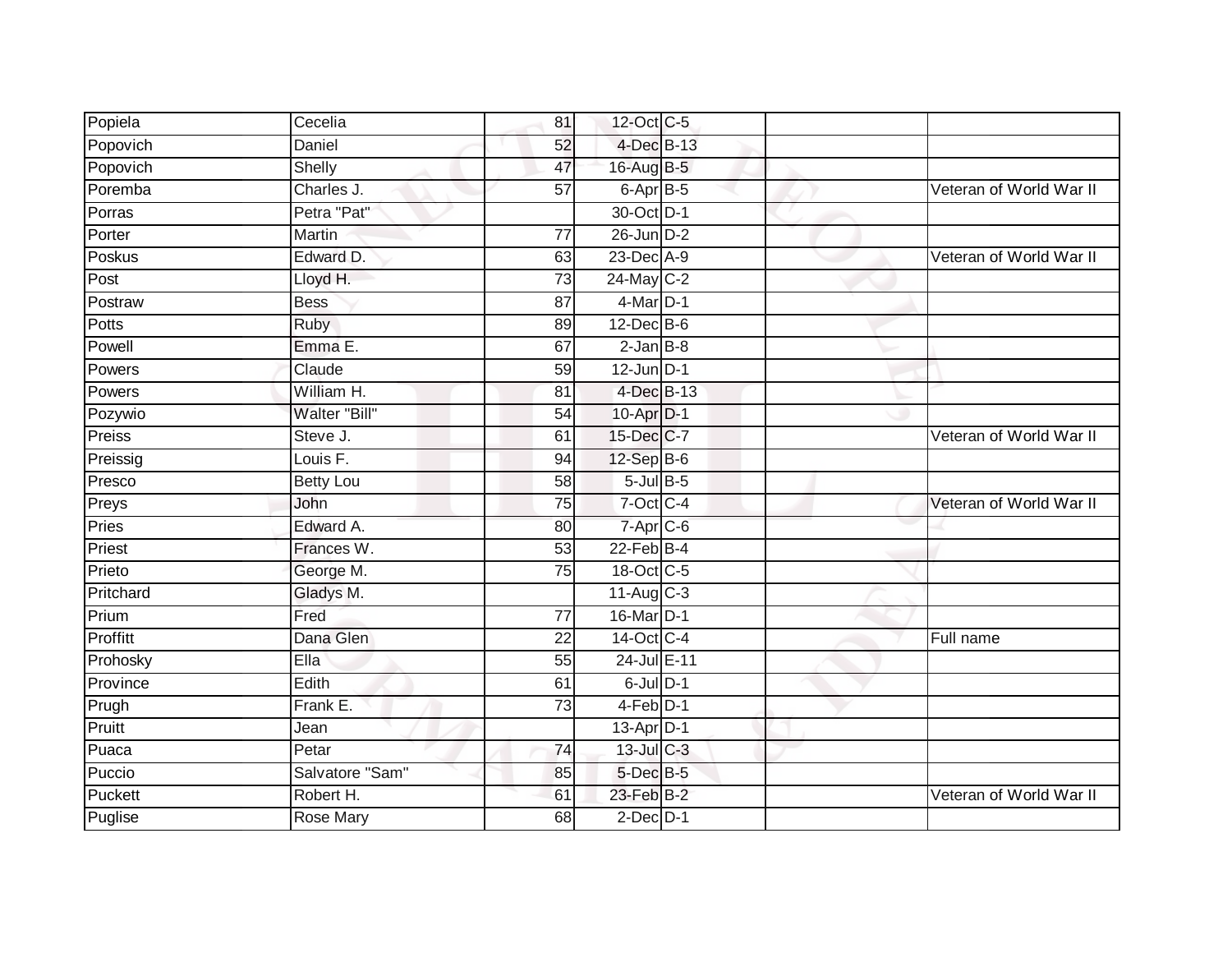| Pullo       | Ralph E. "Ed"         | 37              | 14-Mar B-6      |                | Veteran of Vietnam       |
|-------------|-----------------------|-----------------|-----------------|----------------|--------------------------|
| Puperi      | Anthony               | 86              | 7-Oct C-4       |                |                          |
| Pupsiewicz  | Joseph A.             | 66              | 11-Oct C-1      |                | Veteran of World War II  |
| Purkey      | Sgt. Delbert L. "Bud" | 63              | 26-Dec D-1      |                | Veteran of World War II  |
| Purnell     | Robert, Jr. "Dickey"  | 55              | $1-NovC-1$      |                | Veteran of the U.S. Army |
| Pustek      | Frank S.              | 70              | $22$ -Dec $D-1$ |                |                          |
| Puszczewicz | Leonard A.            | $\overline{57}$ | 7-May C-10      |                |                          |
| Puszkiewicz | <b>Hollie Denise</b>  |                 | $4$ -Jan B-4    | Furtak         | Full name                |
| Pyle        | Sabrina L.            | $\overline{3}$  | 13-Mar D-1      |                |                          |
| Quale       | Alvin D. "Al"         | 61              | $25$ -Jan B-7   |                | Veteran of World War II  |
| Queer       | Mary                  | 60              | $20$ -Feb $D-1$ | <b>Hartley</b> |                          |
| Quigley     | Gladys M.             | 76              | 20-Oct D-1      |                |                          |
| Quigley     | Marjorie D.           | 73              | 23-Oct D-1      |                |                          |
| Quiles      | Roy F., Jr.           | 15              | 26-May B-5      |                |                          |
| Quinlan     | Margretha R.          | $\overline{77}$ | 18-Oct C-5      |                |                          |
| Rabatin     | George                | 59              | 17-Mar D-3      |                | Veteran of World War II  |
| Rachau      | James, Sr.            | 58              | $5$ -Jan $C$ -5 |                |                          |
| Radek       | Eleanor A.            | 57              | $3-Auq$ D-1     |                |                          |
| Rader       | Helen M.              | 74              | $11$ -Jul D-1   |                |                          |
| Radloff     | Fred W.               | 82              | $17$ -Jun $C-1$ |                |                          |
| Ragelis     | Raymond               | 54              | 21-Sep C-10     |                | Veteran of the U.S. Army |
| Rahn        | Reinhardt "Rahnie"    | 89              | 22-May B-5      |                | Veteran of World War I   |
| Rainford    | Florence E.           | 85              | 5-May B-4       |                |                          |
| Rajkowski   | Anna                  | 80              | 17-Nov D-5      |                |                          |
| Rak         | <b>Stella</b>         | 68              | $6$ -Jun $B$ -5 |                |                          |
| Rakin       | Ralph                 |                 | 26-Oct D-9      |                |                          |
| Ramer       | Lottie M.             | $\overline{72}$ | $2$ -May C-5    |                |                          |
| Ramerez     | Gabriel               | 71              | 28-Dec C-5      |                |                          |
| Ramirez     | Michael               |                 | 23-Oct D-1      |                |                          |
| Ramirez     | Bruna P.              | 87              | 16-Jun C-5      |                |                          |
| Ramirez     | Rafaela               | 78              | $3$ -Jul $D-1$  |                |                          |
| Ramos       | Leonardo R.           | 60              | $11$ -Jul $D-1$ |                |                          |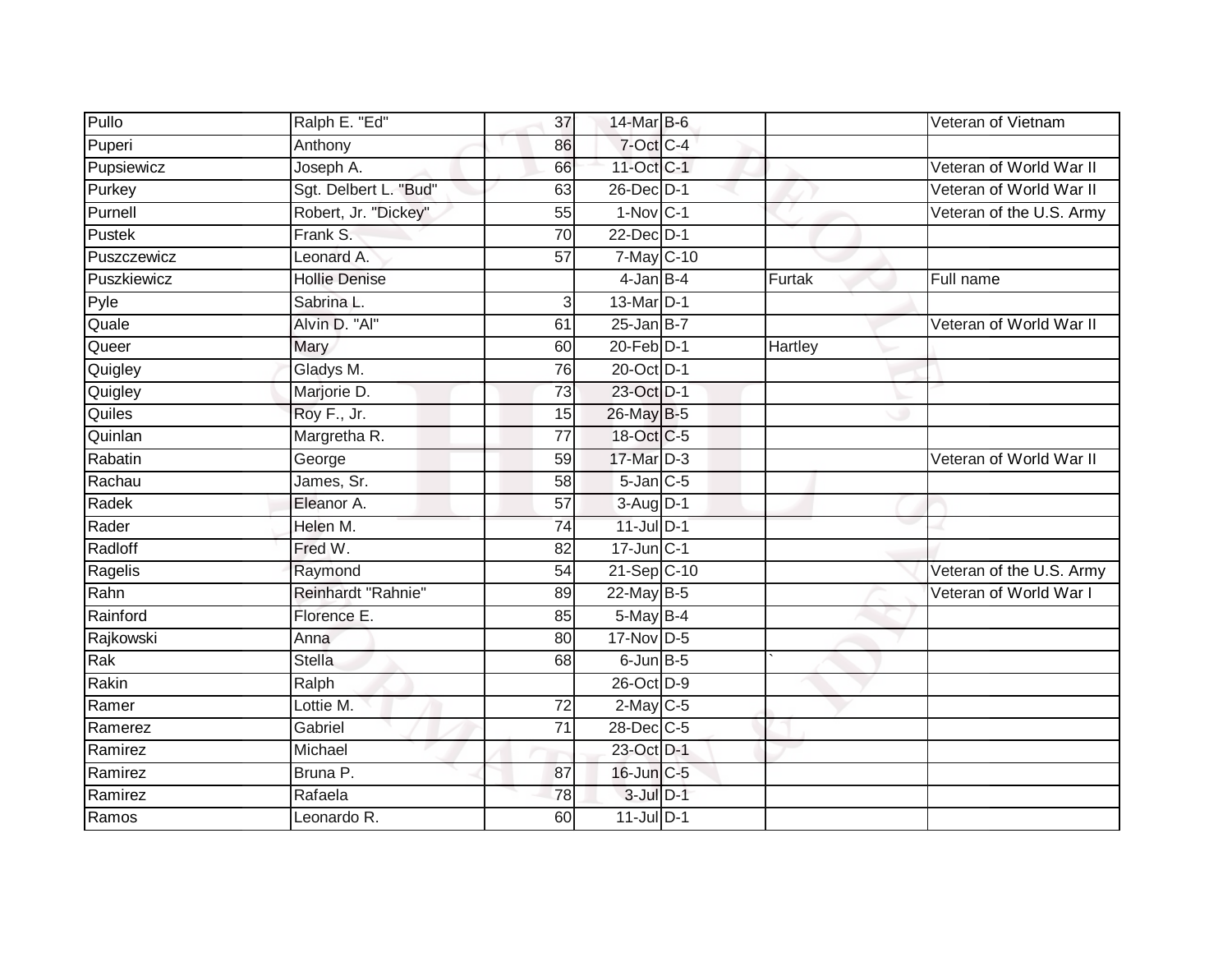| Ramos      | John Sr., Dr.       | 59              | 8-Apr C-4       |              |                         |
|------------|---------------------|-----------------|-----------------|--------------|-------------------------|
| Rampke     | Erma M.             | 85              | $15$ -Jan $D-6$ |              |                         |
| Ramsey     | Gilbert G.          | 73              | 2-Mar A-15      |              |                         |
| Ramsey     | Gilbert G.          | 73              | $1-MarB-6$      |              |                         |
| Rankin     | Winifred F. "Dolly" | $\overline{75}$ | 29-Jul C-1      |              |                         |
| Ranosta    | Mary                | 74              | 25-May D-1      | <b>Benko</b> |                         |
| Ranstead   | Arthur D.           | 84              | $2$ -Feb $D-2$  |              | Veteran of World War I  |
| Rardin     | Kenneth W.          | 75              | 10-Apr D-1      |              |                         |
| Rasala     | Jacqueline Anne     |                 | $9$ -Oct $E-1$  |              |                         |
| Rasheta    | Mildred             | 80              | 10-Nov C-6      |              |                         |
| Ratkay     | Steve M.            | 64              | $2$ -Jan $B$ -8 |              |                         |
| Reba       | David Paul          | 28              | 26-Aug B-5      |              | Full name               |
| Reder      | Juanita Jane        | 41              | 10-Aug D-1      |              |                         |
| Redmond    | <b>Samuel James</b> | 66              | 26-Apr A-7      |              | Veteran of World War II |
| Reed       | Morris T.           | 60              | $1-AugC-4$      |              | Veteran of World War II |
| Reed       | Noara G.            | 84              | 7-Sep B-7       |              |                         |
| Reed       | Fannie M.           | 89              | 23-Oct D-1      |              |                         |
| Reed       | Kathleen M.         | 52              | $27$ -Apr $D-1$ |              |                         |
| Reeder     | Ellen Ann           | 35              | $23$ -Feb $B-2$ |              | Full name               |
| Reedus     | Fannie L.           | 67              | 9-Aug B-5       |              |                         |
| Reese      | John                | 75              | 25-Oct B-5      |              |                         |
| Regashus   | William T.          | $\overline{72}$ | $28$ -Feb $C-2$ |              |                         |
| Reid       | Charles M.          | 81              | 25-Jul C-4      |              |                         |
| Reilly     | Marie               | 89              | $9$ -Jan $B-7$  |              |                         |
| Reinboldt  | Lavern E.           | 82              | $21$ -Jan D-1   |              |                         |
| Reinsma    | Lois C.             | 42              | 28-Aug D-1      | Haaksma      |                         |
| Reiplinger | Anthony             | $\overline{77}$ | $3-AprD-2$      |              | Veteran of World War II |
| Remich     | Antone C., Dr.      | $\overline{72}$ | 29-Nov A-8      |              |                         |
| Remlinger  | Myrtle M.           | 70              | 17-Oct B-6      |              |                         |
| Renda      | Elizabeth A.        | 60              | 10-Oct B-6      | Pozanski     |                         |
| Renwanz    | Robert C.           | 62              | 29-Jul C-1      |              | Veteran of World War II |
| Repay      | George J.           | 68              | $11$ -Jul $D-1$ |              | Veteran of World War II |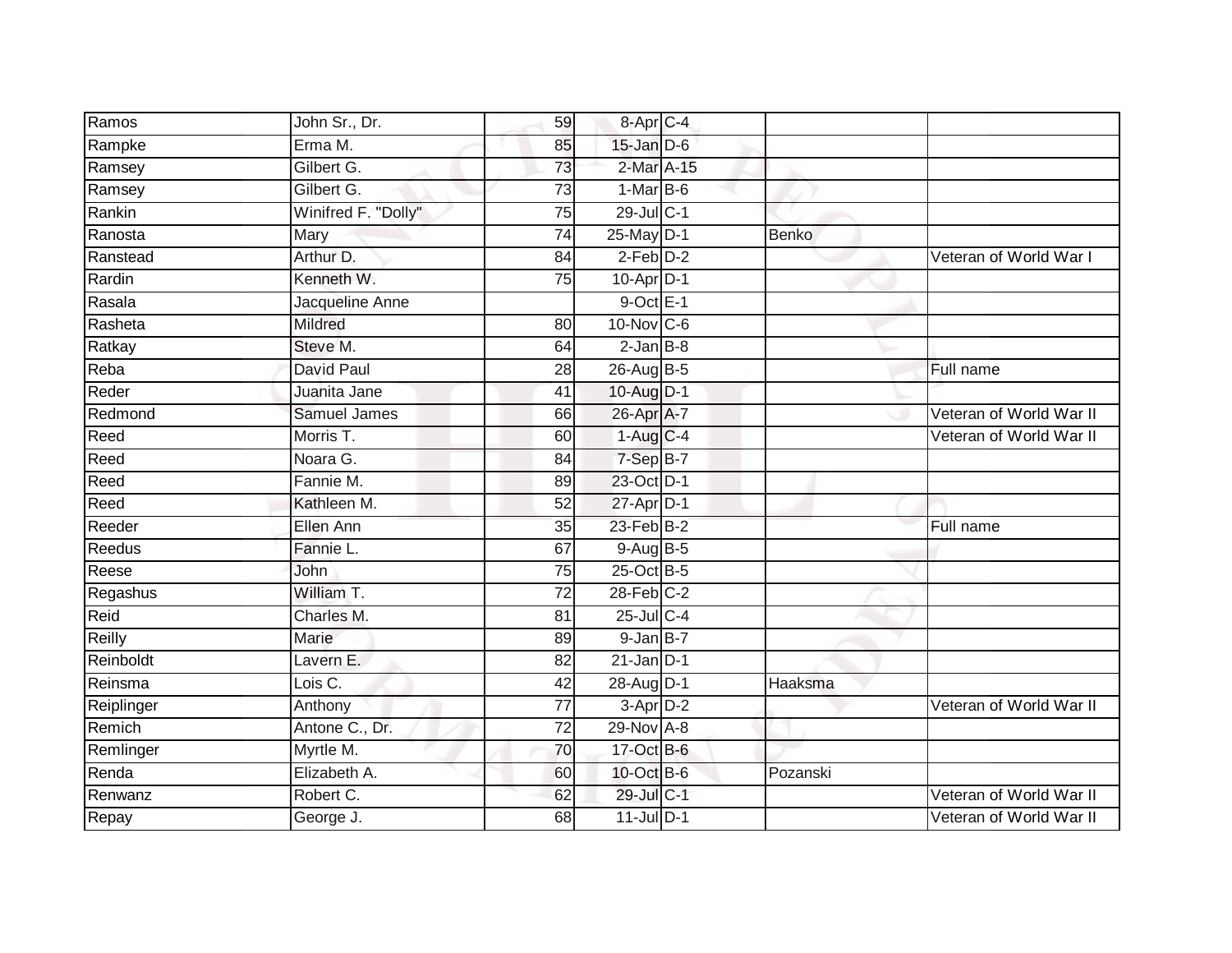| Reppa           | Vernon Paul                    | 69              | 11-Jul D-1             |       | Full name               |
|-----------------|--------------------------------|-----------------|------------------------|-------|-------------------------|
| Reschke         | George C.                      | 76              | 23-Nov A-13            |       |                         |
| Resnick         | <b>Morris</b>                  | 95              | 24-Mar C-5             |       |                         |
| Reusze          | Hattie                         | 91              | 16-Jan F-10            |       |                         |
| Revenew         | Lillian                        | 80              | 8-Aug C-6              |       |                         |
| Revercomb       | Robert O., Sr.                 | 64              | 15-May D-1             |       |                         |
| <b>Rewers</b>   | Helen B.                       |                 | $25$ -Apr $C-2$        |       |                         |
| Rex             | Edward A.                      | 62              | $3-Nov$ <sub>C-5</sub> |       | Veteran of World War II |
| Reyes           | Fred, Sr.                      | 84              | 29-Sep F-8             |       |                         |
| Reynolds        | Raymond F. "Ray The<br>Barber" | 81              | $10$ -Jan B-6          |       |                         |
| Rhoda           | Della H.                       | 84              | $7 - Jan$ $C - 4$      |       |                         |
| Rhymer          | James                          | 41              | $17 -$ Jul E-8         |       |                         |
| Ribordy         | Myrell I.                      | 81              | 12-Oct C-5             |       |                         |
| Riccio          | Bertha A.                      | 64              | 20-Dec A-13            | Kroll |                         |
| Riccio          | Edward L.                      | $\overline{74}$ | 27-Apr D-1             |       |                         |
| Rice            | Charlene M.                    | 59              | $3-Aug$ $D-1$          |       |                         |
| Richard         | Alma M.                        | 81              | 20-May B-5             |       |                         |
| <b>Richards</b> | <b>Arthur Ray</b>              | 61              | 19-Aug A-9             |       |                         |
| Richardson      | Sidney C., Sr.                 | 64              | 25-Sep E-1             |       |                         |
| Richmond        | S. B.                          |                 | $7-Feb$ C-7            |       |                         |
| Richmond        | Carrie J.                      | 82              | $16$ -Oct $E-1$        |       |                         |
| Richter         | <b>Bernice</b>                 | 80              | $10$ -Nov $ C-6 $      |       |                         |
| Richwalski      | Martin C.                      | 88              | 21-Sep C-10            |       | Veteran of World War I  |
| Richwalski      | Veronica                       | 81              | 22-Dec D-1             |       |                         |
| Rico            | <b>Jose Mario</b>              | $\overline{73}$ | 21-Sep C-10            |       | Full name               |
| Rico            | <b>Hermilia</b>                | 68              | 30-Oct D-1             |       |                         |
| Riddle          | Chester                        | 76              | $20$ -Jul $D-1$        |       |                         |
| Ridinger        | Jacob L. "Jake"                | 77              | $10$ -Feb $ C-3 $      |       |                         |
| Rietveld        | Jeanette                       | 85              | 13-Feb D-1             |       |                         |
| Rietveld        | Jasper                         | 71              | 20-Apr D-5             |       |                         |
| Rinker          | Charles E.                     | 53              | $2$ -Jun $B-9$         |       |                         |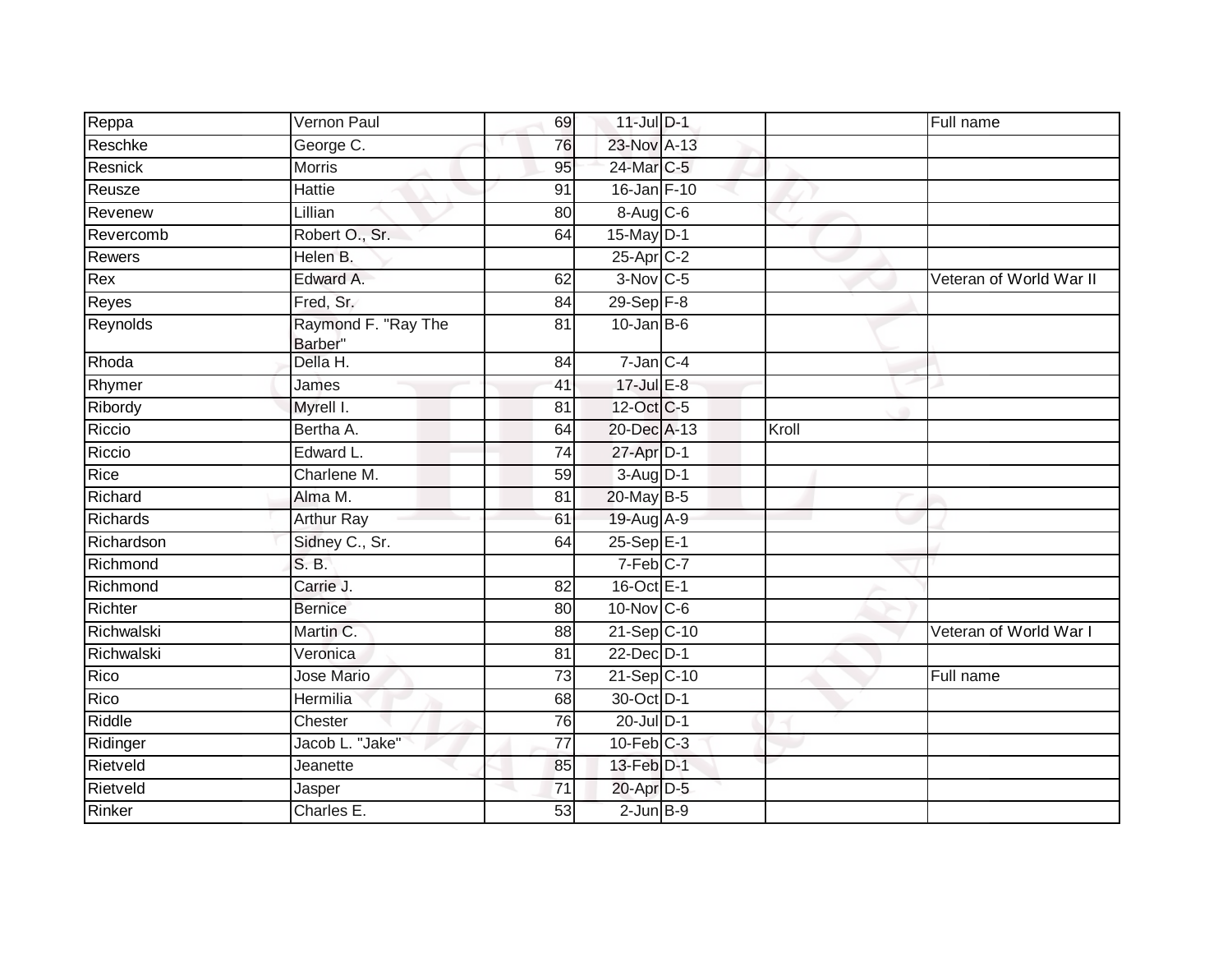| <b>Rios</b>    | <b>Jesus Garza</b>  | 45              | 19-Dec B-5           | Full name               |
|----------------|---------------------|-----------------|----------------------|-------------------------|
| Ritchie        | <b>Marie Eileen</b> | 33              | 17-Mar D-3           | Full name               |
| Ritsema        | John                | 60              | 17-Mar D-3           |                         |
| Ritthaler      | Edward C.           | $\overline{72}$ | 18-Oct C-5           | Veteran of World War II |
| Roach          | Donald G.           | $\overline{28}$ | 2-Aug A-11           |                         |
| Robak          | <b>Steve</b>        | 76              | $12$ -Dec $B$ -6     |                         |
| <b>Robbins</b> | Mildred M.          | 86              | 8-Aug C-6            |                         |
| Roberson       | Ruth                | 59              | 12-Jan A-11          |                         |
| <b>Roberts</b> | Lillian             | 81              | 20-Oct D-1           |                         |
| <b>Roberts</b> | Warren E."Salty"    | $\overline{71}$ | 17-Apr D-1           | Veteran of World War II |
| <b>Roberts</b> | Donald L.           | 53              | $15$ -Jun $C-4$      |                         |
| Robertson      | John W., Sr.        | 77              | $7-Mar$ C-1          |                         |
| Robinson       | Henry S.            | 57              | 4-May C-5            |                         |
| Robinson       | Willie              | 92              | 20-Oct D-1           | Veteran of World War I  |
| Robinson       | <b>Dorris</b>       | 79              | 29-Mar B-5           |                         |
| Robinson       | James W.            | 63              | $13$ -Jun $ C-5$     |                         |
| Robinson       | "Deacon" Ervin      | 83              | $1-FebB-5$           |                         |
| Robley         | Clara M.            | 66              | $15-AugB-6$          |                         |
| Roby           | Joe                 | 73              | 6-Feb B-8            |                         |
| Roby           | Adele               | 67              | 17-Nov D-5           |                         |
| Rock           | Frederick A.        | 33              | $16$ -Jun $C$ -5     |                         |
| Rockley        | Delma               | $\overline{77}$ | $25$ -Apr $C-2$      |                         |
| Rockwell       | William W.          | 60              | 6-Apr <sup>B-5</sup> | Veteran of World War II |
| Rodak          | Sophie              | $\overline{72}$ | 28-Dec C-5           |                         |
| Rodda          | James E.            | 77              | 9-Sep A-13           |                         |
| Rodda          | <b>Betty Lou</b>    | 55              | $19$ -Jan $D-2$      |                         |
| Rodda          | Margaret A.         | 72              | 18-Mar A-11          |                         |
| Rodriguez      | Milagros T.         | 54              | 23-Nov A-13          |                         |
| Rodriguez      | Fransisco C.        | 71              | 11-Dec E-4           |                         |
| Rodriguez      | John J.             | 24              | $15$ -Jan $D-6$      |                         |
| Rodriquez      | Charles             | 58              | 18-Nov D-1           |                         |
| Rogalski       | Joseph              | $\overline{90}$ | 14-Apr C-7           |                         |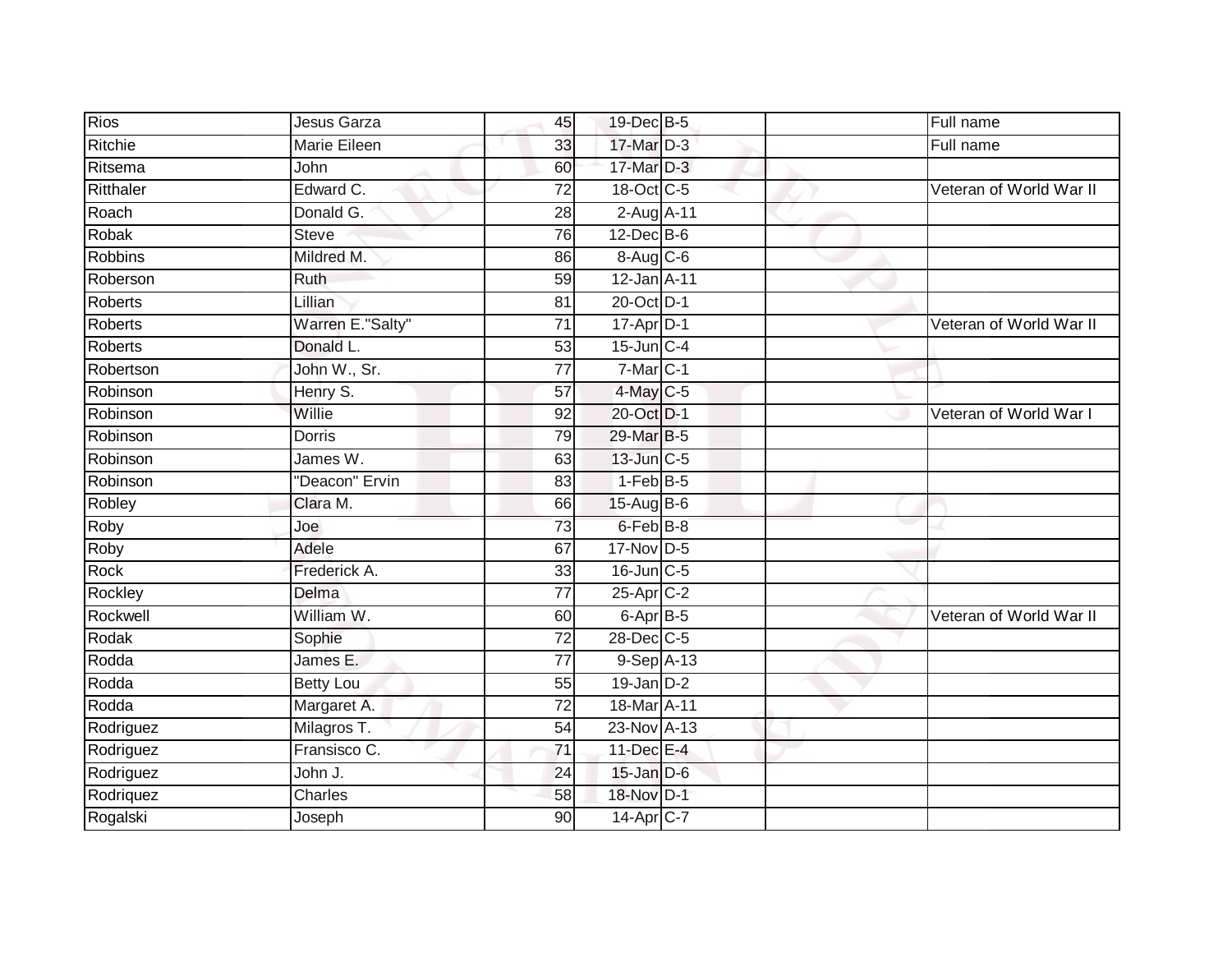| Rogan      | Julie Ann          | 4 days          | 16-Feb D-1       |       |                        |
|------------|--------------------|-----------------|------------------|-------|------------------------|
| Rogers     | Irene              | 88              | $9$ -Oct $E-1$   |       |                        |
| Rogers     | Ligouri            |                 | 10-Jul D-1       |       |                        |
| Rohrman    | Margaret K.        | 75              | $4$ -Oct $C-1$   |       |                        |
| Rohrman    | Clarence J.        | $\overline{72}$ | $21$ -Aug C-6    |       |                        |
| Rohrman    | Harry N.           | 80              | 28-Apr A-15      |       |                        |
| Roknich    | Nick, Jr.          | 47              | $17-FebB-10$     |       |                        |
| Rollen     | Allen B.           | 68              | 10-Jul D-1       |       |                        |
| Rollins    | General            | 70              | 25-Nov C-3       |       |                        |
| Roman      | Francisca          | $\overline{58}$ | 10-May C-6       | Rojas |                        |
| Romaniak   | Johanna E.         | 62              | $19-Sep$ B-6     |       |                        |
| Romesburg  | Florine Sue        | 51              | 24-Aug C-5       |       | Full name              |
| Rompca     | Nellie J.          | 84              | 25-Aug B-7       |       |                        |
| Roorda     | John T.            | 67              | $9$ -Jan $D-3$   |       |                        |
| Root       | Alta A.            | $\overline{73}$ | 17-Jun C-1       |       |                        |
| Roper      | Martin H.          | 84              | $21$ -Dec $C$ -5 |       |                        |
| Roper      | Ollie              | 85              | $3$ -Jul $D-1$   |       |                        |
| Roper      | Jimmy              |                 | 7-Feb C-7        |       |                        |
| Rorer      | Mary Helen         |                 | $7$ -Jun $C-1$   |       | Full name              |
| Rosanswank | Helen F.           | $\overline{74}$ | $24-AprE-1$      |       |                        |
| Rose       | <b>Ivory</b>       | 63              | 14-Feb B-1       | Pigg  |                        |
| Rose       | Mary W.            | 59              | 31-May C-2       |       |                        |
| Rose       | Henry C.           | 85              | 19-Jul B-5       |       | Veteran of World War I |
| Rose       | Margaret M. "Babe" | 58              | $12$ -Oct C-5    |       |                        |
| Rosenberg  | Maxine             | 50              | 24-Nov F-1       |       |                        |
| Rosenbloom | Philip J., Dr.,    | 83              | $2$ -May C-5     |       |                        |
| Rosenbower | Russell R.         | 76              | 30-Jan E-9       |       |                        |
| Rosene     | Kenneth E.         | 67              | $5-AugB-6$       |       |                        |
| Ross       | S. B.              | 64              | $19$ -Jan $D-2$  |       |                        |
| Ross       | Thelma             | 65              | 8-Sep C-1        |       |                        |
| Ross       | Florence           | 69              | 11-Apr C-2       |       |                        |
| Ross       | Aki M.             | 73              | $21$ -Feb $C-2$  |       |                        |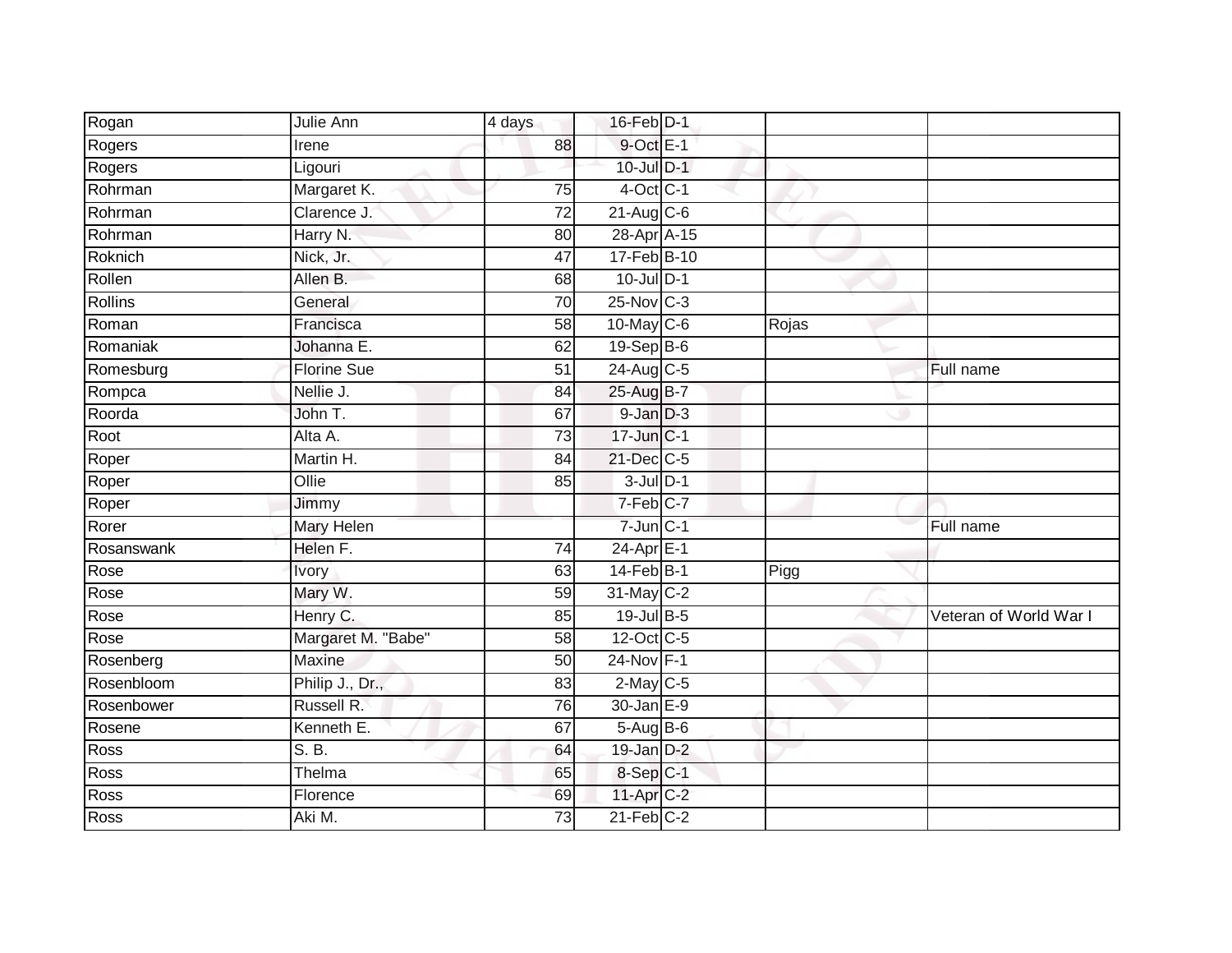| Rossiter       | Richard T.            | 50              | $6$ -Jun $B$ -5   |        |           |
|----------------|-----------------------|-----------------|-------------------|--------|-----------|
| Roth           | Samuel S.             | 63              | 11-Oct C-1        |        |           |
| Roth           | Anna                  | 88              | 10-Nov C-6        |        |           |
| Roth           | Lawrence V.           | 70              | 27-Jul D-1        |        |           |
| Rouhselange    | Anita M.              | 67              | 16-Aug B-5        |        |           |
| Rouse          | Joanna                | $\overline{73}$ | 25-Jul C-4        |        |           |
| Rowan          | Anne M.               | 83              | 14-Jul B-7        |        |           |
| Rowlinson      | Helen M.              | 72              | $11$ -Jul D-1     |        |           |
| Roy            | Jerry Ivan, III       | 6 weeks         | $5$ -Jul B-5      |        | Full name |
| Royal          | <b>Waylane Robert</b> | 29              | $7 - Jun$ $C - 1$ |        | Full name |
| Royster        | Wanda Kaye            | 25              | $15$ -Jan $D-6$   |        | Full name |
| Rubalcava      | Benito R.             | 88              | 29-Aug B-5        |        |           |
| Rucinski       | Gregory               | 43              | 14-Jul B-7        |        |           |
| Rucinski       | Frank R. "Fred"       | 76              | $4$ -Oct C-1      |        |           |
| Rudzinski      | Mary Jane             | 67              | $1-Aug$ C-4       | Sphier | Full name |
| Rudzinski      | Anastazy N.           | 94              | 27-Dec B-6        |        |           |
| Ruesken        | Doris F.              | 64              | 5-Sep A-8         |        |           |
| Ruf            | Fred H., Sr.          | 90              | 21-Mar C-2        |        |           |
| Ruffin         | Jack                  | 71              | $11$ -Jan D-2     |        |           |
| Ruiz           | Francisco G.          | 61              | 10-May C-6        |        |           |
| Ruman          | Andy M.               | 74              | $3-AprD-2$        |        |           |
| Runick         | Julia "Jaye"          | 67              | $9$ -Jan $B-7$    |        |           |
| Rupert         | <b>Charles</b>        | 73              | 31-May C-2        |        |           |
| Rush           | Ruby L.               | 80              | 19-Dec B-5        |        |           |
| Rushin         | John                  | 65              | 26-Apr A-7        |        |           |
| <b>Rusinek</b> | Joseph                | 58              | $9$ -Jan $B-7$    |        |           |
| Rusnack        | Isabella              | 79              | $26$ -Jun $D-2$   | Lesko  |           |
| <b>Russek</b>  | Anna                  | 86              | 26-Dec D-1        |        |           |
| Ruszowski      | Stanley               | 88              | 31-Aug D-3        |        |           |
| Ruth           | Frank D.              | 73              | 19-Dec B-5        |        |           |
| Rutherford     | Christina L.          | 6 weeks         | 24-Mar C-5        |        |           |
| Ruttledge      | Linda L.              | $\overline{74}$ | $1-Dec$ $C-6$     |        |           |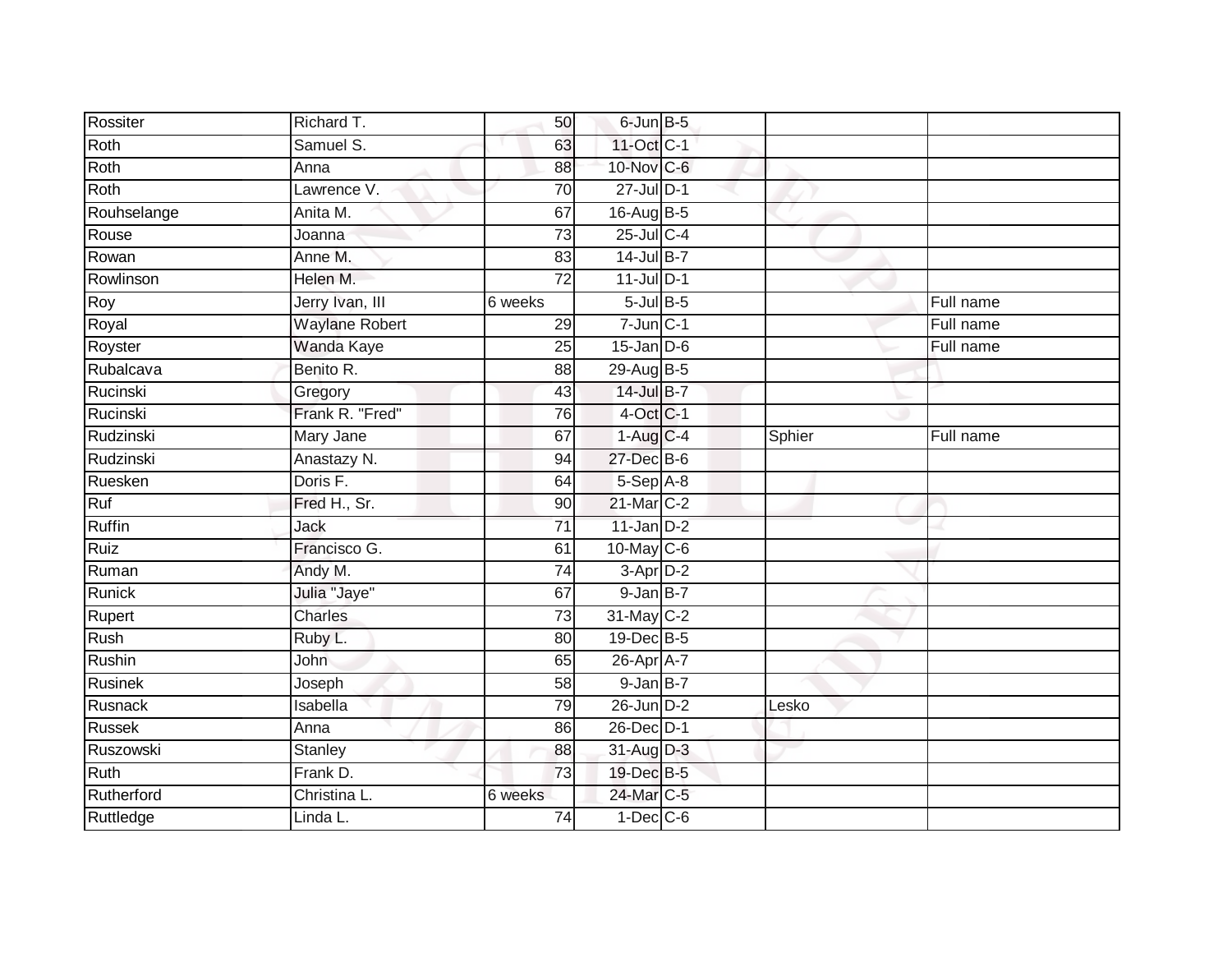| Ruzich         | John, Jr.                | 57              | 19-Aug A-9      |  |                         |
|----------------|--------------------------|-----------------|-----------------|--|-------------------------|
| Rydlewski      | Eva                      | 78              | 18-Oct C-5      |  |                         |
| <b>Ryerson</b> | Arthur S.                | $\overline{75}$ | 2-Mar A-15      |  |                         |
| <b>Rys</b>     | Frank, Sr.               | 74              | 17-Feb B-10     |  |                         |
| <b>Rys</b>     | Andrew F., Sr.           |                 | $12$ -May B-5   |  |                         |
| Rzasa          | Edward C.                | 60              | 3-Jan A-11      |  |                         |
| Rzonca         | Ben                      | 72              | $2$ -Jan $B-8$  |  |                         |
| Saager         | Edwin                    | 77              | $14$ -Feb $B-1$ |  |                         |
| Saberniak      | John                     | 66              | $25$ -Jan B-7   |  | Veteran of World War II |
| Sabo           | Joseph                   | $\overline{72}$ | $18$ -Jan B-6   |  |                         |
| Sacek          | Marie E.                 | 65              | 23-May C-2      |  |                         |
| Sackville      | Charley S.               | $\overline{72}$ | 28-Feb A-9      |  |                         |
| Safiran        | Marie K.                 | 87              | 18-Sep B-10     |  |                         |
| <b>Sailors</b> | Leo M.                   | 63              | 9-Sep A-13      |  |                         |
| Sain           | Mary E.                  | 65              | 21-Oct B-6      |  |                         |
| Saklaczynski   | John F.                  | 65              | $11$ -Jan $D-2$ |  |                         |
| Saksa          | Andrew "Andy"            | 68              | 25-Nov C-3      |  |                         |
| Salakar        | Harold J.                | 61              | $25$ -Jan B-7   |  |                         |
| Salamon        | Madolyn                  |                 | 31-Aug D-3      |  |                         |
| <b>Salas</b>   | Ricardo                  | 2 months        | $1-FebB-5$      |  |                         |
| Salata         | John J.                  | 77              | 30-Mar C-5      |  |                         |
| Salczynski     | Helen A.                 | 78              | 13-Feb D-1      |  |                         |
| Salisbury      | Eugenia "Jean"           | 68              | 22-Dec D-1      |  |                         |
| Salley         | Charles                  | 67              | $22$ -Jun $D-1$ |  | Veteran of World War II |
| Samanich       | Antonia                  | $\overline{77}$ | 7-Apr C-6       |  |                         |
| Samano         | Antonia                  | 85              | $9$ -Jun $C$ -5 |  |                         |
| Samardick      | Robert                   | 56              | 19-May D-3      |  | Veteran of World War II |
| Samochvetz     | Mildred                  | 78              | 21-Nov B-7      |  |                         |
| Sampson        | Agda                     | 86              | 14-Feb B-1      |  |                         |
| Sanchez        | $\overline{\text{Lola}}$ | 18              | 10-Apr D-1      |  |                         |
| Sanchez        | Hilario                  | 67              | 15-Nov B-6      |  |                         |
| Sanders        | James N.                 | 68              | 16-Jan F-10     |  |                         |
|                |                          |                 |                 |  |                         |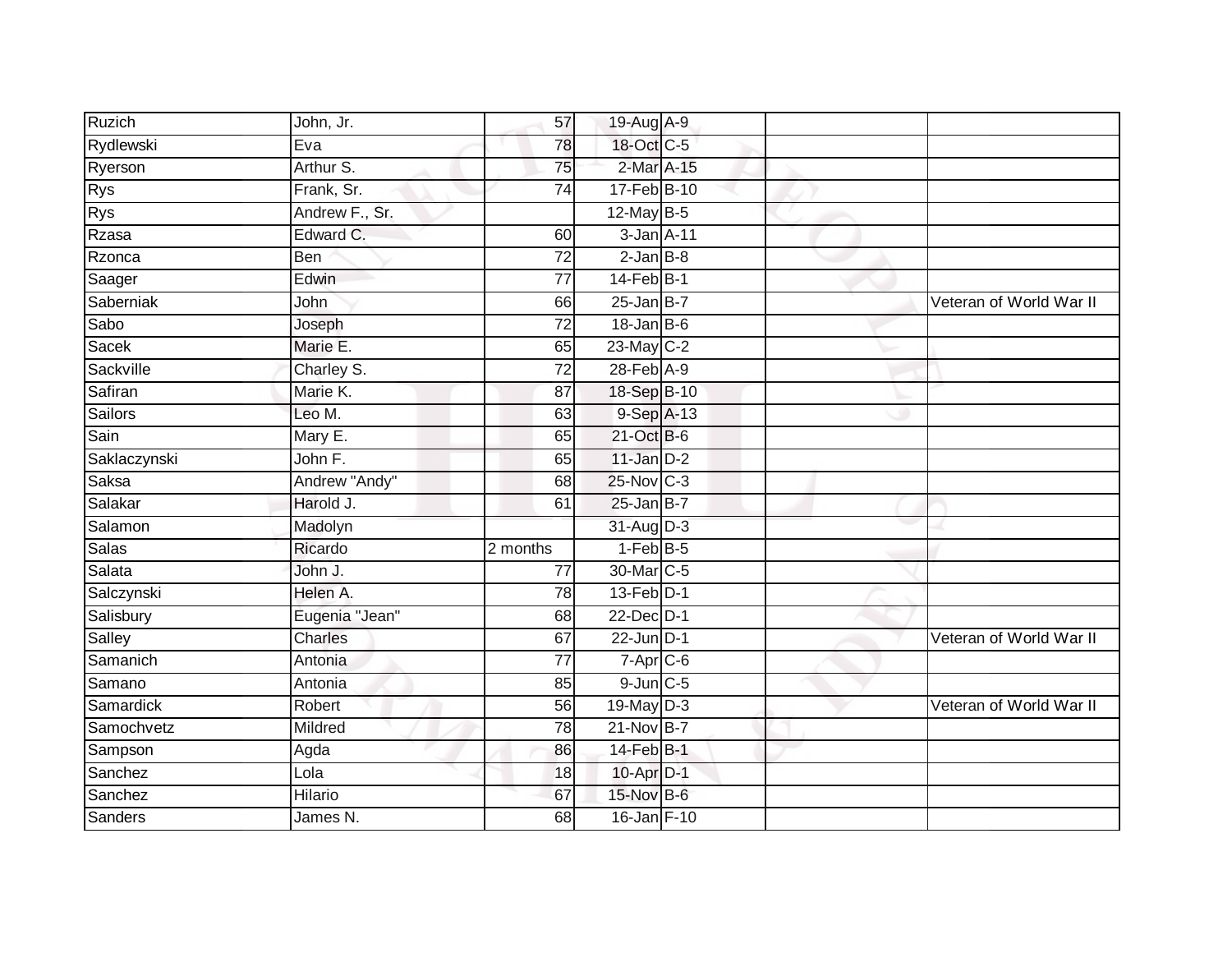| Sanders         | <b>Elise Marie</b> | 87              | 29-Aug B-5      |          | Full name               |
|-----------------|--------------------|-----------------|-----------------|----------|-------------------------|
| Sandraco        | Minnie T.          | 64              | $21$ -Jan $D-1$ |          |                         |
| Sanecki         | Frank J.           | 61              | 26-Sep B-6      |          |                         |
| Sanecki         | Antonina           | 92              | $13$ -Jul $C-3$ |          |                         |
| Sankowski       | Michael H.         | $\overline{38}$ | 28-Feb A-9      |          |                         |
| Santic          | Joseph G.          | 65              | $14$ -Dec $B-4$ |          |                         |
| Santos          | <b>Baltazara</b>   | 80              | 7-Feb C-7       |          |                         |
| Sarantis        | John               | 80              | $26$ -Jun $D-2$ |          |                         |
| Sargent         | William            | 69              | 6-Nov D-5       |          |                         |
| Sargent         | Rosemary P.        | 61              | 9-Aug B-5       |          |                         |
| Sargent         | Christopher        | 21              | 11-Apr C-2      |          |                         |
| Saros           | Virginia           | 80              | 13-May C-2      |          |                         |
| <b>Sarros</b>   | Alexandria         | 91              | $11-Aug$ C-3    |          |                         |
| Sarver          | George E., Sr.     | 62              | 20-Oct D-1      |          | Veteran of World War II |
| Sarwacinski     | Aniela             | 94              | 27-Oct C-6      |          |                         |
| Satay           | <b>Steve</b>       | 79              | 29-Apr B-7      |          |                         |
| Satterfield     | <b>Doris</b>       | 50              | $27$ -Jan $C-3$ |          |                         |
| Sauer           | Lorraine M.        |                 | $5$ -Jan $C$ -5 | Housley  |                         |
| Saul            | Herbert            |                 | $9$ -Jun $C$ -5 |          |                         |
| <b>Saulters</b> | Eugenia B.         | 65              | 21-Mar C-2      |          |                         |
| Savage          | Anthony            | 74              | $9$ -Jan $D-3$  |          |                         |
| Savageau        | Margaret I.        | 64              | 23-Oct D-1      | Sheridan |                         |
| Savanovich      | <b>Mike</b>        | 88              | 3-Mar D-3       |          |                         |
| Sawchuk         | William            | 61              | $4$ -May C-5    |          | Veteran of World War II |
| Sazon           | Henry              | 66              | 26-Sep B-6      |          |                         |
| Scepanovic      | Miladin            | 81              | 5-Oct D-1       |          |                         |
| Schab           | James J.           | 26              | 19-Sep B-6      |          |                         |
| Schabel         | John E.            | 36              | $4$ -Jan $B-4$  |          |                         |
| Schaefer        | Margaret K.        | 63              | 14-Apr C-7      |          |                         |
| Schaefer        | Celia Ann, R.N.    | 47              | 26-Oct D-9      |          |                         |
| Schaetzel       | Margaret C.        | 86              | 7-Feb C-7       |          |                         |
| Schafer         | Nema Irene         | $\overline{81}$ | 23-Dec A-9      |          |                         |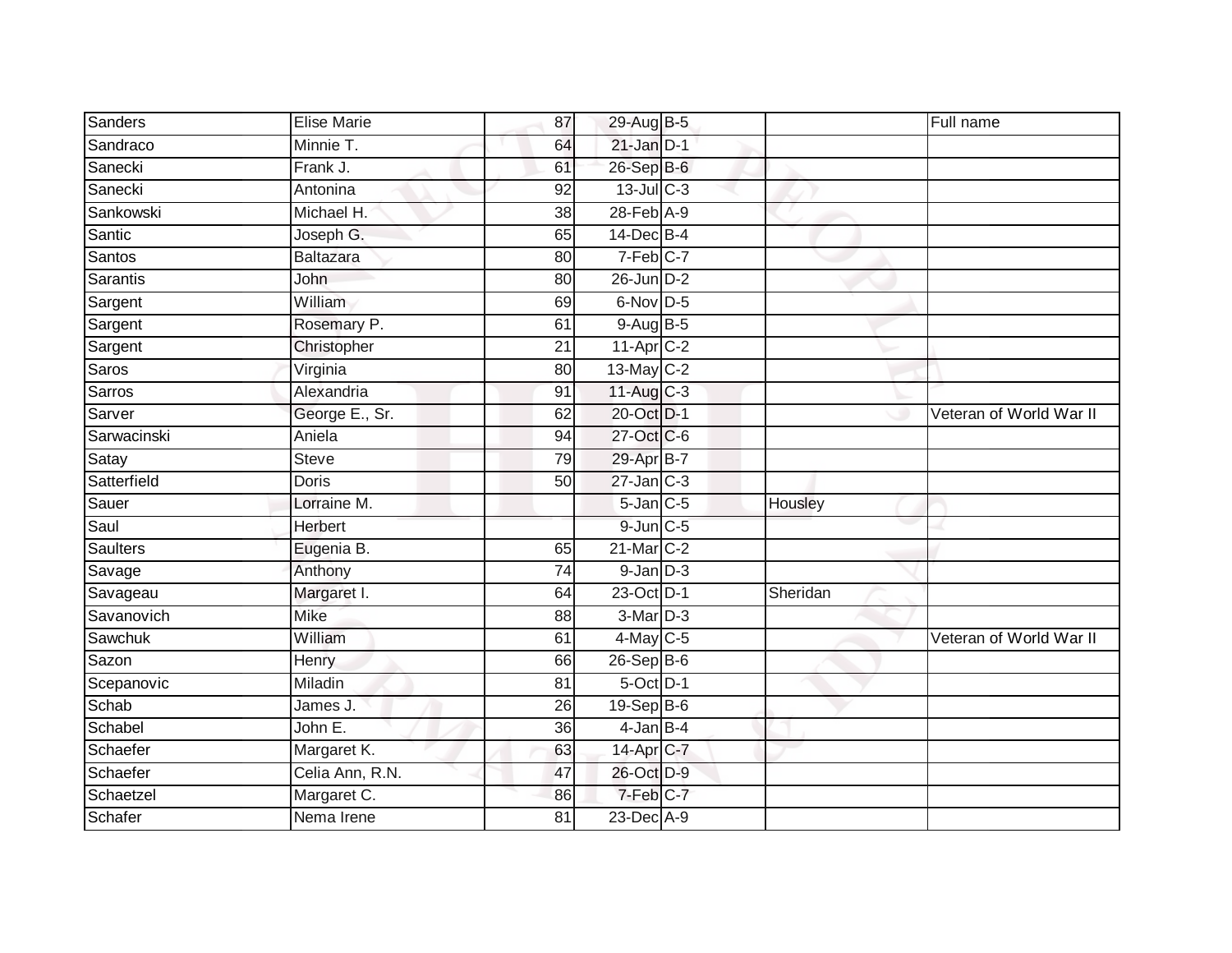| Schalkowski    | Theodore J. "Schalk"      | 78              | 29-Nov A-8            |           |                         |
|----------------|---------------------------|-----------------|-----------------------|-----------|-------------------------|
| Schaller       | Joan Mae                  | 44              | 11-Apr C-2            | Palmateer | Full name               |
| Schaller       | Catherine E.              | 97              | 8-Apr <sub>IC-4</sub> |           |                         |
| Schatte        | Curtis S.                 | 73              | $21$ -Feb $C-2$       |           |                         |
| Scheeringa     | Harry                     | 47              | 30-Aug C-6            |           |                         |
| Scheffer       | Helen                     | 80              | 19-Dec B-5            |           |                         |
| Schelfo        | Helen I.                  | $\overline{78}$ | $19$ -May $D-3$       |           |                         |
| Schepel        | Peter                     | 78              | $25$ -Jul C-4         |           |                         |
| Schichner      | <b>Robert Carl</b>        | 19              | 30-Aug C-6            |           |                         |
| Schiesser      | Elizabeth                 | 83              | 18-Sep B-10           |           |                         |
| Schiller       | George, Sr.               | 94              | 16-Oct E-1            |           |                         |
| Schimming      | Dolores A.                | 48              | $25 - SepE-1$         |           |                         |
| Schissler      | Anne "Grannie Annie"      | $\overline{71}$ | 15-Dec C-7            |           |                         |
| Schleicher     | Marguerite W.             | 81              | $11$ -Jan B-6         |           |                         |
| Schlosser      | $\overline{\mathsf{Ted}}$ | 74              | 18-Feb D-1            |           |                         |
| Schlueter      | Johanna                   | 97              | 13-Dec B-6            |           |                         |
| Schlueter      | Erna C.                   | 84              | 11-Dec G-1            |           |                         |
| Schluntz       | Reuben W., Sr.            | 77              | $12$ -Jul B-5         |           |                         |
| Schmal         | <b>Stella</b>             | 70              | 27-Nov E-11           |           |                         |
| Schmelter      | Josephine                 | 94              | $11-SepE-2$           |           |                         |
| Schmelzer      | William W.                | $\overline{72}$ | 23-Oct D-1            |           |                         |
| Schmid         | Louise                    | $\overline{71}$ | 11-Mar D-2            |           |                         |
| Schmidt        | George W.                 | 67              | $2$ -Nov $D-1$        |           |                         |
| Schmidt        | Ervin E.                  | 77              | 30-Oct D-1            |           | Veteran of World War II |
| Schmidt        | Irene                     | 76              | 13-May $C-2$          |           |                         |
| Schmitt        | Lucy A.                   | 67              | 19-May D-3            |           |                         |
| Schneider      | Arthur H. "Art"           | 76              | $9$ -Dec $B$ -6       |           |                         |
| Schneider      | Joseph, Sr.               | 98              | $11$ -Jul $D-1$       |           |                         |
| Schoenfeld     | Mathilda B.               | 63              | $28$ -Feb $A-9$       |           |                         |
| Schreiber      | Blanche A.                |                 | 28-Nov B-6            |           |                         |
| <b>Schriks</b> | Cornelius, Sr.            | 79              | 24-May C-2            |           |                         |
| Schroeder      | Walter W.                 | 79              | 8-Jun B-5             |           |                         |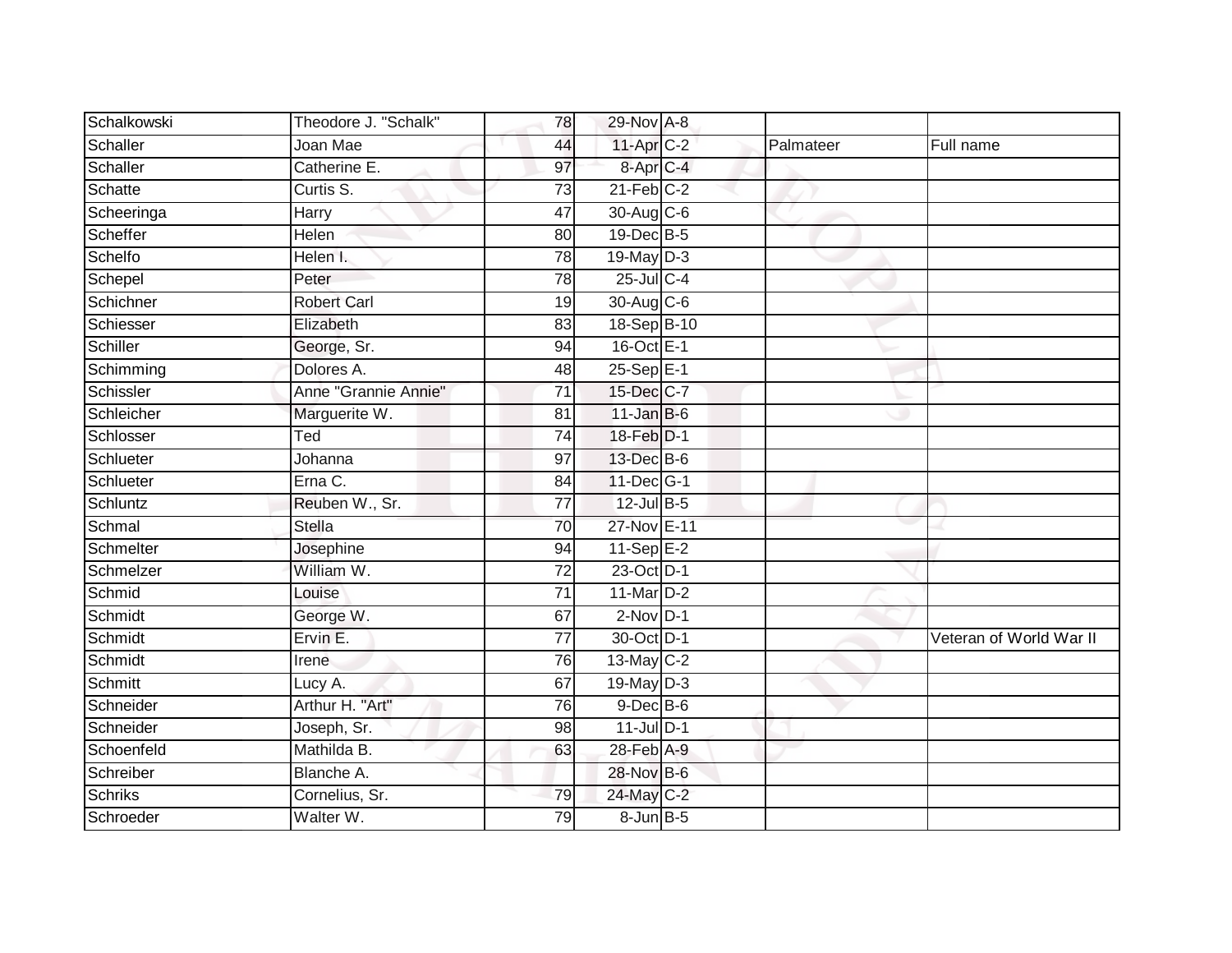| Schroers     | Henrietta M. "Etta" | 59              | 6-Nov D-5               |       |                         |
|--------------|---------------------|-----------------|-------------------------|-------|-------------------------|
| Schroth      | Mrs. Lillie         | 88              | 5-Jun F-7               |       |                         |
| Schrum       | John F.             | $\overline{77}$ | 3-Mar D-3               |       |                         |
| Schrum       | Clarence D.         | 62              | $2-Sep$ C-4             |       | Veteran of World War II |
| Schulte      | Gerhard A.          | $\overline{93}$ | $16-Sep$ C-5            |       |                         |
| Schultz      | Norma               | 61              | $30-Sep$ <sub>C-3</sub> |       |                         |
| Schultz      | Gertrude            | 86              | 11-Sep $E-2$            |       |                         |
| Schultz      | William H.          | 83              | 20-May B-5              |       |                         |
| Schultz      | Felix Ratajczyk     | 85              | $2$ -Jan $B-8$          |       | Full name               |
| Schultz      | Louise J.           | $\overline{57}$ | $2$ -Oct $E-1$          |       |                         |
| Schultz      | Jessie "Jean"       |                 | 19-Oct D-1              |       |                         |
| Schultz      | Jessie "Jean"       |                 | 20-Oct D-1              |       |                         |
| Schumacher   | Frances M.          | 88              | 9-Feb C-2               |       |                         |
| Schumpp      | Edwin S.            | 73              | 14-Dec B-4              |       |                         |
| Schuttrow    | Jeffrey S.          | 20              | $3$ -Jun $B-8$          |       |                         |
| Schutz       | Clarence R.         | $\overline{74}$ | $2$ -Jan $B-8$          |       |                         |
| Schutz       | Richard T.          | $\overline{30}$ | 8-Nov B-6               |       |                         |
| Schweitzer   | Genevieve M.        | 64              | 20-Nov D-2              |       |                         |
| Schwerin     | Adeline A.          | 70              | 31-Jul D-1              | Nowak |                         |
| Schwerin     | William H.          | 71              | 20-Dec A-13             |       | Veteran of World War II |
| Scott        | James F.            | 27              | $22-Sep D-1$            |       |                         |
| Scott        | Carl E.             | 67              | 20-Dec A-13             |       |                         |
| Scott        | Artie V.            | 72              | $2$ -May C-5            |       |                         |
| Scott        | Josephine D.        | 62              | 25-May D-1              |       |                         |
| Scrbacic     | Mary                | 69              | 13-May C-2              |       |                         |
| <b>Sebok</b> | John                | 69              | 9-Mar <sub>D-2</sub>    |       |                         |
| Sector       | Michael L.          | 59              | 7-Oct C-4               |       | Veteran of World War II |
| Sejna        | Margaret            | 81              | 14-Mar B-6              | Berna |                         |
| Seliger      | Charlene            | 46              | 15-Mar B-6              |       |                         |
| Seljan       | Joseph              | 70              | 28-Mar G-2              |       | Veteran of World War II |
| Selmeister   | Patricia            | 54              | 26-Jun D-2              |       |                         |
| Semplinski   | Walter, Sr.         | $\overline{81}$ | $1$ -Jul $A-15$         |       |                         |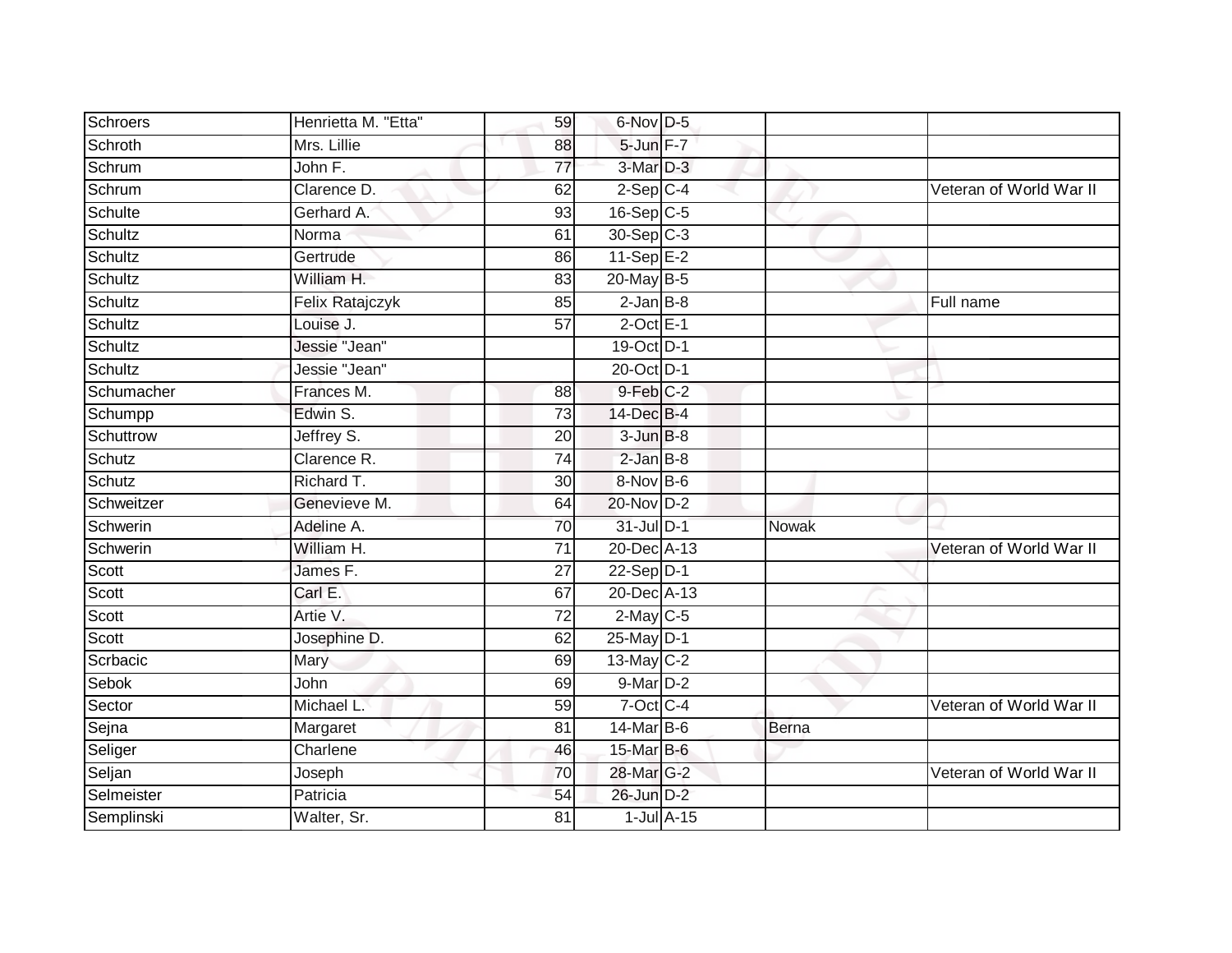|                | Maria                 |                 |                        |               |                                       |
|----------------|-----------------------|-----------------|------------------------|---------------|---------------------------------------|
| Senchia        |                       |                 | 24-Apr E-1             |               |                                       |
| Senyszyn       | Michael               | 79              | 5-Jan C-2              |               |                                       |
| Serafin        | Joseph C.             | 53              | 29-Sep F-8             |               |                                       |
| Serafini       | Gertrude              | 86              | $3$ -Jan $A$ -13       | <b>Brown</b>  |                                       |
| Serama         | <b>Harriett</b>       | 62              | 20-Mar <sub>IC-8</sub> |               |                                       |
| Seramur        | Eleanor               | 79              | $22$ -Jul C-4          | Kussmaul      |                                       |
| Serpe          | Louis J.              | 59              | $16$ -Nov $D-2$        |               |                                       |
| Seto           | Steve v. "Lefty"      | 74              | $9$ -Feb $C-2$         |               |                                       |
| Severns        | Edna M.               | 82              | 28-Mar G-2             |               |                                       |
| Sexton         | <b>Wayne Allen</b>    | 57              | 14-Nov B-7             |               | Full name                             |
| Sfura          | Elizabeth             | 88              | 18-Mar A-11            |               |                                       |
| Shad           | John B.               | 75              | $31$ -Jan $B-4$        |               |                                       |
| Shafer         | Mary                  | 68              | 18-Sep B-10            |               |                                       |
| Shafer         | George N.             | 68              | 24-Jun C-1             |               | Veteran of World War II               |
| Shaffer        | Chilton "Bud"         | 65              | $23$ -Jan $D-1$        |               |                                       |
| Shaffer        | James D.              | 47              | 15-May D-1             |               |                                       |
| Shaffer        | John C., Dr.          | $\overline{73}$ | 21-Oct B-6             |               |                                       |
| Shahbaz        | Isaiah ben            | 64              | $12$ -Jan $ C-5 $      |               | Full name, Veteran of<br>World War II |
| Sharo          | Mary                  | 75              | 30-Aug C-6             | <b>Troksa</b> |                                       |
| Sharp          | Hentry T. "Doc"       | 63              | $2$ -Nov $D-1$         |               |                                       |
| Shasteen       | Ann                   | 52              | $13$ -Jul $C-3$        |               |                                       |
| Shebesh        | John                  | 51              | 18-Feb D-1             |               | Served in U.S. Air Force              |
| Sheldon        | Kathryn B.            | 78              | 5-Jun F-7              |               |                                       |
| Shellberg      | Esther P.             | 84              | 23-Nov A-13            |               |                                       |
| Shelle         | Elizabeth A.          | $\overline{71}$ | 22-Aug B-5             |               |                                       |
| Sheperd        | Albert, Sr. "Bobe"    | 61              | 29-Dec D-1             |               |                                       |
| Sheperd        | <b>Trulla "Dixie"</b> | $\overline{73}$ | 7-Feb C-7              | Dixon         |                                       |
| Sheperd        | Henry, Sr.            | 86              | $9$ -Jun $C$ -5        |               |                                       |
| Sherman        | Gene D.               | 22              | 20-Mar C-8             |               |                                       |
| Sherrell       | Ruby                  | 75              | 28-Apr A-15            |               |                                       |
| <b>Shields</b> | George W.             | 48              | $21$ -Aug $C$ -6       |               |                                       |
|                |                       |                 |                        |               |                                       |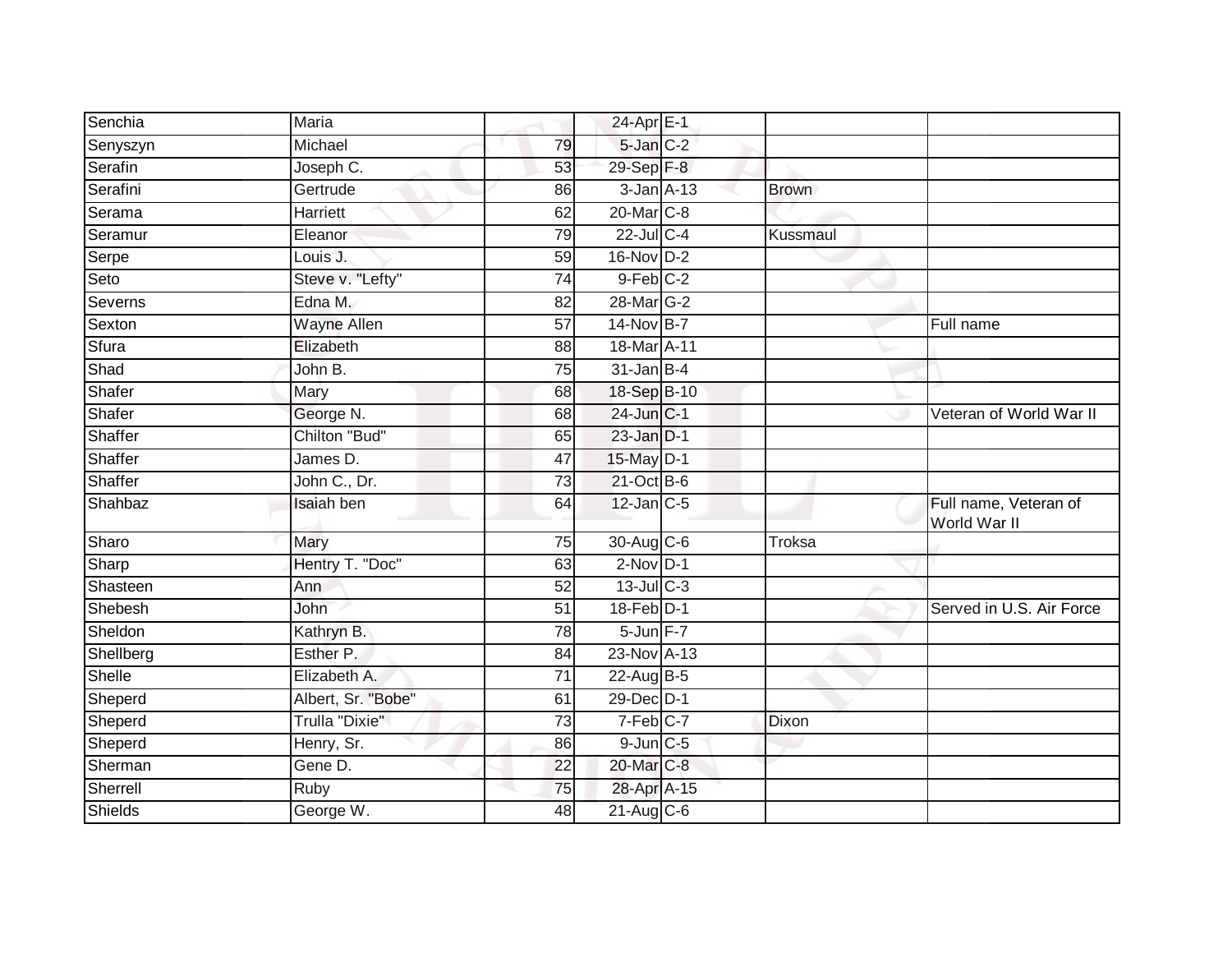| Shirley       | Emma A.                   | 93              | 25-Dec D-6                 |              |                                |
|---------------|---------------------------|-----------------|----------------------------|--------------|--------------------------------|
| Shively       | Versal L.                 | 89              | 15-Aug B-6                 |              |                                |
| Shoesmith     | James F.                  | 39              | 11-Nov B-5                 |              | Veteran of the Armed<br>Forces |
| Shofner       | William Phillip, III      | 4 weeks         | $9-$ Sep $\overline{A-13}$ |              | Full name                      |
| Shorb         | Michelle D.               | 9               | 12-Jan A-11                |              |                                |
| Short         | Ruth M.                   | 69              | 29-Dec D-1                 |              |                                |
| Shrader       | Gladys                    | 73              | $1-Nov$ C-1                |              |                                |
| <b>Shultz</b> | Loretta F.                | 85              | 9-Aug B-5                  |              |                                |
| Sichman       | Marie M.                  | 78              | $24$ -Jan B-8              |              |                                |
| Sickles       | Mary Jane                 | 87              | 22-Aug B-5                 |              |                                |
| Sicula        | Ann R.                    |                 | $2$ -Oct $E-1$             |              |                                |
| Sideritch     | Frank J.                  | 59              | 30-May B-2                 |              | Veteran of World War II        |
| Siedelman     | Walter J.                 | 79              | 3-Nov C-5                  |              |                                |
| Siedenoff     | Theresa Antoinette "Toni" | 21              | 28-Mar G-2                 |              |                                |
| Siefken       | Dale E.                   | 49              | 6-Jan D-2                  |              |                                |
| Siekkinen     | Elizabeth                 | 91              | 27-Dec B-6                 | Lehtimaki    |                                |
| Sikora        | Alban                     | 72              | 26-Oct D-9                 |              | Veteran of World War II        |
| Sikorski      | Patricia                  | 55              | 11-Mar D-2                 |              |                                |
| Sills         | Therese V.                |                 | $11-Sep$ $E-2$             |              |                                |
| Silver        | Jack K.                   | $\overline{82}$ | 9-May C-2                  |              |                                |
| Silzer        | John J.                   |                 | 12-Jan A-11                |              |                                |
| Simanson      | Stella M.                 | 70              | 16-Jan F-10                |              |                                |
| <b>Simms</b>  | Mildred E.                | 75              | $13$ -Jun $C-5$            | <b>Bunde</b> |                                |
| Simonian      | James                     | 75              | $17$ -Jun $C-1$            |              |                                |
| Simpson       | <b>Lita Marie</b>         | $\overline{57}$ | $17 -$ Jul E-8             |              |                                |
| <b>Sims</b>   | Daniel                    | 54              | 7-Feb C-7                  |              |                                |
| Sinaj         | Michael J.                | 75              | $3$ -Jul $D-1$             |              | Veteran of World War II        |
| Siple         | Leonard V., Sr.           | 73              | 14-Nov B-7                 |              |                                |
| Sipos         | Joseph D., Rev.           | 78              | 29-Mar B-5                 |              |                                |
| Sitko         | Martin                    | 73              | 7-Mar C-1                  |              |                                |
| Sitnicki      | Alex                      | 81              | 23-May C-2                 |              |                                |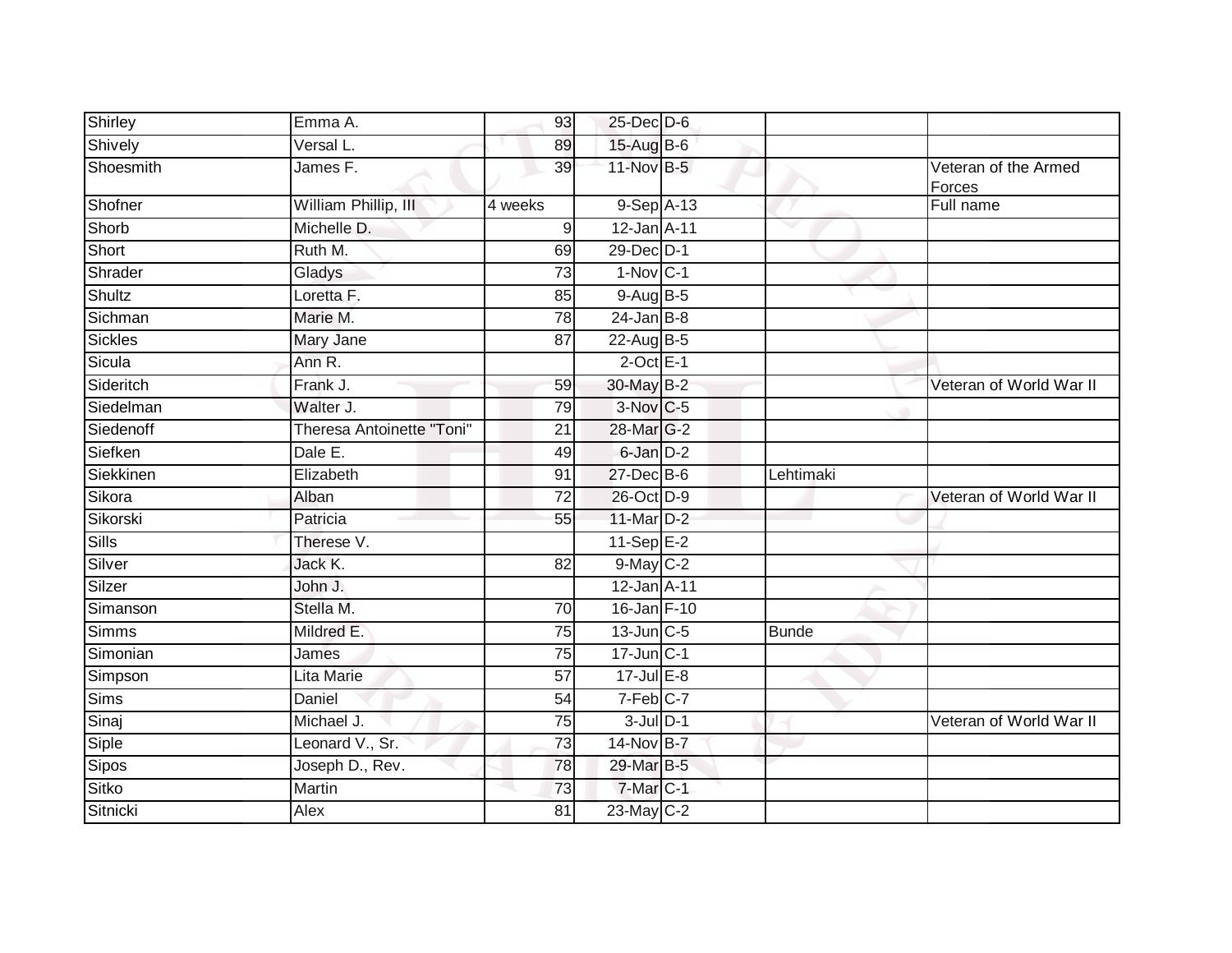| Skaggs      | Aileen          | 48 | 27-Oct C-6       |           |                         |
|-------------|-----------------|----|------------------|-----------|-------------------------|
| Skalka      | Irene E.        |    | 24-Jul E-11      | Kubiesa   |                         |
| Skarupa     | Eugene S.       | 55 | 18-Sep B-10      |           |                         |
| Skidmore    | Mildred         | 58 | 5-Oct D-1        | Sarengach |                         |
| Skoney      | Thomas D.       | 39 | $3-Apr$ D-1      |           |                         |
| Skorupka    | Ruddy J.        | 58 | 23-Mar B-6       |           | Veteran of World War II |
| Skozen      | Genevieve T.    |    | $18-AugB-8$      |           |                         |
| Slachta     | Ben J., Sr.     | 47 | 26-Jun D-2       |           |                         |
| Slack       | Myron G., Sr.   |    | 13-Jun C-5       |           |                         |
| Slager      | John L., Sr.    | 64 | 16-Oct E-1       |           |                         |
| Slamkowski  | Daryl S.        | 32 | $10$ -Jan B-6    |           |                         |
| Slater      | Clara           | 54 | $9$ -Feb $C-2$   |           |                         |
| Slay        | <b>Beatrice</b> | 85 | 24-Oct B-5       |           |                         |
| Slazyk      | Antoinette R.   | 78 | 13-May C-2       |           |                         |
| Slicko      | Amelia          | 86 | 20-Feb D-1       | Slickus   |                         |
| Sliger      | Leo A.          | 77 | 2-Mar A-15       |           |                         |
| Sliwa       | <b>Stanley</b>  | 66 | $28$ -Jan $D-1$  |           | Veteran of World War II |
| Slubowski   | Adam V.         | 80 | $3 - Jun$ $B-8$  |           |                         |
| Sluder      | Homer           | 59 | 22-Apr D-1       |           |                         |
| Slusarczyk  | Steve V., Sr.   | 69 | $20$ -Jun $C$ -6 |           | Veteran of World War II |
| Smeberg     | William E., Sr. | 68 | $28$ -Jun $B-5$  |           |                         |
| Smelko      | Victor L. "Bud" | 61 | $12-Apr$ D-1     |           | Veteran of World War II |
| Smeltzer    | Eugene S.       | 62 | $15-Aug$ B-6     |           | Veteran of World War II |
| Smiddy      | William S.      | 25 | 24-Jul E-11      |           |                         |
| Smiedzinski | Joanne M.       | 49 | 8-Nov B-6        |           |                         |
| Smierciak   | Edward A.       |    | $20$ -Jan $C$ -6 |           |                         |
| Smith       | Guy B.          | 83 | $21$ -Oct B-6    |           |                         |
| Smith       | Mrs. Vera J.    | 89 | $9$ -Oct $E-1$   |           |                         |
| Smith       | George          |    | 6-Oct B-8        |           |                         |
| Smith       | Hazel M.        | 76 | 23-Oct D-1       |           |                         |
| Smith       | Marie E.        | 76 | 5-Apr A-11       |           |                         |
| Smith       | Emmett A.       | 79 | $26-Sep$ B-6     |           |                         |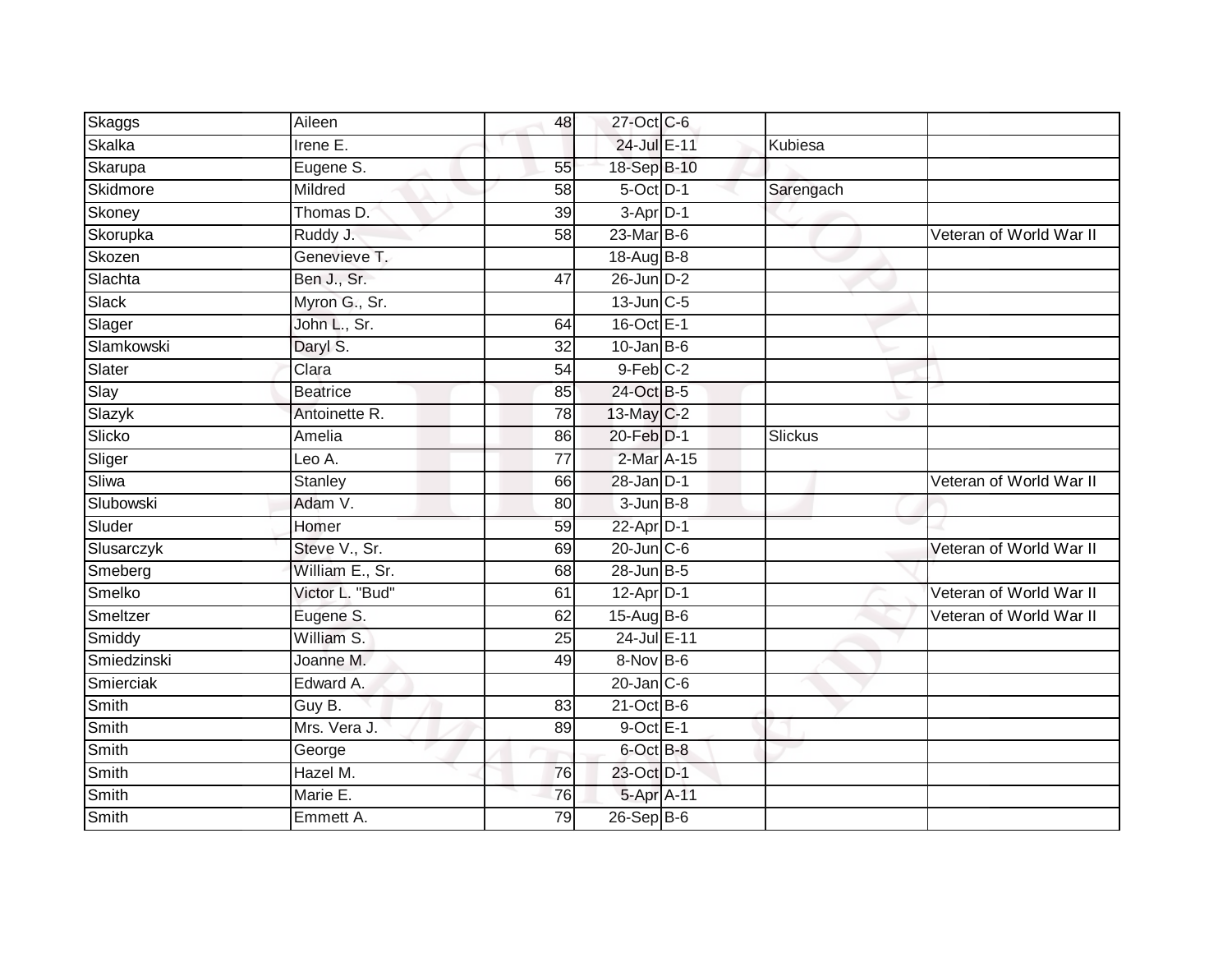| Smith      | Edward A.           | 41              | 14-Apr C-7             |         |                                      |
|------------|---------------------|-----------------|------------------------|---------|--------------------------------------|
| Smith      | Stanley E.          | 25              | 27-Jun B-5             |         |                                      |
| Smith      | James T.            | 44              | 13-Mar D-1             |         | Veteran of the U.S. Army             |
| Smith      | Carl C.             | 81              | 16-Oct E-1             |         |                                      |
| Smith      | Raymond C.          | 66              | 20-Mar <sub>IC-8</sub> |         |                                      |
| Smith      | Murdo "Scotty"      | 78              | $4$ -Mar $D-1$         |         |                                      |
| Smith      | Fred A.             | 43              | $19$ -Apr $B$ -4       |         |                                      |
| Smith      | Harry R., Jr.       | $\overline{57}$ | 10-Jun A-13            |         | Veteran of World War II              |
| Smith      | Katherine           | 85              | 26-Apr A-7             |         |                                      |
| Smith      | Martha              | 94              | 8-Jul C-1              |         |                                      |
| Smith      | Anthony "Tony"      | 76              | 3-Feb C-7              |         |                                      |
| Smith      | Iness E.            | 84              | 29-Aug B-5             |         |                                      |
| Smith      | Dora M.             | 47              | $11$ -Jul $D-1$        |         |                                      |
| Smith      | Robert, Sr. "Dog"   | 43              | 15-Dec C-7             |         |                                      |
| Smith      | Alva C. "Smitty"    | 69              | 12-Sep B-6             |         |                                      |
| Smith      | Bernice K.          | 72              | 14-Nov B-7             |         |                                      |
| Smith      | Lois J.             | 69              | 24-Apr E-1             |         |                                      |
| Smitham    | <b>John Herbert</b> | 84              | $24$ -May C-1          |         | Full name, Veteran of<br>World War I |
| Smock      | Margaret            | 64              | 18-Oct C-5             | Klucker |                                      |
| Smolinski  | Chester, Sr.        | 70              | $1-MarB-6$             |         |                                      |
| Smutzer    | William             | 59              | $4$ -Oct C-1           |         | Veteran of World War II              |
| Snape      | Howard F.           | 67              | 26-Aug B-5             |         |                                      |
| Snarich    | Joseph G.           | 80              | 10-May C-6             |         |                                      |
| Snyder     | George W.           | 71              | 19-Jul B-5             |         |                                      |
| Snyder     | Rudolph R.          | $\overline{74}$ | $4-Sep$ E-1            |         |                                      |
| Snyder     | Thomas F.           | 41              | 8-Nov B-6              |         |                                      |
| Sobczynski | Van W.              | 65              | $25$ -Feb $B-4$        |         | Veteran of World War II              |
| Solaya     | Michael "Mitch"     | 61              | 18-Oct C-5             |         |                                      |
| Soley      | William, Jr.        | $\overline{21}$ | 18-Jul D-2             |         |                                      |
| Sollors    | Derry M.            | 69              | 8-Apr C-4              |         |                                      |
| Solomon    | Elmer C.            | 73              | 16-Aug B-5             |         | Veteran of World War II              |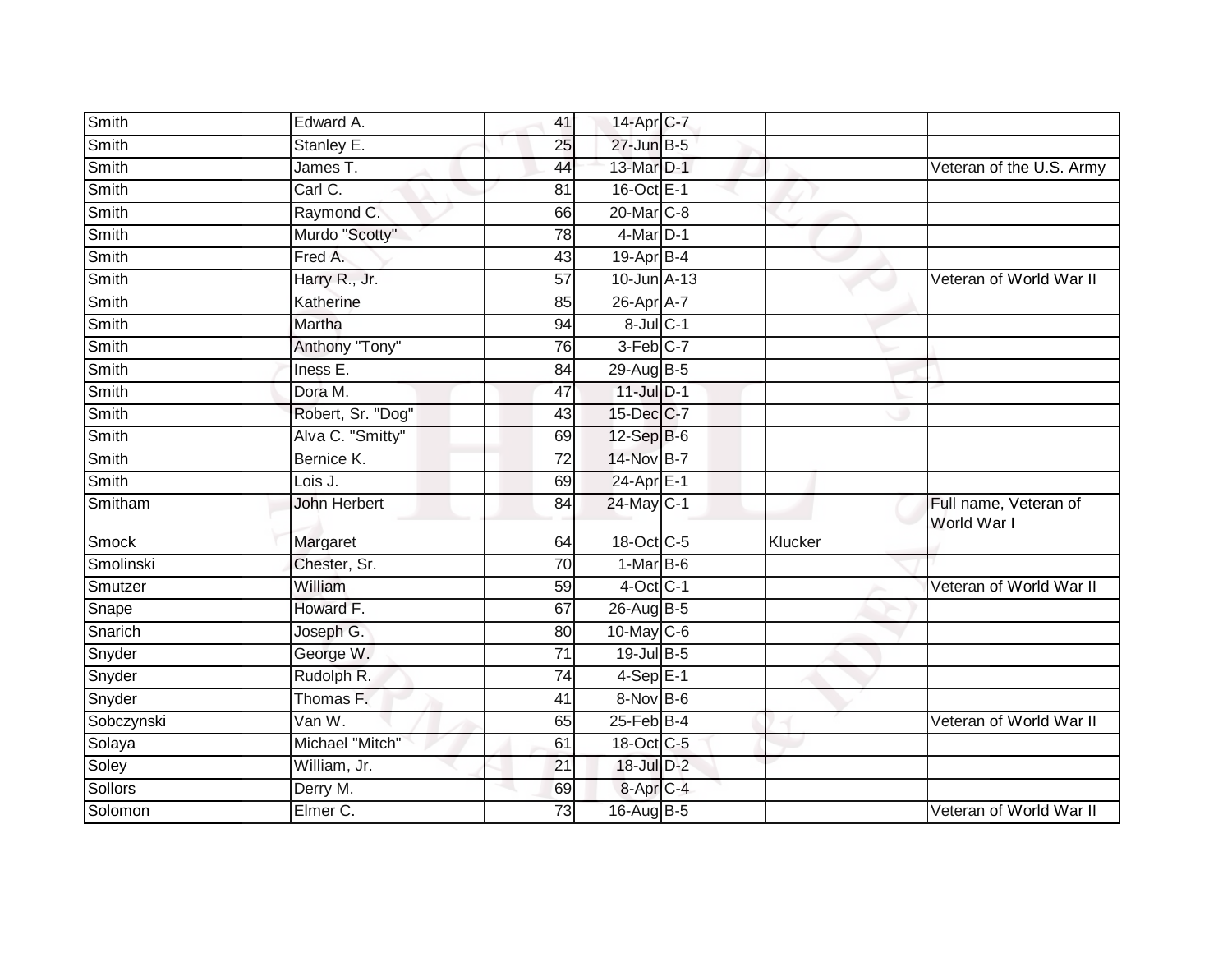| Somes                 | A. Lane              | 63 | 7-Feb C-7                         |           | Veteran of World War II |
|-----------------------|----------------------|----|-----------------------------------|-----------|-------------------------|
| Sons                  | Fred                 | 72 | $7 - Jun$ $C - 1$                 |           |                         |
| Sons                  | Marguerite           | 66 | 15-Feb B-6                        |           |                         |
| Sons                  | Alwin W.             | 68 | $11-Apr$ $C-2$                    |           |                         |
| Sons                  | Mary A.              | 93 | 19-Apr B-4                        |           |                         |
| Sorrell               | Howard W.            | 63 | $1-Aug$ <sub>C-4</sub>            |           | Veteran of World War II |
| Soudriette            | Evelyn E.            | 63 | 19-Oct D-1                        |           |                         |
| South                 | Otis T.              | 74 | 22-Nov B-6                        |           |                         |
| Southard              | Cora                 | 91 | $27$ -Jun $B-5$                   |           |                         |
| Soverly               | Hazel                | 65 | 14-Mar B-6                        |           |                         |
| Sowa                  | Joseph C.            | 33 | $13-Oct$ D-3                      |           |                         |
| Spain                 | Helen                | 75 | 26-Dec D-1                        |           |                         |
| Spanier               | Susan M.             | 77 | 6-Jan D-2                         |           |                         |
| Spaniol               | Charles F.           | 90 | 29-Dec D-1                        |           | Veteran of World War I  |
| Sparks                | Vivian               | 67 | $24$ -Jun $C-1$                   |           |                         |
| Spebar                | Steve P., Sr.        | 61 | $9$ -Oct $E-1$                    |           | Veteran of World War II |
| Speltzer              | Helen R.             | 70 | 16-Jun C-5                        | Mellikant |                         |
| Spence                | Ruth S.              | 88 | 20-Nov D-2                        |           |                         |
| Spencer               | Sadie M.             | 86 | 25-Sep E-1                        |           |                         |
| Spiewak               | William S.           | 74 | 28-Nov B-6                        |           |                         |
| Spikes                | George R.            | 62 | 10-Nov C-6                        |           | Veteran of World War II |
| Spinks                |                      |    |                                   |           |                         |
|                       | Phyllis A.           | 49 | $12$ -Apr $D-1$                   |           |                         |
| Spiroff               | August "Red"         | 78 | $5-Aug$ B-6                       |           |                         |
| Spolnik               | Lillian              | 71 | $16$ -Dec $D-4$                   |           |                         |
| Sporman               | Benjamin             | 94 | $2-AugA-11$                       |           |                         |
| Spornick              | Marie                | 74 | 30-Dec B-5                        |           |                         |
| <b>Spraks</b>         | Ora "Rudy"           | 66 | 12-Oct C-5                        |           | Veteran of World War II |
| Springer              | Joe                  | 59 | $31$ -Aug $D-3$                   |           | Veteran of World War II |
| Springer              | Pamelia W.           | 83 | 12-Jul B-5                        |           |                         |
| Springs               | Beatrice A.          | 85 | 29-Aug B-5                        |           |                         |
| Spudville<br>Spurrier | Joseph F.<br>Mary B. | 68 | $3$ -Jul $D-1$<br>$27$ -Jul $D-1$ |           |                         |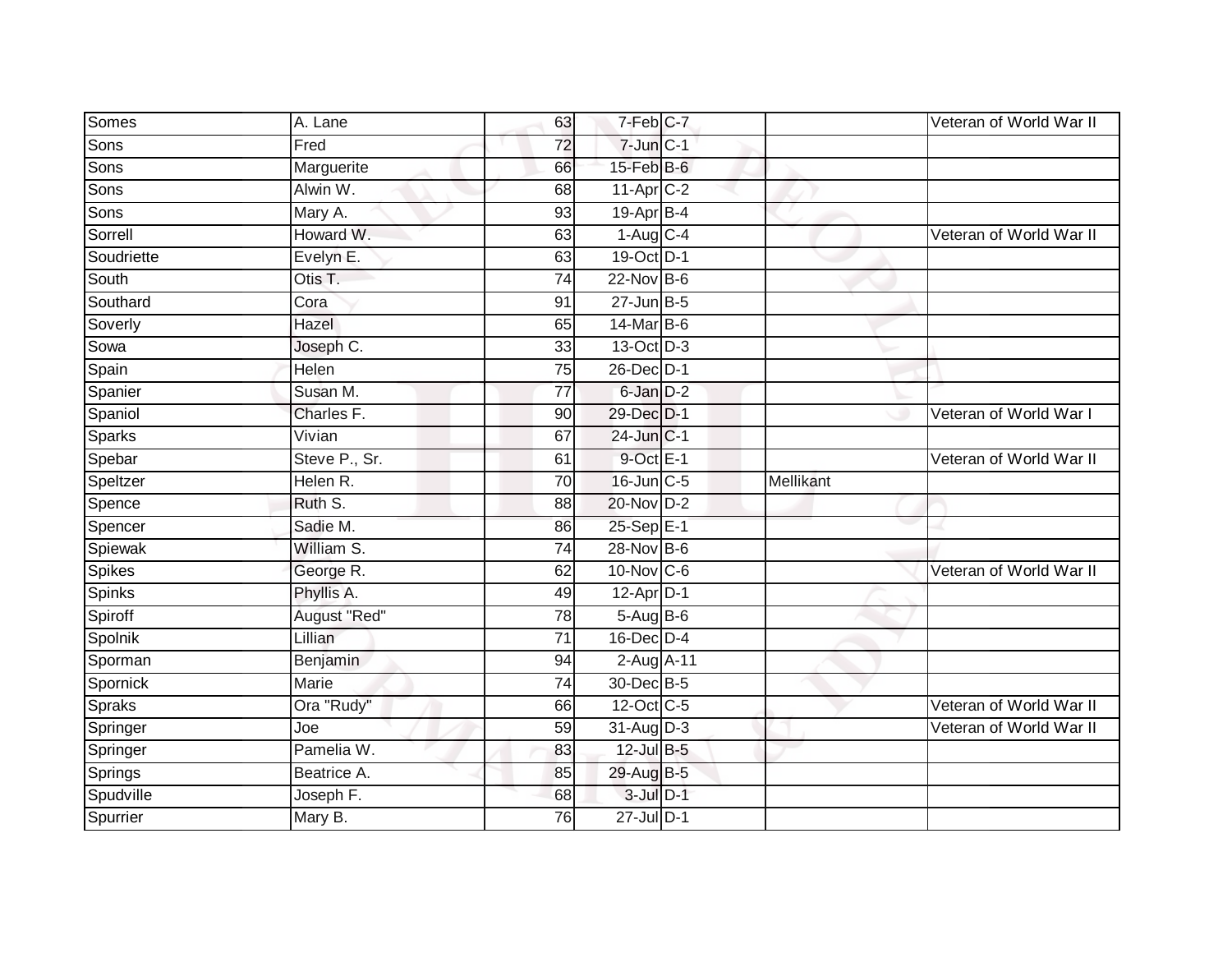| Sroczynski      | Ervin A.             | 70              | 31-Jul D-1             |  |                                   |
|-----------------|----------------------|-----------------|------------------------|--|-----------------------------------|
| Sroka           | Louis                | 88              | 23-Aug B-4             |  | Veteran of World War I            |
| Stabolito       | Gloria               | 53              | 29-Sep F-8             |  |                                   |
| Stach           | Paul                 | 82              | $15$ -Jun $C-4$        |  |                                   |
| Stachelski      | Chester              | 69              | 18-Sep B-10            |  |                                   |
| Stadnik         | Katherine            | 93              | 13-Apr D-1             |  |                                   |
| Stahl           | Dolas L.             | 69              | 31-Jul D-1             |  |                                   |
| Stahley         | Clarence             | 79              | $15-Nov$ B-6           |  |                                   |
| Stahura         | James R.             | 39              | $9$ -Jun $C$ -5        |  |                                   |
| Stanford        | Robert B., Sr.       | 85              | 26-Jan C-5             |  |                                   |
| Stankey         | Chester J.           | 63              | $21$ -Jan D-1          |  | Veteran of World War II           |
| Stanley         | Virlee "Mother Dear" | 61              | 14-Feb B-1             |  |                                   |
| Stanley         | <b>Robert Lee</b>    | 51              | 23-Nov A-13            |  | Veteran of the Korean<br>War      |
| Stanley         | Cleo G.              | 79              | 28-Oct C-3             |  |                                   |
| Staroscsak      | Edward               | 92              | 28-Jun B-5             |  |                                   |
| Staszewski      | John. A.             | 89              | 24-Jul E-11            |  |                                   |
| <b>Stavros</b>  | Toula                | 79              | $1-Nov$ C-1            |  |                                   |
| Stawitcke       | Donald H.            | 17              | 13-Jun C-5             |  |                                   |
| <b>Steele</b>   | <b>Mattie</b>        | 88              | $10$ -Jan $ B-6$       |  |                                   |
| Steenson        | Alfred H.            | 68              | $2$ -Jun $B-9$         |  |                                   |
| Stefanich       | Matilda              | 92              | $29-Sep$ $F-8$         |  |                                   |
| <b>Steffens</b> | Matthew F.           | 75              | $3-Nov$ C-5            |  |                                   |
| <b>Steffes</b>  | Clarence L., D.D.S.  | 85              | 23-Sep A-9             |  |                                   |
| Steiger         | Capt. Norman O.      | 56              | $27$ -Jan $C-3$        |  | Veteran of the Korean<br>conflict |
| Steiner         | <b>Minnie</b>        | 90              | $3-Nov$ <sub>C-5</sub> |  |                                   |
| Stelling        | Anna T.              | 90              | 28-Sep D-1             |  |                                   |
| <b>Stelter</b>  | Harold R.            | 64              | 27-Apr D-1             |  |                                   |
| Stenbock        | Katherine            | 54              | 7-Nov B-6              |  |                                   |
| Stenbom         | Pearl R.             | 89              | 22-Sep D-1             |  |                                   |
| Stengel         | Alice S.             | $\overline{72}$ | 16-Jan F-10            |  |                                   |
| Stepanovich     | <b>Nick</b>          | 76              | $27$ -Dec $B$ -6       |  |                                   |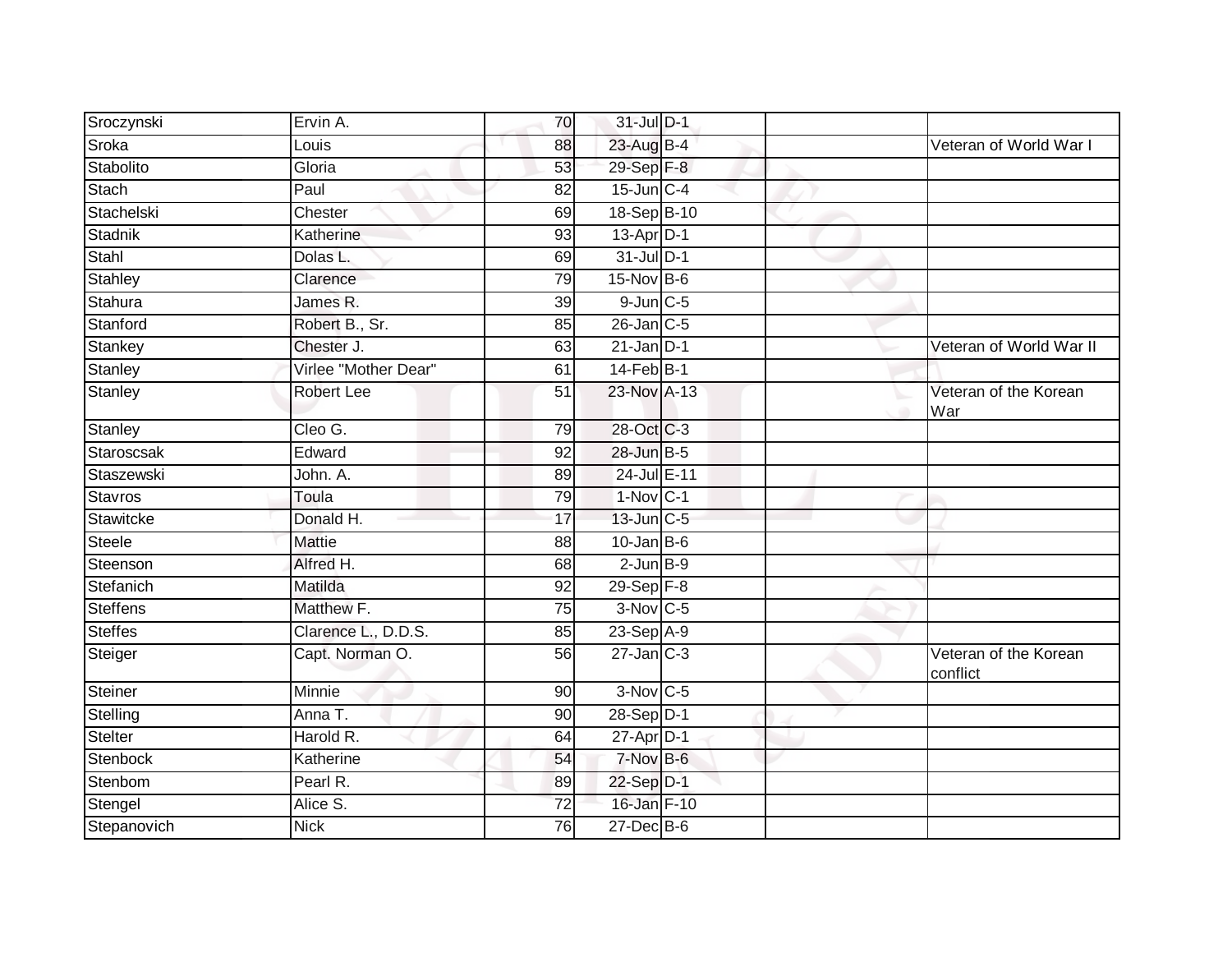| Stephan         | Clarence A.           | 69              | 11-Mar D-2               |  | Veteran of World War II   |
|-----------------|-----------------------|-----------------|--------------------------|--|---------------------------|
| Stephen         | Mathilda S.           | 85              | 23-Nov A-13              |  |                           |
| <b>Stephens</b> | William F.            | 78              | 9-May C-2                |  |                           |
| <b>Stephens</b> | Larry E.              | 4               | 26-Aug B-5               |  |                           |
| <b>Stephens</b> | Grace                 | $\overline{73}$ | $26 - Sep$ B-6           |  |                           |
| Stern           | Milton H.             | 54              | 5-Dec B-5                |  |                           |
| Stetson         | Benjamin              | 61              | 9-Nov F-7                |  |                           |
| Steuer          | Lydia M.              | 81              | 31-Mar C-10              |  |                           |
| Stevenson       | Alfred M.             | 68              | 14-Apr C-7               |  | Veteran of World War II   |
| Stewart         | Charles E., Sr.       | 70              | $1$ -Jul $A-15$          |  | A Veteran of World War II |
| Stewart         | Melvin H.             | 54              | 8-Feb C-7                |  |                           |
| Stier           | <b>Bernerd Joseph</b> | 74              | 22-Jul C-4               |  | Full name                 |
| Stigall         | Oliver                |                 | 6-Dec B-6                |  |                           |
| <b>Stivers</b>  | Kathleen A.           | 31              | 22-Mar B-5               |  |                           |
| Stockburger     | Sadie M.              | 99              | $2$ -Nov $D-1$           |  |                           |
| Stockhouse      | Richard               | 59              | 13-Jan C-7               |  |                           |
| <b>Stokes</b>   | Dallas D.             | 62              | 8-Apr C-4                |  |                           |
| Stolarz         | Bernard "Pete"        | 62              | 31-May C-2               |  | Veteran of World War II   |
| Stole           | <b>Borghild</b>       | 68              | $31$ -Jan B-4            |  |                           |
| Stomp           | Andrew G.             | 65              | 30-Jun C-6               |  | Veteran of World War II   |
| <b>Stone</b>    | Clarence R.           | 75              | $10-Apr\overline{D-1}$   |  |                           |
| <b>Stone</b>    | Patricia "Pat"        | 45              | $3$ -Jul $D-1$           |  |                           |
| Storey          | Leonard B.            | 55              | $17 - Jan$ $C-2$         |  |                           |
| Storiale        | Salvatore             | 45              | 16-May D-1               |  |                           |
| Stout           | Harold E.             | 78              | $28$ -Jan $D-1$          |  |                           |
| Strain          | Julia L.              | 80              | $4$ -Jan $B-4$           |  |                           |
| Strand          | Richard P.            | 65              | $4 - Aug$ <sub>C-3</sub> |  |                           |
| Strauch         | Charles H.            | 91              | 26-Sep B-6               |  |                           |
| Strayer         | Donald E.             | 57              | $2-Sep$ $C-4$            |  |                           |
| Strickland      | Frank W               | 89              | 23-Oct D-1               |  |                           |
| Strickland      | George                | 83              | 8-Aug C-6                |  |                           |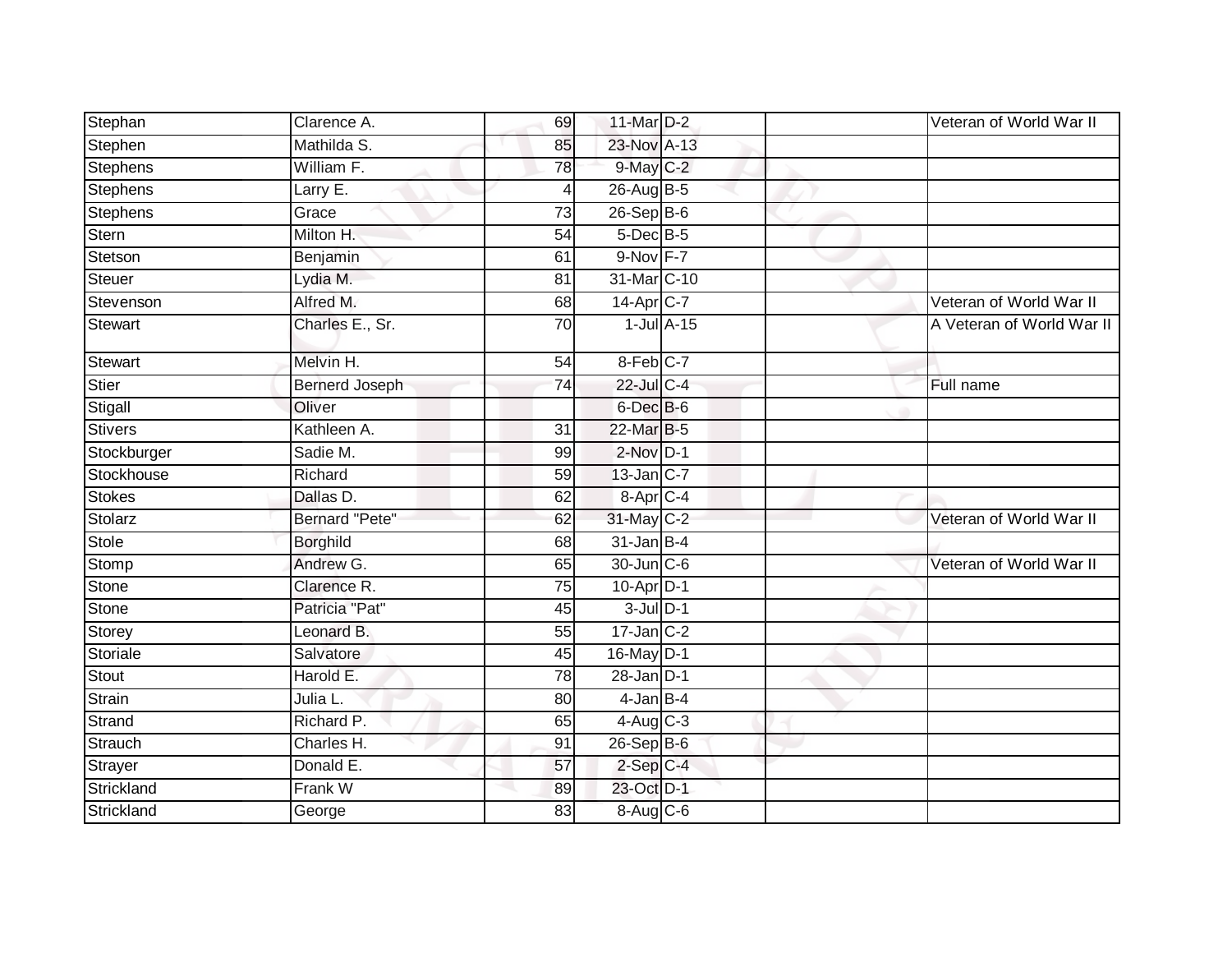| <b>Strigos</b> | Samuel A.         |                 | $9$ -Dec $B$ -6         |  |                         |
|----------------|-------------------|-----------------|-------------------------|--|-------------------------|
| <b>Striko</b>  | Richard John      | 38              | 31-May C-2              |  |                         |
| Stromberger    | Clara             | 87              | 18-Feb D-1              |  |                         |
| Strug          | Frank C., Sr.     | 59              | 30-Oct D-1              |  | Veteran of World War II |
| Strzelec       | Mary B.           |                 | $1$ -Jul $A$ -15        |  |                         |
| Strzempka      | Mary              | 91              | 12-Jan A-11             |  | Veteran of World War II |
| Stuart         | Melvin H.         | 54              | $7-Feb$ <sub>C-7</sub>  |  |                         |
| <b>Stubbs</b>  | Private Dawn M.   | 24              | $11$ -Jan B-6           |  |                         |
| Stutsman       | Ruth              | 83              | 20-Sep B-5              |  |                         |
| Sucec          | Pauline A.        | 87              | $4$ -Jan $C-2$          |  |                         |
| Suchak         | Joseph L.         |                 | 7-May C-10              |  |                         |
| Suchocki       | Donald "Buzz"     | 45              | $6$ -Jul $D-1$          |  | U.S. Navy Veteran       |
| Sullivan       | Mary F.           | 60              | 22-Apr D-1              |  |                         |
| Sullivan       | <b>May Belle</b>  | 84              | $4$ -Jan $B-4$          |  | Full name               |
| Sullivan       | Lula Mae          | 73              | 11-Dec G-1              |  |                         |
| Surufka        | John J.           | 59              | $27$ -Jun $B-5$         |  |                         |
| Susko          | Bethann           | $\overline{20}$ | $3-Nov$ C-5             |  |                         |
| Sutherland     | Henry C., Jr.     | 67              | $7$ -Jan $C-4$          |  |                         |
| Sutton         | Esther E.         | 86              | 25-Apr <sub>C-2</sub>   |  |                         |
| Sutton         | Goldie V.         | 94              | $15 - Jan$ $D-6$        |  |                         |
| <b>Svabik</b>  | Anthony           | 72              | 20-May B-5              |  |                         |
| Svetic         | Andrew J. "Elmer" | 61              | $21-Aug$ C-6            |  |                         |
| Swakon         | Edward A., Sr.    | 58              | 14-Jul B-7              |  | Veteran of World War II |
| Swanson        | Floyd             | 58              | 19-Aug A-9              |  |                         |
| Swearingen     | Virginia L.       | 65              | 20-Nov D-2              |  |                         |
| Sweeney        | James J.          | 65              | 16-Dec D-4              |  |                         |
| Swentko        | Sophia "Billie"   |                 | $28$ -Feb $A-9$         |  |                         |
| <b>Swets</b>   | John T.           | 59              | $28$ -Feb $C-2$         |  |                         |
| <b>Swets</b>   | Marion "Fats"     | 61              | 4-Dec B-13              |  |                         |
| Swiatowski     | Edward            | 61              | 20-Mar C-8              |  |                         |
| Swick          | Harry P.          | 53              | 17-Apr D-1              |  |                         |
| Swieringa      | M. Elaine         | 60              | $11-Aug$ <sub>C-3</sub> |  |                         |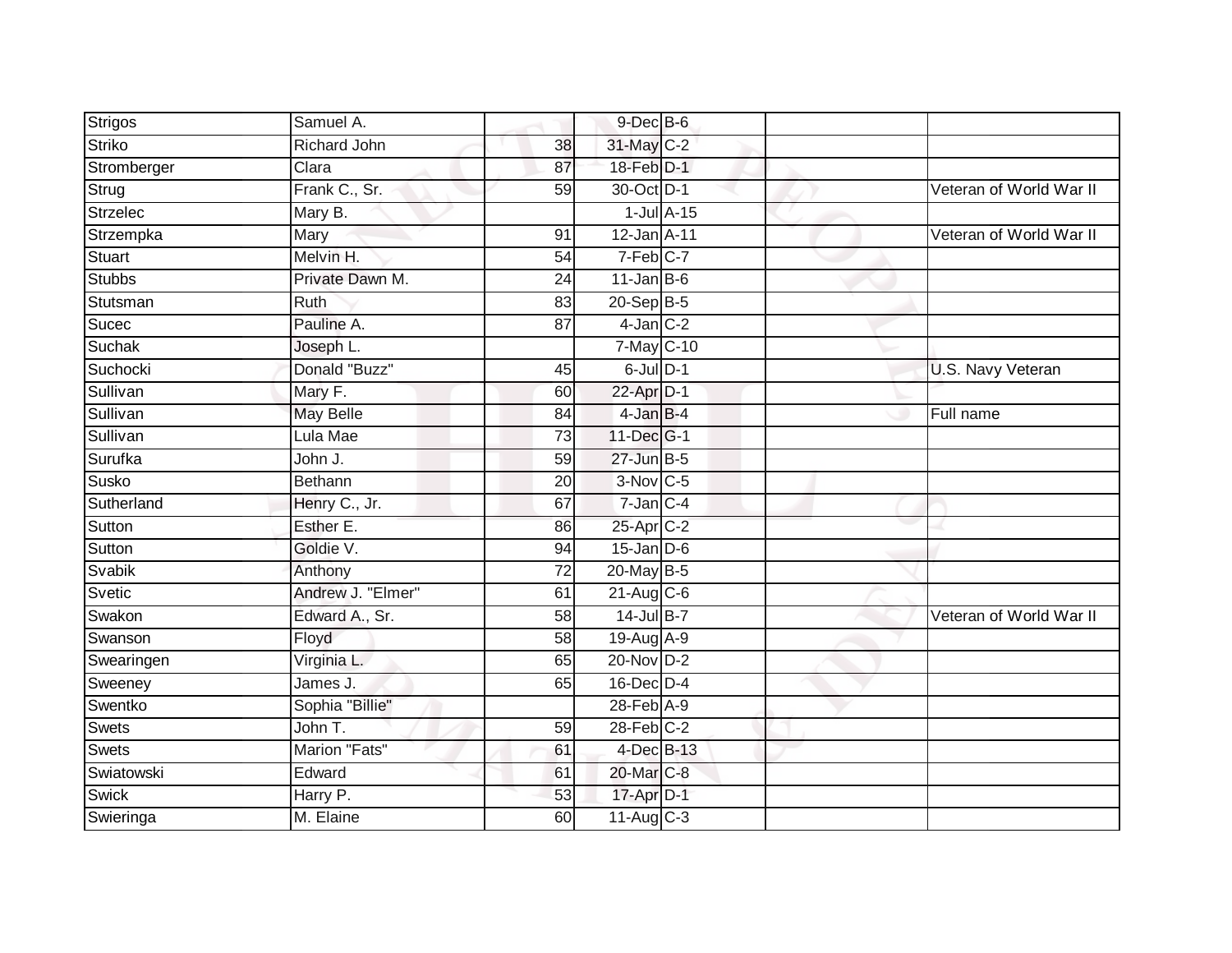| Swisher       | George W.               | 82              | 6-Jan D-2        |       |                                   |
|---------------|-------------------------|-----------------|------------------|-------|-----------------------------------|
| Synko         | Stephen                 | 83              | $10$ -Jan B-6    |       |                                   |
| Sysock        | Michael                 | 60              | 24-Jul E-11      |       | Veteran of World War II           |
| Szacacs       | <b>John Charles</b>     | 20              | $8$ -Dec $D-7$   |       |                                   |
| Szanyi        | Julia                   | $\overline{77}$ | 13-Nov E-1       | Garay |                                   |
| Szarkowicz    | Florence F.             | 60              | 26-Jun D-2       |       |                                   |
| Szarmach      | Peter P.                | 96              | 12-Jan A-11      |       |                                   |
| Szarmach      | Valeria T.              | 86              | 16-Sep C-5       | Karp  |                                   |
| Szauzer       | Rosalia                 | 101             | 6-Jun B-5        |       |                                   |
| Szczepaniak   | Martha D.               |                 | 13-May C-2       |       |                                   |
| Szczesniak    | Gertrude M.             | 60              | $18$ -Aug $B$ -8 |       |                                   |
| Szczudlak     | Todd J.                 | 13              | $7$ -Jun $C-1$   |       |                                   |
| Szelagowski   | Stella                  | 84              | 17-Nov D-5       |       |                                   |
| Szeman        | Agnes                   | 91              | 29-Nov A-8       |       |                                   |
| <b>Szmuc</b>  | Katherine M.            | 79              | $7$ -Dec $D-4$   |       |                                   |
| Szot          | Catherine               | $\overline{74}$ | 29-Jul C-1       |       |                                   |
| Szymanski     | Victoria                | 86              | 13-Jun C-5       |       |                                   |
| Szyp          | <b>Bernard "Bernie"</b> | 53              | 5-Jun F-7        |       | Veteran of the Korean<br>conflict |
| Tagg          | Michael B.              | 28              | 28-Oct C-3       |       |                                   |
| <b>Taiple</b> | Johne E.                | 85              | $14$ -Feb $B-1$  |       |                                   |
| Talaga        | Zofia                   |                 | 17-May B-5       |       |                                   |
| Talanian      | Gordon F.               | 60              | $15$ -Jan D-6    |       | Veteran of World War II           |
| Tall          | Mary                    | 68              | $27 - Jun$ B-5   |       |                                   |
| Tamminga      | Andrew H. "Andy"        | 61              | 9-May C-2        |       | Veteran of World War II           |
| <b>Tanis</b>  | Wesley A.               | 79              | 14-Oct C-4       |       |                                   |
| Tarajack      | Frank W.                | 72              | 26-May B-5       |       | Veteran of World War II           |
| Tarastak      | Pauline                 | 89              | 18-Aug B-8       |       |                                   |
| Tarr          | Rose                    | $\overline{74}$ | $2$ -Jan $B-8$   |       |                                   |
| Tarver        | Almada                  | 24              | 15-Apr A-15      |       |                                   |
| Taskinen      | Impi                    | 92              | $18$ -Jan B-6    |       |                                   |
| Tatum         | Virgil F.               | 67              | 12-Jan A-11      |       |                                   |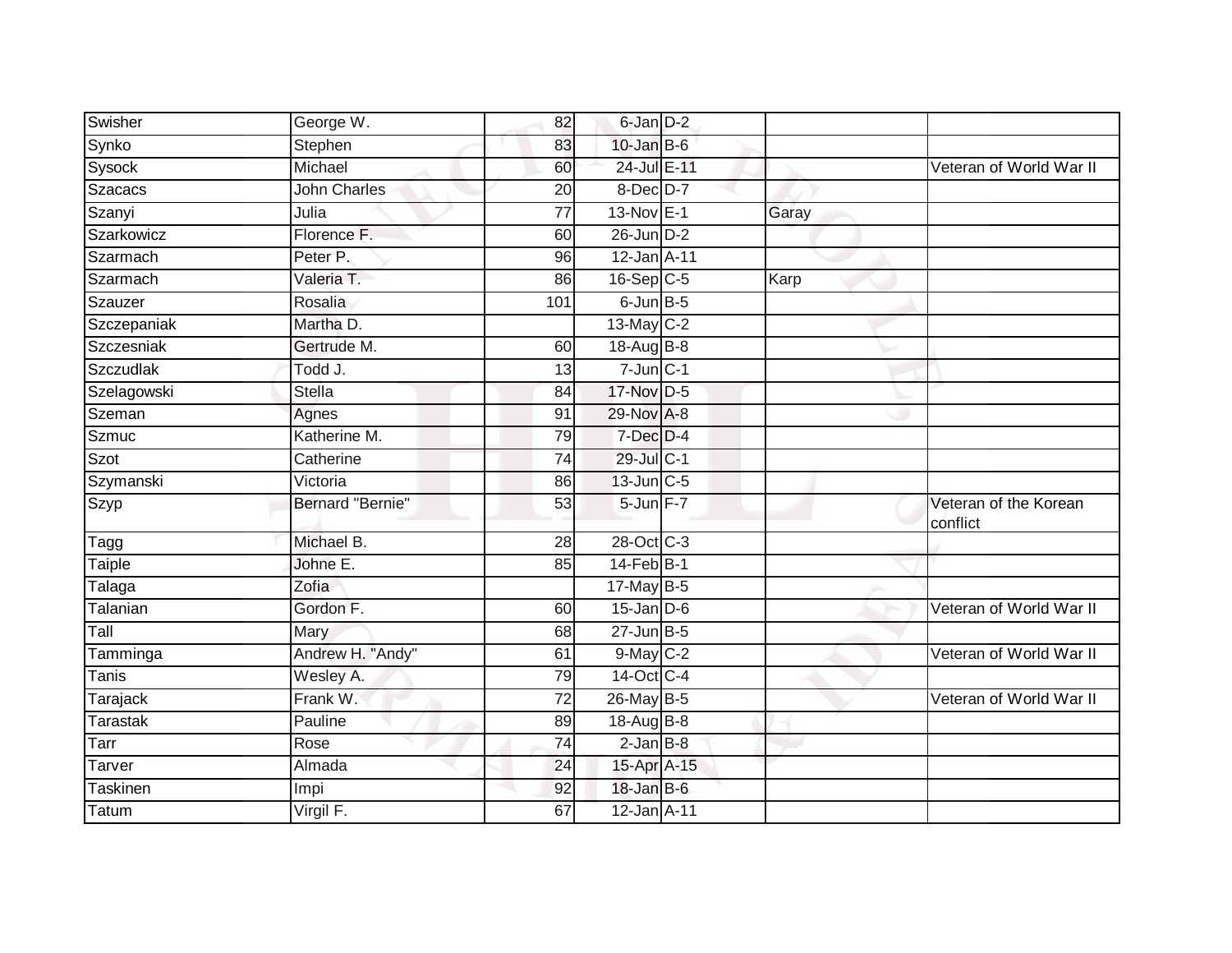| Taylor      | Kenneth D.               | 62              | 28-Mar G-2       |       |                         |
|-------------|--------------------------|-----------------|------------------|-------|-------------------------|
| Taylor      | Robert "Bert"            | 21              | 17-Feb B-10      |       |                         |
| Taylor      | George C., Rev.          | 67              | 19-Sep B-6       |       |                         |
| Tease       | Josephine                | 70              | 13-Mar A-7       |       |                         |
| Teems       | $\overline{\mathsf{LV}}$ |                 | $2$ -Dec $D-1$   |       |                         |
| Telford     | George                   | 80              | $12$ -Dec $B$ -6 |       |                         |
| Temple      | Irene G.                 | 75              | 23-Oct D-1       |       |                         |
| Terrell     | Macon W.                 | 66              | $21$ -Dec $C-5$  |       |                         |
| Terrill     | Lynda E.                 | 34              | $4-Aug$ C-3      |       |                         |
| Terry       | Clyde N.                 | 86              | $5$ -Jan $C-2$   |       |                         |
| Terry       | <b>William Henry</b>     | 58              | 29-Sep F-8       |       | Full name               |
| Terry       | Joseph W.                | 62              | $20$ -Jan $C-6$  |       | Veteran of World War II |
| Thielen     | Richard J., Sr.          | 52              | $9$ -Dec $B$ -6  |       |                         |
| Thomas      | <b>Stella</b>            | 79              | 18-May B-5       |       |                         |
| Thomas      | John C.                  |                 | $2-Feb$ $D-2$    |       |                         |
| Thomas      | Jeanette P.              | 24              | $7 - Aug$ $D-1$  |       |                         |
| Thomas      | Lelia R.                 | $\overline{73}$ | 23-Oct D-1       |       |                         |
| Thompson    | Frank H.                 | 68              | 13-Feb D-1       |       | Veteran of World War II |
| Thompson    | Edmund J.                | $\overline{77}$ | 21-Oct B-6       |       |                         |
| Thompson    | Mary                     | 83              | 18-Nov D-1       |       |                         |
| Thompson    | Hazel F.                 | 63              | $17-Oct$ B-6     |       |                         |
| Thompson    | Arthur W.                | $\overline{75}$ | $10$ -Apr $D-1$  |       |                         |
| Thompson    | Frances L.               | 78              | 4-Dec B-13       |       |                         |
| Thornton    | Doris Eileen             | 66              | $29-Sep$ $F-8$   | Leets |                         |
| Thornton    | Richmond                 | 76              | 15-Mar B-6       |       |                         |
| Thrall      | Donald E.                | 50              | $9$ -Oct $E-1$   |       |                         |
| Throgmorton | Gertrude M.              |                 | 6-Oct B-8        |       |                         |
| Thurman     | Nathan S.                | 76              | 23-Jun B-10      |       |                         |
| Thursby     | Effie M.                 | 82              | 24-Jul E-11      |       |                         |
| Tichgelaar  | Martin                   | 51              | $11$ -Jan B-6    |       |                         |
| Tiede       | Donna J.                 | 50              | 25-Aug B-7       |       |                         |
| Timm        | Heldur "Bull"            | 76              | 28-Apr A-15      |       |                         |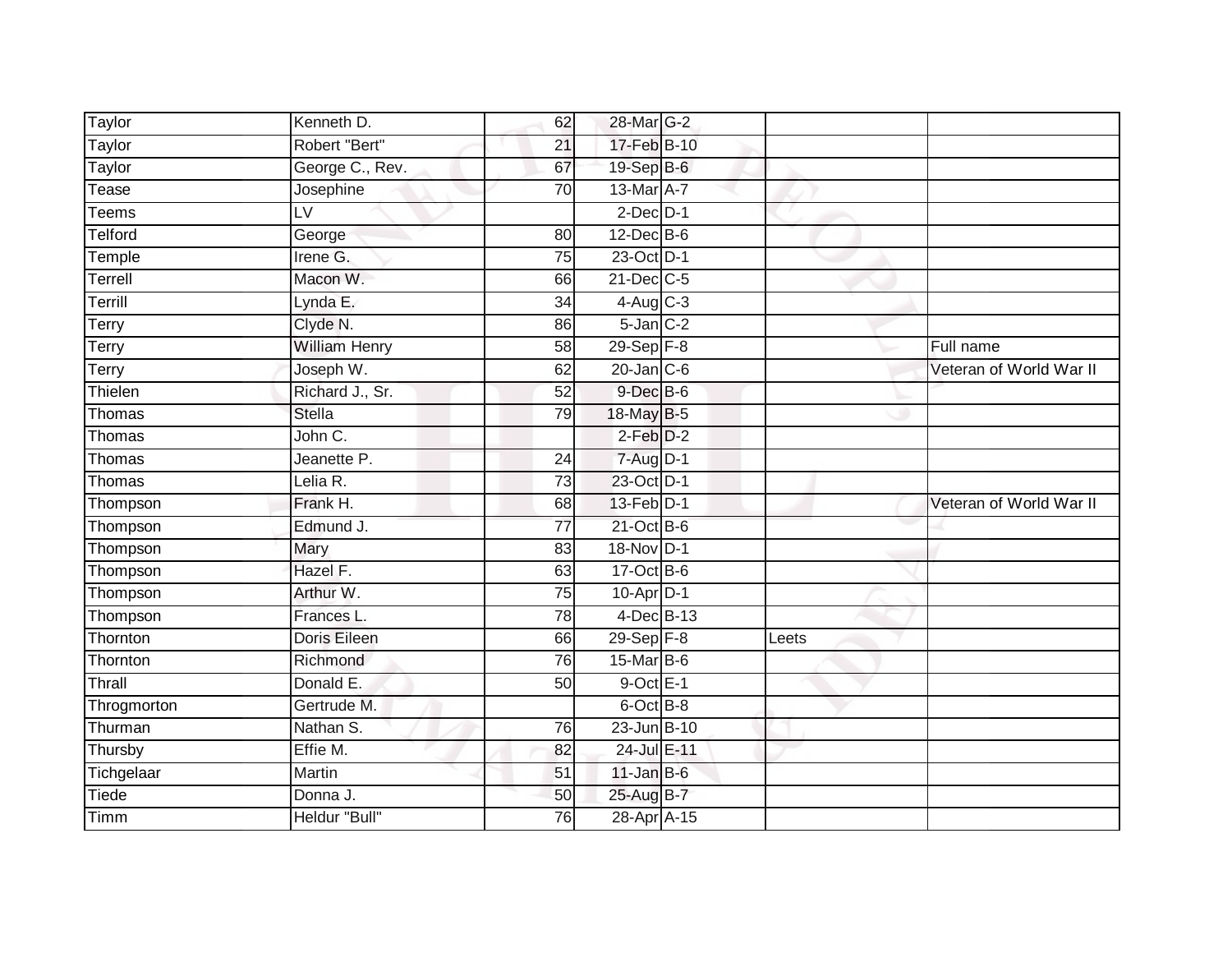| Timmerman       | Elizabeth "Bessie"       | 80              | 20-Dec A-13       |        |                                   |
|-----------------|--------------------------|-----------------|-------------------|--------|-----------------------------------|
| Tinkham         | Mrs. Marion M.           | 78              | 5-Dec B-5         |        |                                   |
| Tinsley         | Naomi J.                 | 54              | $1-AugC-4$        |        |                                   |
| <b>Tippett</b>  | Lewis "Billy"            | 47              | 27-May C-2        |        | Veteran of the Korean<br>War      |
| <b>Titus</b>    | Donald J.                | 36              | 21-Nov B-7        |        |                                   |
| Todd            | Geneva                   | $\overline{72}$ | 30-Dec B-5        |        |                                   |
| Todd            | William R.               | 58              | $2$ -Dec $D-1$    |        |                                   |
| Tokarz          | Stanley J.               | 61              | 27-Apr D-1        |        |                                   |
| <b>Tokarz</b>   | Joseph, Sr. "Sleepy Joe" | 76              | $22$ -Feb $B-4$   |        |                                   |
| Tolin           | <b>Richard Owen</b>      | 49              | 28-Dec C-5        |        | Veteran of the Korean<br>conflict |
| Tomaszewski     | Mary Ann                 | 62              | 28-Apr A-15       |        |                                   |
| <b>Tomczak</b>  | Lottie                   | 95              | 25-Jul C-4        |        |                                   |
| Tomko           | John M.                  | 73              | 22-Jul C-4        |        |                                   |
| Tomlin          | Jack C.                  | 82              | 7-Oct C-4         |        |                                   |
| <b>Tompkins</b> | John E.                  |                 | $17-Nov$ D-5      |        |                                   |
| Toney           | Charles B.               | 69              | 17-Dec D-12       |        | Veteran of World War II           |
| Tonkovich       | Tony                     | 92              | 23-Dec A-9        |        |                                   |
| Toole           | Mary T.                  | 58              | $17$ -Aug D-2     | Davitt |                                   |
| Topa            | Helen M.                 | 67              | $27$ -Dec $B$ -6  | Kita   |                                   |
| <b>Torres</b>   | Gerardo                  | 30              | 26-May B-5        |        |                                   |
| Torres          | <b>Maria</b>             | 56              | 19-Oct D-1        |        |                                   |
| Torrez          | Aurelia                  | 80              | $13-Apr$ D-1      |        |                                   |
| Torrez          | Lucy                     | 63              | 30-Jun C-6        |        |                                   |
| Tortolano       | Angelina                 | 90              | $3-Nov$ C-5       |        |                                   |
| Tosovic         | Velimir                  | 70              | $16$ -Jun $C - 5$ |        |                                   |
| Tovo            | John L.                  | 62              | $4$ -Mar $D-1$    |        | Veteran of World War II           |
| Townsend        | James R.                 |                 | $11-Aug$ C-3      |        |                                   |
| Townsend        | Eleanor A.               | 42              | $21-Apr$ B-8      |        |                                   |
| Trainor         | James H.                 | 82              | $1-SepB-8$        |        |                                   |
| Trankulov       | <b>Steve</b>             | 77              | 25-Apr C-2        |        |                                   |
| Tratebas        | Margaret                 | 84              | $10$ -Oct B-6     |        |                                   |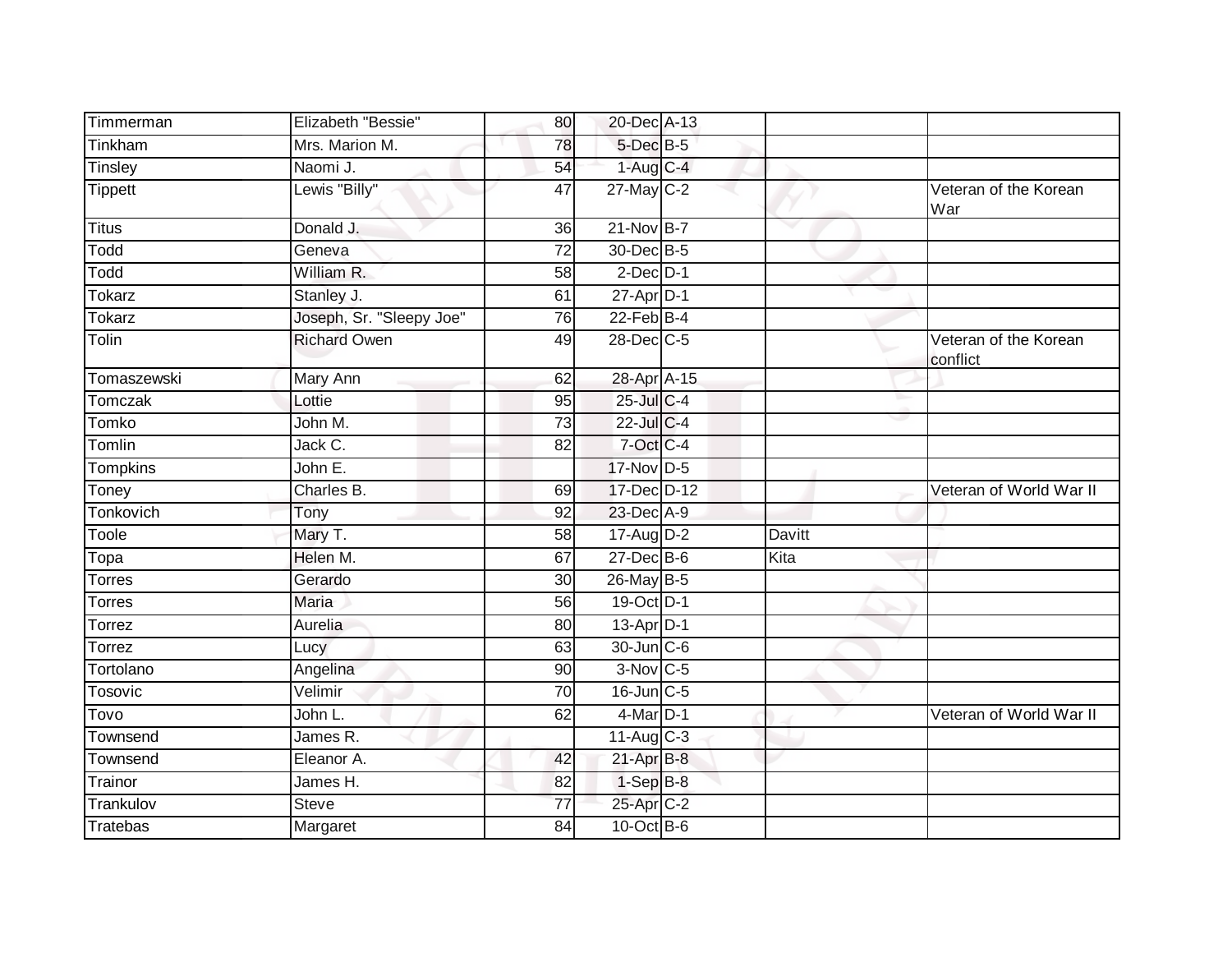| Trella          | John J.             | 80              | 15-Dec C-7             |               |                         |
|-----------------|---------------------|-----------------|------------------------|---------------|-------------------------|
| Trester         | Anne E.             | 73              | 4-Apr B-5              | <b>Soltis</b> |                         |
| Trevino         | Noe C.              | 46              | 27-Mar D-1             |               |                         |
| Trimble         | Alice V.            | $\overline{74}$ | 15-Dec C-7             |               |                         |
| Trowe           | Henry C., Jr.       | 64              | 6-Sep B-5              |               |                         |
| Trucksa         | Michael G.          | 83              | 9-May C-2              |               |                         |
| Trucksa         | Michael G.          | 83              | $10$ -May C-6          |               |                         |
| Trump           | Audrey              | 76              | 14-Apr C-7             |               |                         |
| Trumpus         | Virginia            | 68              | $15$ -Jun $C-4$        |               |                         |
| Truver          | Orion, Jr. "Tom"    | 45              | $7$ -May $D-2$         |               |                         |
| Trzcinski       | Walter J.           | $\overline{77}$ | $15$ -Jan $D-6$        |               |                         |
| Tschida         | Lawrence $E$ .      | $\overline{72}$ | $9$ -Dec $B$ -6        |               |                         |
| <b>Tsoflias</b> | Nicholas C., D.D.S. |                 | 13-Oct D-3             |               |                         |
| <b>Tucak</b>    | Frank C.            | 75              | $4-Aug$ $C-3$          |               |                         |
| <b>Tucker</b>   | <b>Grace Mary</b>   | 80              | $6$ -Mar $E-1$         |               | Full name               |
| <b>Tucker</b>   | Kenneth E.          | 67              | $7$ -Jul $C$ -2        |               | Veteran of World War II |
| Tucker          | Mary L.             | $\overline{81}$ | $5$ -Dec $B$ -5        |               |                         |
| Turner          | Harold E.           | 68              | $21-Aug$ C-6           |               |                         |
| Turner          | Gertrude            | $\overline{74}$ | $4$ -Jan $C-2$         |               |                         |
| Turner          | Judge               | 83              | $2$ -May C-5           |               |                         |
| Turner          | Dorothy             | 48              | 14-Apr C-7             |               |                         |
| Turner          | Leo T.              | 79              | $27$ -Apr $D-1$        |               |                         |
| Turpin          | Cecil Dale "Buzz"   | 59              | $7-Feb$ <sub>C-7</sub> |               | Full name               |
| <b>Tuttle</b>   | Russell G.          | 51              | $11$ -Jul $D-1$        |               |                         |
| <b>Tuttle</b>   | Stanley W.          | 48              | 28-Feb A-9             |               |                         |
| Tyler           | Richard C. "Dick"   | 67              | 12-Jan A-11            |               | Veteran of World War II |
| Tyner           | Agustus "Gut"       | 46              | 3-Mar D-3              |               |                         |
| Tyson           | Emma                |                 | 16-Mar <sub>D-1</sub>  |               |                         |
| Ujeski          | Joseph              | 62              | 28-Dec C-5             |               |                         |
| Ulaszek         | Harry W.            | 62              | 19-Oct D-1             |               |                         |
| Underwood       | Thomas H.           | 41              | 3-Apr D-2              |               |                         |
| Underwood       | Anna                | $\overline{82}$ | 8-Aug C-6              |               |                         |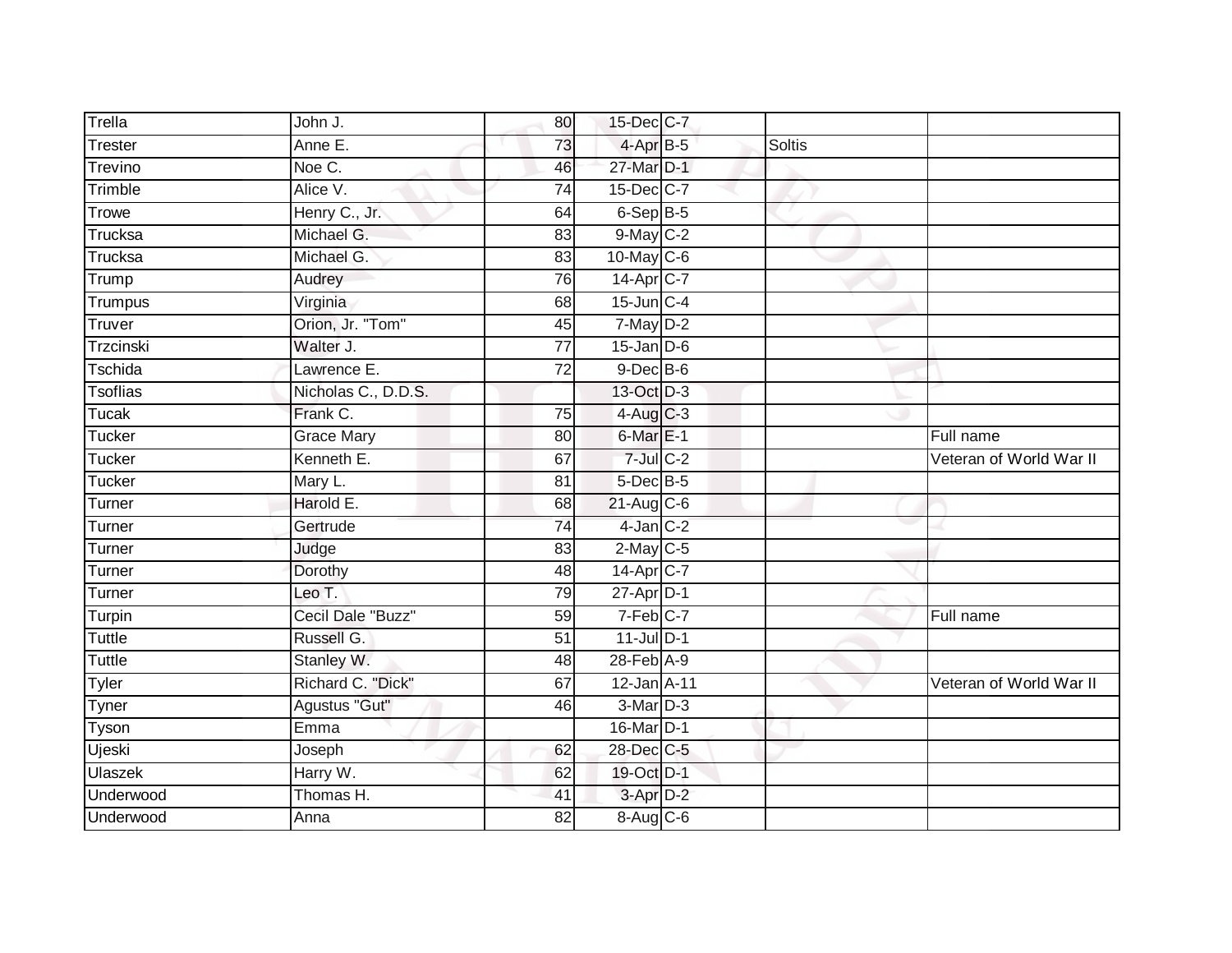| Underwood        | Virgil L.      | 72              | 20-Sep B-5             |          |                         |
|------------------|----------------|-----------------|------------------------|----------|-------------------------|
| Urban            | Cecilia M.     | 73              | 30-Sep C-3             |          |                         |
| <b>Urbanczyk</b> | John J.        | $\overline{75}$ | 7-Dec D-4              |          |                         |
| Urbanski         | Virginia       | 63              | 8-Sep C-1              |          |                         |
| <b>Utterback</b> | Lillian E.     | $\overline{88}$ | 14-Aug D-1             |          |                         |
| Vacendak         | Mary H.        | 72              | $14$ -Jul B-7          | Lukacsek |                         |
| Vaitekunas       | Mary           | 73              | $23$ -Mar $ B-6 $      |          |                         |
| Valdez           | Jesse          | 16              | $4-Sep$ E-1            |          |                         |
| Valenzuela       | Ponciano       | 81              | 8-Mar B-4              |          |                         |
| Valich           | Evelyn D.      | 53              | 18-Aug B-8             |          |                         |
| Valle            | Alfred R., Sr. | 64              | 14-Dec B-4             |          | Veteran of World War II |
| Van Dersteeg     | David          | 79              | $27$ -Jun $B-5$        |          |                         |
| Van Drunen       | <b>Nellie</b>  | 81              | 22-Jul C-4             |          |                         |
| Van Drunen       | Anthony        | 82              | 20-Nov D-2             |          |                         |
| Van Druren       | Jeffrey M.     | 20              | 5-Aug B-6              |          |                         |
| Van Dyke         | John W. M.     | 76              | 3-Jan A-11             |          |                         |
| Van Gennep       | <b>Nick</b>    | 80              | $3 - Jun$ $B-8$        |          |                         |
| Van Gorp         | Rudolph M.     | 61              | 13-Nov E-1             |          | Veteran of World War II |
| Van Kalker       | John           | 74              | 15-Apr A-15            |          |                         |
| Van Laningham    | Marion Y.      | 60              | 30-Mar C-5             |          |                         |
| Van Luik         | Myrtle         | 80              | $14$ -Feb $B-1$        |          |                         |
| Van Meter        | Frank H.       | $\overline{70}$ | $12-Apr$ D-1           |          |                         |
| Van Meter        | Frank H        | 70              | $13-Apr$ D-1           |          |                         |
| Van Norman       | Lawrence       | 66              | $20$ -Jun $C$ -6       |          | U.S. Navy Veteran       |
| Van Prooyen      | George R.      | 49              | $8$ -Jul $C-1$         |          |                         |
| Van Ramshorst    | Freda          | 80              | 10-Mar B-6             |          |                         |
| Van Rosendale    | Ernest         | 68              | $22$ -Nov $B-6$        |          |                         |
| Van Zuidam       | Matthew        | 84              | $3-Feb$ <sub>C-7</sub> |          |                         |
| Vandeheyden      | Mary           | 90              | 27-Oct C-6             | Zell     |                         |
| Vander Linden    | Harry          | 77              | 25-Feb B-4             |          |                         |
| Vander Meyden    | John H.        | 81              | 3-Jan A-13             |          |                         |
| Vander Ploeg     | <b>Helen</b>   | 96              | 16-Jun C-5             |          |                         |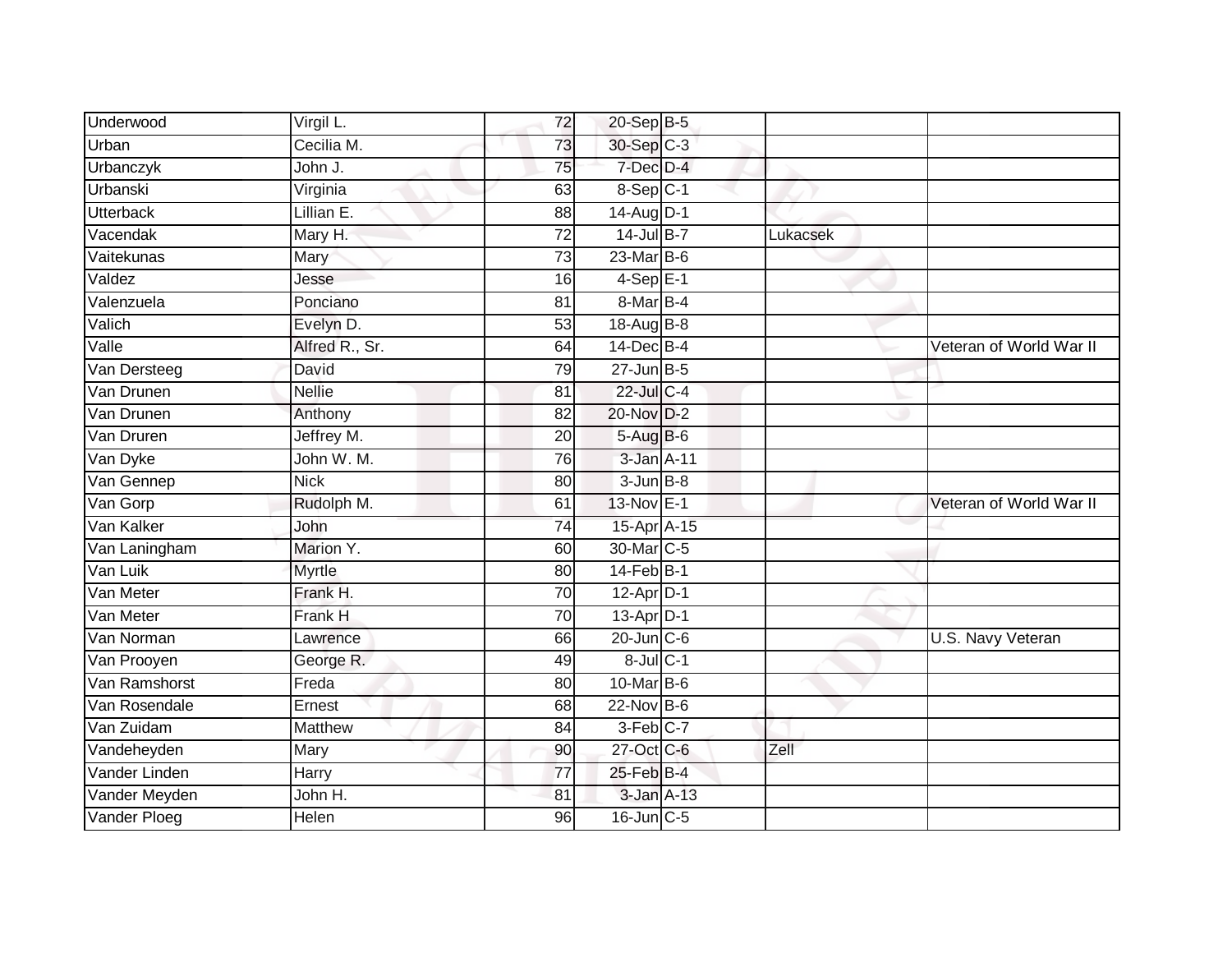| Vanderlee    | <b>Bernice</b>       | 70                   | $2$ -Feb $D-2$   |          |                         |
|--------------|----------------------|----------------------|------------------|----------|-------------------------|
| Vanderlinden | Richard J.           |                      | 3-Nov C-5        |          |                         |
| Vandernoord  | Egbert               | 91                   | 13-Mar A-7       |          |                         |
| Vandersee    | Louise Amelia        | 76                   | 16-Nov D-2       |          | Full name               |
| Vanes        | Clayton              | 70                   | 24-Oct B-5       |          |                         |
| Vantil       | Ivan                 | 61                   | 19-Apr B-4       |          |                         |
| Varga        | Anna                 | 81                   | 26-Oct D-9       |          |                         |
| Vargo        | <b>Joan Marie</b>    | $\overline{51}$      | 29-Jul C-1       | Szakach  | Full name               |
| Vargo        | Mary Olive           | 70                   | 14-Apr C-7       |          | Full name               |
| Vargo        | Mary                 | 85                   | $21-Oct$ B-6     |          |                         |
| Vargo        | Natalie A.           | 20                   | $24$ -Jan B-8    |          |                         |
| Vargo        | John A.              | 75                   | 14-Mar B-6       |          | Veteran of World War II |
| Varlan       | Nick J.              | 64                   | $21-AprB-8$      |          |                         |
| Varro        | William Richard, Jr. | 49                   | 8-Jun B-5        |          | Full name               |
| Varro        | William R.           | 75                   | 25-Sep E-1       |          |                         |
| Varvaresos   | George               | 89                   | 13-Mar A-7       |          |                         |
| Vasiliak     | Anna A.              | $\overline{77}$      | $8$ -Dec $D-7$   | Tomanocy |                         |
| Vasilko      | William B.           | 69                   | 24-Aug C-5       |          | Veteran of World War II |
| Vasquez      | Gilbert J.           | 73                   | 8-Sep C-1        |          | Veteran of World War II |
| Vater        | Willard C.           | 68                   | 10-Nov C-6       |          |                         |
| Vaughn       | Gilbert "Tex"        | $\overline{71}$      | 18-Feb D-1       |          |                         |
| Vaught       | <b>Danial Aaron</b>  | $\overline{7}$ weeks | 19-Jun E-10      |          | Full name               |
| Vechey       | Joseph               | 86                   | 28-Nov B-6       |          |                         |
| Velazquez    | Diego                | 86                   | 27-May C-2       |          |                         |
| Velos        | Peter                | 89                   | $2-Feb$ $D-2$    |          |                         |
| Venable      | Emma Lee             | $\overline{57}$      | $3$ -Jul $D-1$   | Forsythe |                         |
| Verba        | Sally J.             | 80                   | $27$ -Dec $B$ -6 |          |                         |
| Verhagen     | Anthony, Sr.         | 64                   | 24-Nov F-1       |          |                         |
| Vesper       | Phillip J., Sr.      | 73                   | 19-Apr B-4       |          |                         |
| Vessels      | Thomas W.            | 81                   | 23-Sep A-9       |          |                         |
| Vest         | Grace R. Riley       | 59                   | $17$ -Jan $C-2$  |          |                         |
| Vician       | John M.              | 26                   | $27$ -Jun $B-5$  |          |                         |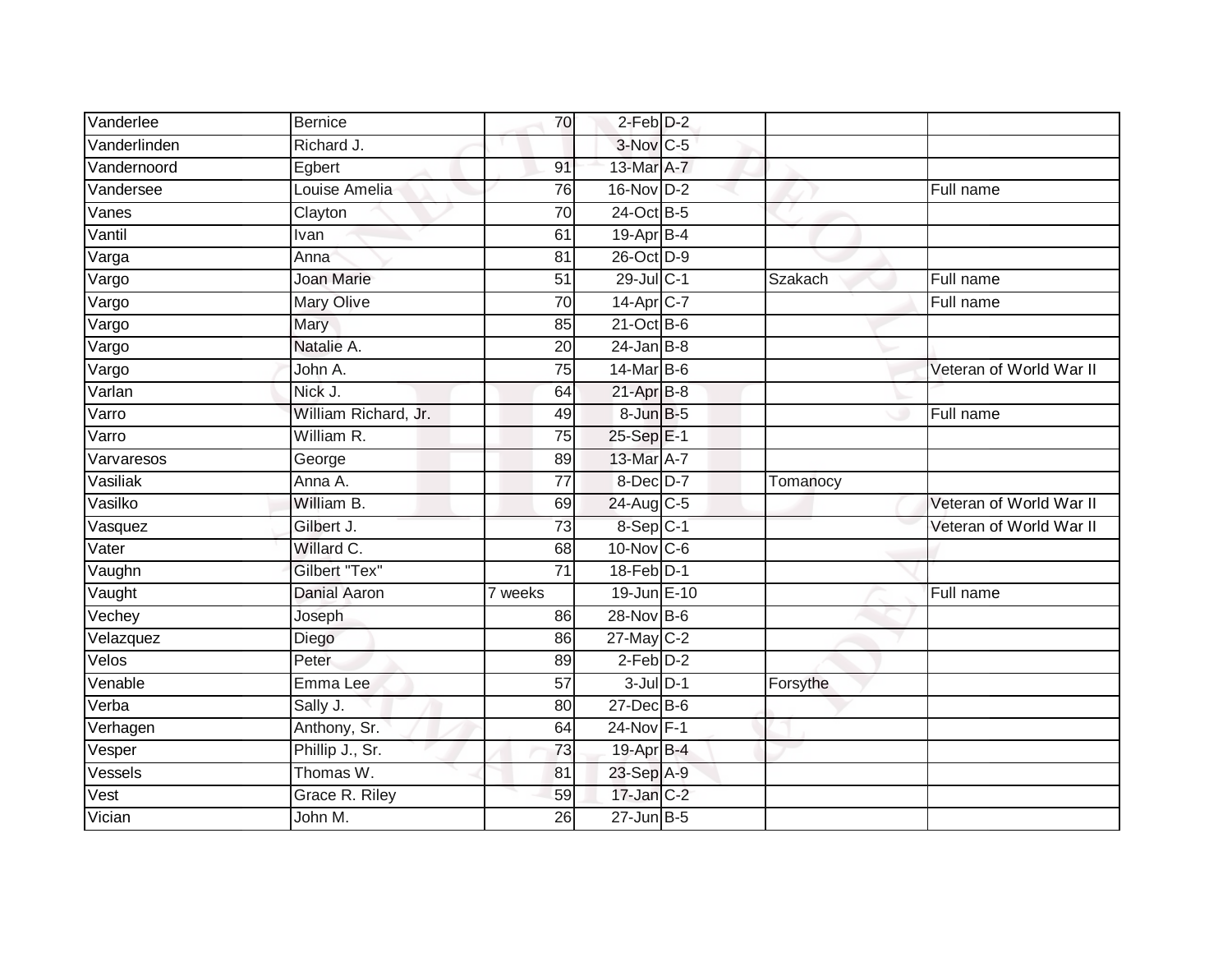| Vidakovich   | Timothy H.        | 21 | 8-Jun B-5        |             |                         |
|--------------|-------------------|----|------------------|-------------|-------------------------|
| Vidosics     | Gizella           | 68 | 8-Nov B-6        | <b>Sass</b> |                         |
| <b>Vierk</b> | Bernhardt F.      | 80 | 14-Mar B-6       |             |                         |
| Vieweg       | Arthur P.         | 67 | $10$ -Jan $ B-6$ |             |                         |
| Viland       | Pearl             | 68 | 3-Jan A-11       |             |                         |
| Villarreal   | David Antonio     | 5  | 11-Nov B-5       |             | Full name               |
| Villarreal   | Edward R.         | 34 | $27$ -Jun $B-5$  |             |                         |
| Villegan     | Frances           | 79 | $6$ -Jun $B$ -5  |             |                         |
| Vincent      | Pauline           | 67 | $4$ -Jan $C-2$   |             |                         |
| Vincent      | Johnnie           | 72 | $6$ -Jul $D-1$   |             |                         |
| Vinnedge     | Dorothy E.        | 60 | $2-Sep C-4$      |             |                         |
| Vinson       | John              | 35 | $14-Sep$ D-6     |             |                         |
| Vis          | Thekla E.         | 79 | 10-Jun A-13      |             |                         |
| Voica        | Jordan            | 62 | 12-Jun D-1       |             |                         |
| Volle        | Ralph A.          | 83 | $2$ -Jan $B-8$   |             |                         |
| Vonasch      | William F.        | 87 | 8-Aug C-6        |             | Veteran of World War I  |
| Vorice       | Charles           | 54 | 31-Aug D-3       |             |                         |
| Voris        | Samuel N.         | 87 | $5$ -Jul $B$ -5  |             |                         |
| Vrankin      | Floyd C.          | 67 | 21-Aug C-6       |             | Veteran of World War II |
| Vukasinovich | Vasilije          | 75 | $19$ -May $D-3$  |             |                         |
| Vukin        | Mato              | 92 | $25$ -May $D-1$  |             |                         |
| Vukovich     | Julia             | 83 | 19-Aug A-9       |             |                         |
| Wachel       | Thaddeus M. "Ted" | 66 | 10-Mar B-6       |             | Veteran of World War II |
| Wadas        | Adeline V.        | 72 | $23$ -Jan D-1    | Prayborski  |                         |
| Waddell      | Archie L.         | 91 | $5$ -Oct $D-1$   |             |                         |
| Wade         | Lewis J. "Bud"    | 80 | 11-Apr C-2       |             |                         |
| Wade         | Bernal A. "Jack"  | 47 | 1-May D-11       |             |                         |
| Waggoner     | Robert E., Sr.    | 51 | 16-Jan F-10      |             |                         |
| Wagila       | Joseph J.         | 72 | 26-Jun D-2       |             |                         |
| Wagner       | Fern B.           |    | 30-Oct D-1       |             |                         |
| Wagner       | Andrew            | 87 | $2$ -Jun $B-9$   |             |                         |
| Wagner       | Irene E.          | 79 | 13-Nov E-1       |             |                         |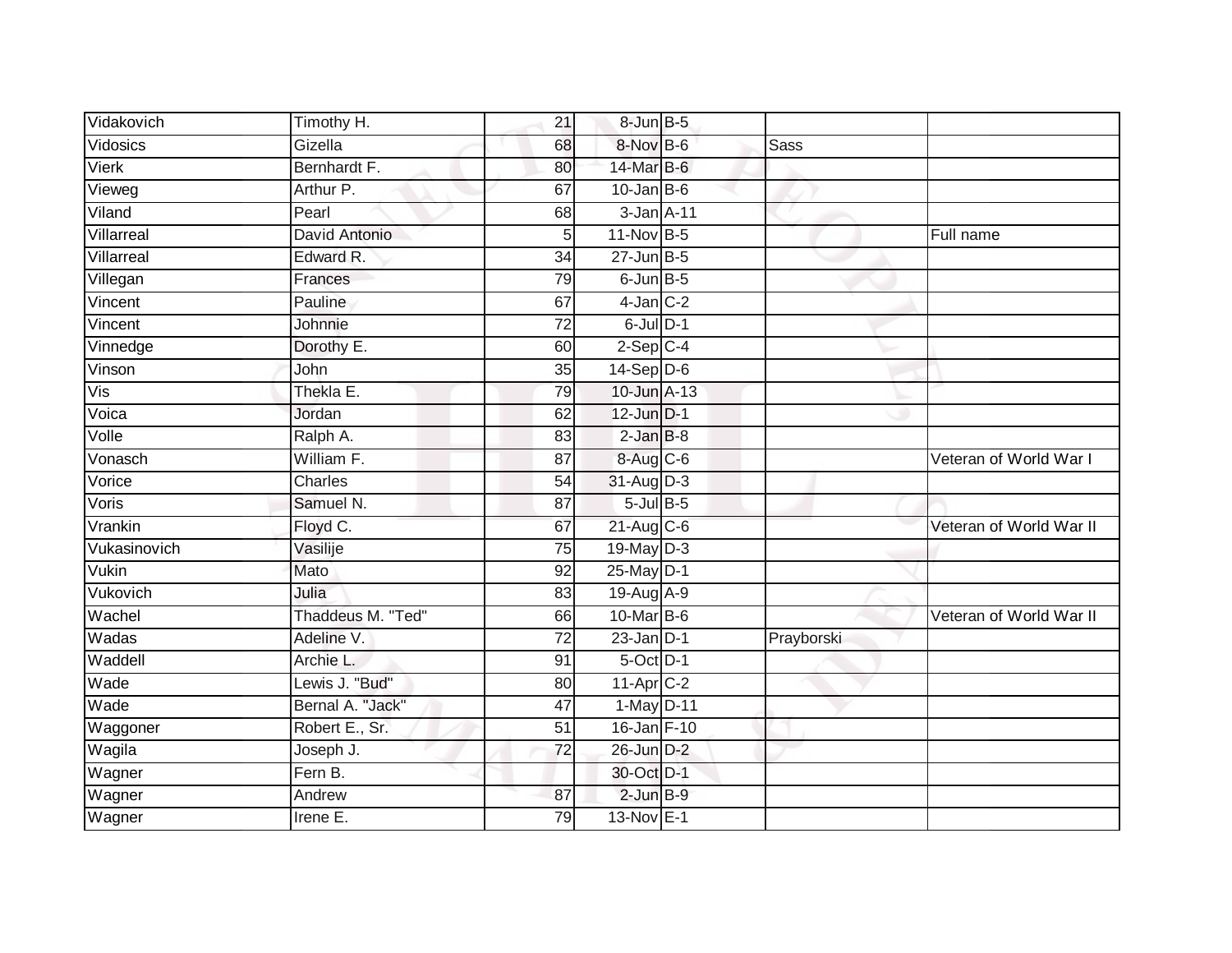| Wagner   | William          | 89              | $7$ -Jun $C-1$     |                   |                         |
|----------|------------------|-----------------|--------------------|-------------------|-------------------------|
| Wahlberg | Emily M.         |                 | 9-Jun C-5          |                   |                         |
| Waicunas | Verna "Mary"     | 77              | 24-Nov F-1         |                   |                         |
| Walczak  | <b>Bronislaw</b> | 67              | $5$ -May $B-4$     |                   |                         |
| Waldron  | Walter J.        | $\overline{76}$ | 7-May C-10         |                   |                         |
| Walenga  | Stephanie Z.     |                 | $11-\text{Sep}E-2$ |                   |                         |
| Walenga  | Arthur J.        | 59              | 23-Dec A-9         |                   |                         |
| Walker   | Arlet L.         | 83              | $7 - Apr$ $C-6$    |                   | Veteran of World War I  |
| Walker   | Mary             | 78              | 5-May B-4          | Edgar             |                         |
| Walker   | Toyanna H.       | 84              | $7$ -Jul $C$ -2    | <b>Samuels</b>    |                         |
| Wallace  | Aretta           | 71              | 23-Nov A-13        |                   |                         |
| Wallar   | <b>Nellie</b>    | 90              | $11$ -Jan $D-2$    |                   |                         |
| Walls    | Janice F.        | 46              | 14-Nov B-7         |                   |                         |
| Walsh    | Thomas M.        | 24              | 19-Sep B-6         |                   |                         |
| Walsh    | Jerome J.        | 55              | 22-Apr D-1         |                   |                         |
| Walsh    | Margaret "Peg"   | 59              | $6$ -Jul $D-1$     | <b>Broadhurst</b> |                         |
| Walter   | Josephine        | 84              | 21-Dec C-5         |                   |                         |
| Walton   | James D.         | 56              | 26-Aug B-5         |                   |                         |
| Walton   | Martha F.        | 84              | $27$ -Jul $D-1$    |                   |                         |
| Wandel   | Stanley F.       | 61              | $24$ -Feb $C-6$    |                   |                         |
| Wanicke  | Edward L.        | 69              | 30-Oct D-1         |                   |                         |
| Wanicki  | Joseph V.        | $\overline{73}$ | 12-Jan A-11        |                   | Veteran of World War II |
| Ward     | Michael E., Jr.  | 29              | 15-Apr A-15        |                   |                         |
| Ward     | Carrie           | 82              | 26-Dec D-1         |                   |                         |
| Ward     | John             | 59              | $7-Nov$ B-6        |                   |                         |
| Ward     | Michael K.       | 21              | 16-Mar D-1         |                   |                         |
| Ware     | Ruel R.          | 75              | 3-Jan A-11         |                   |                         |
| Warne    | Russell L.       | 66              | $4$ -Oct C-1       |                   | Veteran of World War II |
| Warnecke | Eugene           | 69              | 13-Sep B-6         |                   |                         |
| Warner   | Ruth I.          | 76              | 21-Mar C-2         |                   |                         |
| Warnock  | Keith E.         | 58              | 13-Jan C-7         |                   |                         |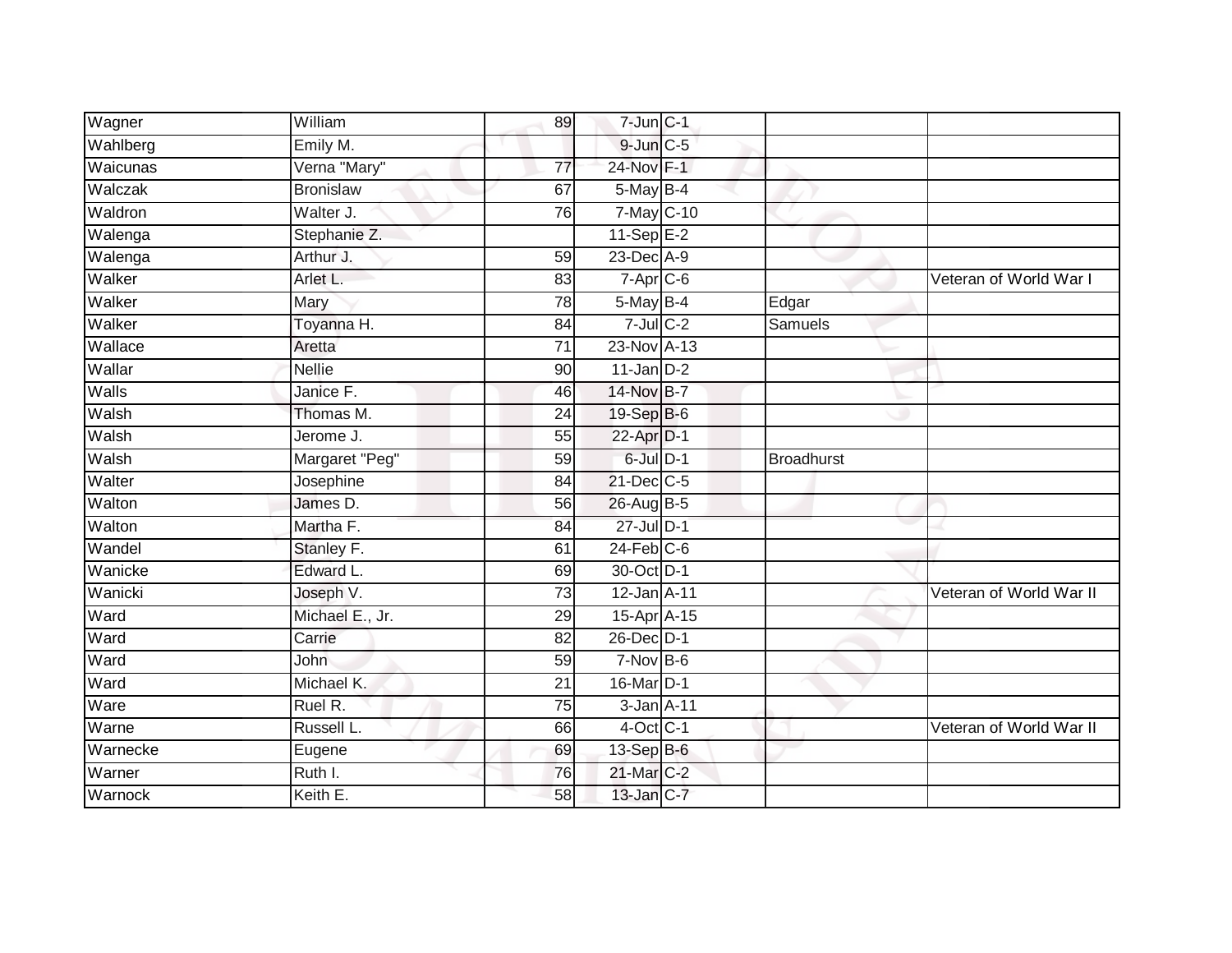| Warran     | Estle H.             | 72              | 17-Jul E-8        | Last name also spelled<br>Warren - See July 15, p. C-      |
|------------|----------------------|-----------------|-------------------|------------------------------------------------------------|
| Warren     | Estle H.             | 72              | 15-Jul C-5        | Last name also spelled<br>Warran - See July 17, p. E-<br>8 |
| Wash       | Herbert <sup>®</sup> | 78              | 30-Dec B-5        |                                                            |
| Washington | Mary                 | 92              | $28$ -Feb $A-9$   |                                                            |
| Wasiutyk   | John                 | 73              | 14-Dec B-4        |                                                            |
| Wasko      | Joseph, Sr.          | 83              | 23-Oct D-1        | Veteran of World War I                                     |
| Wasson     | Floyd, Sr.           | 58              | $21$ -Aug C-6     |                                                            |
| Watkins    | Harold M.            | 71              | 30-Oct D-1        |                                                            |
| Watrobka   | Dolores M.           | 53              | $30 - Jan \nE-9$  |                                                            |
| Watson     | James M.             | $\overline{32}$ | 24-Oct B-5        |                                                            |
| Watson     | Doris Marie          | 54              | 14-Nov B-7        | Full name                                                  |
| Weathers   | Aslee P.             | 89              | 18-May B-5        |                                                            |
| Webb       | Richard              | 62              | 5-Dec B-5         |                                                            |
| Webber     | Homer H.             | 76              | $2-Feb$ $D-2$     | Peace time Navy Veteran                                    |
| Weber      | Charles S.           | 69              | 17-Oct B-6        |                                                            |
| Weber      | Harry W.             | 91              | $24$ -Feb $C-6$   |                                                            |
| Webster    | Thomas H.            | 79              | $3 - Apr$ $D-1$   |                                                            |
| Weegeberg  | Ruth                 | 78              | 15-Aug B-6        |                                                            |
| Weems      | Cora L.              | 67              | 8-Mar B-4         |                                                            |
| Wegner     | Irene                | $\overline{70}$ | $13$ -Jan $ C-7 $ |                                                            |
| Wehmeyer   | William              | 84              | $4-Feb$ D-1       |                                                            |
| Weigand    | Mary E.              | 85              | $5$ -Jan $C-2$    |                                                            |
| Weilbaker  | James E.             | $\overline{42}$ | $6$ -Dec $B$ -6   |                                                            |
| Weiler     | Martha               | 91              | 20-Dec A-13       |                                                            |
| Weirich    | Robert O.            | 71              | 19-May D-3        |                                                            |
| Weiss      | Helen A.             | 84              | 2-Mar A-15        | Nurse during World War II                                  |
| Welch      | Millie "Leola"       | 94              | 31-Aug D-3        |                                                            |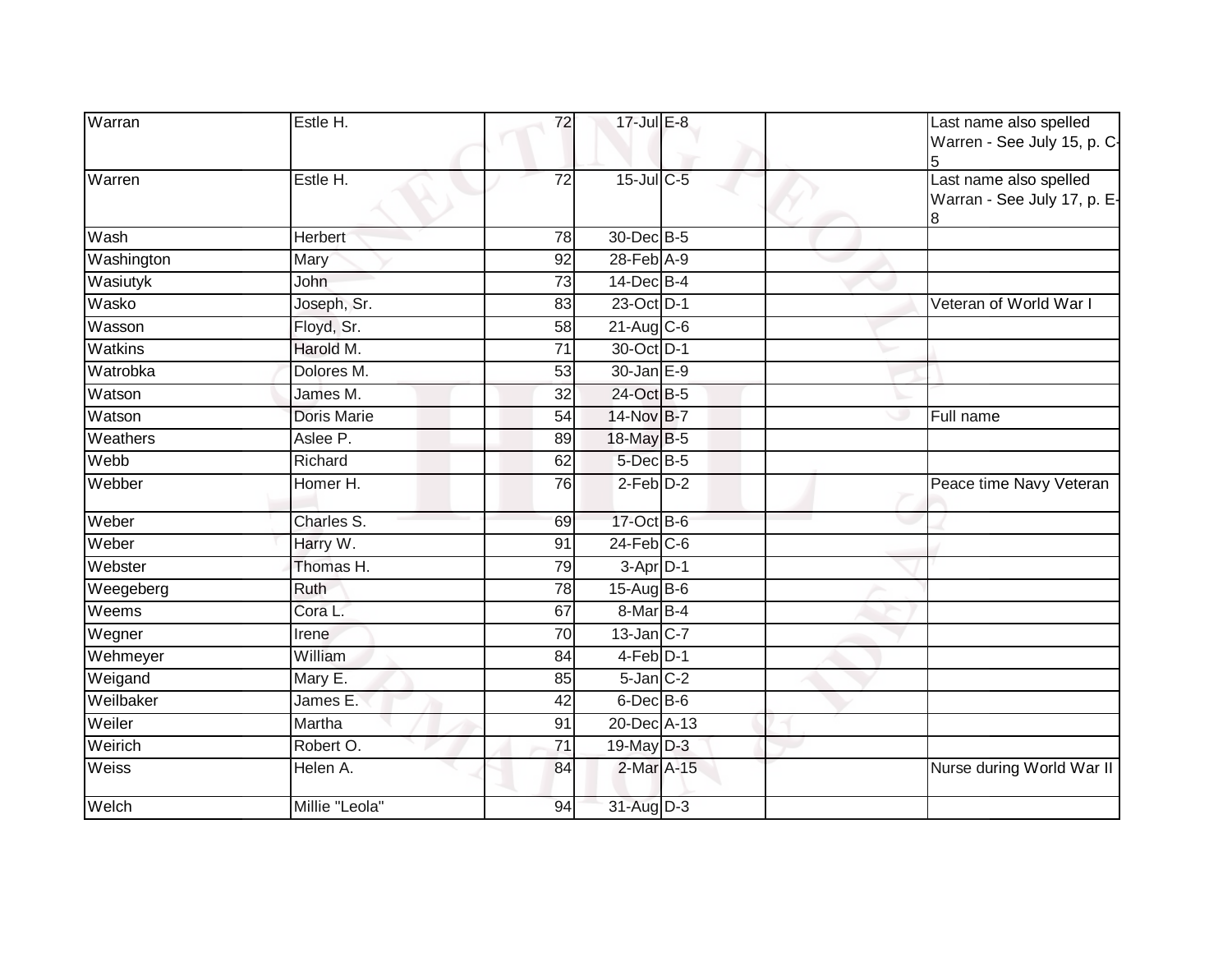| Welker      | Susan Ann           | 37              | $2$ -Oct $E-1$     | Falk | Full name                         |
|-------------|---------------------|-----------------|--------------------|------|-----------------------------------|
| Wells       | Gertrude            | 86              | 29-Nov A-8         |      |                                   |
| Wells       | Leona M.            | 34              | 27-Dec B-6         |      |                                   |
| Welter      | Anne E.             | 73              | $11-\text{Sep}E-2$ |      |                                   |
| Wenner      | Leonard             | 60              | $6$ -Mar $E-1$     |      |                                   |
| Wenzlowski  | Frank E. "Doe"      | 72              | $21$ -Jul $B-9$    |      |                                   |
| Werner      | Myra Mae            | 84              | 30-Dec B-5         |      |                                   |
| West        | Thomas V., Sr.      | 56              | $21-Nov$ B-7       |      | Veteran of World War II           |
| West        | Lila F.             | 58              | $5$ -Jan $C$ -5    |      |                                   |
| West        | Chandler M.         | 59              | $11-Sep$ $E-2$     |      | Veteran of World War II           |
| Wester      | <b>Dennis Keith</b> | $\overline{23}$ | 19-Dec B-5         |      |                                   |
| Westerfield | Norman C.           | 50              | 29-Jun C-5         |      |                                   |
| Westerhout  | Marie M.            | 82              | 17-Apr D-1         |      |                                   |
| Wetmore     | Minerva             | 89              | 22-Sep D-1         |      |                                   |
| Weyhmueller | Rudolph S.          | 81              | $21$ -Feb $C-2$    |      |                                   |
| Whalen      | James H.            | 71              | 12-May B-5         |      |                                   |
| Wheeler     | <b>Ruth Nelson</b>  | 69              | $7 -$ Apr $C - 6$  |      | Full name                         |
| Whippler    | Rose E.             | 95              | $10$ -Jan B-6      |      |                                   |
| Whitehead   | Jimmie              | 67              | $10$ -Feb $C-3$    |      |                                   |
| Whitesel    | Alice N.            | 87              | $1-MarB-6$         |      |                                   |
| Whitlatch   | Dorothea M.         | 60              | $21$ -Jul B-9      |      |                                   |
| Whittemore  | Ralph               | $\overline{53}$ | $11$ -Jan $D-2$    |      | Veteran of the Korean<br>conflict |
| Wiatrowski  | Rose                | 76              | $14$ -Feb $B-1$    |      |                                   |
| Wicinski    | Frank "Mickey"      | 67              | $15$ -Nov $B-6$    |      |                                   |
| <b>Wick</b> | Dorothy M.          | $\overline{75}$ | 24-Oct B-5         |      |                                   |
| Wick        | Robert L.           | 49              | 15-Aug B-6         |      | Veteran of the Army               |
| Wickenden   | Percy E.            | 98              | 18-Aug B-8         |      |                                   |
| Wickenden   | Dustin E.           | 63              | $6$ -Jan $D-2$     |      | Veteran of World War II           |
| Wickhorst   | Milton J.           | 85              | 15-Nov B-6         |      |                                   |
| Wickizler   | Lillian C.          | 58              | 7-Dec D-4          |      |                                   |
| Wiening     | Louis C.            | 77              | $7-SepB-7$         |      |                                   |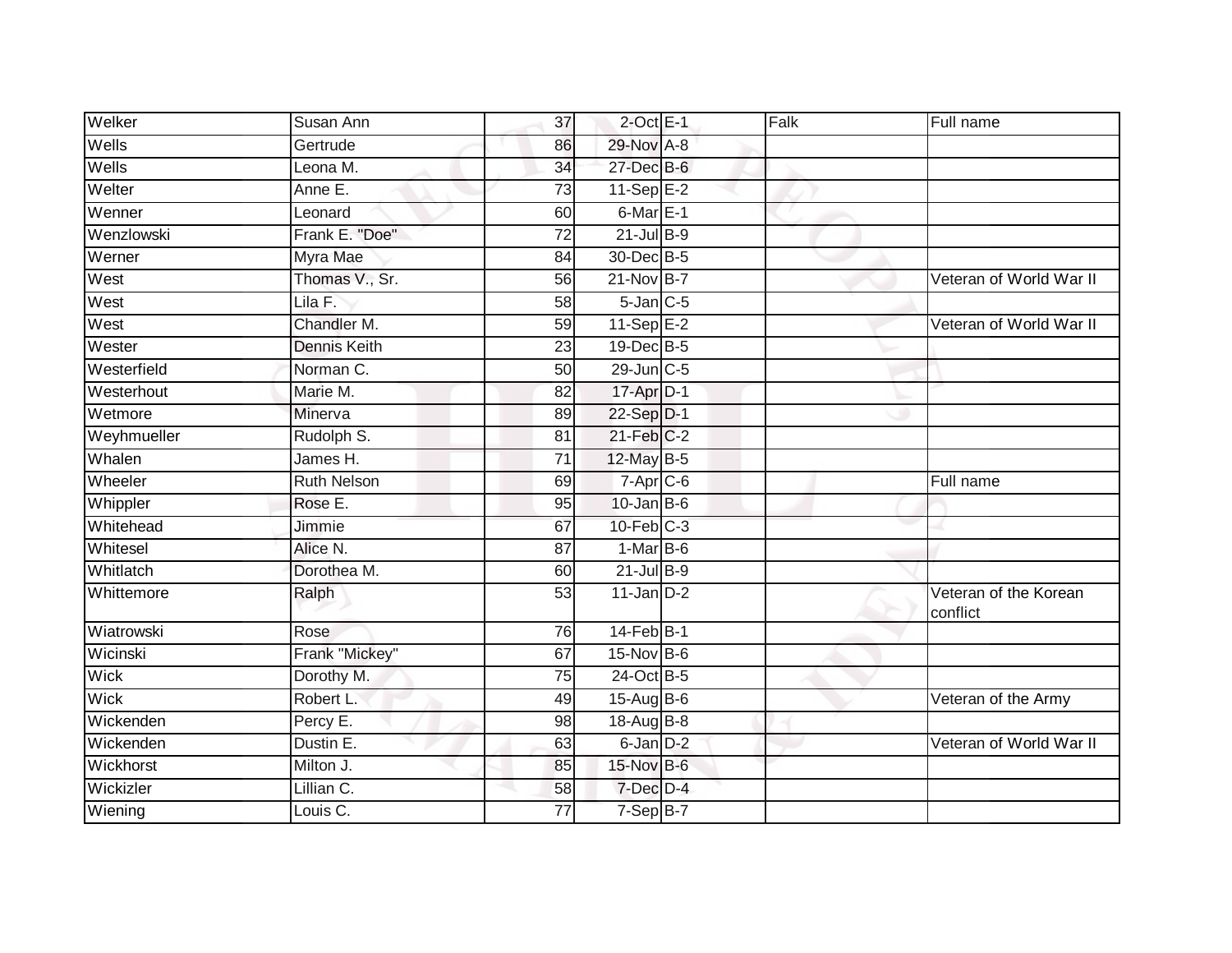| Wietecha        | Eugene                | 51              | $3$ -Jul $D-1$   |  |           |
|-----------------|-----------------------|-----------------|------------------|--|-----------|
| Wilcockson      | Joseph E.             | 75              | 20-Dec A-13      |  |           |
| Wilczewski      | Steven T.             |                 | 6-Mar E-1        |  |           |
| Wilder          | Rose                  | 85              | 19-Dec B-5       |  |           |
| Wilharm         | Wanda M.              | $\overline{77}$ | 25-Oct B-5       |  |           |
| Wilke           | Rose Marie B.         | 61              | 11-Oct C-1       |  | Full name |
| Wilkie          | Dorothy A.            | 70              | 19-May D-3       |  |           |
| Willer          | Donald L.             | 61              | 15-Dec C-7       |  |           |
| Williams        | Beatrice L.           | 80              | $4$ -Jan $B-4$   |  |           |
| <b>Williams</b> | Lawrence E.           | 83              | $18 - Jan$ $B-6$ |  |           |
| Williams        | Jesse                 | 60              | 28-Oct C-3       |  |           |
| Williams        | Ethel                 | 80              | 26-Aug B-5       |  |           |
| Williams        | James                 | 72              | 19-Dec B-5       |  |           |
| Williams        | Alice A.              |                 | $9$ -Oct $E-1$   |  |           |
| Williams        | Violet                | 66              | 30-Mar C-5       |  |           |
| Williams        | Rosco, Il "Kokomo"    | 78              | 28-Nov B-6       |  |           |
| Williams        | Elizabeth A.          | 76              | 22-May B-5       |  |           |
| Williams        | Mittie M.             | 65              | 12-Aug B-5       |  |           |
| Williams        | Walter W.             | 92              | 29-May B-2       |  |           |
| Williams        | Wilma Jean            | 68              | $20$ -Jan $C$ -6 |  | Full name |
| Williams        | Maggie                | 79              | $5$ -May $B-4$   |  |           |
| <b>Williams</b> | Marie B.              | $\overline{75}$ | 17-Apr D-1       |  |           |
| Willing         | Annie                 | $\overline{72}$ | 19-Dec B-5       |  |           |
| Willis          | Ralph L.              | 81              | $1-AprB-7$       |  |           |
| Willison        | Shelby Raymond        | 62              | $7-Nov$ B-6      |  | Full name |
| Wilmot          | Herbert E.            | 71              | 11-Mar D-2       |  |           |
| Wilson          | <b>Theodore "Ted"</b> | 78              | $9$ -Jan $D-3$   |  |           |
| Wilson          | Arnold D.             | 85              | $12$ -Dec $B$ -6 |  |           |
| Wilson          | Roy D.                | 81              | 23-Oct D-1       |  |           |
| Wilson          | Vaughan "Barney"      | 67              | 4-Oct C-1        |  |           |
| Wilson          | Fred E.               | $\overline{78}$ | 23-Mar B-6       |  |           |
| Wiltjer         | <b>Alice</b>          | $\overline{78}$ | 19-Jun E-7       |  |           |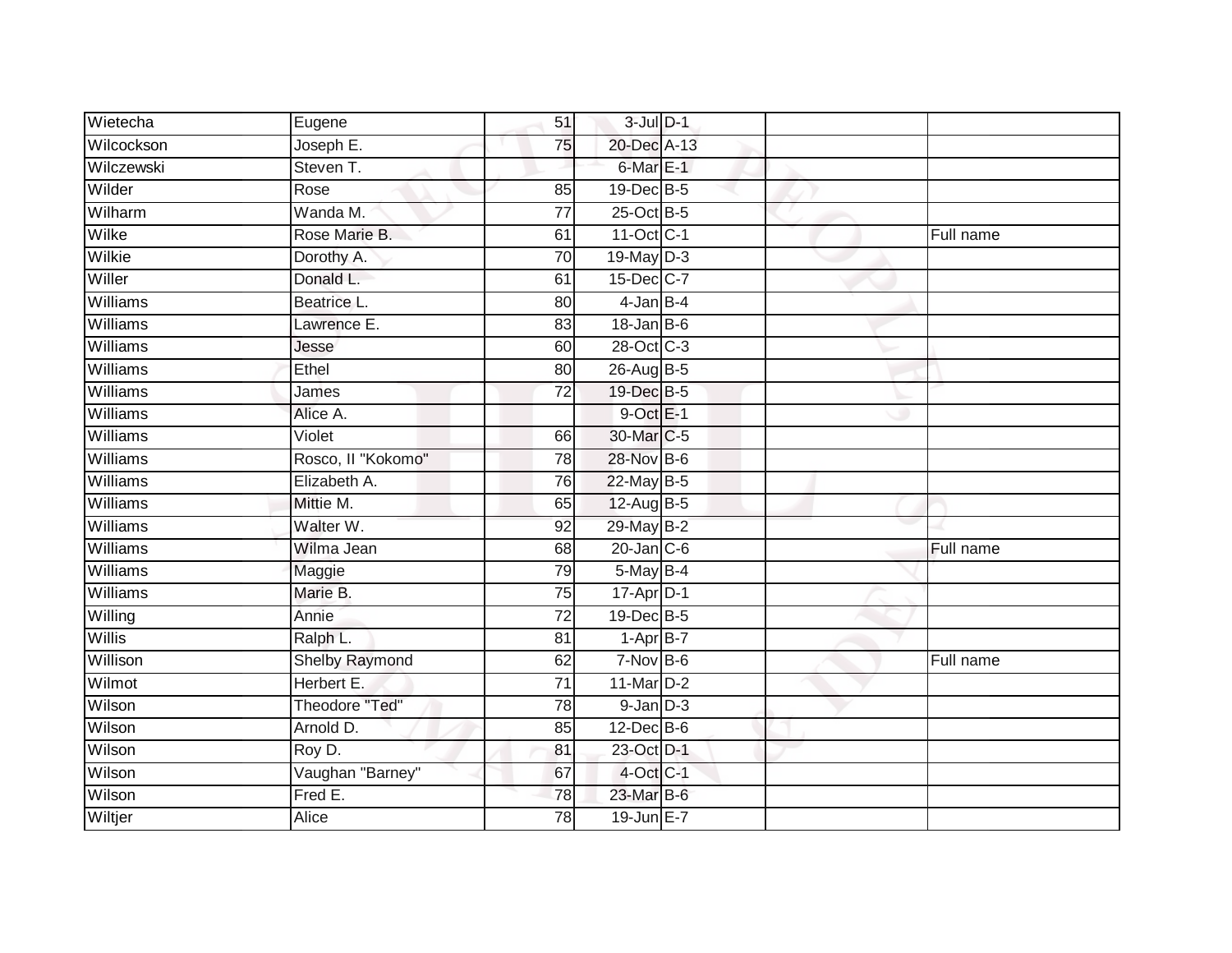| Wingfield    | Irene F.             | 74              | $9$ -Jan $D-3$   |             |                         |
|--------------|----------------------|-----------------|------------------|-------------|-------------------------|
| Winicki      | Edward V.            | 78              | 25-Aug B-7       |             |                         |
| Winiecki     | Chester "Jocko"      | 74              | $1-FebB-5$       |             |                         |
| Winland      | John C.              | 86              | $2-Nov$ D-1      |             |                         |
| Winsberg     | Sylvia H.            | 70              | $20 - Sep$ B-5   |             |                         |
| Wisler       | Katherine M.         | $\overline{70}$ | 10-Jul D-1       |             |                         |
| Wisner       | Fritz                | $\overline{71}$ | $5$ -May $B-4$   |             |                         |
| Wisniewski   | Frank C.             | 79              | 29-Sep F-8       |             |                         |
| Wisniewski   | Chester S.           | $\overline{72}$ | 18-Jul D-2       |             |                         |
| Wittenhagen  | Willis E.            | 59              | $6$ -Jun $B$ -5  |             |                         |
| Wlaich       | Julia                | 90              | $10$ -Jul $D-1$  |             |                         |
| Wohaldo      | Michael "Mike"       | 79              | 27-May C-2       |             |                         |
| Wohrle       | <b>Mark</b>          | 31              | 6-Jun B-5        |             |                         |
| Wojcik       | Frank J.             | 60              | $1$ -Jun $D-1$   |             | Veteran of World War II |
| Wojcik       | Loretta A.           | $\overline{58}$ | 6-Nov D-5        |             |                         |
| Wojcikiewicz | Edward               | 65              | $9$ -May $C-2$   |             |                         |
| Wojcinski    | Chester J.           | 89              | 25-Sep E-1       |             |                         |
| Wolendowski  | Stella A.            | 73              | 6-Feb B-8        | Macielewicz |                         |
| Wolfe        | Mary H.              | 81              | $2$ -Jan $B-8$   |             |                         |
| Wolfe        | Alva Raymond         | 79              | 9-Aug B-5        |             | Full name               |
| Wolfe        | Edward F.            | 64              | 28-Oct C-3       |             |                         |
| Wolfinbarger | <b>Walter "Pete"</b> | 68              | $12$ -Jun $D-1$  |             |                         |
| Wonnacott    | Edna H.              | 88              | $7 - Aug$ $D-1$  |             |                         |
| Wood         | Olive E.             | 87              | $6$ -Nov D-5     |             |                         |
| Wood         | Leona A.             | 82              | $21-Aug$ $C-6$   |             |                         |
| Woodward     | <b>Albert Donald</b> | 63              | $27$ -Jul $D-1$  |             | Full name               |
| Woodworth    | Gerald C., Sr.       |                 | $2$ -Jun $B-9$   |             |                         |
| Woolard      | William Loran        | 58              | $10$ -Jul $D-1$  |             |                         |
| Woolsey      | Richard W.           | 70              | $24$ -Feb $C$ -6 |             | Veteran of world War II |
| Worker       | Fred                 | 75              | 28-Dec C-5       |             |                         |
| World        | Winifred             | 72              | 25-Sep E-1       | Millis      |                         |
| Worley       | Barbara Jean         | 56              | $3$ -Jul $D-1$   |             | Full name               |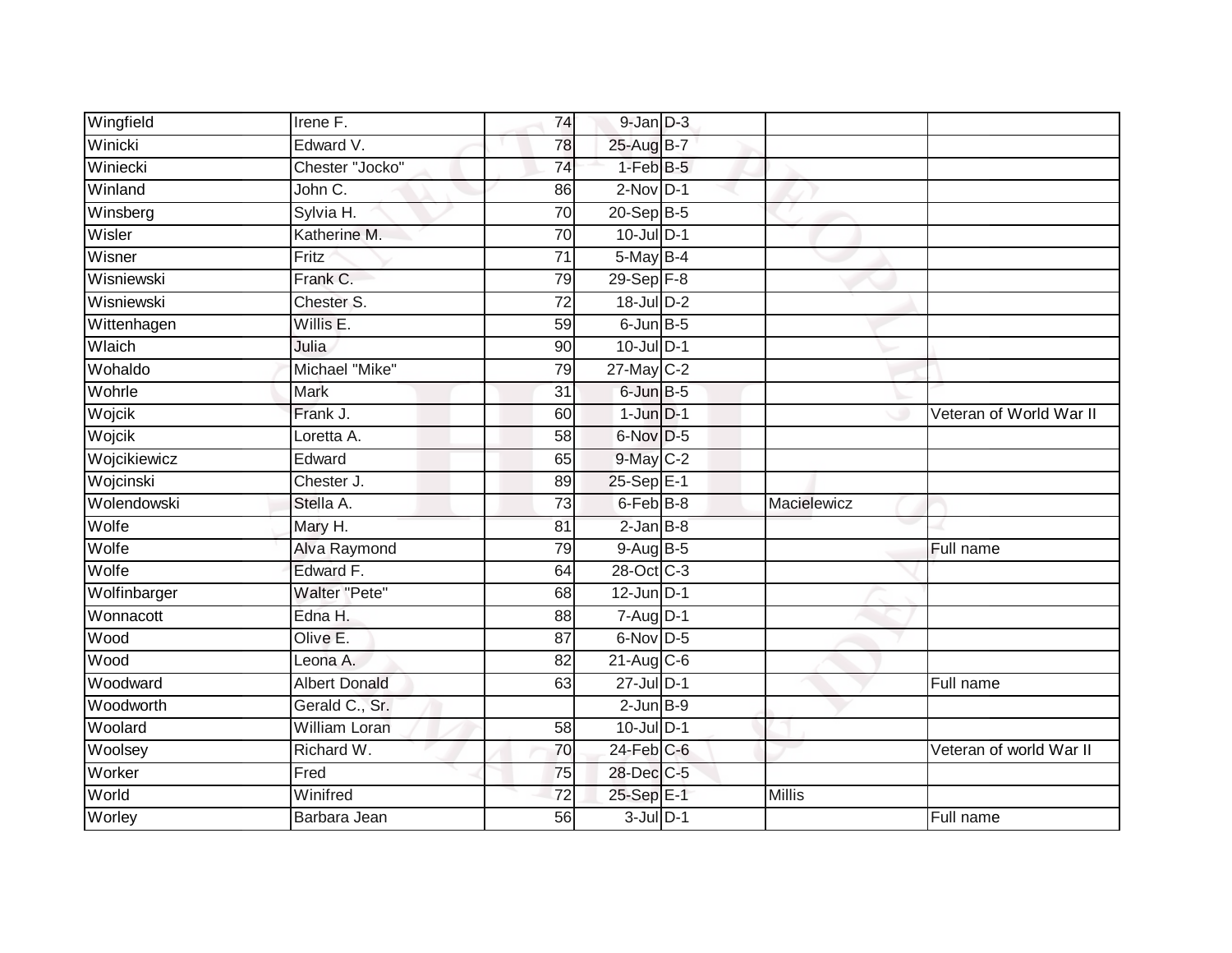| Wornhoff            | Rebecca L.      | 24              | 18-Feb D-1        |           |                         |
|---------------------|-----------------|-----------------|-------------------|-----------|-------------------------|
| Wright              | Harold L.       | 64              | 14-Oct C-4        |           | Veteran of World War II |
| Wright              | Edna A.         | 85              | 24-Apr E-1        |           |                         |
| Writt               | Sharon B.       | 28              | 19-Jun E-10       |           |                         |
| Wrobel              | Stanley J., Sr. | $\overline{72}$ | 6-Jan D-1         |           |                         |
| Wulf                | Carla A.        | 76              | 17-Aug D-2        |           |                         |
| Wulf                | Fred C.         | 78              | $25$ -May $D-1$   |           |                         |
| Wulff               | Robert H.       | 50              | 2-Aug A-11        |           |                         |
| Wyatt               | Clell "Red"     | 76              | 30-Nov C-8        |           |                         |
| Wymer               | Carl            | 65              | 13-Sep B-6        |           |                         |
| Yancey              | Elizabeth C.    | $\overline{73}$ | 17-May B-5        |           |                         |
| Yankey              | Louis, Sr.      | 61              | 23-Jun B-10       |           | Veteran of World War II |
| Yanover             | Maurice         | 76              | 26-Dec D-1        |           |                         |
| Yarchan             | Steve S.        | 74              | 28-Aug D-1        |           |                         |
| Yavore              | Michael S.      | 75              | $3 - Jun$ $B-8$   |           |                         |
| Yeargin             | Roy             | 89              | 11-Mar D-2        |           |                         |
| Yeretsion           | Ara K., Dr.     | 79              | 6-Apr B-5         |           |                         |
| Yochem              | Elmer J.        | 76              | $2$ -Jan $B-8$    |           |                         |
| Yocum               | Roy             |                 | 27-Dec B-5        |           |                         |
| Young               | Lillie M.       |                 | $25$ -Jul C-4     |           |                         |
| $\overline{Y}$ oung | Jean            | 61              | 18-Mar A-11       | Lipka     |                         |
| Young               | Mary Jayne      | 56              | 15-Mar B-6        |           |                         |
| Young               | Henry L.        | 53              | $13$ -Jun $C - 5$ |           |                         |
| Young               | Dorothy         | 67              | $13$ -Jan $ C-7 $ |           |                         |
| Younger             | Harold E.       | 68              | $10$ -May C-6     |           | Veteran of World War II |
| Younger             | Adolph          | 92              | 24-Jul E-11       |           |                         |
| Youngfelt           | Katherine J.    | 49              | $11$ -Jan $D-2$   |           |                         |
| Youngs              | Juanita         | 77              | $8-Aug$ $C-6$     |           |                         |
| Youwer              | Peter P.        | 86              | 24-Oct B-5        |           |                         |
| Yuhas               | Mary            | 87              | 22-Jul C-4        | Drevyanko |                         |
| Zabrecky            | Julia           | 79              | 26-Apr A-7        |           |                         |
| Zacira              | Waclaw          | $\overline{81}$ | $4$ -May C-5      |           |                         |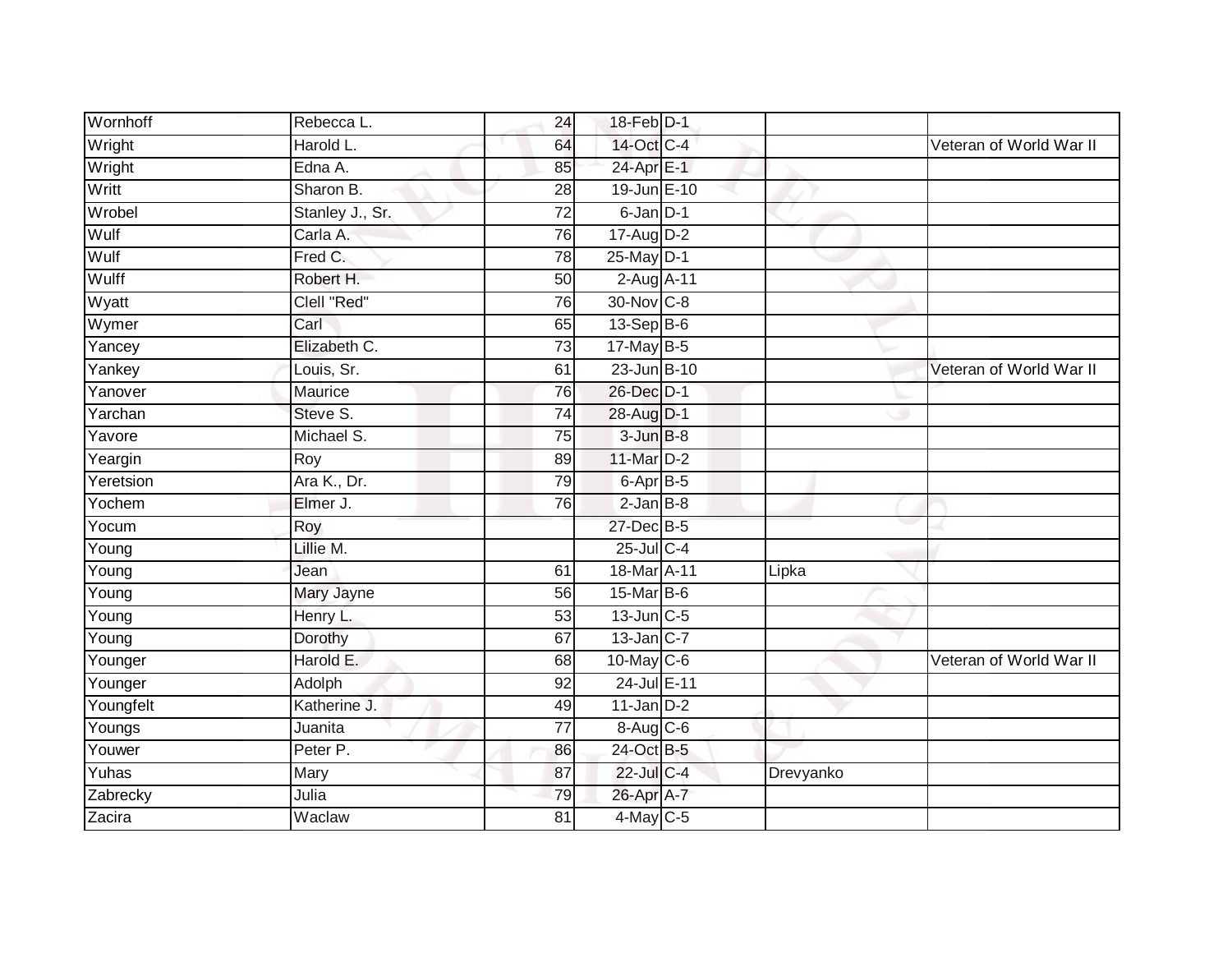| Zahorsky      | George M.             | 53              | 5-Jun F-7       |           |                         |
|---------------|-----------------------|-----------------|-----------------|-----------|-------------------------|
| Zajac         | James G.              | 28              | 12-Apr D-1      |           |                         |
| Zajdel        | Joseph John           | 76              | 15-Sep D-1      |           | Full name               |
| Zalkowski     | Edward                | 67              | 26-Sep B-6      |           |                         |
| Zamora        | Gustavo G.            | 68              | 23-Nov A-13     |           |                         |
| Zandstra      | Elizabeth "Betty"     | 68              | 5-Dec B-5       | Van Dyk   |                         |
| Zandstra      | <b>Bartel</b>         | $\overline{77}$ | $9$ -Feb $C-2$  |           | Veteran of World War II |
| Zardnt        | Robert C.             | 59              | 12-May B-5      |           | Veteran of World War II |
| Zarowny       | Magdalena             | 88              | 7-May C-10      |           | Veteran of World War II |
| Zarth         | Eva D.                | 80              | $6$ -Nov D-5    |           |                         |
| Zato          | Ann M.                | 64              | $6$ -Nov D-5    |           |                         |
| Zavesky       | Olga                  | 82              | 18-Dec D-12     | Rusnak    |                         |
| Zeldenrust    | John                  | 79              | 26-Aug B-5      |           |                         |
| Zelencik      | Stephen J.            | 82              | 13-Jan C-7      |           |                         |
| Zelia         | John V.               | $\overline{70}$ | $11$ -Jan B-6   |           |                         |
| Zenzen        | <b>Michelle Marie</b> |                 | $21$ -Jul $B-9$ | Moschini  | Full name               |
| Zick          | Ceceilia H.           | 89              | $3 - Jun$ $B-8$ |           |                         |
| Ziegler       | Harold                |                 | 26-Sep B-6      |           |                         |
| Zielinski     | Ann                   | 70              | 30-Jun C-6      |           |                         |
| Zietara       | Eugenia               | $\overline{80}$ | 30-Jun C-6      |           |                         |
| Ziller        | Gisella               |                 | 18-Sep B-10     |           |                         |
| Zimmerman     | Rose E.               | 92              | 10-Mar B-6      |           |                         |
| Zimmerman     | Gene H.               | 69              | $9$ -Jun $C$ -5 |           |                         |
| Zipko         | Francis S.            | 69              | 25-Sep E-1      |           |                         |
| Zitt          | Lawrence, Jr. "Larry" | 21              | $20$ -Nov $D-2$ |           |                         |
| Zivich        | Rose Cord             | 64              | 28-Feb A-9      | Porvaznik |                         |
| Zmija         | Mary                  | 93              | 13-Feb D-1      |           |                         |
| Zoeger        | Edith G.              | 94              | $7-Mar$ C-1     | Wickey    |                         |
| Zoliner       | John E.               | 66              | 10-Jun A-13     |           |                         |
| Zondor        | Theresa E.            | $\overline{77}$ | 17-Jul E-8      |           |                         |
| <b>Zralka</b> | Joseph                | $\overline{75}$ | 12-Jan A-11     |           |                         |
| <b>Zralka</b> | Lillian               | 69              | 13-Sep B-6      |           |                         |